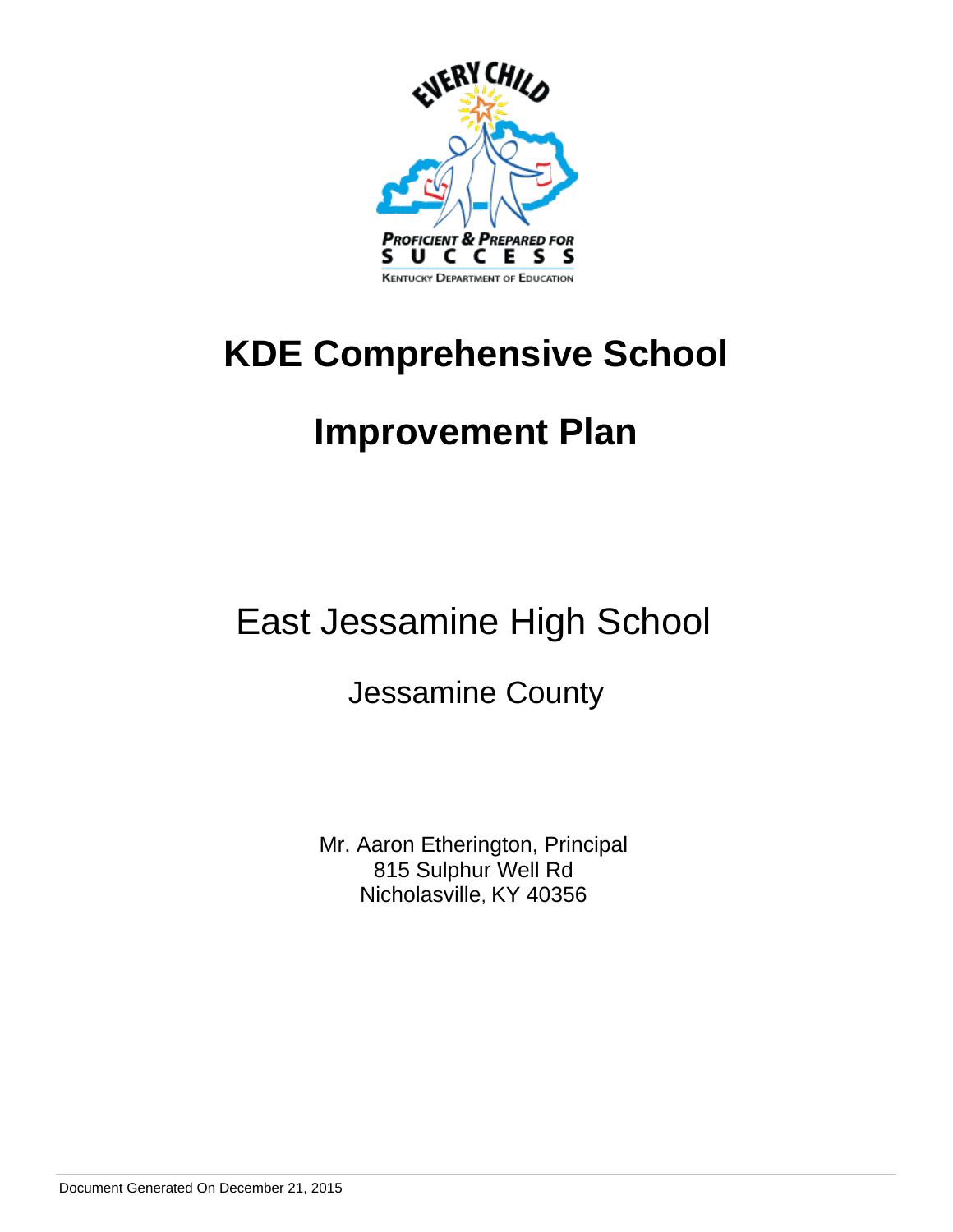### **TABLE OF CONTENTS**

| Introduction |  |
|--------------|--|
|              |  |

### **Executive Summary**

### **EJHS Closing the Achievement Gap Plan 2015-2016**

| Goal 1: Increase the average combined reading and math proficiency ratings for all Kentucky students in the non- |  |
|------------------------------------------------------------------------------------------------------------------|--|
|                                                                                                                  |  |

### **2015-17 Comprehensive School Improvement Plan**

| Goal 1: Increase the average combined reading and math proficiency ratings for all Kentucky students in the non-  |  |
|-------------------------------------------------------------------------------------------------------------------|--|
|                                                                                                                   |  |
| Goal 2: Increase the average combined reading and math scores for all Kentucky high school students from 46.2% to |  |
|                                                                                                                   |  |
|                                                                                                                   |  |
| Goal 4: Increase the percentage of proficient programs across Kentucky from 69.0% to 75.9% by 2017. 25            |  |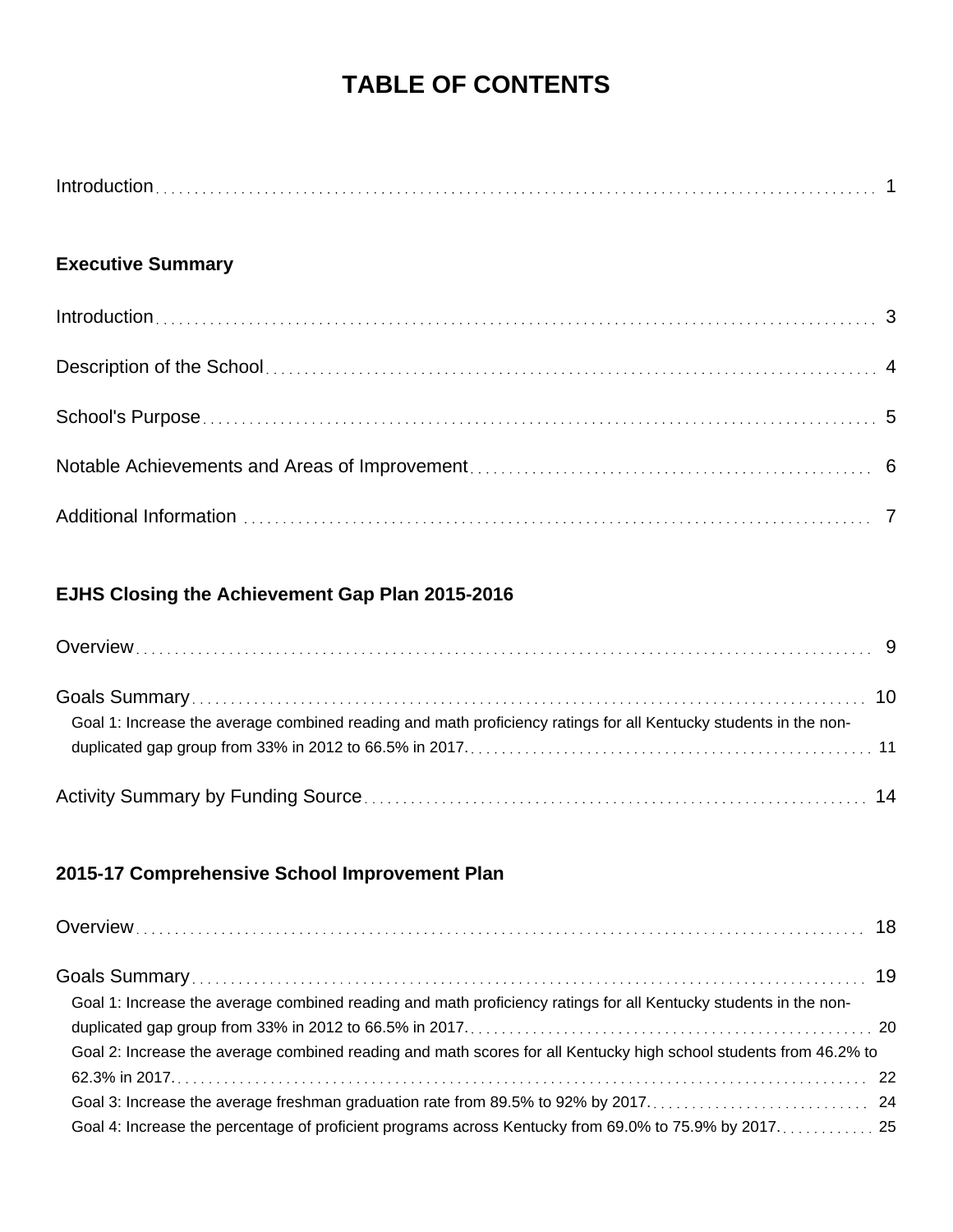| Goal 5: Increase the percentage of students who are college and career ready from 56.9% to 81.4% by 2017 25 |  |
|-------------------------------------------------------------------------------------------------------------|--|
|                                                                                                             |  |

### **KDE Needs Assessment**

### **KDE Compliance and Accountability - Schools**

| $Introduction \dots 39$ |  |
|-------------------------|--|
|                         |  |

### **KDE Assurances - School**

### **The Missing Piece**

| $Introduction \dots 56$ |  |
|-------------------------|--|
|                         |  |
|                         |  |
|                         |  |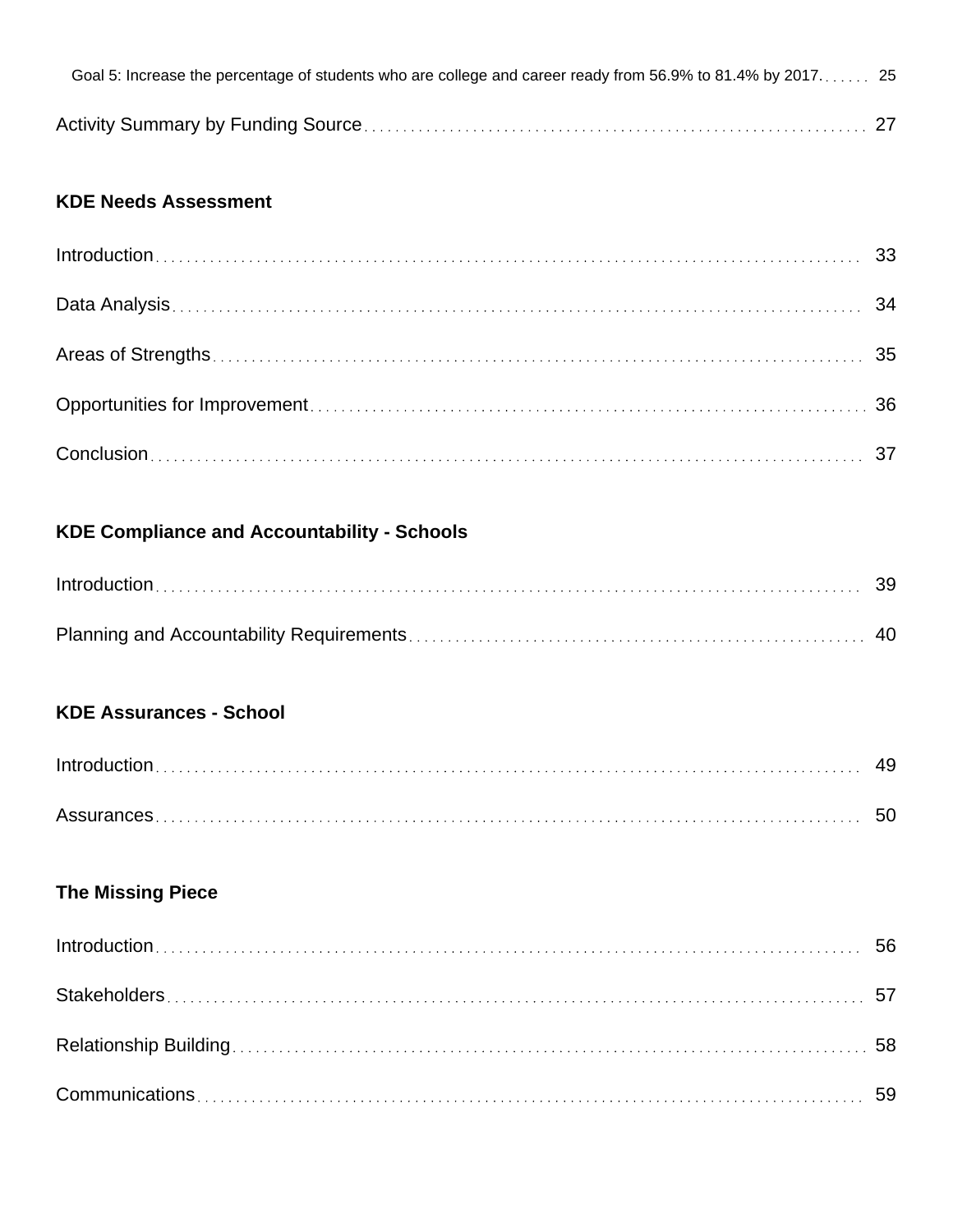### **Improvement Plan Stakeholder Involvement**

### **School Safety Report**

| $Introduction \dots 72$ |  |
|-------------------------|--|
|                         |  |

### **Equitable Access Diagnostic**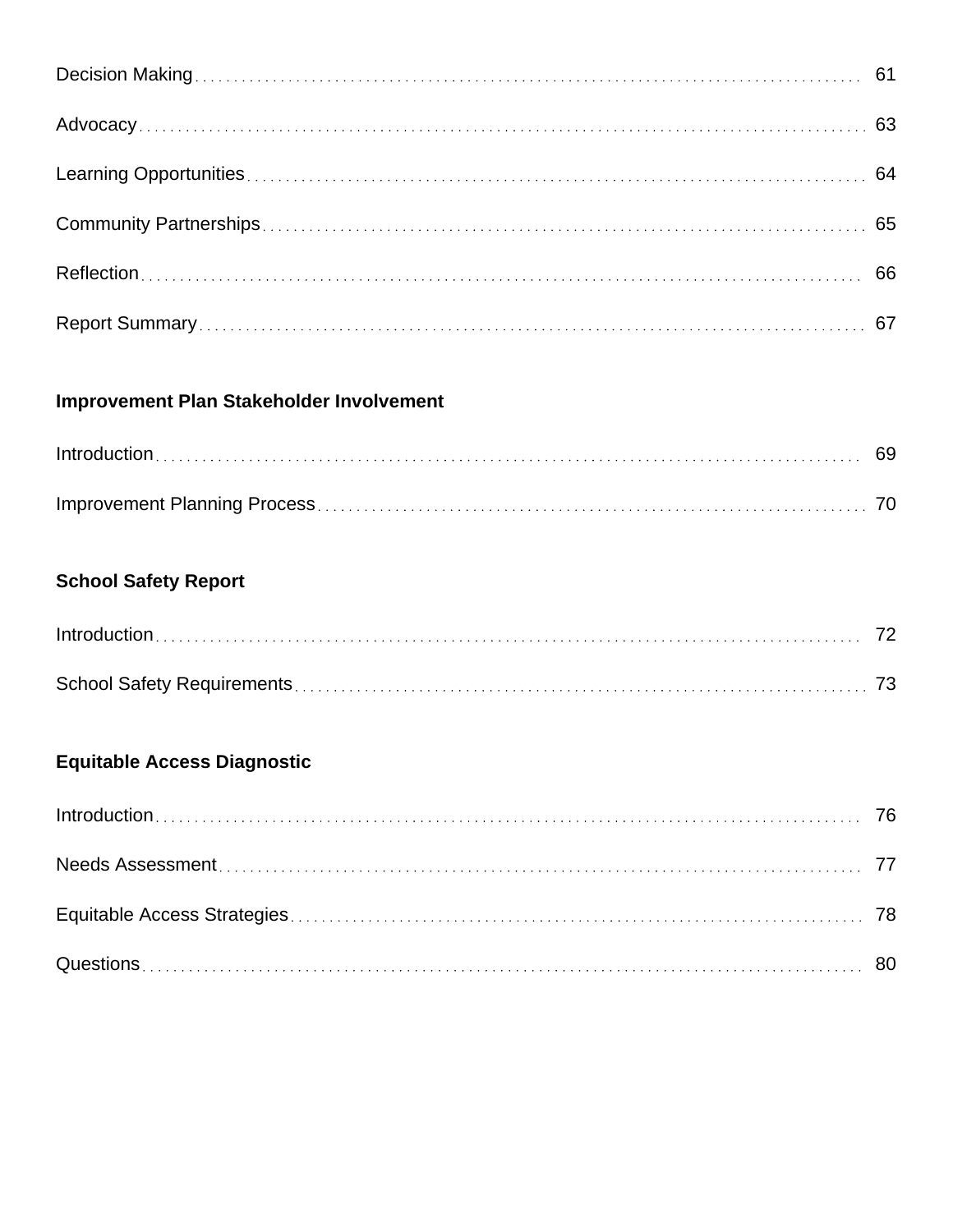### **Introduction**

The process of Improvement Planning in Kentucky is used as the means of determining how schools and districts will plan to ensure that students reach proficiency and beyond by 2015. The process focuses school and district improvement efforts on student needs by bringing together all stakeholders to plan for improvement, by focusing planning efforts on priority needs and closing achievement gaps between subgroups of students, by building upon school and district capacity for high quality planning, and by making connections between the funds that flow into the district and the priority needs in schools. Your school's plans for improvement must be based on careful and honest analysis of data, address all content areas, and clearly address gaps in student achievement.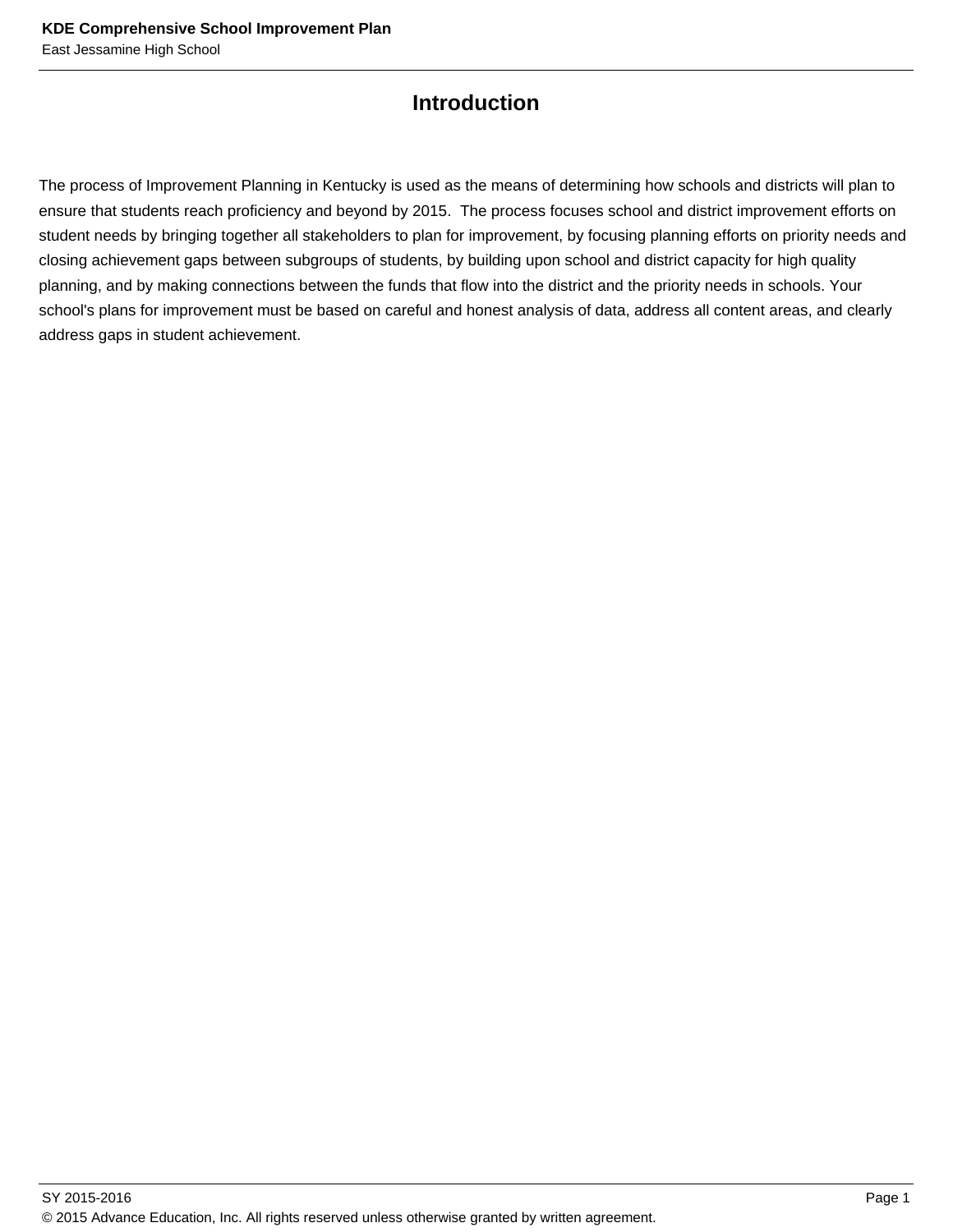## **Executive Summary**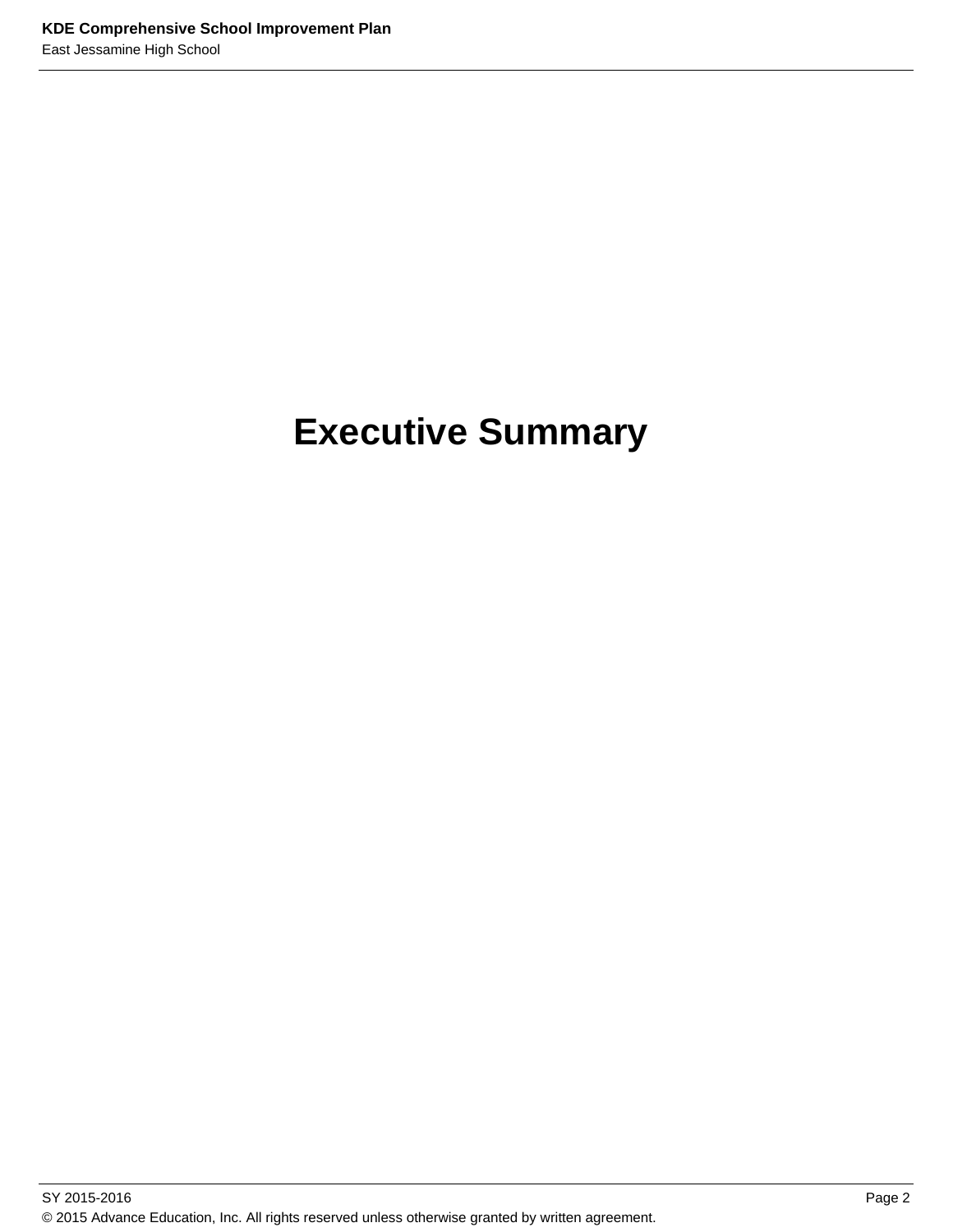#### **Introduction**

Every school has its own story to tell. The context in which teaching and learning takes place influences the processes and procedures by which the school makes decisions around curriculum, instruction, and assessment. The context also impacts the way a school stays faithful to its vision. Many factors contribute to the overall narrative such as an identification of stakeholders, a description of stakeholder engagement, the trends and issues affecting the school, and the kinds of programs and services that a school implements to support student learning.

The purpose of the Executive Summary (ES) is to provide a school with an opportunity to describe in narrative form the strengths and challenges it encounters. By doing so, the public and members of the school community will have a more complete picture of how the school perceives itself and the process of self-reflection for continuous improvement. This summary is structured for the school to reflect on how it provides teaching and learning on a day to day basis.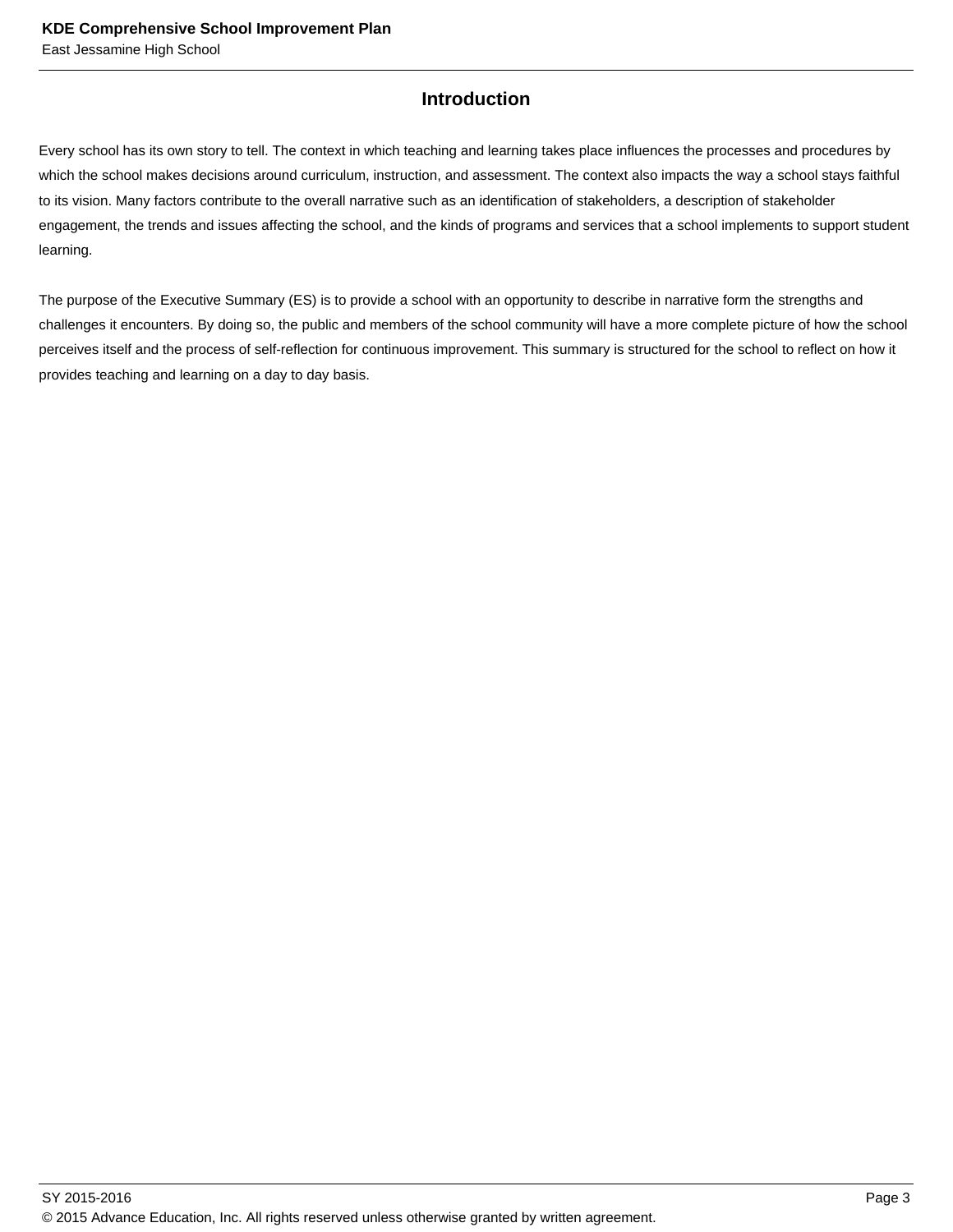### **Description of the School**

**Describe the school's size, community/communities, location, and changes it has experienced in the last three years. Include demographic information about the students, staff, and community at large. What unique features and challenges are associated with the community/communities the school serves?**

East Jessamine High School is a grades 9-12 high school in Nicholasville, Kentucky. East High has approximately 1000 students, and draws from a semi-rural population in central Kentucky. East High student body is less than 10% non- caucasian, and nearly 50% free/reduce lunch. Currently, East High has a new principal and assistant principal. Over the last three years, East High has added an effective creditrecovery system, and implemented an intentional RTI program for reading and math. Furthermore, East High has constructed a specific plan to increase daily attendance. East High staff is committed to improving our standards-based grading approach, and re-programming academic instruction to ensure that all students are maximizing their education potential.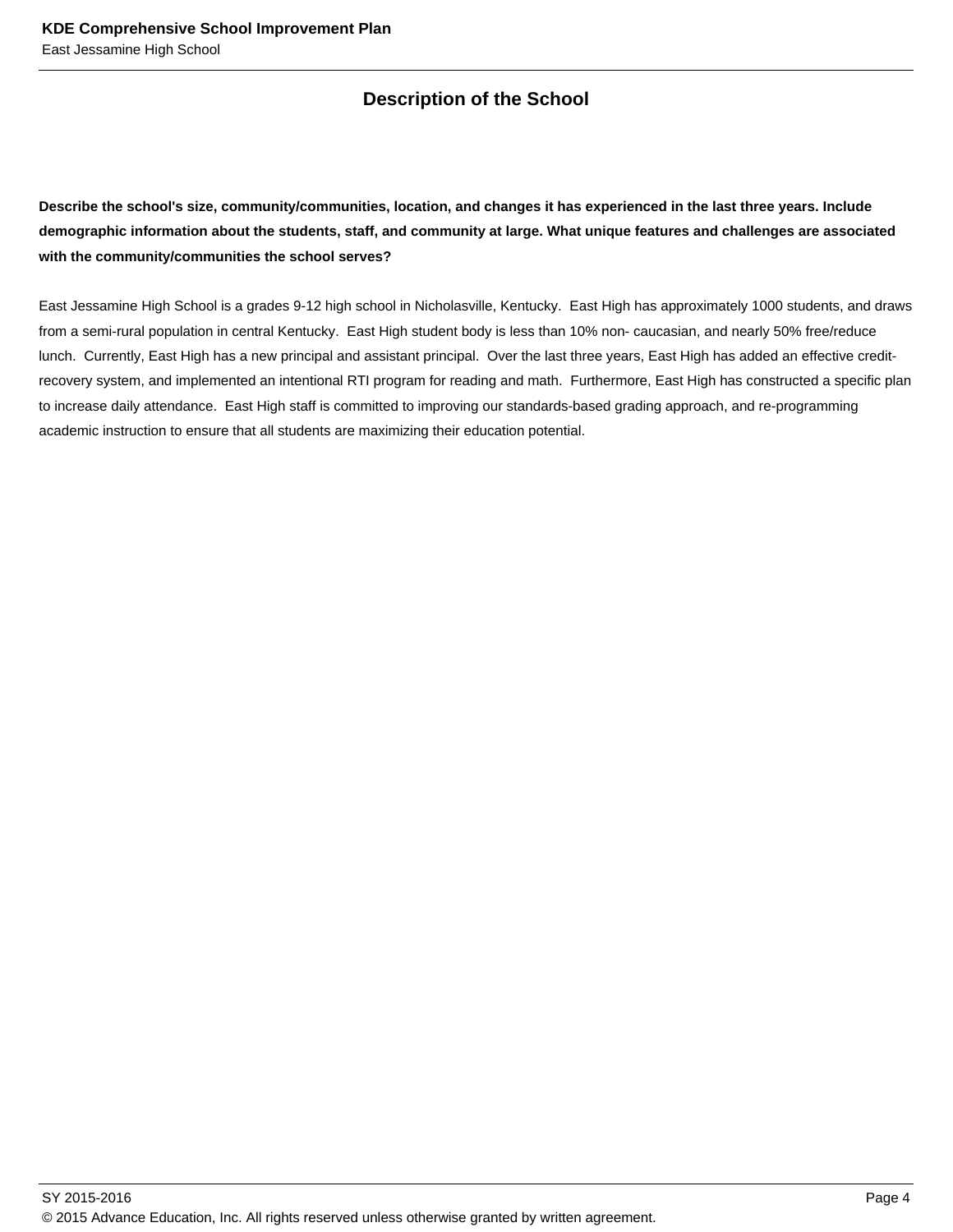#### **School's Purpose**

#### **Provide the school's purpose statement and ancillary content such as mission, vision, values, and/or beliefs. Describe how the school embodies its purpose through its program offerings and expectations for students.**

The vision of East Jessamine High School is to engage students in authentic learning experiences that best equip students with content knowledge, the ability to apply their learning, and the soft skills necessary for success in the global economy. We are committed to developing students into life-long learners and positive contributors to our county, state, and nation. Our mission is that all students graduate from East High with a "ticket" to post-secondary success. To that cause, all students will develop and complete learning pathways that are designed to maximize college and career readiness.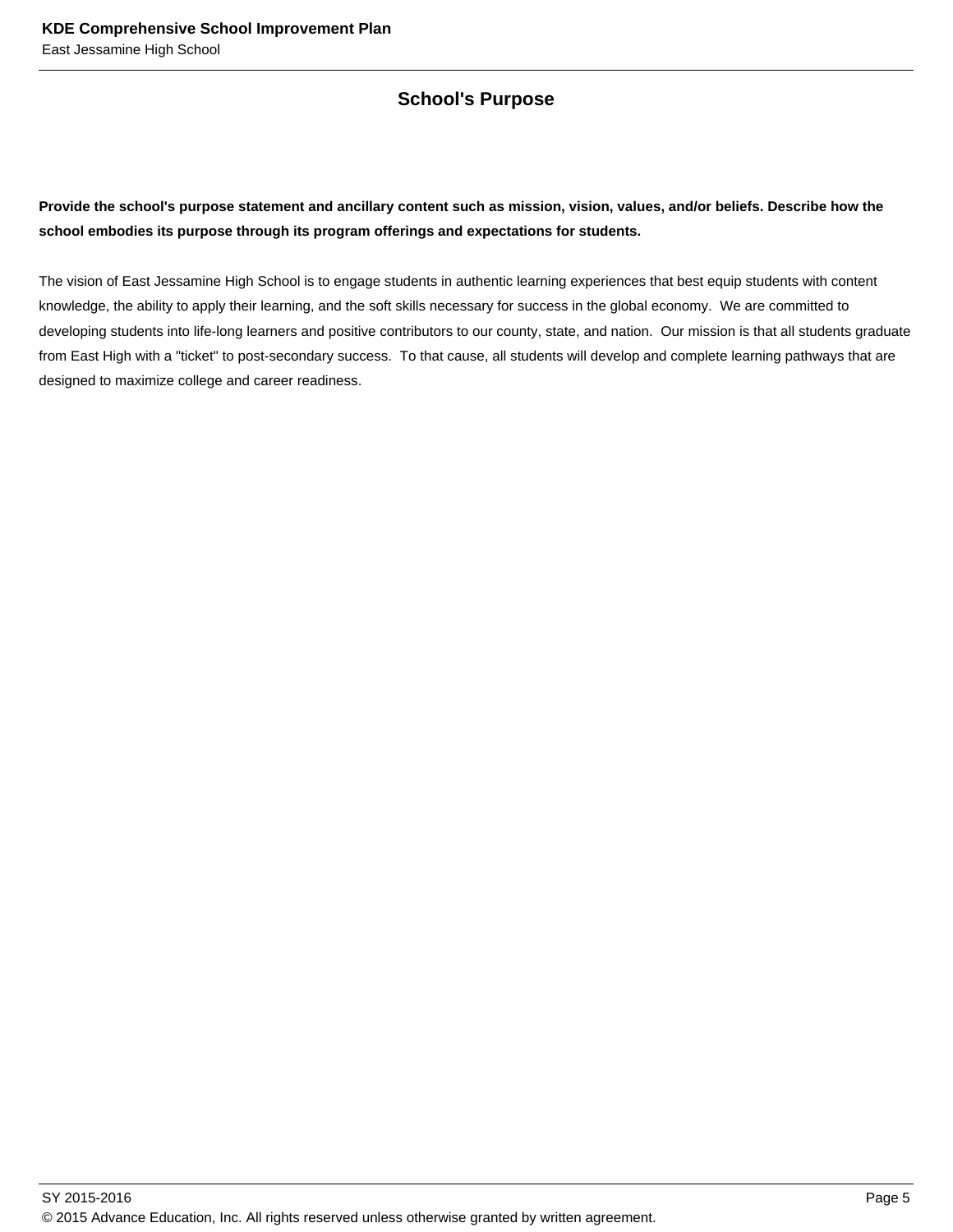#### **Notable Achievements and Areas of Improvement**

#### **Describe the school's notable achievements and areas of improvement in the last three years. Additionally, describe areas for improvement that the school is striving to achieve in the next three years.**

East High continues to be identified as a proficient school under the Kentucky accountability system. Our staff continues to be recognized throughout our district and state. East High is striving to better identify students needing academic support and intervention, improving our new RTI program for reading and math, reducing our non-duplicated achievement gap, providing more personalized learning experiences for all students, and increasing student and staff voice. Furthermore, East High is continuing to develop, monitor, and implement a more intentional attendance plan aimed at increasing average daily attendance beyond 95%.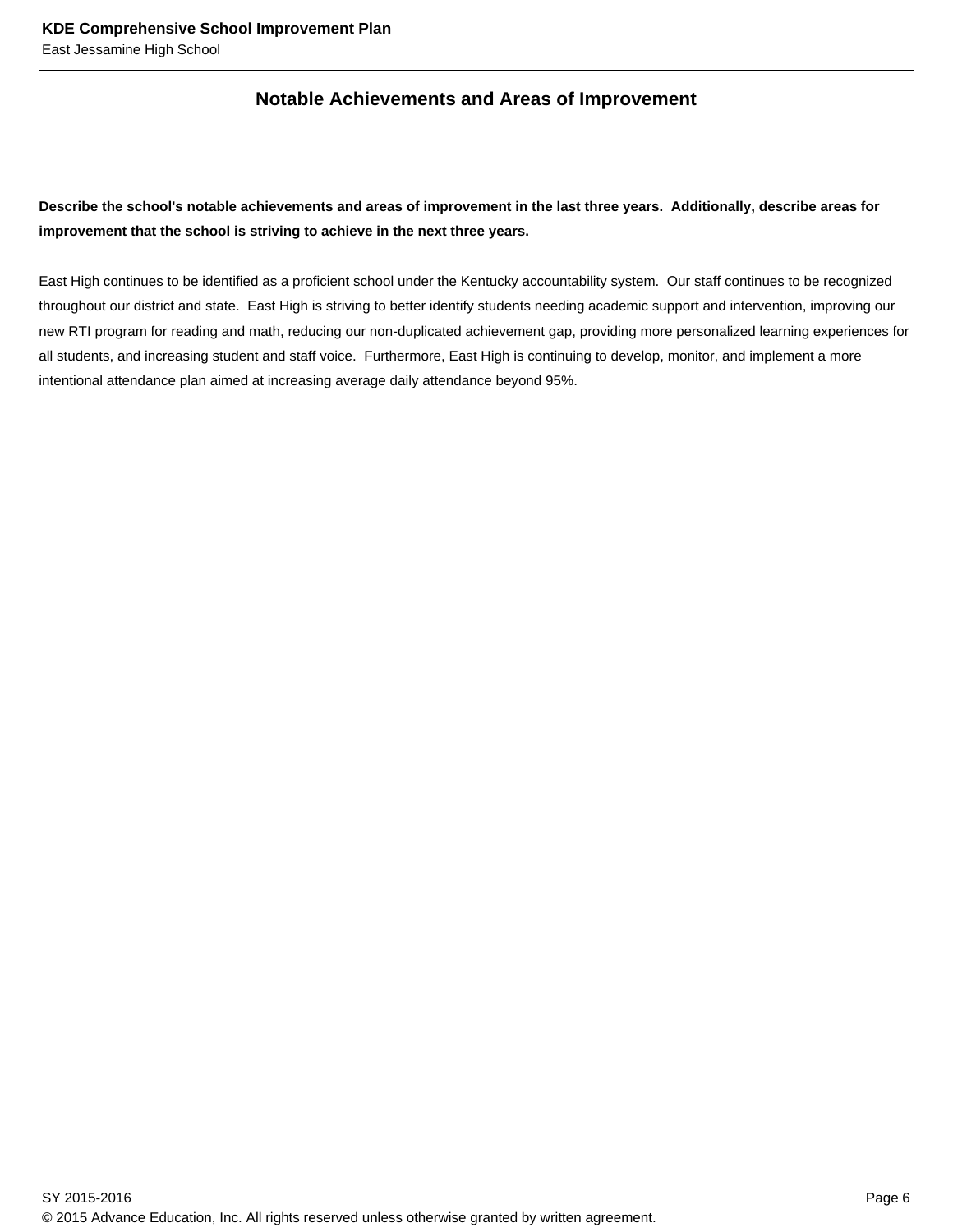### **Additional Information**

**Provide any additional information you would like to share with the public and community that were not prompted in the previous sections.**

Currently East High is working to enhance student and staff leadership that will provide a catalyst in moving our school into a distinguished rating. School committees and professional learning communities are intentionally working to improve college/career readiness, raise daily attendance, outline the high school curriculum, create a more student/parent/staff friendly environment, and design structures, such as the master schedule, that will enable students to maximize their learning experiences.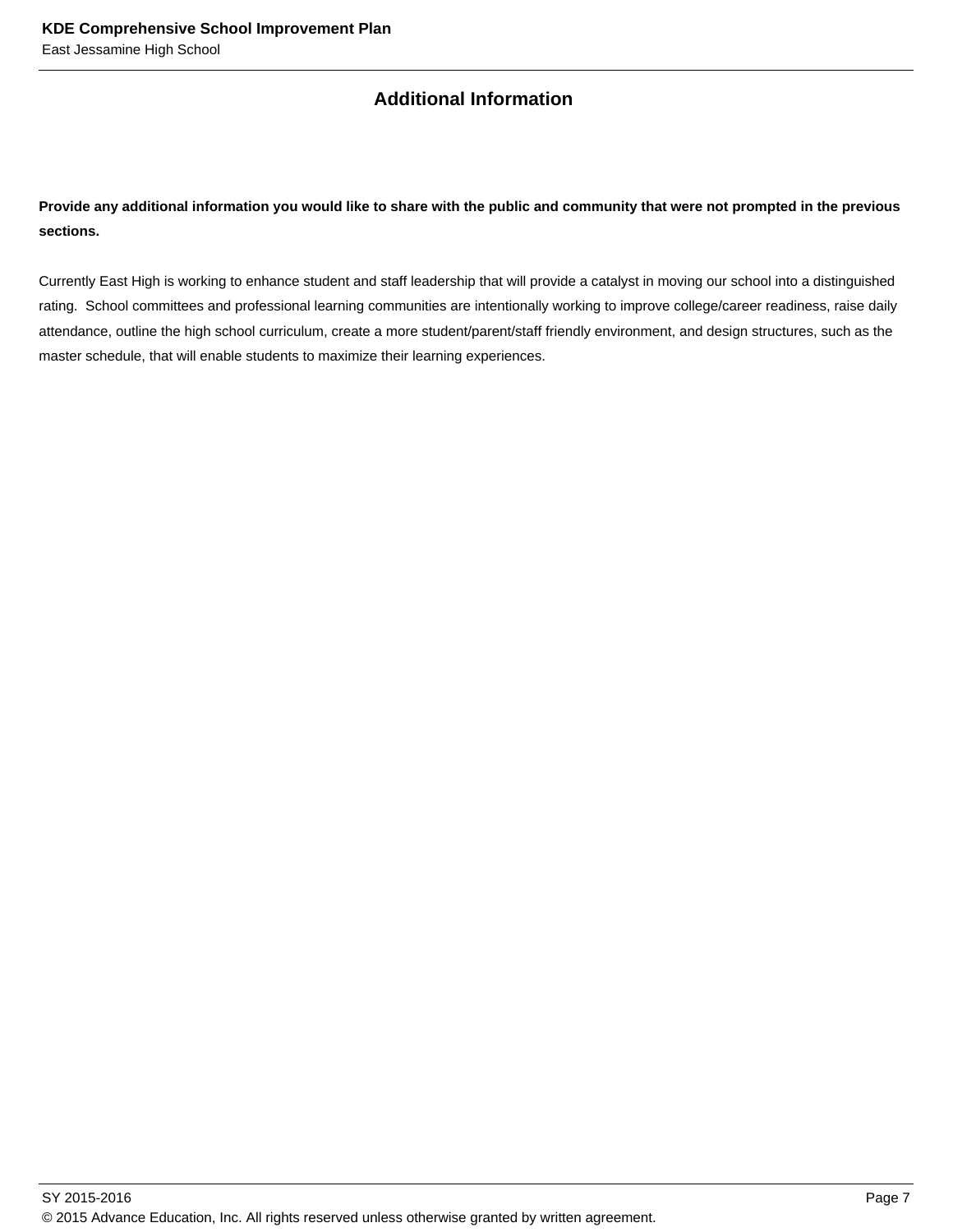# **EJHS Closing the Achievement Gap Plan 2015- 2016**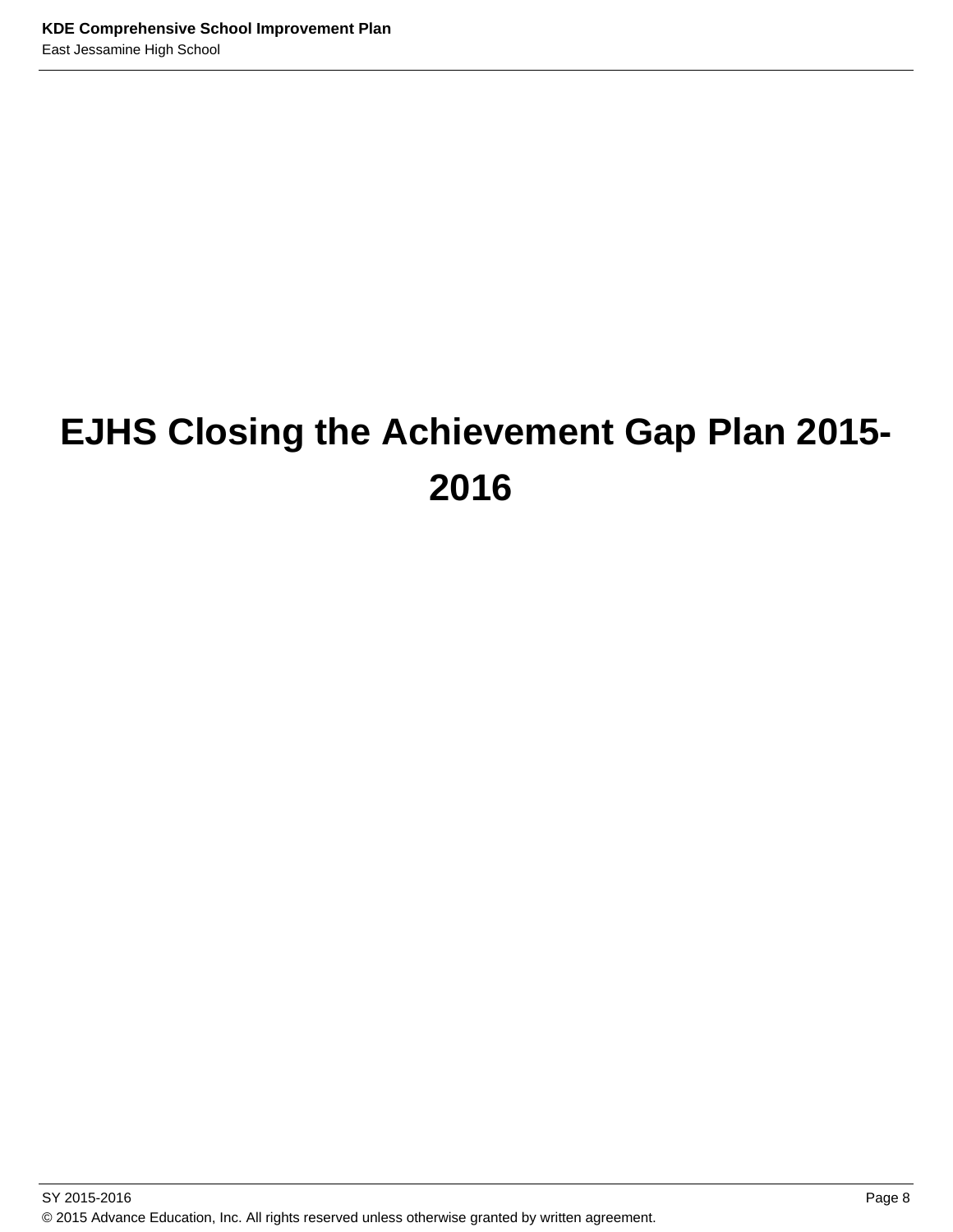East Jessamine High School

### **Overview**

#### **Plan Name**

EJHS Closing the Achievement Gap Plan 2015-2016

#### **Plan Description**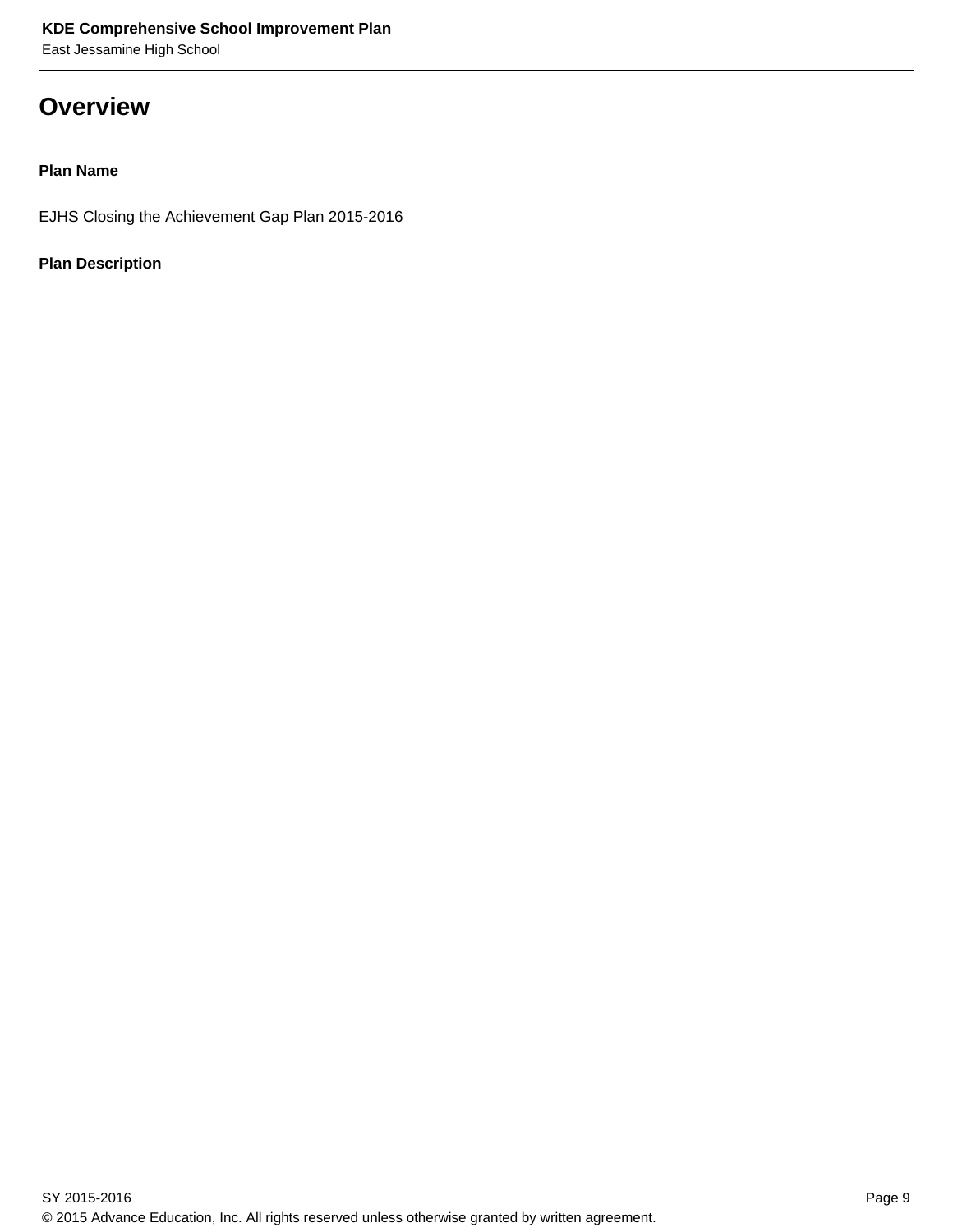### **Goals Summary**

**The following is a summary of the goals encompassed in this plan. The details for each goal are available in the next section.**

| <b>#</b> | Goal Name                                                                                                                                                                | <b>Goal Details</b>                                    | Goal Type      | <b>Total Funding</b> |
|----------|--------------------------------------------------------------------------------------------------------------------------------------------------------------------------|--------------------------------------------------------|----------------|----------------------|
|          | Increase the average combined reading and math<br>proficiency ratings for all Kentucky students in the<br>non-duplicated gap group from 33% in 2012 to<br>66.5% in 2017. | <b>Objectives: 1</b><br>Strategies: 3<br>Activities: 8 | Organizational | \$16000              |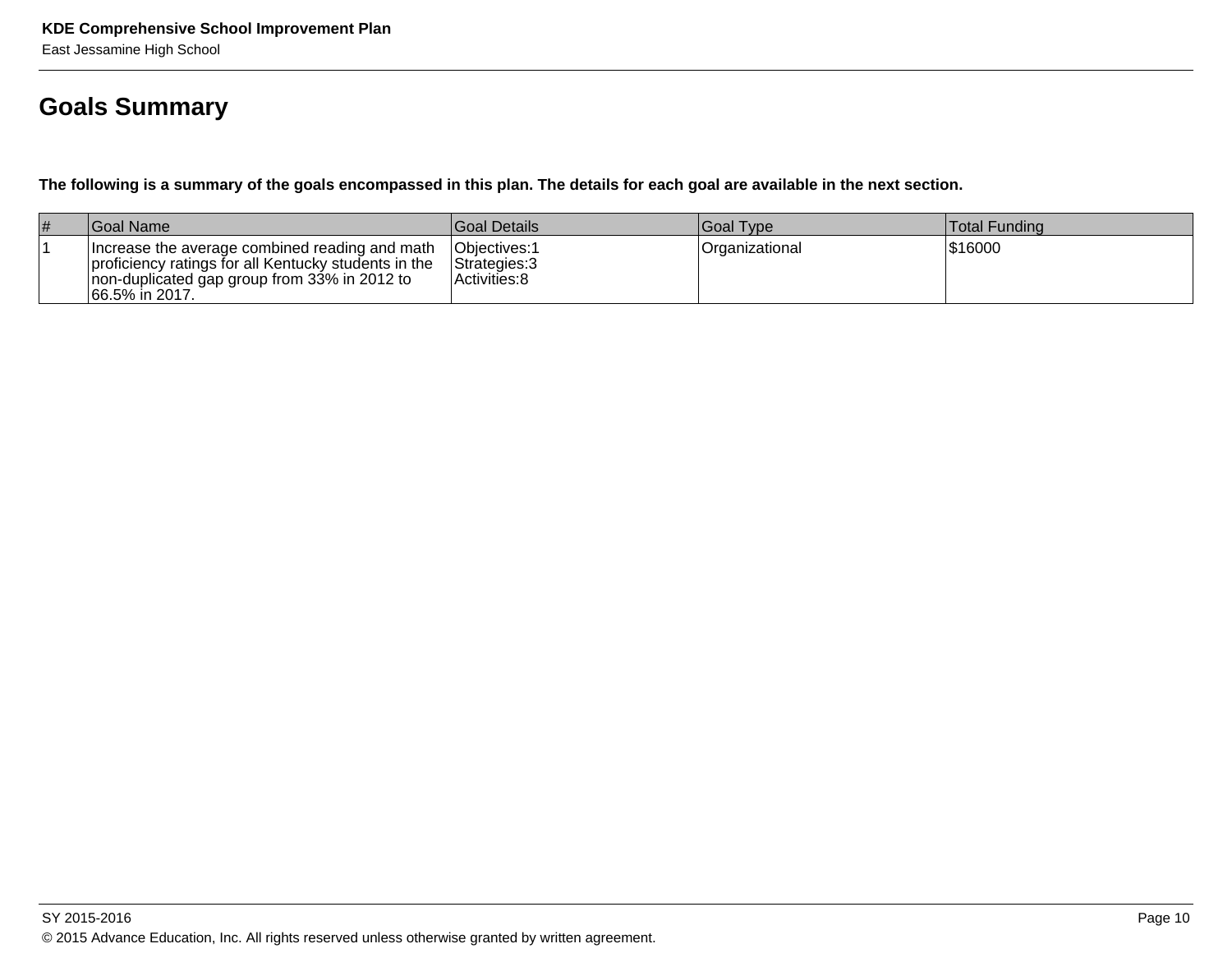### **Goal 1: Increase the average combined reading and math proficiency ratings for all Kentuckystudents in the non-duplicated gap group from 33% in 2012 to 66.5% in 2017.**

#### **Measurable Objective 1:**

increase student growth for students with disabilities' combined reading and math proficiency ratings from 9.4% to 27.5% by 09/30/2016 as measured byEOC/KPREP reading and math scores..

#### **Strategy 1:**

RTI Intervention and Support - Interventions - A systematic process for Tier 2 and Tier 3 interventions will be developed and implemented.

Category: Continuous Improvement

Research Cited: Center for Response to Intervention and RTI Intervention

| Activity - Development and Training                                                                                                                                                                                                                                                                                                                                                                                     | Activity Type              | Begin Date  | <b>End Date</b> | <b>Resource</b><br>Assigned | Source Of<br> Funding | <b>Staff</b><br>Responsible                                                                                      |
|-------------------------------------------------------------------------------------------------------------------------------------------------------------------------------------------------------------------------------------------------------------------------------------------------------------------------------------------------------------------------------------------------------------------------|----------------------------|-------------|-----------------|-----------------------------|-----------------------|------------------------------------------------------------------------------------------------------------------|
| Effective intervention programs and a progress monitoring system will be<br>identified/developed and implemented during intervention classes. Training Support<br>for interventionists will include, but not be limited to the following:<br>awareness and initial implementation, best practice for fidelity of<br>implementation, RTI and acceleration, Special Education implementation,<br>and progress monitoring. | <b>Academic</b><br>Program | 108/12/2015 | 09/30/2016      | \$12000                     | Other                 | Curriculum<br>∣Resource<br>Administrator,  <br>Principal, and<br>∣Director of<br>l Secondarv<br><b>Education</b> |

| Activity - Monitoring/PLC                                                                                                                                                                                                                                                                                                                                                                                                                       | Activity Type           | Begin Date | <b>End Date</b> | <b>Resource</b><br><b>Assigned</b> | Source Of<br><b>IFundina</b> | Staff<br><b>Responsible</b>                                                                            |
|-------------------------------------------------------------------------------------------------------------------------------------------------------------------------------------------------------------------------------------------------------------------------------------------------------------------------------------------------------------------------------------------------------------------------------------------------|-------------------------|------------|-----------------|------------------------------------|------------------------------|--------------------------------------------------------------------------------------------------------|
| A Systematic Problem Solving team (SPS) will meet regularly (every 12<br>weeks) to discuss the effectiveness and fidelity of interventions and<br>strategies. Members of SPS will consist of intervention and support<br>teachers, CRA, and one math and ELA teacher. The CRA will facilitate the<br>SPS and lead the teachers through the data analysis and policy and<br>procedure updates. Documentation from each meeting will be required. | Policy and<br>l Process | 08/12/2015 | 109/30/2016     | \$2000                             | General Fund Curriculum      | Resource<br>Administrator,  <br>Principal, and<br>∣Director of<br><b>Secondarv</b><br><b>Education</b> |

#### **Strategy 2:**

Formative Assessments - Formative assessments that are aligned to the Algebra II and English II EOC blueprints and aligned with learning progressions will be developed and administered to students weekly. Teachers will analyze the results of formative assessments and utilize those results to provide direct feedback tostudents, determine immediate next steps in the instructional sequence, adapt instructional techniques and strategies, and intervene with struggling students. Thisstrategy supports Component 1F; Designing Student assessment and 3D: Using Assessment in Instruction in the Framework for Teaching.

Category: Continuous Improvement

Research Cited: Inside the Black Box by (Black and William), Classroom Assessment for Student Learning (Chappuis, Chapppuis,and Arter)

#### SY 2015-2016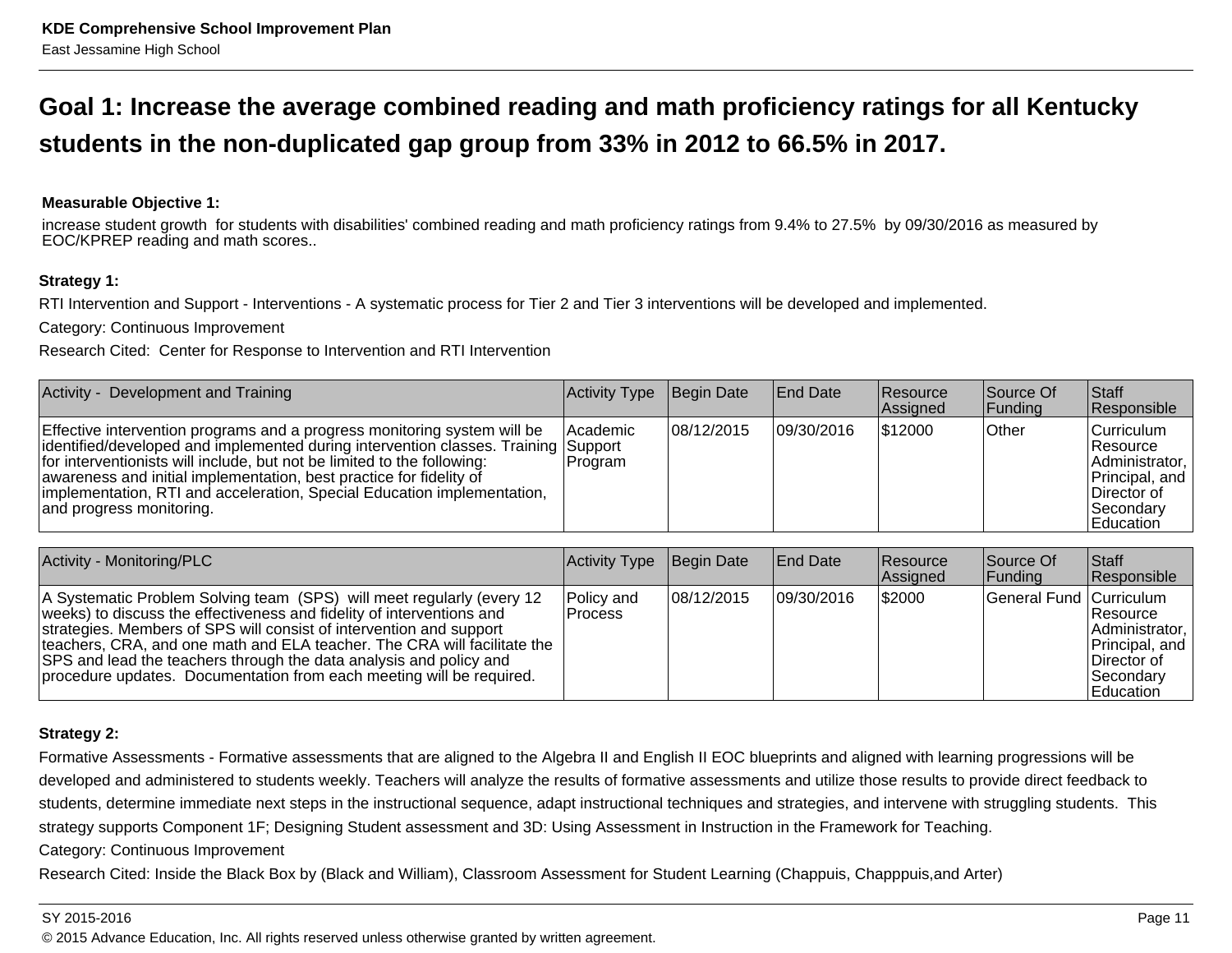East Jessamine High School

| <b>Activity - PLC</b>                                                                                                                                                                                                                                                                                                                                                                                                                                                                                                                                       | Activity Type                                                         | Begin Date        | <b>End Date</b> | Resource<br>Assigned | Source Of<br>Funding   | <b>Staff</b><br>Responsible                                               |
|-------------------------------------------------------------------------------------------------------------------------------------------------------------------------------------------------------------------------------------------------------------------------------------------------------------------------------------------------------------------------------------------------------------------------------------------------------------------------------------------------------------------------------------------------------------|-----------------------------------------------------------------------|-------------------|-----------------|----------------------|------------------------|---------------------------------------------------------------------------|
| Department PLCs meet once per month with a focus on formative<br>assessment practices. Alternating between sharing and planning<br>assessment with analysis of student work. Results of student work for<br>special education students will be compared to that of the other students to<br>determine areas of strength and growth to close the gap.                                                                                                                                                                                                        | Other -<br>Planning and<br>Collaboration,<br>Professional<br>Learning | 10/01/2015        | 09/30/2016      | l\$0                 | No Funding<br>Required | Curriculum<br>Resource<br>Administrator,<br>Principal, and<br><b>TELs</b> |
|                                                                                                                                                                                                                                                                                                                                                                                                                                                                                                                                                             |                                                                       |                   |                 |                      |                        |                                                                           |
| Activity - Development and Training                                                                                                                                                                                                                                                                                                                                                                                                                                                                                                                         | Activity Type                                                         | Begin Date        | <b>End Date</b> | Resource<br>Assigned | Source Of<br>Funding   | <b>Staff</b><br>Responsible                                               |
| Teacher Effectiveness Leaders (TELs) and CRAs will attend monthly<br>trainings conducted by the district about formative assessment practices.<br>TELs will share the training components with their respective departments<br>at monthly PLC meetings. All teachers will implement the formative<br>assessment practices regularly into instruction and share results, including<br>tasks, data, and student work, with grade-level and department teachers at<br>scheduled PLC meetings.                                                                  | Professional<br>Learning                                              | 09/10/2015        | 09/30/2016      | l\$0                 | No Funding<br>Required | <b>TELs and</b><br>Curriculum<br>Resource<br>Administrator                |
|                                                                                                                                                                                                                                                                                                                                                                                                                                                                                                                                                             |                                                                       |                   |                 |                      |                        |                                                                           |
| Activity - Monitoring                                                                                                                                                                                                                                                                                                                                                                                                                                                                                                                                       | Activity Type                                                         | <b>Begin Date</b> | <b>End Date</b> | Resource<br>Assigned | Source Of<br>Funding   | <b>Staff</b><br>Responsible                                               |
| Winter and spring reading MAP data for Special Education students will be<br>analyzed for spring-to-winter and spring-to-spring growth. The principal and Process<br>CRA will conference with each team, and with individual teachers as<br>needed, about the results and develop plans of action for next steps.<br>CRA and TEL will monitor the quality and alignment/congruency of<br>formative assessments through teacher-work analysis sessions and walk-<br>through data.<br>The principal and CRA will conduct weekly walk-throughs with a focus on | Policy and                                                            | 09/10/2015        | 09/30/2016      | l\$0                 | No Funding<br>Required | Principal,<br>Curriculum<br>Resource<br>Administrator,<br>and TEL         |
| alignment/congruency of formative assessments, engagement of Special<br>Education students in instructional activities, and how teachers are making<br>instructional adjustments and providing feedback to Special Education<br>students based on formative assessment results.                                                                                                                                                                                                                                                                             |                                                                       |                   |                 |                      |                        |                                                                           |
| The TEL will lead monthly student-work analysis sessions with the<br>department on reading-based formative assessments, with a focus on the<br>performance of Special Education students.                                                                                                                                                                                                                                                                                                                                                                   |                                                                       |                   |                 |                      |                        |                                                                           |

#### **Strategy 3:**

Mainstreaming Resource Students - Educators have long known the benefits of inclusion for special education students. Besides providing special education studentswith a more stimulating academic and social environment, the Individuals with Disabilities Education Act states that students must be provided an education in the "least restrictive environment," often determined to be the regular classroom. IEPs must reflect the least restrictive environment for students in social studies andscience classrooms. Both regular and special education teachers will collaborate and plan for the mainstreaming of resource students.

Category: Continuous Improvement

Research Cited: Lev Vygotsky's constructivist theory

#### SY 2015-2016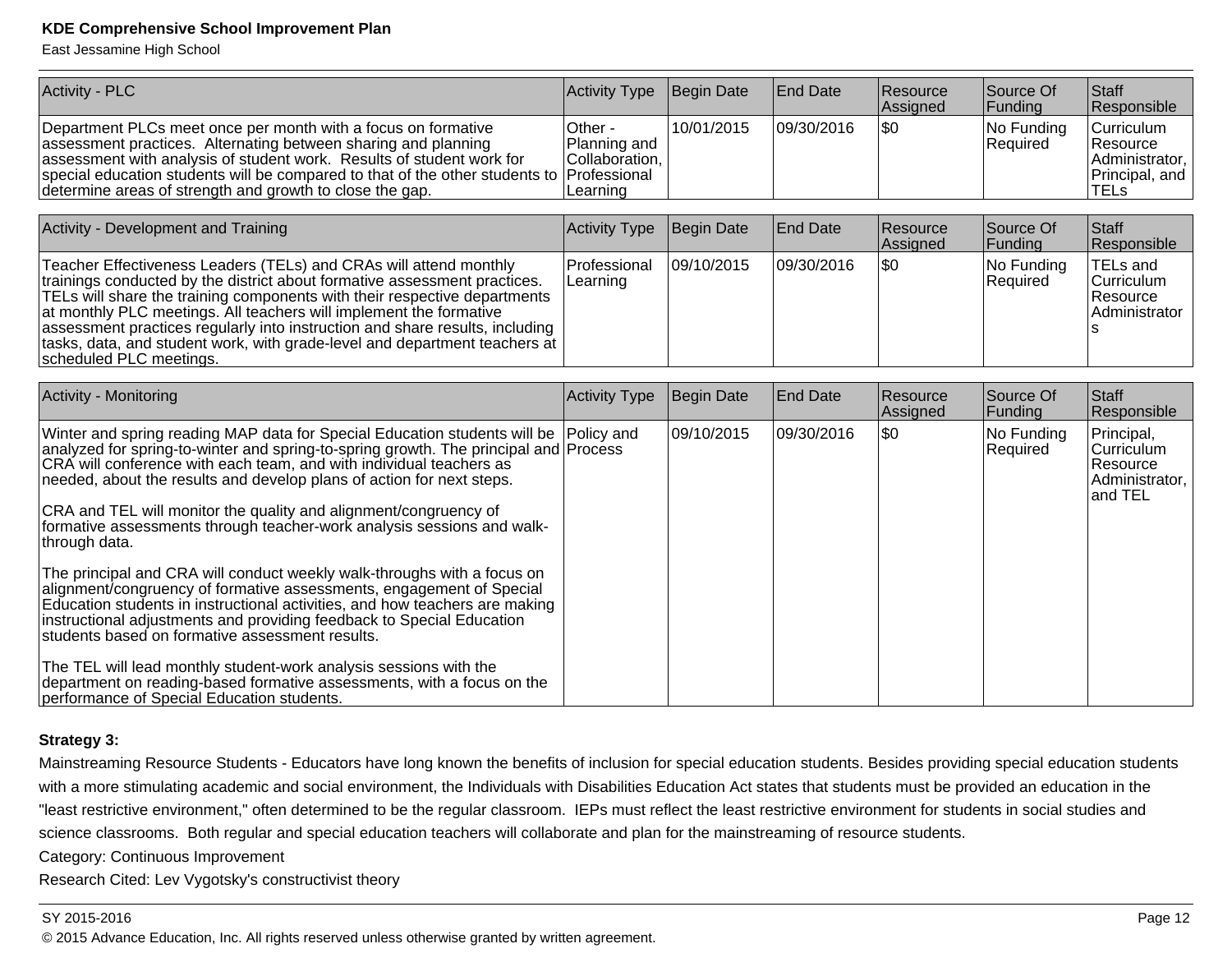East Jessamine High School

| <b>Activity - PLC</b>                                                                                                                                                                                                                                                                                                                                                                                                                                                                                                                                                | Activity Type                             | Begin Date | <b>End Date</b> | Resource<br>Assigned | Source Of<br>Funding   | Staff<br>Responsible                                                                          |
|----------------------------------------------------------------------------------------------------------------------------------------------------------------------------------------------------------------------------------------------------------------------------------------------------------------------------------------------------------------------------------------------------------------------------------------------------------------------------------------------------------------------------------------------------------------------|-------------------------------------------|------------|-----------------|----------------------|------------------------|-----------------------------------------------------------------------------------------------|
| The first step in mainstreaming special education students is for the special<br>education teacher to meet with the general education teachers. After<br>learning about the procedures and expectations in the various general<br>education classrooms, special education teachers can share information<br>about the student to be mainstreamed. Together, the teachers can decide<br>which classrooms are best suited to begin the mainstreaming effort.<br>Special Education teachers can then plan for transitioning students to<br>regular education classrooms | lOther -<br>Planning and<br>Collaboration | 10/01/2015 | 09/30/2016      | \$0                  | No Funding<br>Required | Curriculum<br>Resource<br>Administrator,<br>Principal, and<br><b>TELs</b>                     |
| Activity - Development and Training                                                                                                                                                                                                                                                                                                                                                                                                                                                                                                                                  | Activity Type                             | Begin Date | <b>End Date</b> | Resource<br>Assigned | Source Of<br>Funding   | Staff<br>Responsible                                                                          |
| Special Education teachers and regular education teachers who will be<br>collaborating will participate in site visits, action research (pilot classroom),<br>and professional reading.                                                                                                                                                                                                                                                                                                                                                                              | Professional<br>Learning                  | 10/01/2015 | 09/30/2016      | \$2000               | <b>General Fund</b>    | Director of<br>Special<br><b>Education</b><br>land<br>Curriculum<br>Resource<br>Administrator |
| <b>Activity - Monitoring</b>                                                                                                                                                                                                                                                                                                                                                                                                                                                                                                                                         | Activity Type                             | Begin Date | <b>End Date</b> | Resource<br>Assigned | Source Of<br>Funding   | <b>Staff</b><br>Responsible                                                                   |
| The principal and CRA will conduct weekly walk-throughs with a focus on<br>engagement of Special Education students in instructional activities, and<br>how teachers are making instructional adjustments and providing feedback<br>to Special Education students in the pilot classroom.<br>The Special Education Consultant along with the Special Education TEL<br>will monitor the adjustments / changes needed in IEPs.                                                                                                                                         | Policy and<br>Process                     | 10/01/2015 | 09/30/2016      | \$0                  | No Funding<br>Required | Principal,<br>Curriculum<br>Resource<br>Administrator,<br>and TELs                            |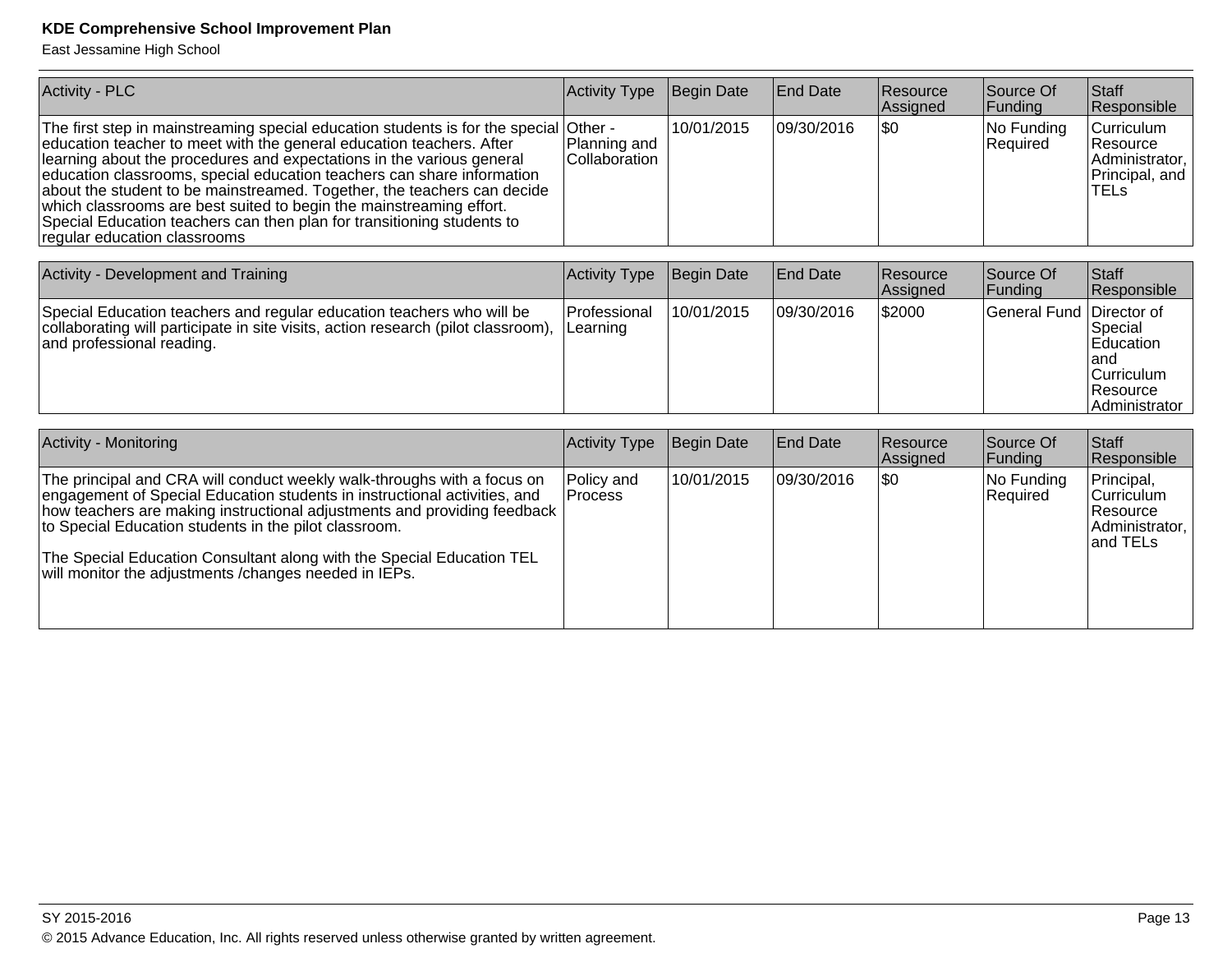### **Activity Summary by Funding Source**

#### **Below is a breakdown of your activities by funding source**

#### **No Funding Required**

| <b>Activity Name</b>     | <b>Activity Description</b>                                                                                                                                                                                                                                                                                                                                                                                                                                                                                                                                                                                                                                                                                                                                                                                                                                                                                                                                                                                                                  | <b>Activity Type</b>                                                  | Begin Date | <b>End Date</b> | Resource<br>Assigned | <b>Staff</b><br>Responsible                                               |
|--------------------------|----------------------------------------------------------------------------------------------------------------------------------------------------------------------------------------------------------------------------------------------------------------------------------------------------------------------------------------------------------------------------------------------------------------------------------------------------------------------------------------------------------------------------------------------------------------------------------------------------------------------------------------------------------------------------------------------------------------------------------------------------------------------------------------------------------------------------------------------------------------------------------------------------------------------------------------------------------------------------------------------------------------------------------------------|-----------------------------------------------------------------------|------------|-----------------|----------------------|---------------------------------------------------------------------------|
| Development and Training | Teacher Effectiveness Leaders (TELs) and CRAs will<br>attend monthly trainings conducted by the district about<br>formative assessment practices. TELs will share the training<br>components with their respective departments at monthly<br>PLC meetings. All teachers will implement the formative<br>assessment practices regularly into instruction and share<br>results, including tasks, data, and student work, with grade-<br>level and department teachers at scheduled PLC meetings.                                                                                                                                                                                                                                                                                                                                                                                                                                                                                                                                               | Professional<br>Learning                                              | 09/10/2015 | 09/30/2016      | \$0                  | TELs and<br>Curriculum<br>Resource<br>Administrator                       |
| Monitoring               | Winter and spring reading MAP data for Special Education<br>students will be analyzed for spring-to-winter and spring-to-<br>spring growth. The principal and CRA will conference with<br>each team, and with individual teachers as needed, about<br>the results and develop plans of action for next steps.<br>CRA and TEL will monitor the quality and<br>alignment/congruency of formative assessments through<br>teacher-work analysis sessions and walk-through data.<br>The principal and CRA will conduct weekly walk-throughs<br>with a focus on alignment/congruency of formative<br>assessments, engagement of Special Education students in<br>instructional activities, and how teachers are making<br>instructional adjustments and providing feedback to Special<br>Education students based on formative assessment results.<br>The TEL will lead monthly student-work analysis sessions<br>with the department on reading-based formative<br>assessments, with a focus on the performance of Special<br>Education students. | Policy and<br>Process                                                 | 09/10/2015 | 09/30/2016      | \$0                  | Principal,<br>Curriculum<br>Resource<br>Administrator,<br>and TEL         |
| <b>PLC</b>               | Department PLCs meet once per month with a focus on<br>formative assessment practices. Alternating between<br>sharing and planning assessment with analysis of student<br>work. Results of student work for special education<br>students will be compared to that of the other students to<br>determine areas of strength and growth to close the gap.                                                                                                                                                                                                                                                                                                                                                                                                                                                                                                                                                                                                                                                                                      | Other -<br>Planning and<br>Collaboration,<br>Professional<br>Learning | 10/01/2015 | 09/30/2016      | \$0                  | Curriculum<br>Resource<br>Administrator,<br>Principal, and<br><b>TELs</b> |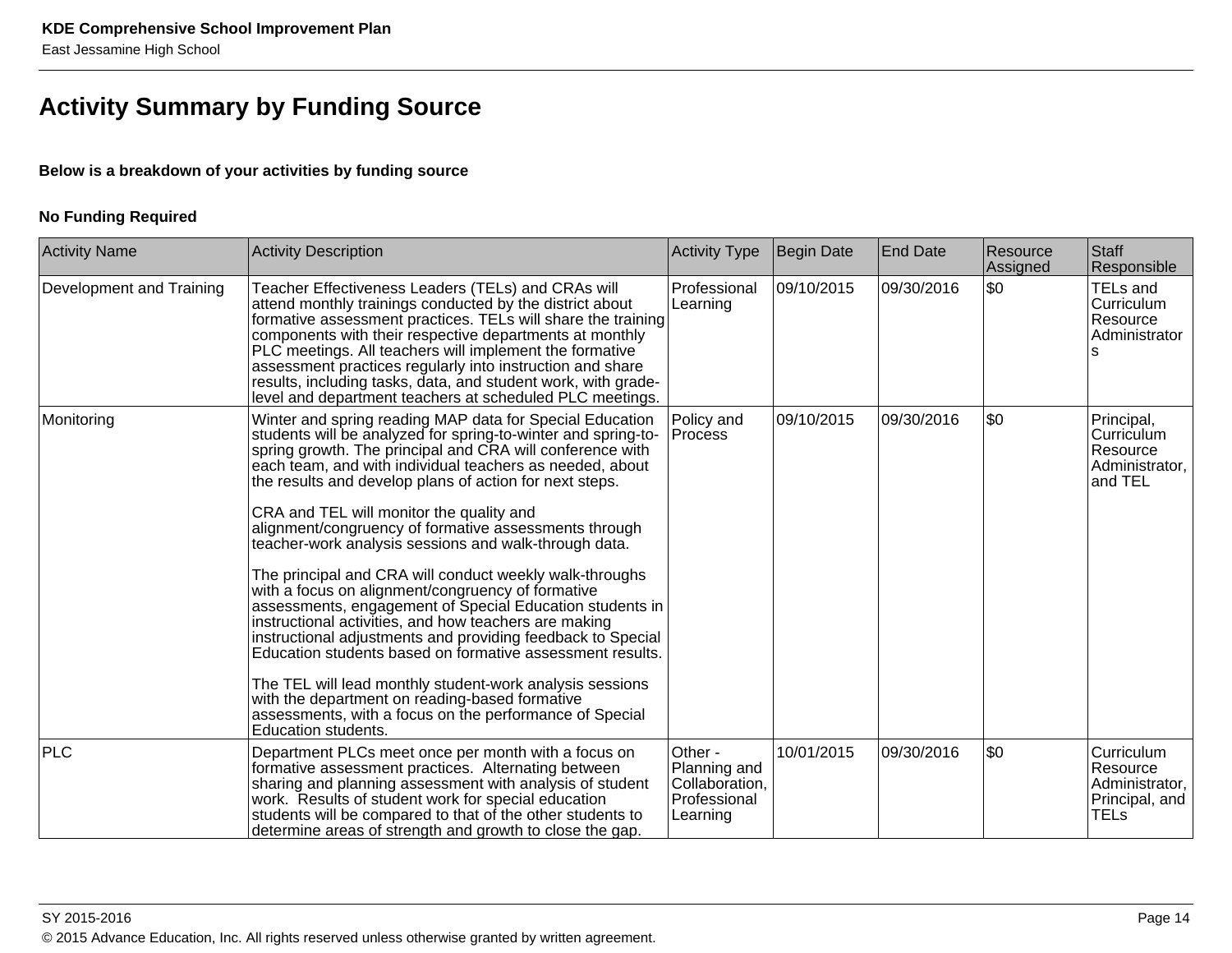East Jessamine High School

| <b>PLC</b> | The first step in mainstreaming special education students<br>is for the special education teacher to meet with the general<br>education teachers. After learning about the procedures<br>and expectations in the various general education<br>classrooms, special education teachers can share<br>information about the student to be mainstreamed.<br>Together, the teachers can decide which classrooms are<br>best suited to begin the mainstreaming effort. Special<br>Education teachers can then plan for transitioning students<br>to regular education classrooms | Other -<br>Planning and<br>Collaboration | 10/01/2015 | 09/30/2016  | \$0 | Curriculum<br>l Resource<br>Administrator,<br>Principal, and<br>TELs |
|------------|----------------------------------------------------------------------------------------------------------------------------------------------------------------------------------------------------------------------------------------------------------------------------------------------------------------------------------------------------------------------------------------------------------------------------------------------------------------------------------------------------------------------------------------------------------------------------|------------------------------------------|------------|-------------|-----|----------------------------------------------------------------------|
| Monitoring | The principal and CRA will conduct weekly walk-throughs<br>with a focus on engagement of Special Education students<br>in instructional activities, and how teachers are making<br>instructional adjustments and providing feedback to Special<br>Education students in the pilot classroom.<br>The Special Education Consultant along with the Special<br>Education TEL will monitor the adjustments / changes<br>needed in IEPs.                                                                                                                                         | Policy and<br><b>Process</b>             | 10/01/2015 | 109/30/2016 | \$0 | Principal,<br>Curriculum<br>Resource<br>Administrator,<br>and TELs   |
|            |                                                                                                                                                                                                                                                                                                                                                                                                                                                                                                                                                                            |                                          |            | Total       | \$0 |                                                                      |

**Other**

| <b>Activity Name</b>     | Activity Description                                                                                                                                                                                                                                                                                                                                                                                                       | Activity Type       | Begin Date | <b>End Date</b> | Resource<br>Assigned | <b>Staff</b><br>Responsible                                                                            |
|--------------------------|----------------------------------------------------------------------------------------------------------------------------------------------------------------------------------------------------------------------------------------------------------------------------------------------------------------------------------------------------------------------------------------------------------------------------|---------------------|------------|-----------------|----------------------|--------------------------------------------------------------------------------------------------------|
| Development and Training | Effective intervention programs and a progress monitoring<br>system will be identified/developed and implemented during Support<br>intervention classes. Training for interventionists will<br>include, but not be limited to the following: awareness and<br>initial implementation, best practice for fidelity of<br>implementation, RTI and acceleration, Special Education<br>implementation, and progress monitoring. | Academic<br>Program | 08/12/2015 | 109/30/2016     | \$12000              | Curriculum<br>∣Resource<br>Administrator,<br>Principal, and<br>∣Director of<br> Secondary<br>Education |
|                          |                                                                                                                                                                                                                                                                                                                                                                                                                            |                     |            | Total           | \$12000              |                                                                                                        |

#### **General Fund**

| <b>Activity Name</b>     | Activity Description                                                                                                                                                                                          | <b>Activity Type</b> | Begin Date | <b>End Date</b> | <b>Resource</b><br>Assigned | <b>Staff</b><br>Responsible                                                              |
|--------------------------|---------------------------------------------------------------------------------------------------------------------------------------------------------------------------------------------------------------|----------------------|------------|-----------------|-----------------------------|------------------------------------------------------------------------------------------|
| Development and Training | Special Education teachers and regular education teachers Professional<br>who will be collaborating will participate in site visits, action Learning<br>research (pilot classroom), and professional reading. |                      | 10/01/2015 | 09/30/2016      | \$2000                      | Director of<br>Special<br>Education<br>land<br> Curriculum<br>∣Resource<br>Administrator |

#### SY 2015-2016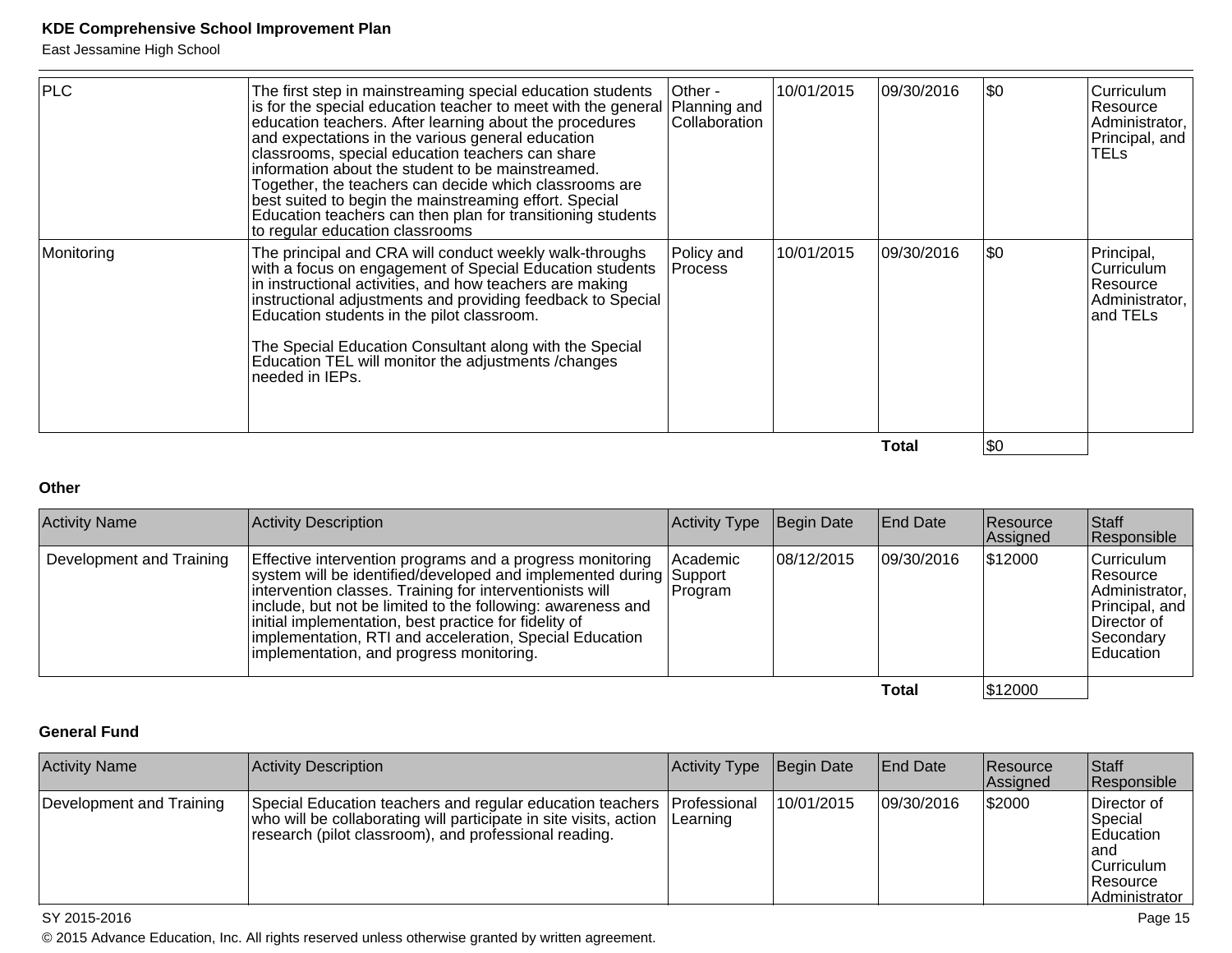East Jessamine High School

| Monitoring/PLC | A Systematic Problem Solving team (SPS) will meet<br>regularly (every 12 weeks) to discuss the effectiveness and Process<br>fidelity of interventions and strategies. Members of SPS will<br>consist of intervention and support teachers, CRA, and one<br>math and ELA teacher. The CRA will facilitate the SPS and<br>lead the teachers through the data analysis and policy and<br>procedure updates. Documentation from each meeting will<br>lbe reauired. | Policy and | 08/12/2015 | 09/30/2016 | \$2000 | Curriculum<br><b>Resource</b><br>Administrator,<br>Principal, and<br>Director of<br><b>Secondarv</b><br><b>Education</b> |
|----------------|----------------------------------------------------------------------------------------------------------------------------------------------------------------------------------------------------------------------------------------------------------------------------------------------------------------------------------------------------------------------------------------------------------------------------------------------------------------|------------|------------|------------|--------|--------------------------------------------------------------------------------------------------------------------------|
|                |                                                                                                                                                                                                                                                                                                                                                                                                                                                                |            |            | Total      | \$4000 |                                                                                                                          |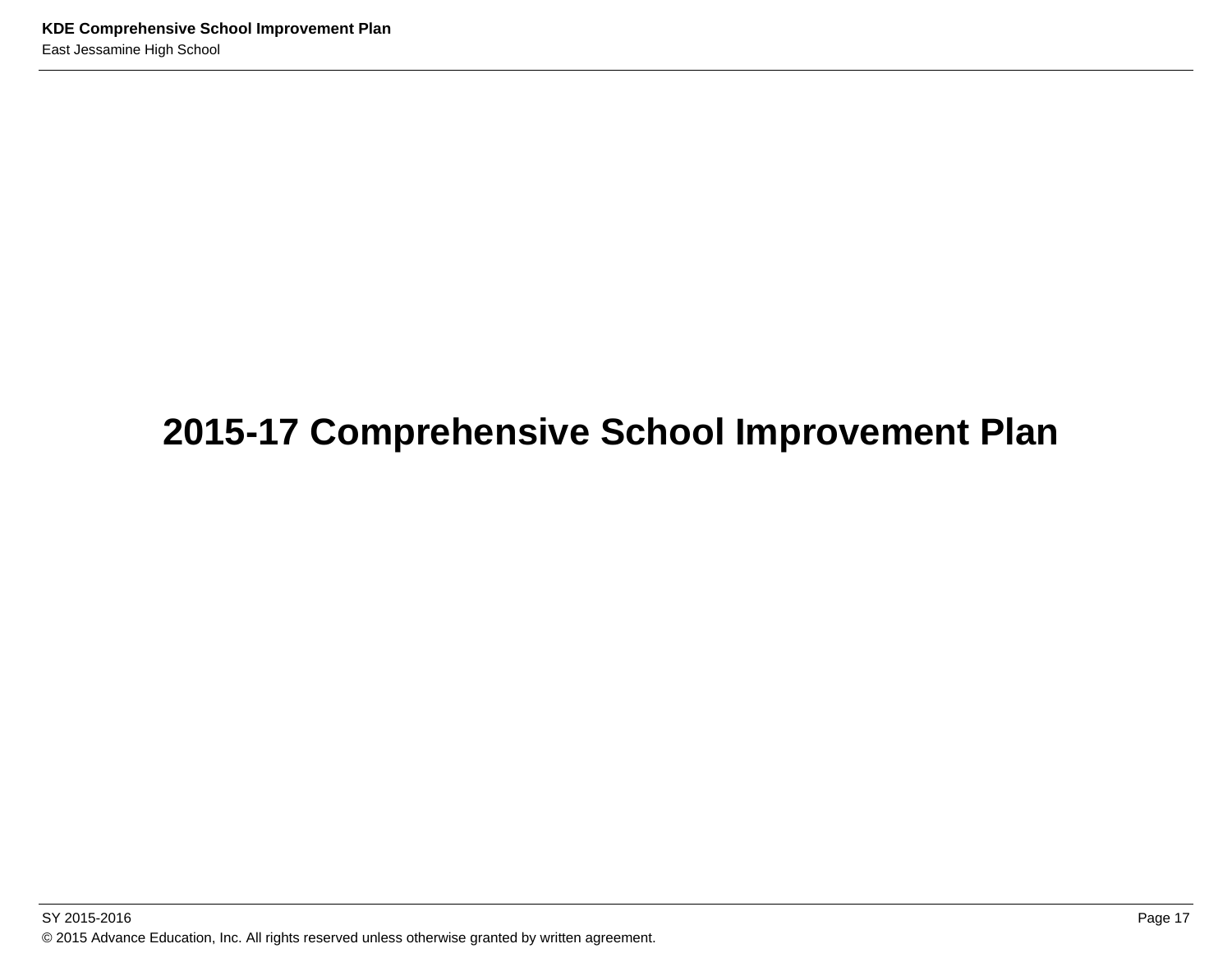### **Overview**

**Plan Name**

2015-17 Comprehensive School Improvement Plan

**Plan Description**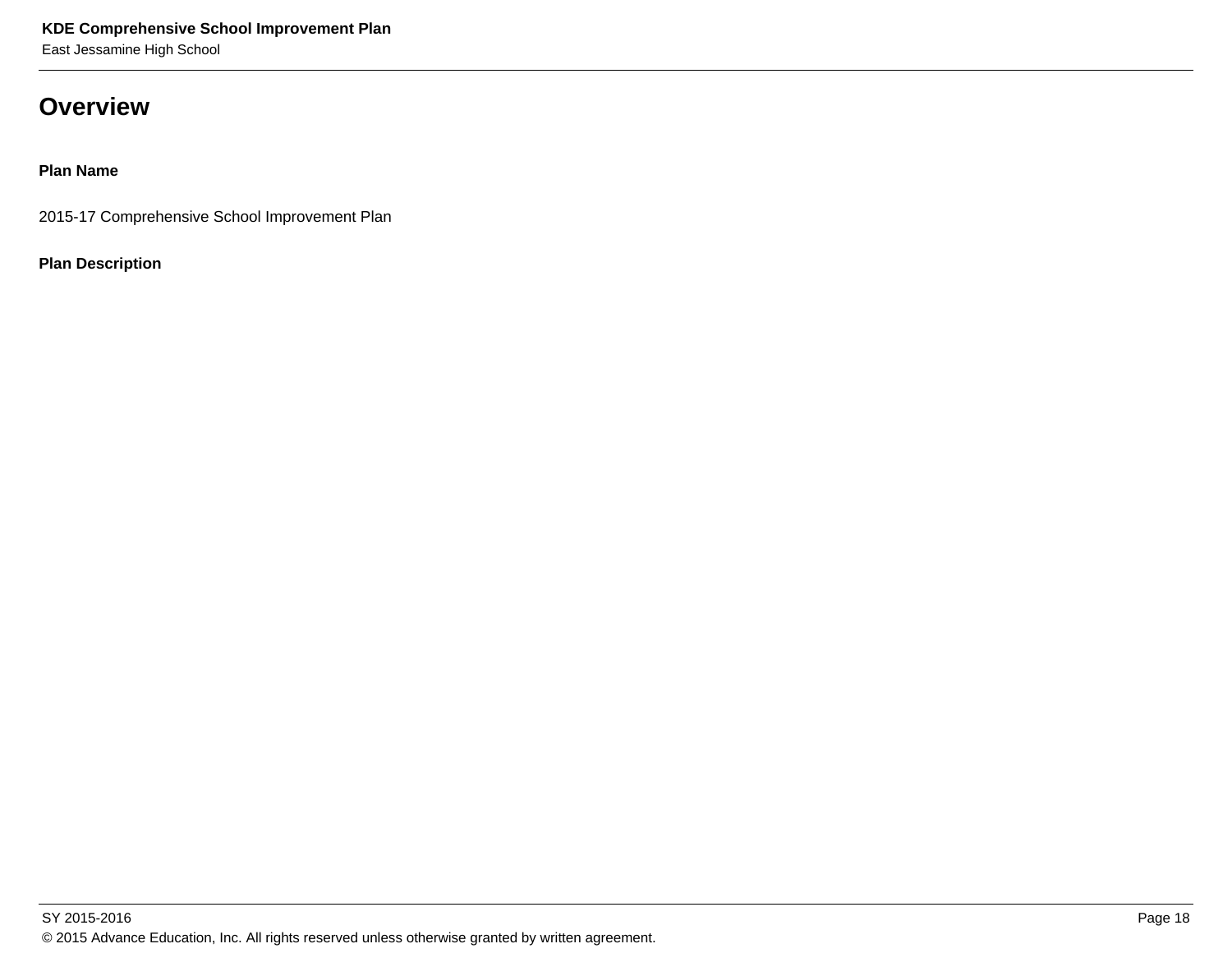### **Goals Summary**

**The following is a summary of the goals encompassed in this plan. The details for each goal are available in the next section.**

| $\vert \#$     | Goal Name                                                                                                                                                                | Goal Details                                    | Goal Type      | <b>Total Funding</b> |
|----------------|--------------------------------------------------------------------------------------------------------------------------------------------------------------------------|-------------------------------------------------|----------------|----------------------|
|                | Increase the average combined reading and math<br>proficiency ratings for all Kentucky students in the<br>non-duplicated gap group from 33% in 2012 to<br>66.5% in 2017. | Objectives: 1<br>Strategies: 3<br>Activities: 8 | Organizational | \$16000              |
| $\overline{2}$ | Increase the average combined reading and math<br>scores for all Kentucky high school students from<br>46.2% to 62.3% in 2017.                                           | Objectives: 1<br>Strategies: 2<br>Activities: 5 | Organizational | \$14000              |
| 3              | Increase the average freshman graduation rate<br>from 89.5% to 92% by 2017.                                                                                              | Objectives: 1<br>Strategies: 1<br>Activities: 2 | Organizational | \$0                  |
| $\overline{4}$ | Increase the percentage of proficient programs<br>across Kentucky from 69.0% to 75.9% by 2017.                                                                           | Objectives: 1<br>Strategies: 1<br>Activities: 1 | Organizational | \$0                  |
| 5              | Increase the percentage of students who are<br>college and career ready from 56.9% to 81.4% by<br>2017.                                                                  | Objectives: 1<br>Strategies: 1<br>Activities: 2 | Organizational | \$10000              |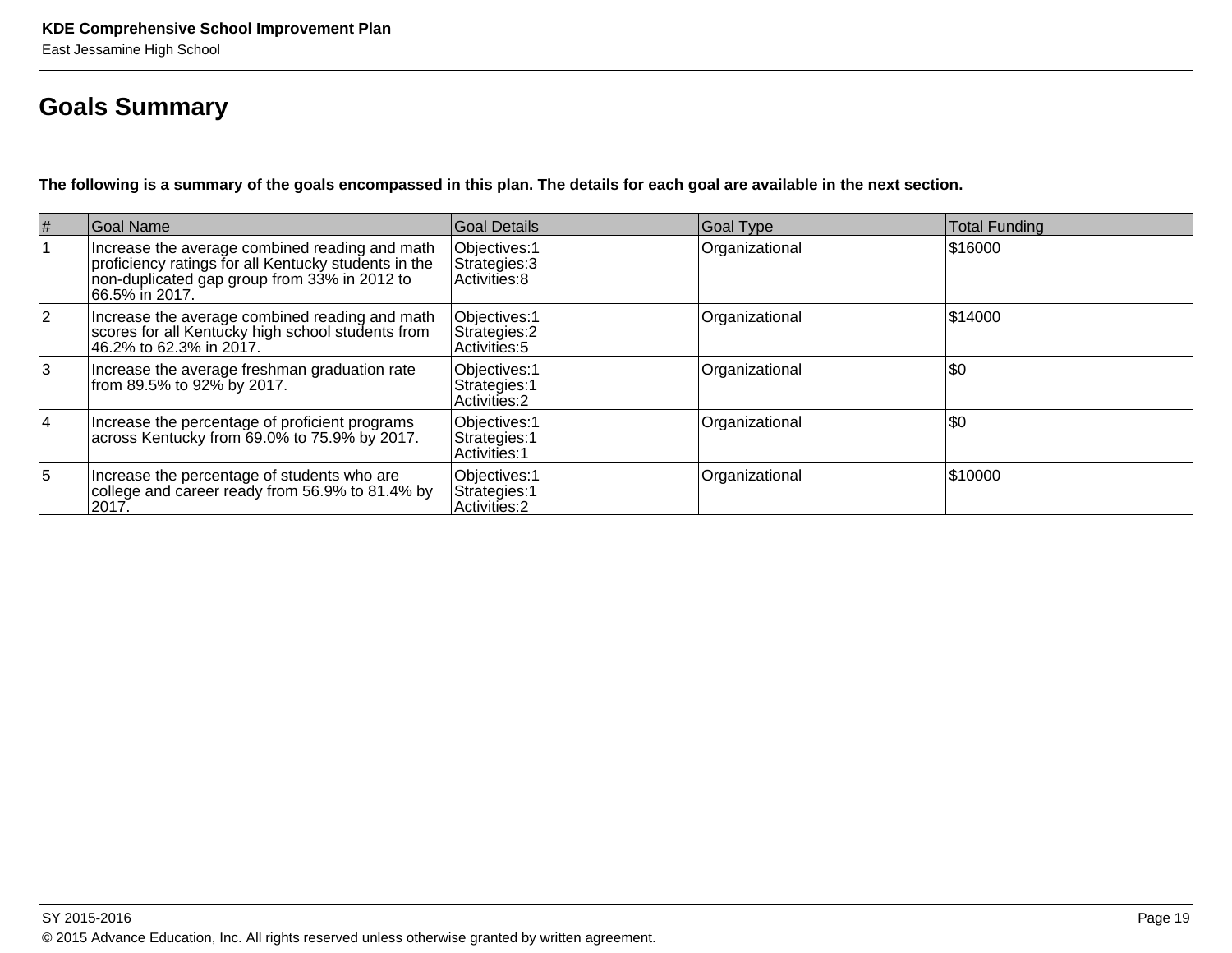### **Goal 1: Increase the average combined reading and math proficiency ratings for all Kentuckystudents in the non-duplicated gap group from 33% in 2012 to 66.5% in 2017.**

#### **Measurable Objective 1:**

increase student growth for students with disabilities' combined reading and math proficiency ratings from 9.4% to 27.5% by 09/30/2016 as measured byEOC/KPREP reading and math scores..

#### **Strategy 1:**

RTI Intervention and Support - Interventions - A systematic process for Tier 2 and Tier 3 interventions will be developed and implemented.

Category: Continuous Improvement

Research Cited: Center for Response to Intervention and RTI Intervention

| Activity - Development and Training                                                                                                                                                                                                                                                                                                                                                                                     | Activity Type              | Begin Date  | <b>IEnd Date</b> | <b>Resource</b><br>Assigned | Source Of<br> Funding | <b>Staff</b><br>Responsible                                                                            |
|-------------------------------------------------------------------------------------------------------------------------------------------------------------------------------------------------------------------------------------------------------------------------------------------------------------------------------------------------------------------------------------------------------------------------|----------------------------|-------------|------------------|-----------------------------|-----------------------|--------------------------------------------------------------------------------------------------------|
| Effective intervention programs and a progress monitoring system will be<br>identified/developed and implemented during intervention classes. Training Support<br>for interventionists will include, but not be limited to the following:<br>awareness and initial implementation, best practice for fidelity of<br>implementation, RTI and acceleration, Special Education implementation,<br>and progress monitoring. | <b>Academic</b><br>Program | 108/12/2015 | 09/30/2016       | \$12000                     | <b>Other</b>          | Curriculum<br> Resource <br>Administrator,<br>Principal, and<br>Director of<br>Secondary<br>lEducation |

| Activity - Monitoring/PLC                                                                                                                                                                                                                                                                                                                                                                                                                       | Activity Type                | Begin Date | <b>End Date</b> | Resource<br>Assigned | Source Of<br> Funding   | <b>Staff</b><br>Responsible                                                                         |
|-------------------------------------------------------------------------------------------------------------------------------------------------------------------------------------------------------------------------------------------------------------------------------------------------------------------------------------------------------------------------------------------------------------------------------------------------|------------------------------|------------|-----------------|----------------------|-------------------------|-----------------------------------------------------------------------------------------------------|
| A Systematic Problem Solving team (SPS) will meet regularly (every 12<br>weeks) to discuss the effectiveness and fidelity of interventions and<br>strategies. Members of SPS will consist of intervention and support<br>teachers, CRA, and one math and ELA teacher. The CRA will facilitate the<br>SPS and lead the teachers through the data analysis and policy and<br>procedure updates. Documentation from each meeting will be required. | Policy and<br><b>Process</b> | 08/12/2015 | 109/30/2016     | \$2000               | General Fund Curriculum | <b>Resource</b><br>Administrator,<br>Principal, and<br>Director of<br><b>Secondary</b><br>Education |

#### **Strategy 2:**

Formative Assessments - Formative assessments that are aligned to the Algebra II and English II EOC blueprints and aligned with learning progressions will be developed and administered to students weekly. Teachers will analyze the results of formative assessments and utilize those results to provide direct feedback tostudents, determine immediate next steps in the instructional sequence, adapt instructional techniques and strategies, and intervene with struggling students. Thisstrategy supports Component 1F; Designing Student assessment and 3D: Using Assessment in Instruction in the Framework for Teaching.

Category: Continuous Improvement

Research Cited: Inside the Black Box by (Black and William), Classroom Assessment for Student Learning (Chappuis, Chapppuis,and Arter)

#### SY 2015-2016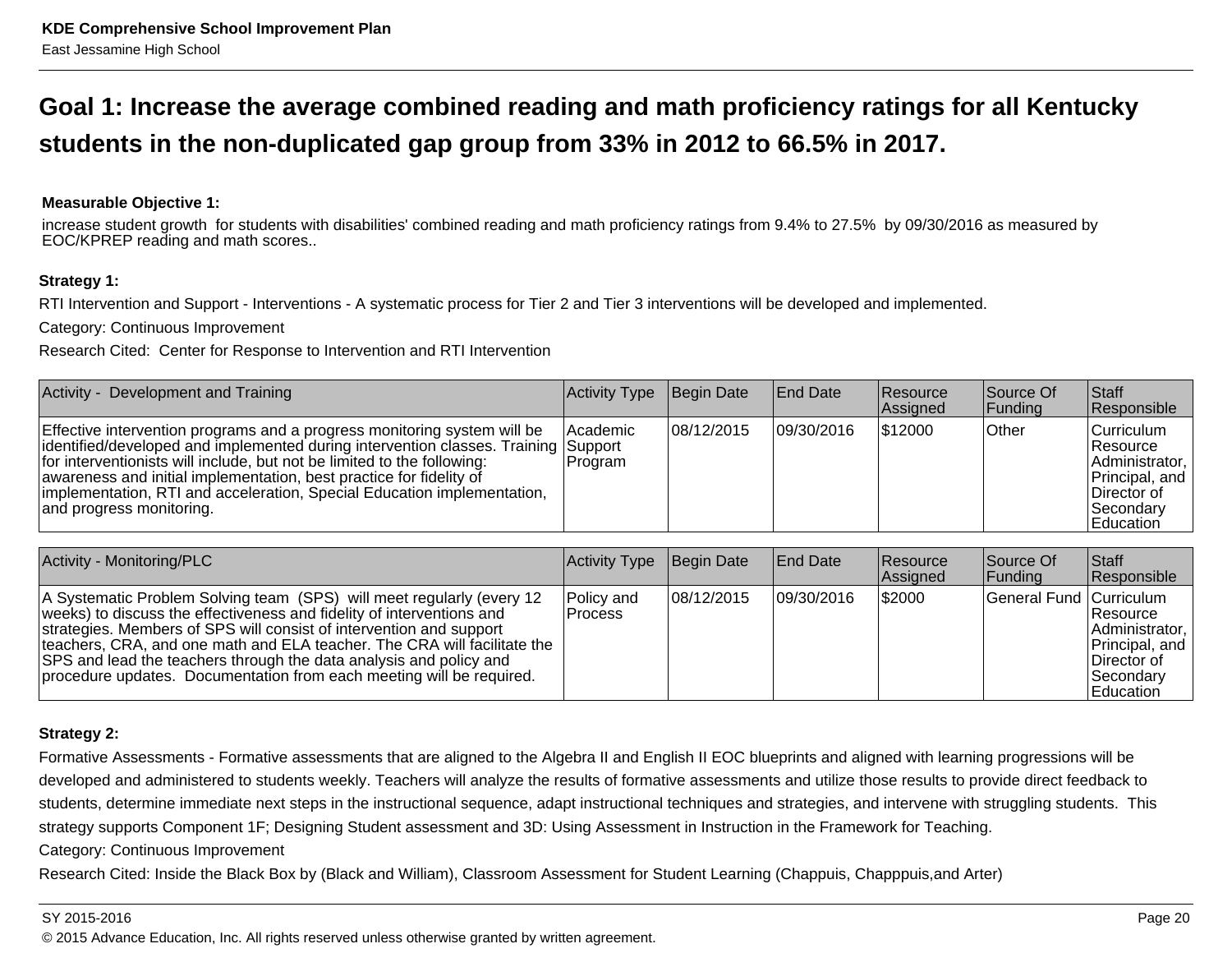East Jessamine High School

| <b>Activity - PLC</b>                                                                                                                                                                                                                                                                                                                                                                                                                                                                                                                                       | Activity Type                                                         | Begin Date        | <b>End Date</b> | Resource<br>Assigned | Source Of<br>Funding   | <b>Staff</b><br>Responsible                                               |
|-------------------------------------------------------------------------------------------------------------------------------------------------------------------------------------------------------------------------------------------------------------------------------------------------------------------------------------------------------------------------------------------------------------------------------------------------------------------------------------------------------------------------------------------------------------|-----------------------------------------------------------------------|-------------------|-----------------|----------------------|------------------------|---------------------------------------------------------------------------|
| Department PLCs meet once per month with a focus on formative<br>assessment practices. Alternating between sharing and planning<br>assessment with analysis of student work. Results of student work for<br>special education students will be compared to that of the other students to<br>determine areas of strength and growth to close the gap.                                                                                                                                                                                                        | Other -<br>Planning and<br>Collaboration,<br>Professional<br>Learning | 10/01/2015        | 09/30/2016      | l\$0                 | No Funding<br>Required | Curriculum<br>Resource<br>Administrator,<br>Principal, and<br><b>TELs</b> |
|                                                                                                                                                                                                                                                                                                                                                                                                                                                                                                                                                             |                                                                       |                   |                 |                      |                        |                                                                           |
| Activity - Development and Training                                                                                                                                                                                                                                                                                                                                                                                                                                                                                                                         | Activity Type                                                         | Begin Date        | <b>End Date</b> | Resource<br>Assigned | Source Of<br>Funding   | <b>Staff</b><br>Responsible                                               |
| Teacher Effectiveness Leaders (TELs) and CRAs will attend monthly<br>trainings conducted by the district about formative assessment practices.<br>TELs will share the training components with their respective departments<br>at monthly PLC meetings. All teachers will implement the formative<br>assessment practices regularly into instruction and share results, including<br>tasks, data, and student work, with grade-level and department teachers at<br>scheduled PLC meetings.                                                                  | Professional<br>Learning                                              | 09/10/2015        | 09/30/2016      | l\$0                 | No Funding<br>Required | <b>TELs and</b><br>Curriculum<br>Resource<br>Administrator                |
|                                                                                                                                                                                                                                                                                                                                                                                                                                                                                                                                                             |                                                                       |                   |                 |                      |                        |                                                                           |
| Activity - Monitoring                                                                                                                                                                                                                                                                                                                                                                                                                                                                                                                                       | Activity Type                                                         | <b>Begin Date</b> | <b>End Date</b> | Resource<br>Assigned | Source Of<br>Funding   | <b>Staff</b><br>Responsible                                               |
| Winter and spring reading MAP data for Special Education students will be<br>analyzed for spring-to-winter and spring-to-spring growth. The principal and Process<br>CRA will conference with each team, and with individual teachers as<br>needed, about the results and develop plans of action for next steps.<br>CRA and TEL will monitor the quality and alignment/congruency of<br>formative assessments through teacher-work analysis sessions and walk-<br>through data.<br>The principal and CRA will conduct weekly walk-throughs with a focus on | Policy and                                                            | 09/10/2015        | 09/30/2016      | l\$0                 | No Funding<br>Required | Principal,<br>Curriculum<br>Resource<br>Administrator,<br>and TEL         |
| alignment/congruency of formative assessments, engagement of Special<br>Education students in instructional activities, and how teachers are making<br>instructional adjustments and providing feedback to Special Education<br>students based on formative assessment results.                                                                                                                                                                                                                                                                             |                                                                       |                   |                 |                      |                        |                                                                           |
| The TEL will lead monthly student-work analysis sessions with the<br>department on reading-based formative assessments, with a focus on the<br>performance of Special Education students.                                                                                                                                                                                                                                                                                                                                                                   |                                                                       |                   |                 |                      |                        |                                                                           |

#### **Strategy 3:**

Mainstreaming Resource Students - Educators have long known the benefits of inclusion for special education students. Besides providing special education studentswith a more stimulating academic and social environment, the Individuals with Disabilities Education Act states that students must be provided an education in the "least restrictive environment," often determined to be the regular classroom. IEPs must reflect the least restrictive environment for students in social studies andscience classrooms. Both regular and special education teachers will collaborate and plan for the mainstreaming of resource students.

Category: Continuous Improvement

Research Cited: Lev Vygotsky's constructivist theory

#### SY 2015-2016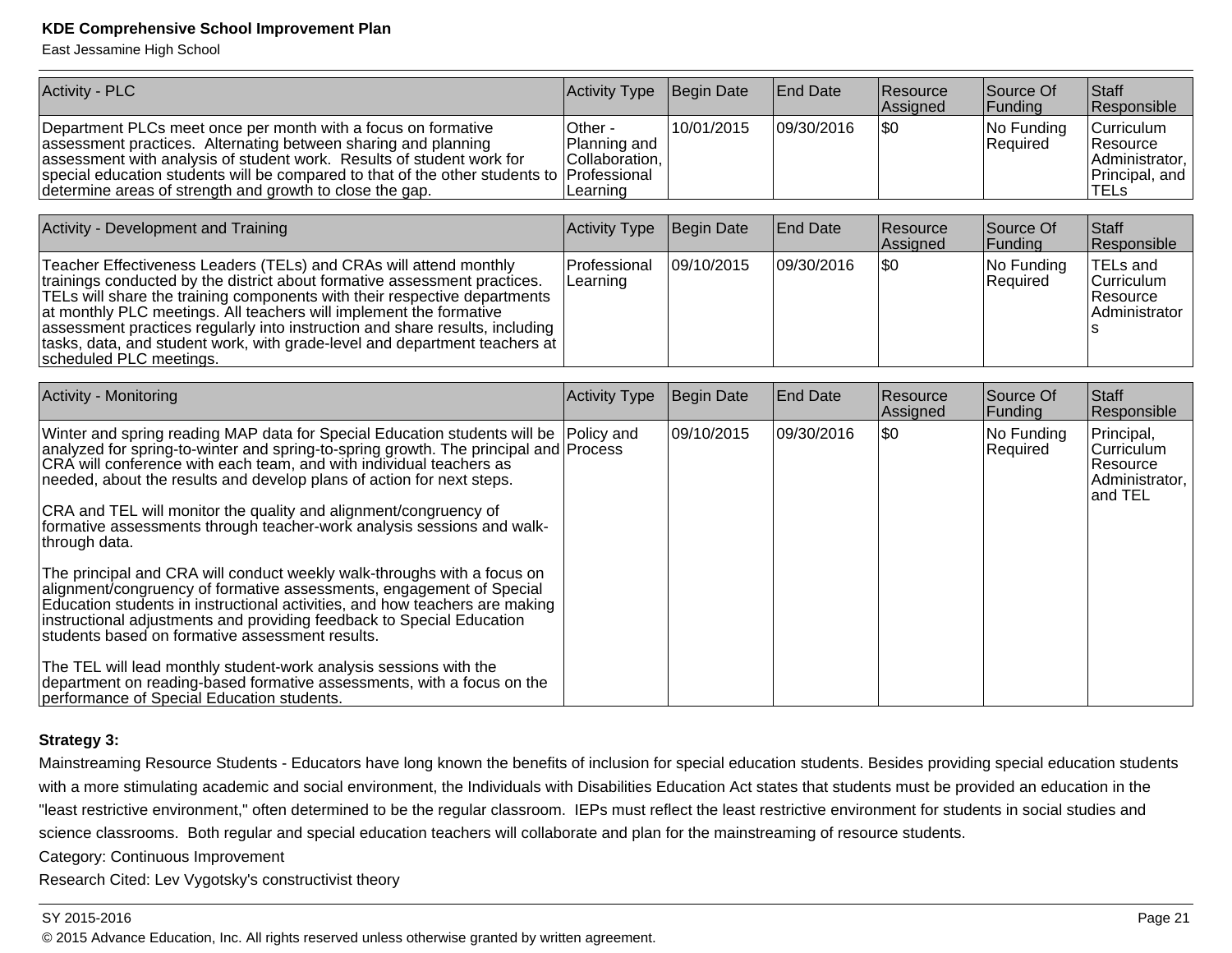East Jessamine High School

| <b>Activity - PLC</b>                                                                                                                                                                                                                                                                                                                                                                                                                                                                                                                                                | Activity Type                            | Begin Date | <b>End Date</b> | Resource<br>Assigned | Source Of<br>Funding   | Staff<br>Responsible                                                                     |
|----------------------------------------------------------------------------------------------------------------------------------------------------------------------------------------------------------------------------------------------------------------------------------------------------------------------------------------------------------------------------------------------------------------------------------------------------------------------------------------------------------------------------------------------------------------------|------------------------------------------|------------|-----------------|----------------------|------------------------|------------------------------------------------------------------------------------------|
| The first step in mainstreaming special education students is for the special<br>education teacher to meet with the general education teachers. After<br>learning about the procedures and expectations in the various general<br>education classrooms, special education teachers can share information<br>about the student to be mainstreamed. Together, the teachers can decide<br>which classrooms are best suited to begin the mainstreaming effort.<br>Special Education teachers can then plan for transitioning students to<br>regular education classrooms | Other -<br>Planning and<br>Collaboration | 10/01/2015 | 09/30/2016      | \$0                  | No Funding<br>Required | Curriculum<br>Resource<br>Administrator,<br>Principal, and<br><b>TELS</b>                |
| Activity - Development and Training                                                                                                                                                                                                                                                                                                                                                                                                                                                                                                                                  | Activity Type                            | Begin Date | <b>End Date</b> | Resource<br>Assigned | Source Of<br>Funding   | <b>Staff</b><br>Responsible                                                              |
| Special Education teachers and regular education teachers who will be<br>collaborating will participate in site visits, action research (pilot classroom),<br>and professional reading.                                                                                                                                                                                                                                                                                                                                                                              | Professional<br>Learning                 | 10/01/2015 | 09/30/2016      | \$2000               | <b>General Fund</b>    | Director of<br>Special<br>Education<br>land<br>Curriculum<br>Resource<br>l Administrator |
| <b>Activity - Monitoring</b>                                                                                                                                                                                                                                                                                                                                                                                                                                                                                                                                         | Activity Type                            | Begin Date | <b>End Date</b> | Resource<br>Assigned | Source Of<br>Funding   | Staff<br>Responsible                                                                     |
| The principal and CRA will conduct weekly walk-throughs with a focus on<br>engagement of Special Education students in instructional activities, and<br>how teachers are making instructional adjustments and providing feedback<br>to Special Education students in the pilot classroom.<br>The Special Education Consultant along with the Special Education TEL<br>will monitor the adjustments / changes needed in IEPs.                                                                                                                                         | Policy and<br>Process                    | 10/01/2015 | 09/30/2016      | l\$0                 | No Funding<br>Required | Principal,<br>Curriculum<br>Resource<br>Administrator,<br>and TELs                       |

### **Goal 2: Increase the average combined reading and math scores for all Kentucky high schoolstudents from 46.2% to 62.3% in 2017.**

#### **Measurable Objective 1:**

demonstrate a proficiency increase for all students combined reading and math scores from 40.4% to 61.6% by 05/31/2017 as measured by EOC/KPREP reading andmath scores.

#### **Strategy 1:**

RTI Intervention and Support - RTI Intervention and Support - Interventions - A systematic process for Tier 2 and Tier 3 interventions will be developed and

#### implemented.

#### SY 2015-2016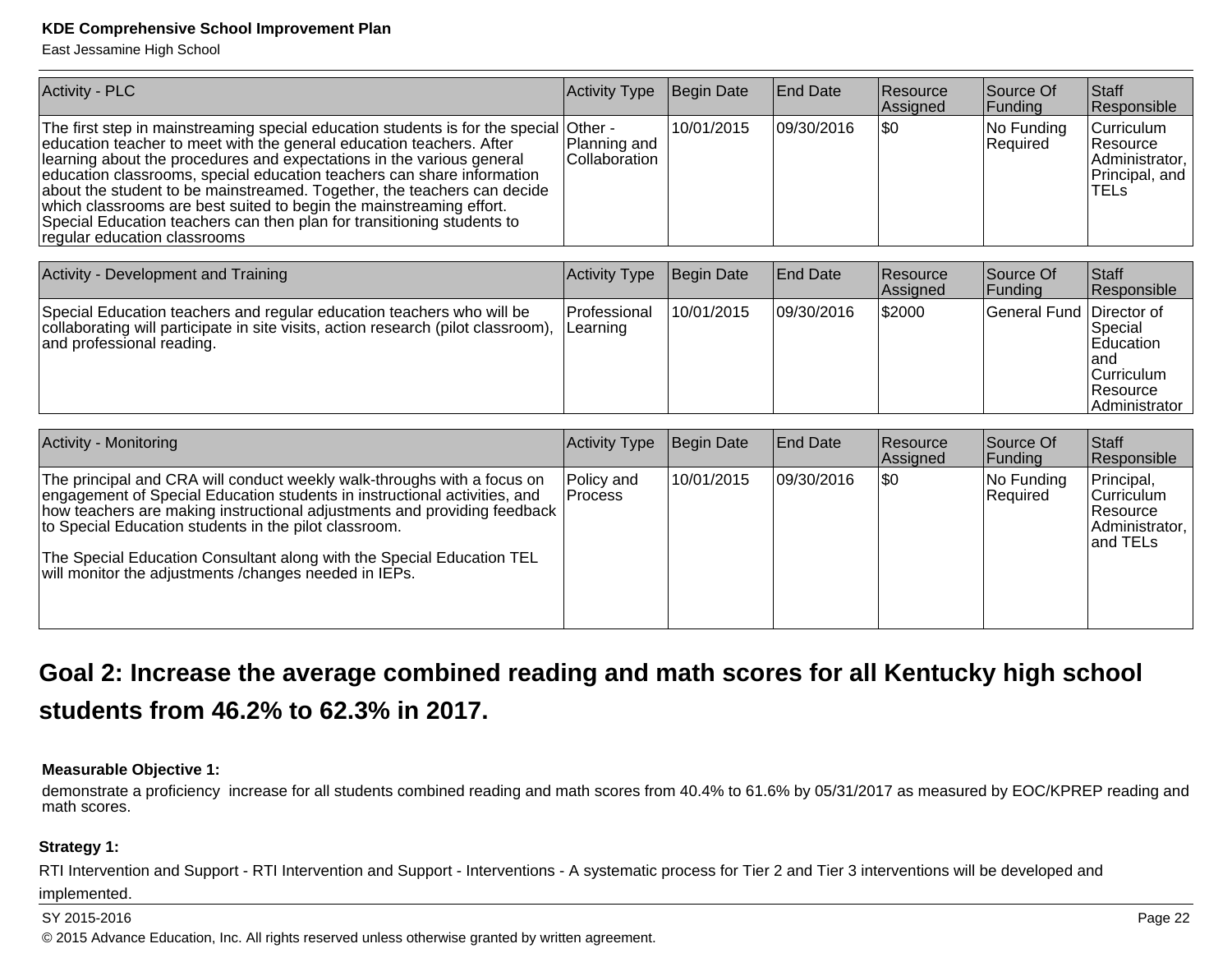East Jessamine High School

#### Category: Continuous Improvement

Research Cited: Center for Response to Intervention and RTI Intervention

| <b>Activity - Development and Training</b>                                                                                                                                                                                                                                                                                                                                                                                                                                                                                                                                                  | Activity Type         | Begin Date  | <b>End Date</b> | <b>Resource</b><br>Assigned | Source Of<br><b>Funding</b> | Staff<br>Responsible                                                                           |
|---------------------------------------------------------------------------------------------------------------------------------------------------------------------------------------------------------------------------------------------------------------------------------------------------------------------------------------------------------------------------------------------------------------------------------------------------------------------------------------------------------------------------------------------------------------------------------------------|-----------------------|-------------|-----------------|-----------------------------|-----------------------------|------------------------------------------------------------------------------------------------|
| Effective intervention programs and a progress monitoring system will be<br>identified/developed and implemented during intervention classes. Training Support<br>for interventionists will include, but not be limited to the following:<br>awareness and initial implementation, best practice for fidelity of<br>implementation, RTI and acceleration, Special Education implementation,<br>and progress monitoring.<br>Training for interventionists will include, but not be limited to the following:<br> Program<br>awareness and initial implementation, best practice for fidelity | l Academic<br>Program | 108/12/2015 | 105/31/2017     | \$12000                     | General Fund Curriculum     | <b>Resource</b><br>Administrator,<br>Principal, and<br>∣Director of<br>Secondary<br>lEducation |

| Activity - Monitoring/PLC                                                                                                                                                                                                                                 | Activity Type                                          | Begin Date | <b>End Date</b> | <b>Resource</b><br><b>Assigned</b> | Source Of<br> Funding   | <b>Staff</b><br>Responsible                                                                     |
|-----------------------------------------------------------------------------------------------------------------------------------------------------------------------------------------------------------------------------------------------------------|--------------------------------------------------------|------------|-----------------|------------------------------------|-------------------------|-------------------------------------------------------------------------------------------------|
| An RTI Team (PLC) will meet regularly (every 12 weeks) to discuss the<br>effectiveness and fidelity of interventions and strategies. Data will be<br>collected and analyzed during the PLC. Documentation from each meeting Academic<br>will be required. | <b>Professional</b><br>Learning,<br>Support<br>Program | 01/04/2016 | 05/31/2017      | \$2000                             | General Fund Curriculum | Resource <br>Administrator,<br>Principal, and<br>∣Director of<br> Secondary<br><b>Education</b> |

#### **Strategy 2:**

Formative Assessments - Formative Assessments - Formative assessments that are aligned to the Algebra II and English II EOC blueprints and aligned with learningprogressions will be developed and administered to students weekly. Teachers will analyze the results of formative assessments and utilize those results to provide direct feedback to students, determine immediate next steps in the instructional sequence, adapt instructional techniques and strategies, and intervene with strugglingstudents. This strategy supports Component 1F; Designing Student assessment and 3D: Using Assessment in Instruction in the Framework for Teaching.

#### Category: Continuous Improvement

Research Cited: Inside the Black Box by (Black and William), Classroom Assessment for Student Learning (Chappuis, Chapppuis,and Arter)

| Activity - PLC                                                                                                                                                                                                                                                                                             | Activity Type Begin Date   |            | <b>End Date</b> | <b>Resource</b><br>Assigned | Source Of<br> Funding      | <b>Staff</b><br>Responsible                                                      |
|------------------------------------------------------------------------------------------------------------------------------------------------------------------------------------------------------------------------------------------------------------------------------------------------------------|----------------------------|------------|-----------------|-----------------------------|----------------------------|----------------------------------------------------------------------------------|
| Department PLCs meet once per month with a focus on formative<br>assessment practices. Alternating between sharing and planning<br>assessment with analysis of student work. Teachers will then move forward<br>with using the analysis of student work/achievement to change instruction<br>linstruction. | l Professional<br>Learning | 08/12/2015 | 11/30/2015      | 1\$0                        | $ No$ Funding<br> Reauired | <b>Curriculum</b><br><b>Resource</b><br>Administrator,<br>Principal, and<br>TELs |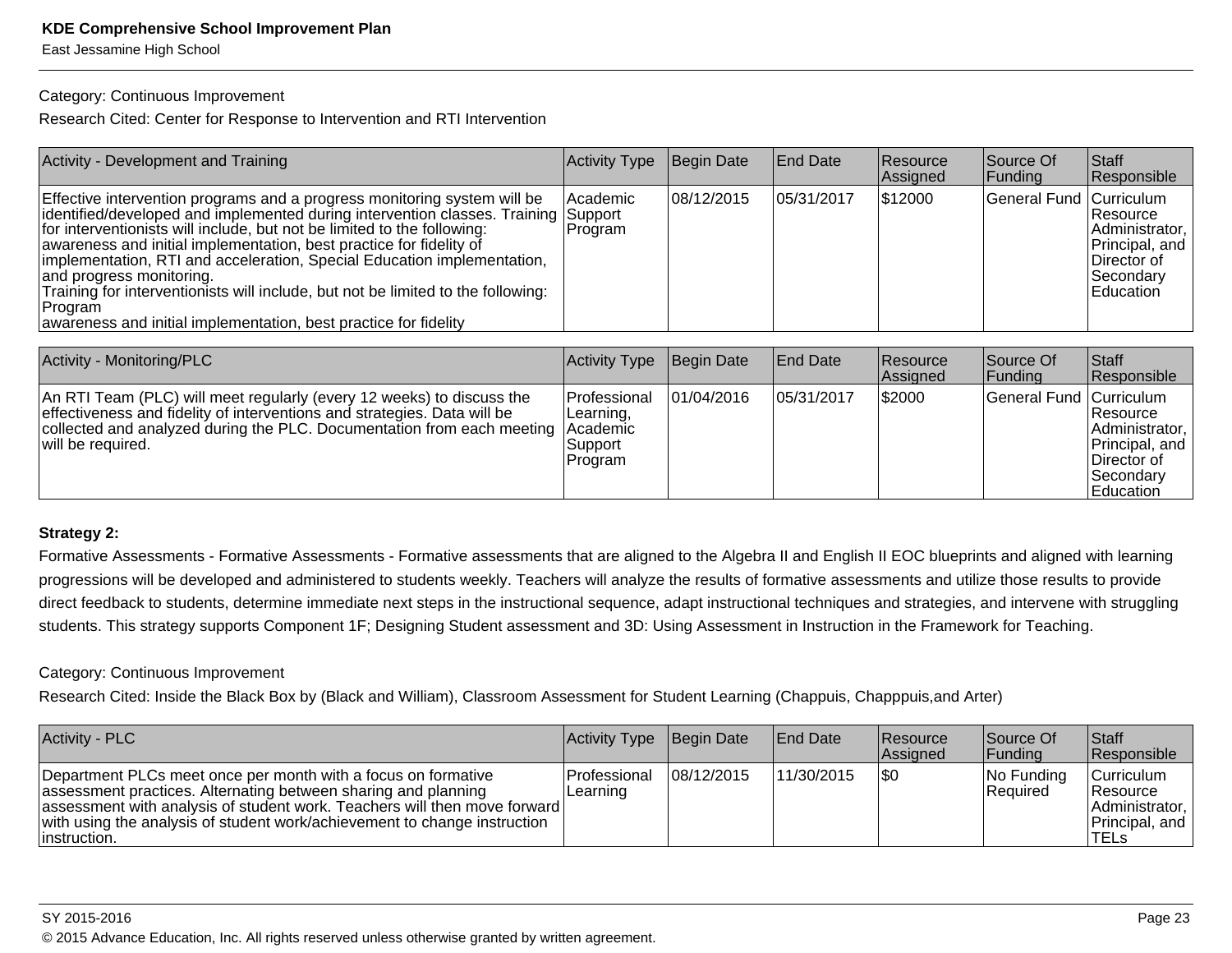East Jessamine High School

| Activity - Development and Training                                                                                                                                                                                                                                                                                                                                                                                                                                                            | Activity Type            | Begin Date  | <b>End Date</b> | Resource<br><b>Assigned</b> | Source Of<br> Funding   | <b>Staff</b><br>Responsible                                                                 |
|------------------------------------------------------------------------------------------------------------------------------------------------------------------------------------------------------------------------------------------------------------------------------------------------------------------------------------------------------------------------------------------------------------------------------------------------------------------------------------------------|--------------------------|-------------|-----------------|-----------------------------|-------------------------|---------------------------------------------------------------------------------------------|
| Teacher Effectiveness Leaders (TELs) and CRAs will attend monthly<br>trainings conducted by the district about formative assessment practices.<br>TELs will share the training components with their respective departments<br>at monthly PLC meetings. All teachers will implement the formative<br>assessment practices regularly into instruction and share results, including<br>  tasks, data, and student work, with grade-level and department teachers at  <br>scheduled PLC meetings. | Professional<br>Learning | 108/12/2015 | 105/31/2017     | 1\$0                        | No Funding<br> Reauired | TELs.<br><b>Curriculum</b><br><b>Resource</b><br>Administrator,<br>Director of<br>Secondary |

| <b>Activity - Monitoring</b>                                                                                                                                                                                                                                                                                                                                                                                                                                                                                                                                                                                                                                                                                                                                                                                                                                                                                                                         | <b>Activity Type</b>    | Begin Date | <b>End Date</b> | <b>Resource</b><br>Assigned | Source Of<br>Funding   | <b>Staff</b><br>Responsible                                                |
|------------------------------------------------------------------------------------------------------------------------------------------------------------------------------------------------------------------------------------------------------------------------------------------------------------------------------------------------------------------------------------------------------------------------------------------------------------------------------------------------------------------------------------------------------------------------------------------------------------------------------------------------------------------------------------------------------------------------------------------------------------------------------------------------------------------------------------------------------------------------------------------------------------------------------------------------------|-------------------------|------------|-----------------|-----------------------------|------------------------|----------------------------------------------------------------------------|
| Winter and spring reading MAP data for 9th-11th grade students will be<br>analyzed for spring-to-winter and spring-to-spring growth, mid-term and<br>quarterly progress reports will be sent home for parents, and 'half-time'<br>exams will be administered to monitor the progress of students. The<br>principal and CRA will conference with each team, and with individual<br>teachers as needed, about the results and develop plans of action for next<br>steps.<br>CRA and TEL will monitor the quality and alignment/congruency of<br>formative assessments through teacher-work analysis sessions and walk-<br> through data.<br>The principal and CRA will conduct weekly walk-throughs with a focus on<br>alignment/congruency of formative assessments, engagement of students<br>in instructional activities, and how teachers are making instructional<br>adjustments and providing feedback based on formative assessment<br>results. | Policy and<br>l Process | 08/12/2015 | 05/31/2017      | 1\$0                        | No Funding<br>Required | Principal,<br><b>Curriculum</b><br> Resource<br>Administrator,<br>land TEL |

### **Goal 3: Increase the average freshman graduation rate from 89.5% to 92% by 2017.**

#### **Measurable Objective 1:**

improve graduation rate of East Jessamine HIgh students from 89.5 to 92% by 05/31/2017 as measured by percentage of students graduating in 4 years..

#### **Strategy 1:**

Increasing Graduation Rate - Persistance to Graduation - East Jessamine High will utilize data analysis and continuous improvement strategies to ensure studentmastery of content and skills. Counselors and Administrators will regularly review at-risk students' academic progress - Struggling students will be monitored quarterlyto ensure that they are on target to pass the classes they are currently in, thus increasing their likelihood of graduating by the end of their fourth year of high school.Targeted interventions and/or supports will be put in place to help those who are not being successful in the regular setting.

Category: Persistance to Graduation

Research Cited: National Dropout Prevention Center, ACT, KDE

| <b>Activity</b><br>IAC | I vpe | $\overline{\phantom{a}}$<br>TBeain Date | <b>End Date</b> | Resource<br>.ssianed | $\sim$<br>Source Of<br>-undina | Staff<br>onsib. |
|------------------------|-------|-----------------------------------------|-----------------|----------------------|--------------------------------|-----------------|
|------------------------|-------|-----------------------------------------|-----------------|----------------------|--------------------------------|-----------------|

#### SY 2015-2016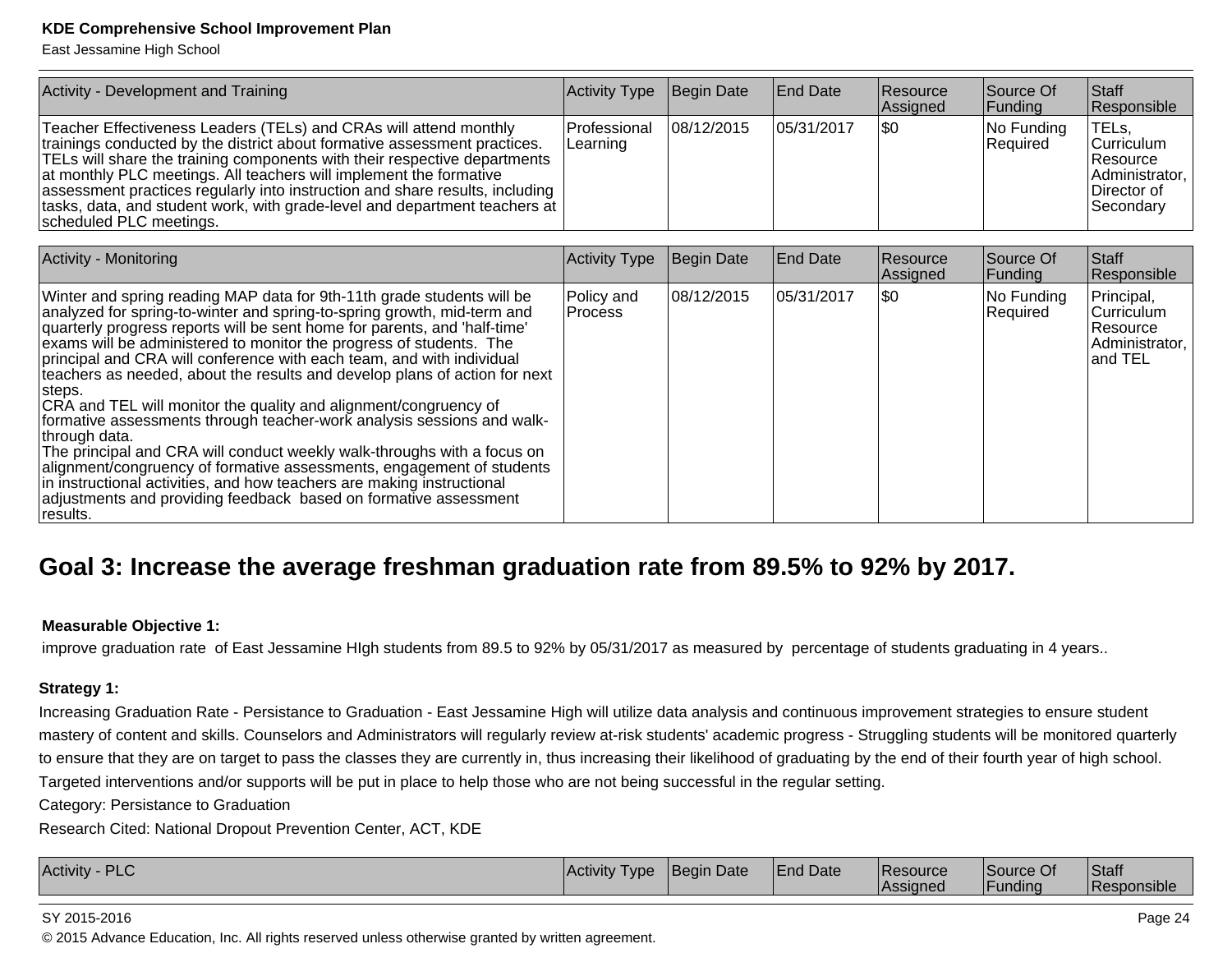East Jessamine High School

| Counselors and administrators will use the Persistance to Graduation Tool<br>Academic to identify and develop individualized plans for the most at risk<br>students (Focus to Finish placement) and will develop the students'<br>individualized learning plan.                                                                                                                          | <b>Academic</b><br>Support<br>Program | 01/01/2016 | 105/31/2017     | \$0                  | No Funding<br>Required | Principal,<br>Counselors,<br>Focus to<br><b>Finish Staff</b> |
|------------------------------------------------------------------------------------------------------------------------------------------------------------------------------------------------------------------------------------------------------------------------------------------------------------------------------------------------------------------------------------------|---------------------------------------|------------|-----------------|----------------------|------------------------|--------------------------------------------------------------|
| <b>Activity - Monitoring</b>                                                                                                                                                                                                                                                                                                                                                             | Activity Type                         | Begin Date | <b>End Date</b> | Resource<br>Assigned | Source Of<br> Funding  | Staff<br>Responsible                                         |
| A protocol/process will be developed and implemented that addresses the<br>needs of students not being successful during each quarter, including<br>options for skills mastery and/or credit recovery. Individual teachers will<br>meet with administrative team to discuss individual plans for students to be<br>successful in their class or to discuss placement in support classes. | Academic<br>Support<br>Program        | 01/01/2016 | 105/31/2017     | \$0                  | No Funding<br>Required | Principal,<br>CRA,<br>Counselors.<br>Teachers                |

## **Goal 4: Increase the percentage of proficient programs across Kentucky from 69.0% to 75.9% by2017.**

#### **Measurable Objective 1:**

demonstrate a proficiency in all Program Review areas by 05/31/2017 as measured by the State Program Review Rubric.

#### **Strategy 1:**

Evidence Selection - Evidence is identified to support the school's analysis. Program review evidence may be specific for an area (Writing, Arts & Humanities, andPractical Living/Career Studies) or may be common across other reviews. Evidence identification

 tasks will be assigned based on the respective roles and responsibilities of each stakeholder. Program Review Committees will search out additional evidence duringthe process in order to make judgments or to support rationales.

Category: Other - Program Review

Research Cited: http://education.ky.gov/curriculum/pgmrev/Pages/default.aspx

| Activity - Collecting Evidence                                                                                                                                                                                                                                                                                                                                                                                                                                                                                                                                                                  | Activity Type | Begin Date | End Date   | <b>Resource</b><br>Assigned | Source Of<br> Funding  | <b>Staff</b><br>Responsible                                         |
|-------------------------------------------------------------------------------------------------------------------------------------------------------------------------------------------------------------------------------------------------------------------------------------------------------------------------------------------------------------------------------------------------------------------------------------------------------------------------------------------------------------------------------------------------------------------------------------------------|---------------|------------|------------|-----------------------------|------------------------|---------------------------------------------------------------------|
| East Jessamine High Program Review Committees made the<br>recommendation (Program Review Summary 2015) that more evidence be Process<br>collected during the Fall Semester. All teachers must submit two new<br>pieces of evidence and evidence will be collected via a Program Review<br>Pinterest Board in the Faculty Workroom. A template will be attached to<br>each piece of evidence identifying the standard it is addressing and a brief<br>description. Program Review Chairs will review all new submissions in<br>January and will request additional pieces of evidence if needed. | Policy and    | 08/12/2015 | 05/31/2017 | 1\$0                        | No Funding<br>Required | <b>CRA</b> and<br>Program<br>IReview<br><b>Committee</b><br> Chairs |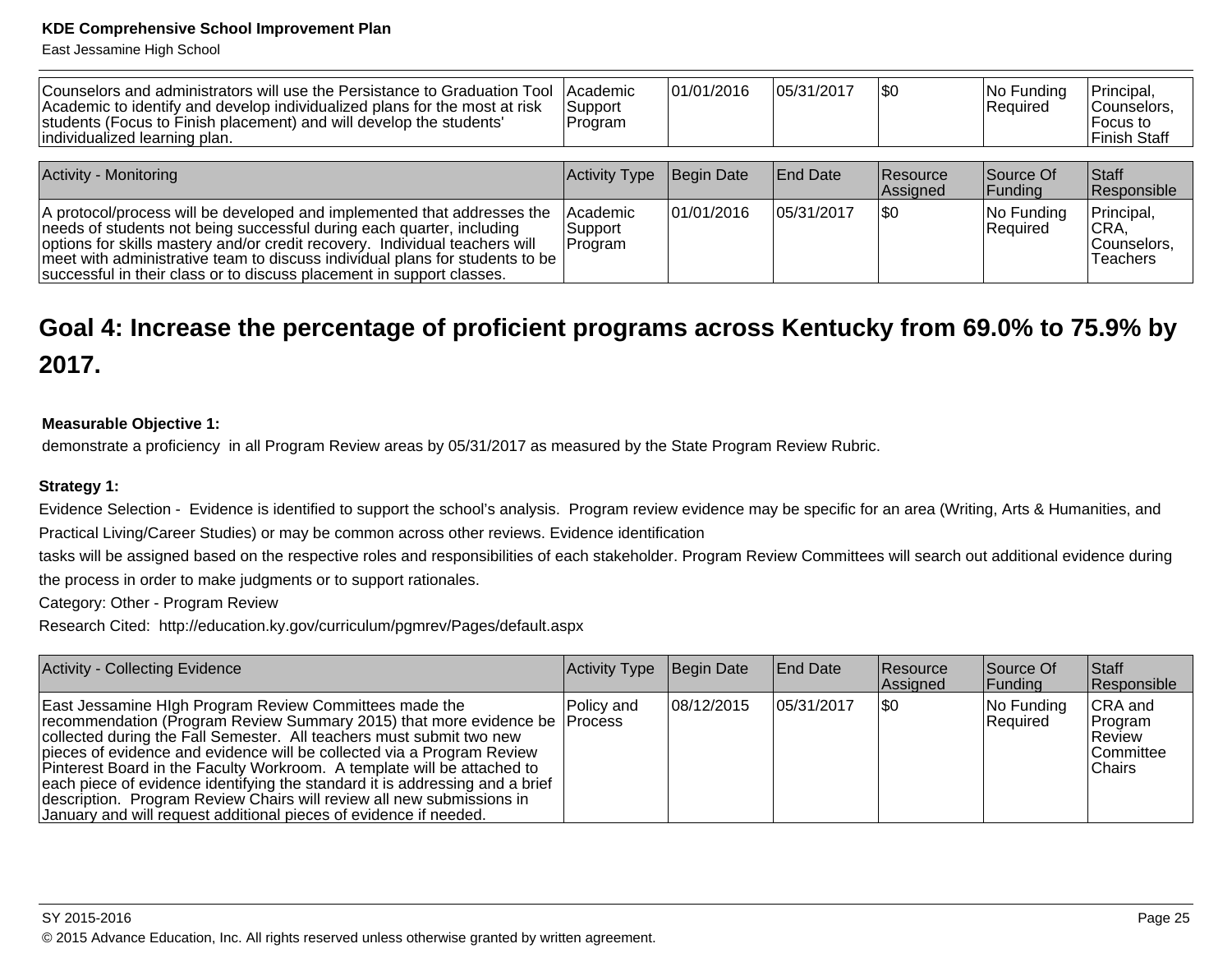## **Goal 5: Increase the percentage of students who are college and career ready from 56.9% to81.4% by 2017.**

#### **Measurable Objective 1:**

collaborate to increase CCR for all students 56.9% to 81.4% by 05/31/2017 as measured by CCR on the School Report Card.

#### **Strategy 1:**

College and Career Readiness for all - CCR Enrichment and Support - A systematic process for interventions and support will be developed and implemented.

Category: Continuous Improvement

Research Cited: ACT and KDE

| Activity - PLC/Monitoring                                                                                                                                                                                                                                                                                                                                | Activity Type Begin Date                                              |            | End Date   | <b>Resource</b><br>Assigned | Source Of<br><b>Funding</b> | <b>Staff</b><br>Responsible     |
|----------------------------------------------------------------------------------------------------------------------------------------------------------------------------------------------------------------------------------------------------------------------------------------------------------------------------------------------------------|-----------------------------------------------------------------------|------------|------------|-----------------------------|-----------------------------|---------------------------------|
| A CCR Team (PLC consisiting of CCR Counselor, CCR teachers, English<br>and Math teachers who offer enrichment and support to seniors) will meet<br>once per month to discuss the effectiveness and fidelity of interventions<br>and strategies. Data will be collected and analyzed during the PLC.<br>Documentation from each meeting will be required. | <b>IProfessional</b><br>Learning,<br>l Academic<br>Support<br>Program | 08/12/2015 | 05/31/2017 | \$5000                      | General Fund Principal,     | <b>ICCR</b><br><b>Counselor</b> |

| Activity - Development and Training                                                                                                                                                                                                                                                                                                                                                                                                                                                                                                                                                          | Activity Type | Begin Date  | <b>End Date</b> | <b>Resource</b><br>Assigned | Source Of<br> Funding   | Staff<br>Responsible          |
|----------------------------------------------------------------------------------------------------------------------------------------------------------------------------------------------------------------------------------------------------------------------------------------------------------------------------------------------------------------------------------------------------------------------------------------------------------------------------------------------------------------------------------------------------------------------------------------------|---------------|-------------|-----------------|-----------------------------|-------------------------|-------------------------------|
| Curriculum development for English IV and Math IV; Current Math IV and<br><b>ENG IV are courses designed to provide content instruction related to CCR Learning</b><br>areas of math, reading, and English. CCR and CSS are courses designed<br>to provide strategies, and remediation with specific areas of growth within<br>math, reading and English areas. These courses will need to 'integrate'<br>into one CCR English/Reading and one CCR Math for seniors not<br>achieving benchmark. Students not reaching benchmark in reading or<br>english will also be enrolled in a 4th ELA. | Professional  | 108/12/2015 | 105/31/2017     | \$5000                      | General Fund Principal, | <b>CRA, CCR</b><br>lCounselor |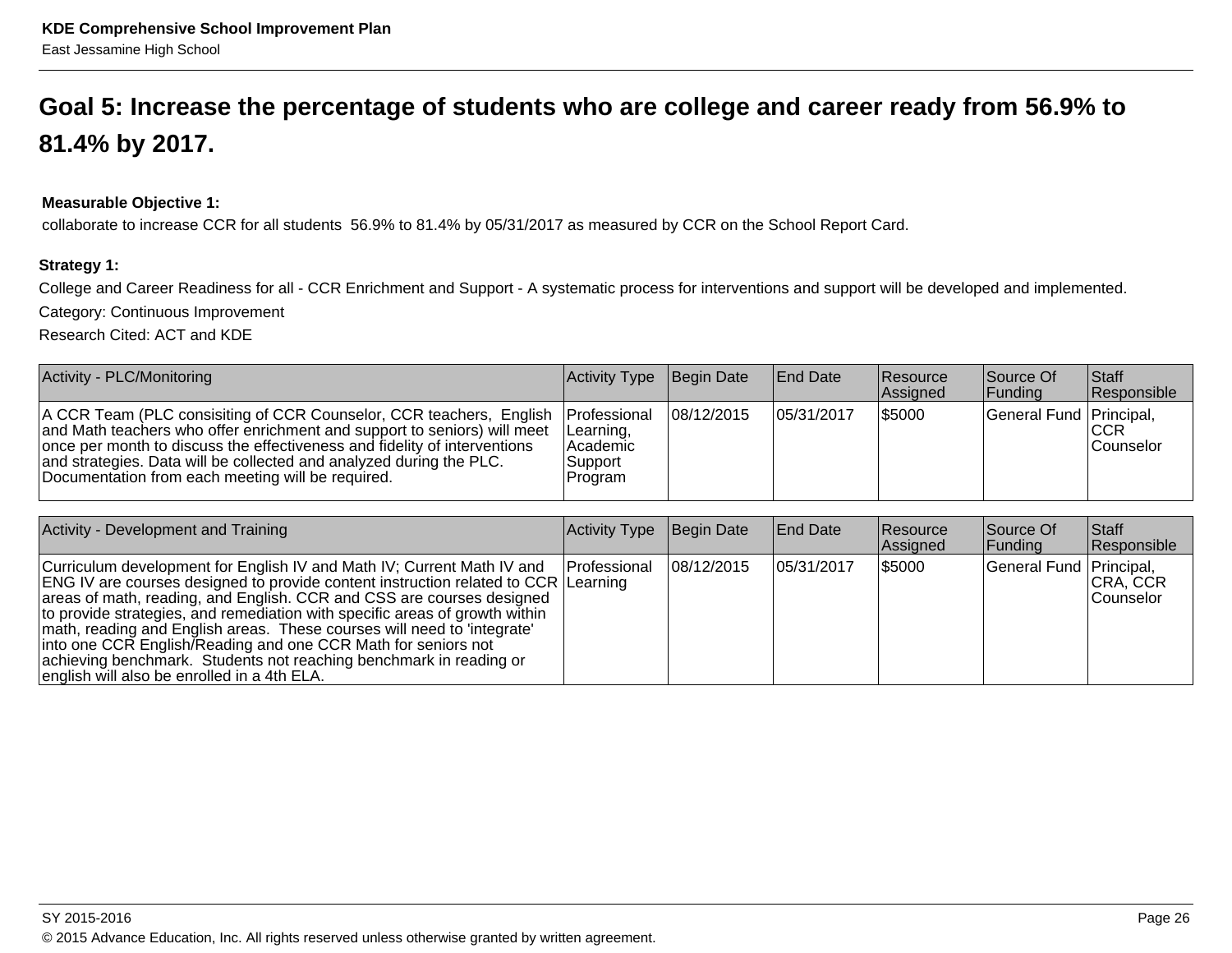### **Activity Summary by Funding Source**

#### **Below is a breakdown of your activities by funding source**

#### **No Funding Required**

| <b>Activity Name</b>     | <b>Activity Description</b>                                                                                                                                                                                                                                                                                                                                                                                                                                                                                                                                                | <b>Activity Type</b>                     | Begin Date | End Date   | Resource<br>Assigned | Staff<br>Responsible                                                      |
|--------------------------|----------------------------------------------------------------------------------------------------------------------------------------------------------------------------------------------------------------------------------------------------------------------------------------------------------------------------------------------------------------------------------------------------------------------------------------------------------------------------------------------------------------------------------------------------------------------------|------------------------------------------|------------|------------|----------------------|---------------------------------------------------------------------------|
| Development and Training | Teacher Effectiveness Leaders (TELs) and CRAs will<br>attend monthly trainings conducted by the district about<br>formative assessment practices. TELs will share the training<br>components with their respective departments at monthly<br>PLC meetings. All teachers will implement the formative<br>assessment practices regularly into instruction and share<br>results, including tasks, data, and student work, with grade-<br>level and department teachers at scheduled PLC meetings.                                                                             | Professional<br>Learning                 | 09/10/2015 | 09/30/2016 | \$0                  | <b>TELs and</b><br>Curriculum<br>Resource<br>Administrator                |
| <b>PLC</b>               | The first step in mainstreaming special education students<br>is for the special education teacher to meet with the general<br>education teachers. After learning about the procedures<br>and expectations in the various general education<br>classrooms, special education teachers can share<br>information about the student to be mainstreamed.<br>Together, the teachers can decide which classrooms are<br>best suited to begin the mainstreaming effort. Special<br>Education teachers can then plan for transitioning students<br>to regular education classrooms | Other -<br>Planning and<br>Collaboration | 10/01/2015 | 09/30/2016 | \$0                  | Curriculum<br>Resource<br>Administrator,<br>Principal, and<br><b>TELs</b> |
| <b>PLC</b>               | Department PLCs meet once per month with a focus on<br>formative assessment practices. Alternating between<br>sharing and planning assessment with analysis of student<br>work. Teachers will then move forward with using the<br>analysis of student work/achievement to change instruction<br>instruction.                                                                                                                                                                                                                                                               | Professional<br>Learning                 | 08/12/2015 | 11/30/2015 | \$0                  | Curriculum<br>Resource<br>Administrator,<br>Principal, and<br><b>TELs</b> |
| Monitoring               | A protocol/process will be developed and implemented that<br>addresses the needs of students not being successful<br>during each quarter, including options for skills mastery<br>and/or credit recovery. Individual teachers will meet with<br>administrative team to discuss individual plans for students<br>to be successful in their class or to discuss placement in<br>support classes.                                                                                                                                                                             | Academic<br>Support<br>Program           | 01/01/2016 | 05/31/2017 | \$0                  | Principal,<br>$ {\sf CRA},$<br>Counselors,<br>Teachers                    |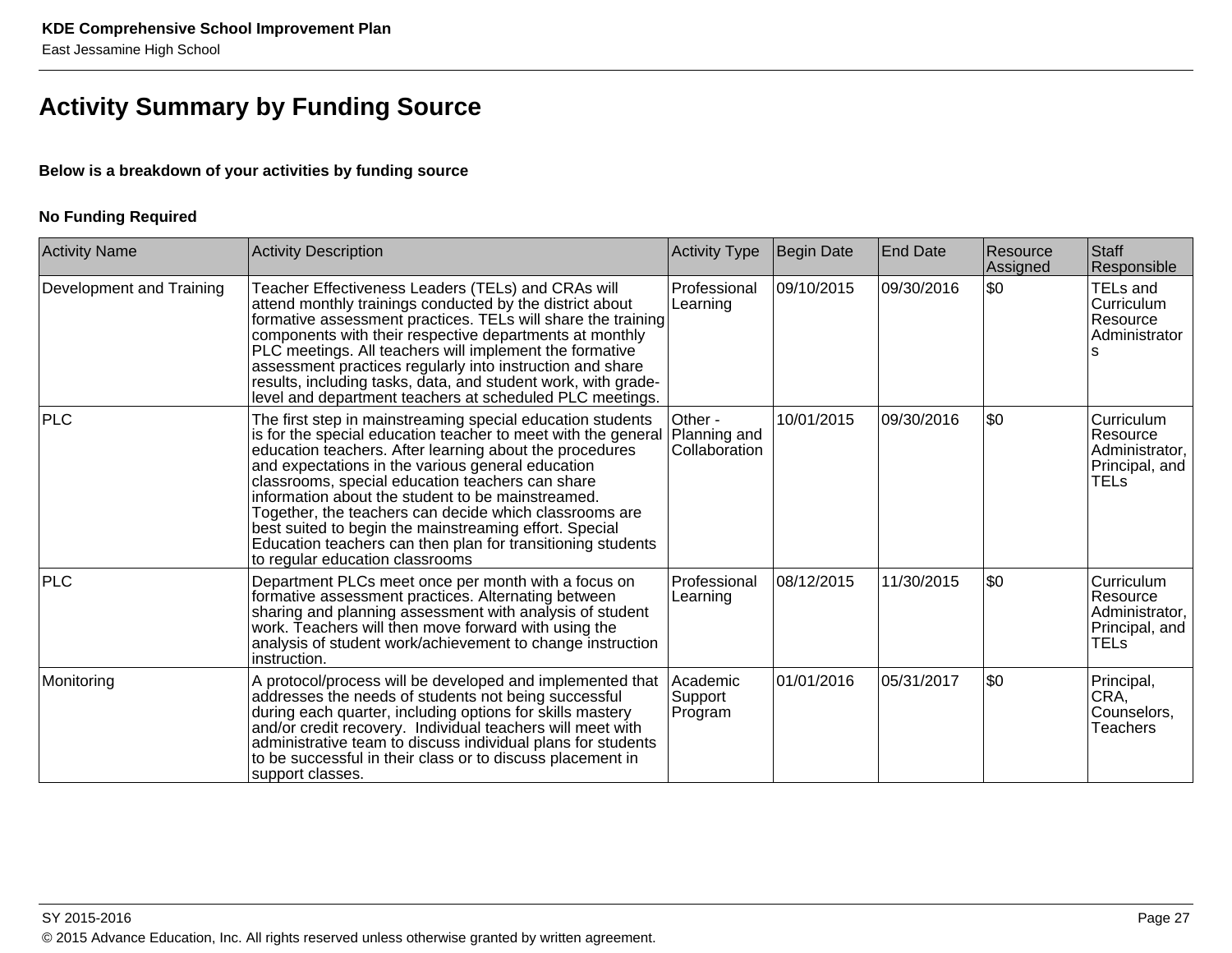East Jessamine High School

| Monitoring                 | The principal and CRA will conduct weekly walk-throughs<br>with a focus on engagement of Special Education students<br>in instructional activities, and how teachers are making<br>instructional adjustments and providing feedback to Special<br>Education students in the pilot classroom.<br>The Special Education Consultant along with the Special<br>Education TEL will monitor the adjustments / changes<br>needed in IEPs.                                                                                                                                                                                                                                                                                                                                                                                                                                                                                                                                                                                                           | Policy and<br>Process    | 10/01/2015 | 09/30/2016 | \$0 | Principal,<br>Curriculum<br>Resource<br>Administrator,<br>and TELs            |
|----------------------------|----------------------------------------------------------------------------------------------------------------------------------------------------------------------------------------------------------------------------------------------------------------------------------------------------------------------------------------------------------------------------------------------------------------------------------------------------------------------------------------------------------------------------------------------------------------------------------------------------------------------------------------------------------------------------------------------------------------------------------------------------------------------------------------------------------------------------------------------------------------------------------------------------------------------------------------------------------------------------------------------------------------------------------------------|--------------------------|------------|------------|-----|-------------------------------------------------------------------------------|
| <b>Collecting Evidence</b> | East Jessamine HIgh Program Review Committees made<br>the recommendation (Program Review Summary 2015) that Process<br>more evidence be collected during the Fall Semester. All<br>teachers must submit two new pieces of evidence and<br>evidence will be collected via a Program Review Pinterest<br>Board in the Faculty Workroom. A template will be attached<br>to each piece of evidence identifying the standard it is<br>addressing and a brief description. Program Review Chairs<br>will review all new submissions in January and will request<br>additional pieces of evidence if needed.                                                                                                                                                                                                                                                                                                                                                                                                                                        | Policy and               | 08/12/2015 | 05/31/2017 | \$0 | CRA and<br>Program<br>Review<br>Committee<br>Chairs                           |
| Monitoring                 | Winter and spring reading MAP data for Special Education<br>students will be analyzed for spring-to-winter and spring-to-<br>spring growth. The principal and CRA will conference with<br>each team, and with individual teachers as needed, about<br>the results and develop plans of action for next steps.<br>CRA and TEL will monitor the quality and<br>alignment/congruency of formative assessments through<br>teacher-work analysis sessions and walk-through data.<br>The principal and CRA will conduct weekly walk-throughs<br>with a focus on alignment/congruency of formative<br>assessments, engagement of Special Education students in<br>instructional activities, and how teachers are making<br>instructional adjustments and providing feedback to Special<br>Education students based on formative assessment results.<br>The TEL will lead monthly student-work analysis sessions<br>with the department on reading-based formative<br>assessments, with a focus on the performance of Special<br>Education students. | Policy and<br>Process    | 09/10/2015 | 09/30/2016 | \$0 | Principal,<br><b>Curriculum</b><br>Resource<br>Administrator,<br>and TEL      |
| Development and Training   | Teacher Effectiveness Leaders (TELs) and CRAs will<br>attend monthly trainings conducted by the district about<br>formative assessment practices. TELs will share the training<br>components with their respective departments at monthly<br>PLC meetings. All teachers will implement the formative<br>assessment practices regularly into instruction and share<br>results, including tasks, data, and student work, with grade-<br>level and department teachers at scheduled PLC meetings.                                                                                                                                                                                                                                                                                                                                                                                                                                                                                                                                               | Professional<br>Learning | 08/12/2015 | 05/31/2017 | \$0 | TELs,<br>Curriculum<br>Resource<br>Administrator,<br>Director of<br>Secondary |

en and the state of the state of the state of the state of the state of the state  $P$ age 28  $P$ © 2015 Advance Education, Inc. All rights reserved unless otherwise granted by written agreement.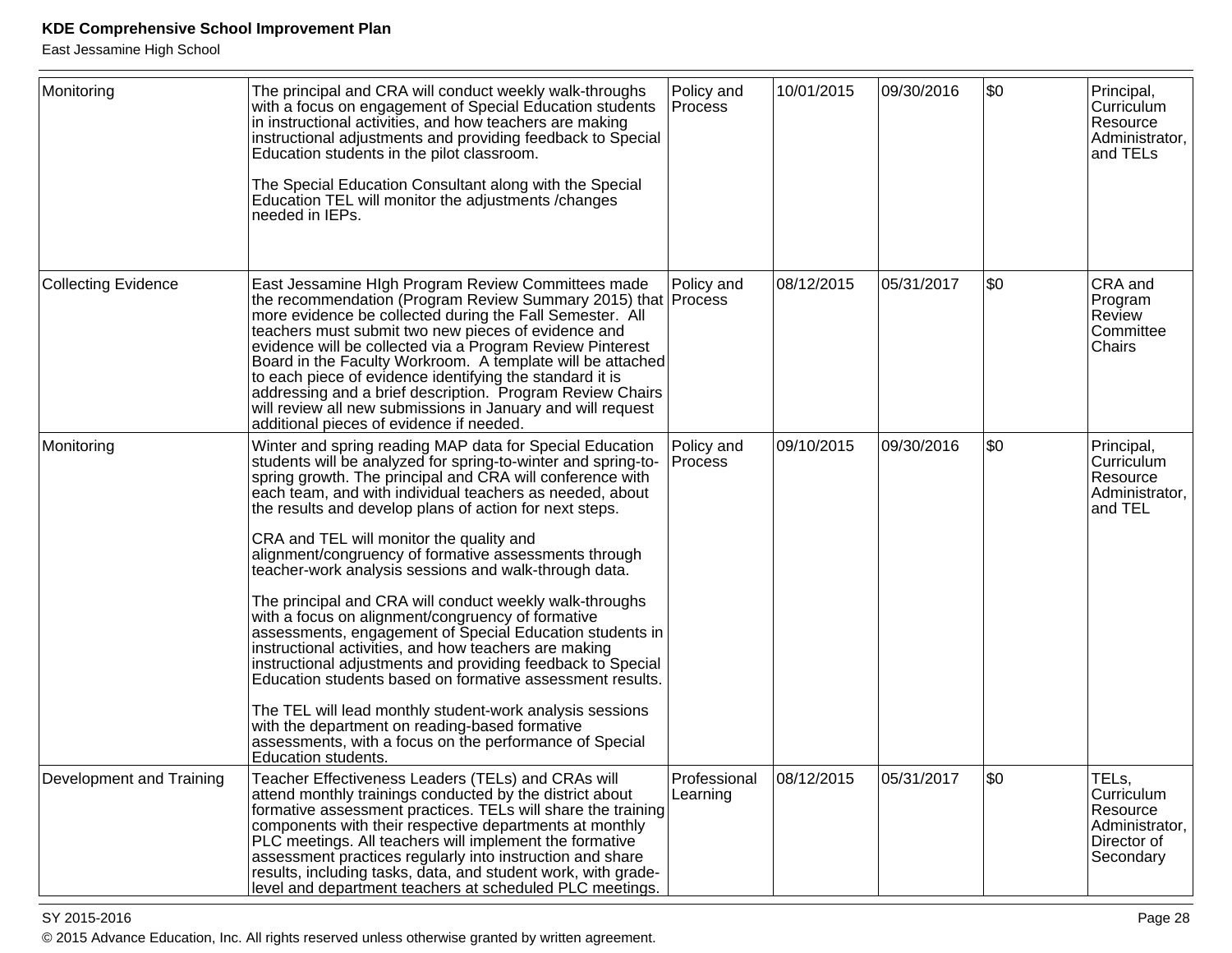East Jessamine High School

| <b>PLC</b> | Counselors and administrators will use the Persistance to<br>Graduation Tool Academic to identify and develop<br>individualized plans for the most at risk students (Focus to<br>Finish placement) and will develop the students'<br>individualized learning plan.                                                                                                                                                                                                                                                                                                                                                                                                                                                                                                                                                                                                                                                                                         | Academic<br>Support<br>Program                                        | 01/01/2016 | 05/31/2017 | \$0        | Principal,<br>Counselors,<br>Focus to<br><b>Finish Staff</b>       |
|------------|------------------------------------------------------------------------------------------------------------------------------------------------------------------------------------------------------------------------------------------------------------------------------------------------------------------------------------------------------------------------------------------------------------------------------------------------------------------------------------------------------------------------------------------------------------------------------------------------------------------------------------------------------------------------------------------------------------------------------------------------------------------------------------------------------------------------------------------------------------------------------------------------------------------------------------------------------------|-----------------------------------------------------------------------|------------|------------|------------|--------------------------------------------------------------------|
| Monitoring | Winter and spring reading MAP data for 9th-11th grade<br>students will be analyzed for spring-to-winter and spring-to-<br>spring growth, mid-term and quarterly progress reports will<br>be sent home for parents, and 'half-time' exams will be<br>administered to monitor the progress of students. The<br>principal and CRA will conference with each team, and with<br>individual teachers as needed, about the results and<br>develop plans of action for next steps.<br>CRA and TEL will monitor the quality and<br>alignment/congruency of formative assessments through<br>teacher-work analysis sessions and walk- through data.<br>The principal and CRA will conduct weekly walk-throughs<br>with a focus on alignment/congruency of formative<br>assessments, engagement of students in instructional<br>activities, and how teachers are making instructional<br>adjustments and providing feedback based on formative<br>assessment results. | Policy and<br>Process                                                 | 08/12/2015 | 05/31/2017 | \$0        | Principal,<br>Curriculum<br>Resource<br>Administrator,<br>and TEL  |
| <b>PLC</b> | Department PLCs meet once per month with a focus on<br>formative assessment practices. Alternating between<br>sharing and planning assessment with analysis of student<br>work. Results of student work for special education<br>students will be compared to that of the other students to<br>determine areas of strength and growth to close the gap.                                                                                                                                                                                                                                                                                                                                                                                                                                                                                                                                                                                                    | Other -<br>Planning and<br>Collaboration,<br>Professional<br>Learning | 10/01/2015 | 09/30/2016 | \$0        | Curriculum<br>Resource<br>Administrator,<br>Principal, and<br>TELs |
|            |                                                                                                                                                                                                                                                                                                                                                                                                                                                                                                                                                                                                                                                                                                                                                                                                                                                                                                                                                            |                                                                       |            | Total      | <b>\$0</b> |                                                                    |

#### **Other**

| <b>Activity Name</b>     | Activity Description                                                                                                                                                                                                                                                                                                                                                                                                       | <b>Activity Type</b> | Begin Date | End Date    | Resource<br>Assigned | Staff<br>Responsible                                                                                  |
|--------------------------|----------------------------------------------------------------------------------------------------------------------------------------------------------------------------------------------------------------------------------------------------------------------------------------------------------------------------------------------------------------------------------------------------------------------------|----------------------|------------|-------------|----------------------|-------------------------------------------------------------------------------------------------------|
| Development and Training | Effective intervention programs and a progress monitoring<br>system will be identified/developed and implemented during Support<br>intervention classes. Training for interventionists will<br>include, but not be limited to the following: awareness and<br>initial implementation, best practice for fidelity of<br>implementation, RTI and acceleration, Special Education<br>implementation, and progress monitoring. | Academic<br> Program | 08/12/2015 | 09/30/2016  | \$12000              | Curriculum<br>∣Resource<br>Administrator,<br>Principal, and<br>Director of<br> Secondary<br>Education |
|                          |                                                                                                                                                                                                                                                                                                                                                                                                                            |                      |            | $T - 1 - 1$ | 0.42000              |                                                                                                       |

**Total**

#### $$12000$

#### **General Fund**

| <b>Activity</b><br>Activity<br>cription<br><sup>•</sup> Namы<br>Desc | l vpe<br>vitv | <b>Begin Date</b> | <b>End Date</b> | <b>Resource</b><br><b>IRE.</b><br>ssianec | <sup>'</sup> Stafi<br>$\cdots$<br>onsible)<br>R. |
|----------------------------------------------------------------------|---------------|-------------------|-----------------|-------------------------------------------|--------------------------------------------------|
|----------------------------------------------------------------------|---------------|-------------------|-----------------|-------------------------------------------|--------------------------------------------------|

#### SY 2015-2016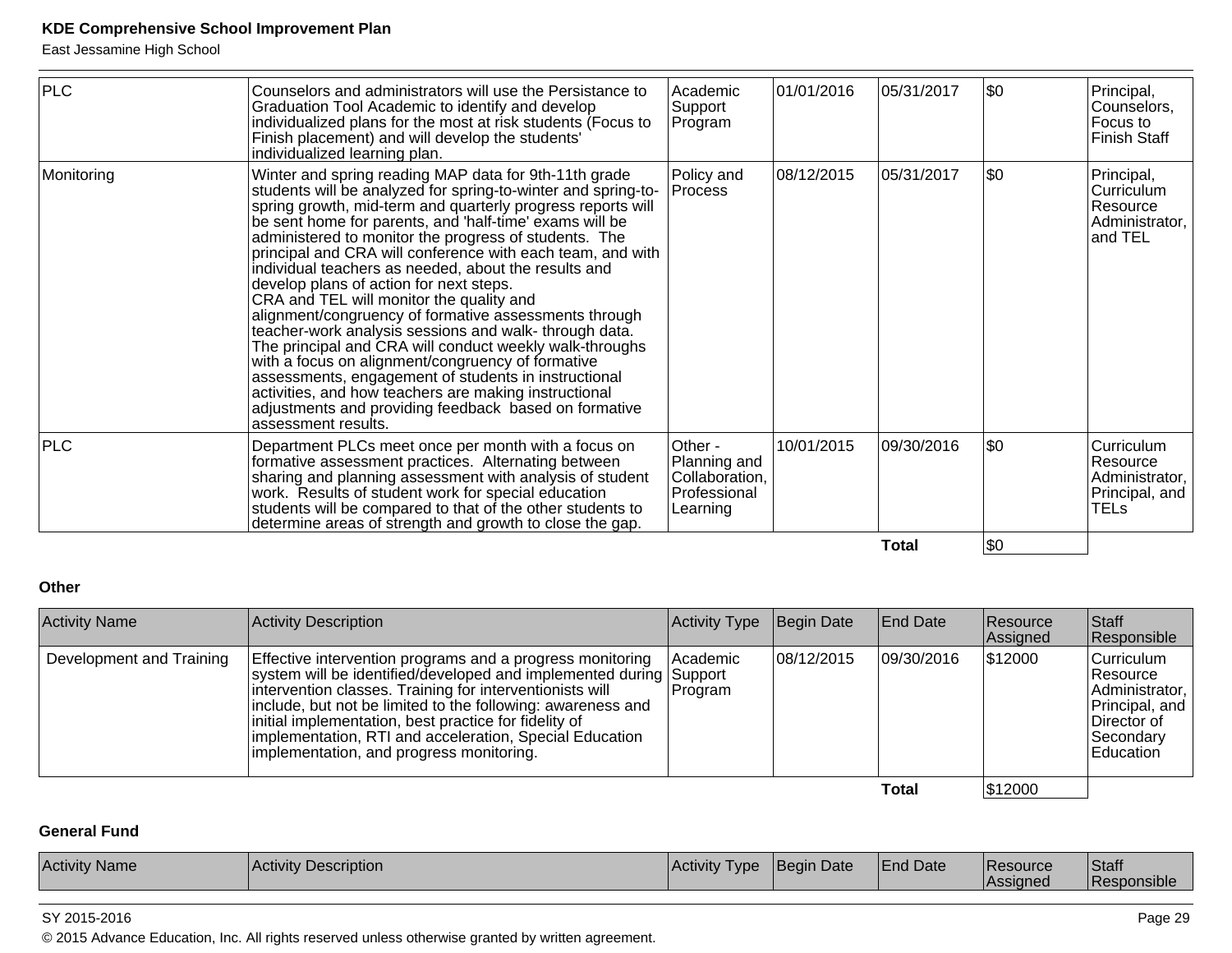East Jessamine High School

| Development and Training | Curriculum development for English IV and Math IV;<br>Current Math IV and ENG IV are courses designed to<br>provide content instruction related to CCR areas of math,<br>reading, and English. CCR and CSS are courses designed<br>to provide strategies, and remediation with specific areas of<br>growth within math, reading and English areas. These<br>courses will need to 'integrate' into one CCR<br>English/Reading and one CCR Math for seniors not<br>achieving benchmark. Students not reaching benchmark in<br>reading or english will also be enrolled in a 4th ELA.               | Professional<br>Learning                                    | 08/12/2015 | 05/31/2017 | \$5000  | Principal,<br> CRA, CCR<br>Counselor                                                                |
|--------------------------|--------------------------------------------------------------------------------------------------------------------------------------------------------------------------------------------------------------------------------------------------------------------------------------------------------------------------------------------------------------------------------------------------------------------------------------------------------------------------------------------------------------------------------------------------------------------------------------------------|-------------------------------------------------------------|------------|------------|---------|-----------------------------------------------------------------------------------------------------|
| Monitoring/PLC           | A Systematic Problem Solving team (SPS) will meet<br>regularly (every 12 weeks) to discuss the effectiveness and<br>fidelity of interventions and strategies. Members of SPS will<br>consist of intervention and support teachers, CRA, and one<br>math and ELA teacher. The CRA will facilitate the SPS and<br>lead the teachers through the data analysis and policy and<br>procedure updates. Documentation from each meeting will<br>be required.                                                                                                                                            | Policy and<br><b>Process</b>                                | 08/12/2015 | 09/30/2016 | \$2000  | Curriculum<br>Resource<br>Administrator,<br>Principal, and<br>Director of<br>Secondary<br>Education |
| Development and Training | Effective intervention programs and a progress monitoring<br>system will be identified/developed and implemented during Support<br>intervention classes. Training for interventionists will<br>include, but not be limited to the following: awareness and<br>initial implementation, best practice for fidelity of<br>implementation, RTI and acceleration, Special Education<br>implementation, and progress monitoring.<br>Training for interventionists will include, but not be limited to<br>the following: Program<br>awareness and initial implementation, best practice for<br>fidelity | Academic<br>Program                                         | 08/12/2015 | 05/31/2017 | \$12000 | Curriculum<br>Resource<br>Administrator,<br>Principal, and<br>Director of<br>Secondary<br>Education |
| Monitoring/PLC           | An RTI Team (PLC) will meet regularly (every 12 weeks) to<br>discuss the effectiveness and fidelity of interventions and<br>strategies. Data will be collected and analyzed during the<br>PLC. Documentation from each meeting will be required.                                                                                                                                                                                                                                                                                                                                                 | Professional<br>Learning,<br>Academic<br>Support<br>Program | 01/04/2016 | 05/31/2017 | \$2000  | Curriculum<br>Resource<br>Administrator,<br>Principal, and<br>Director of<br>Secondary<br>Education |
| PLC/Monitoring           | A CCR Team (PLC consisiting of CCR Counselor, CCR<br>teachers, English and Math teachers who offer enrichment<br>and support to seniors) will meet once per month to discuss Academic<br>the effectiveness and fidelity of interventions and strategies.<br>Data will be collected and analyzed during the PLC.<br>Documentation from each meeting will be required.                                                                                                                                                                                                                             | Professional<br>Learning,<br>Support<br>Program             | 08/12/2015 | 05/31/2017 | \$5000  | Principal,<br><b>CCR</b><br>Counselor                                                               |
| Development and Training | Special Education teachers and regular education teachers<br>who will be collaborating will participate in site visits, action<br>research (pilot classroom), and professional reading.                                                                                                                                                                                                                                                                                                                                                                                                          | Professional<br>Learning                                    | 10/01/2015 | 09/30/2016 | \$2000  | Director of<br>Special<br>Education<br>land<br>Curriculum<br>Resource<br>Administrator              |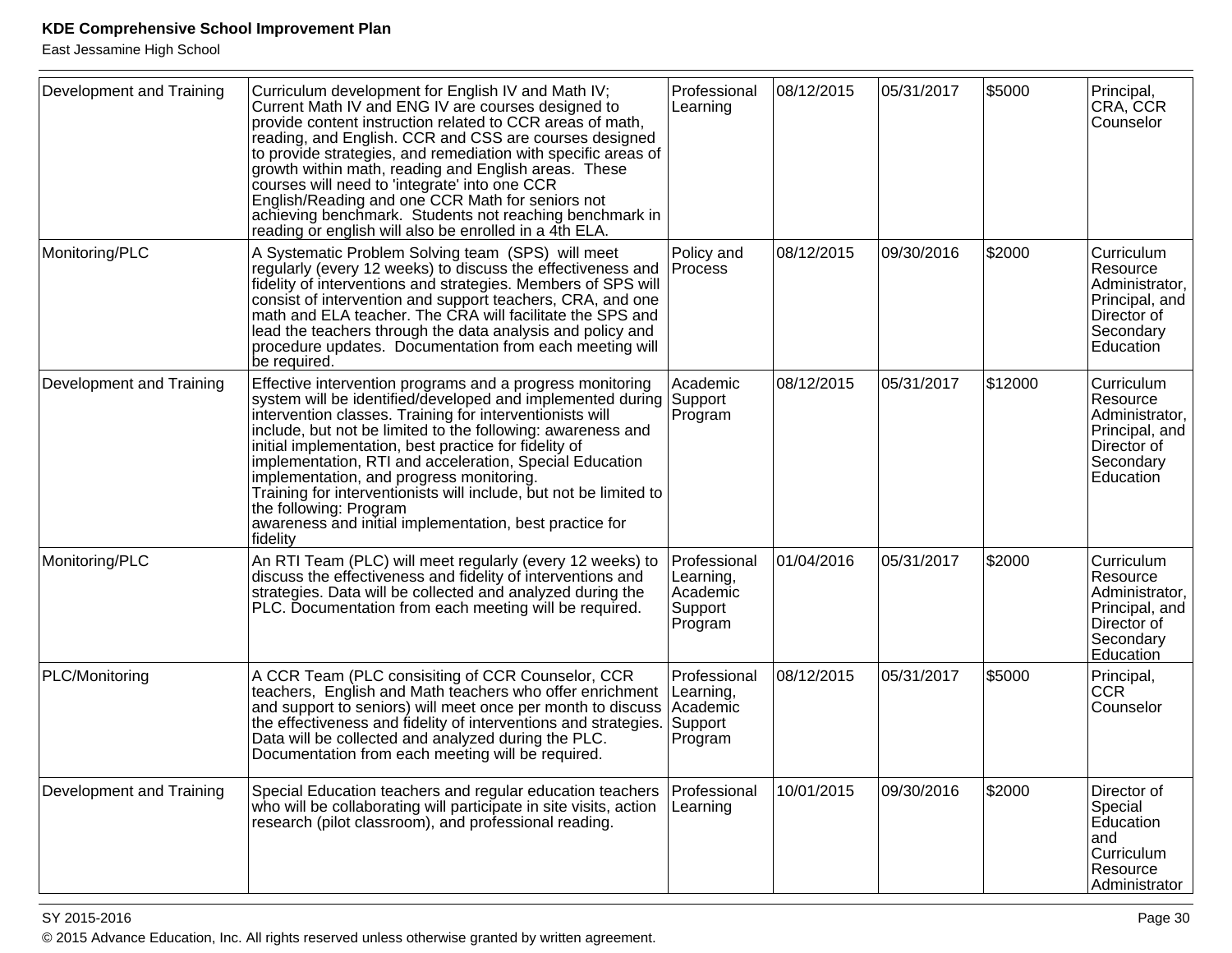**Total**

\$28000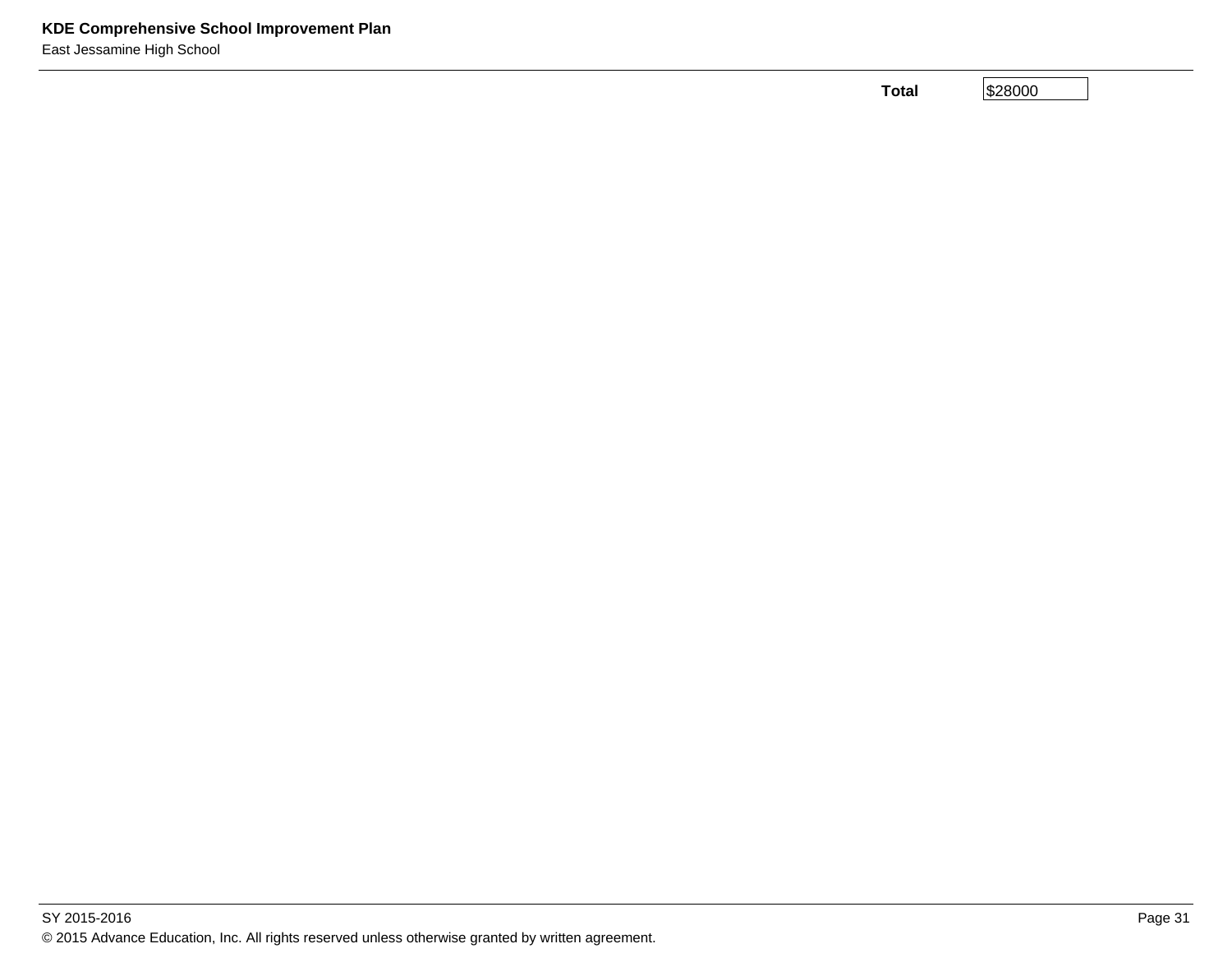## **KDE Needs Assessment**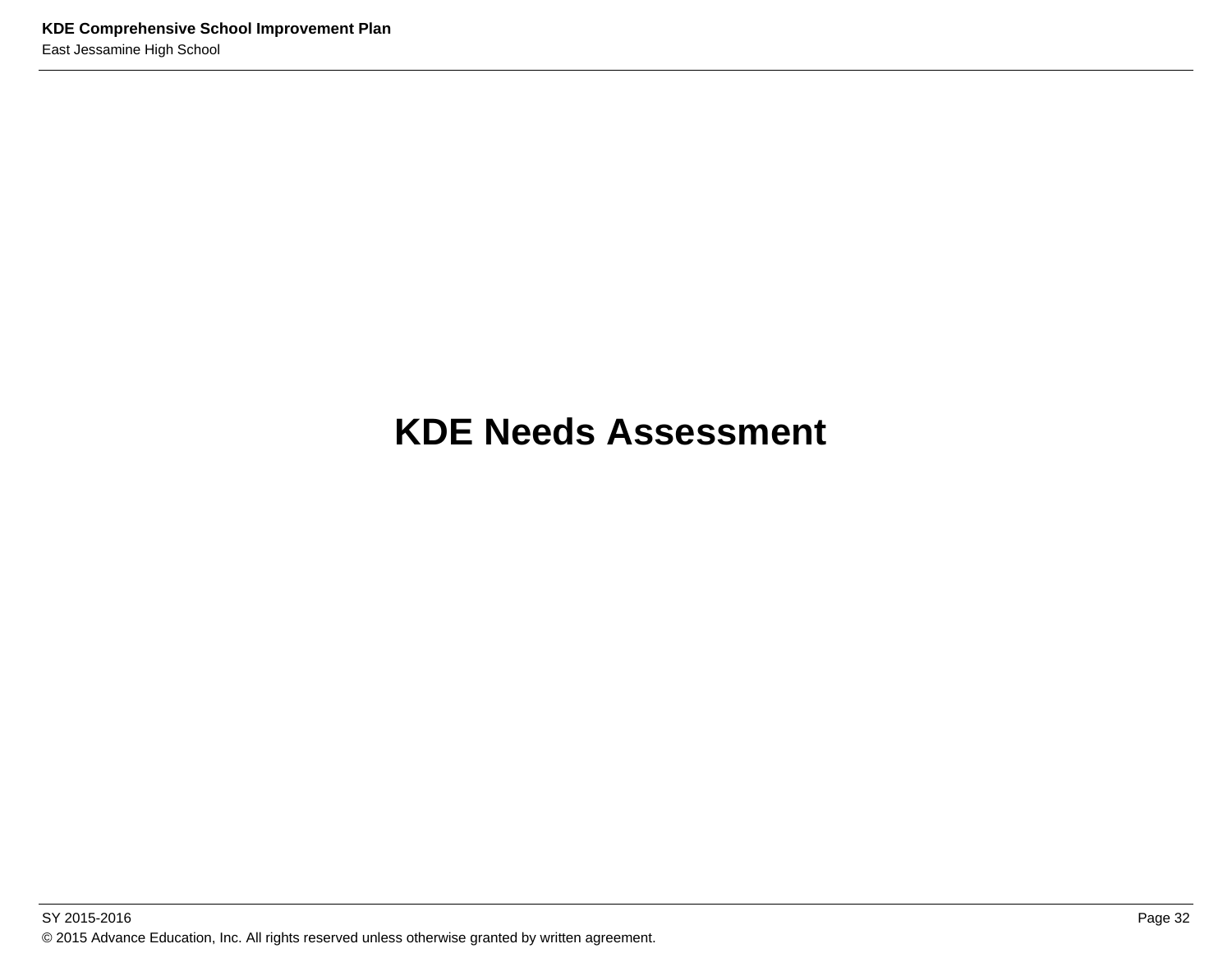# **Introduction**

The purpose of the School Needs Assessment is to use data and information to prioritize allocation of resources and activities.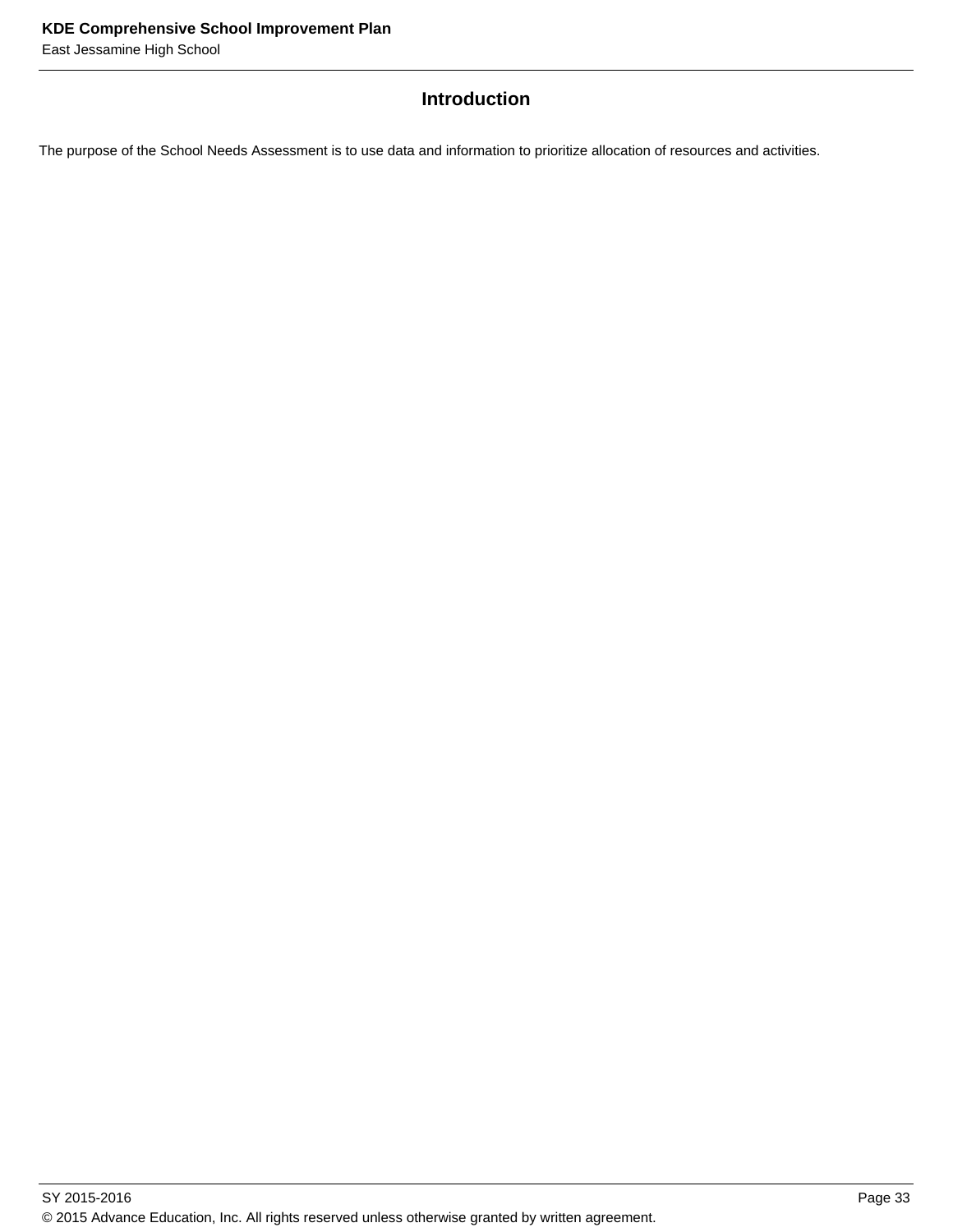# **Data Analysis**

## **What question(s) are you trying to answer with the data and information provided to you? What does the data/information tell you? What does the data/information not tell you?**

Why has our non-duplicated student gap grown? Why did our CCR rate drop? How do we increase our academic achievement? Why aren't we proficient with our Program Reviews? How do we maintain/increase our graduation rate?

The data tells us:

- 1. We are not scaffolding for our students in the classroom (Tier 1)
- 2. Lack of an effective RTI program for identification of students
- 3. Lack of intentional support for students not reaching ACT benchmarks
- 4. Insufficient evidence in Program Reviews
- 5. Current supports for students needing credit recovery are in place
- 6. Inadequate reporting of student progress (lack of communication)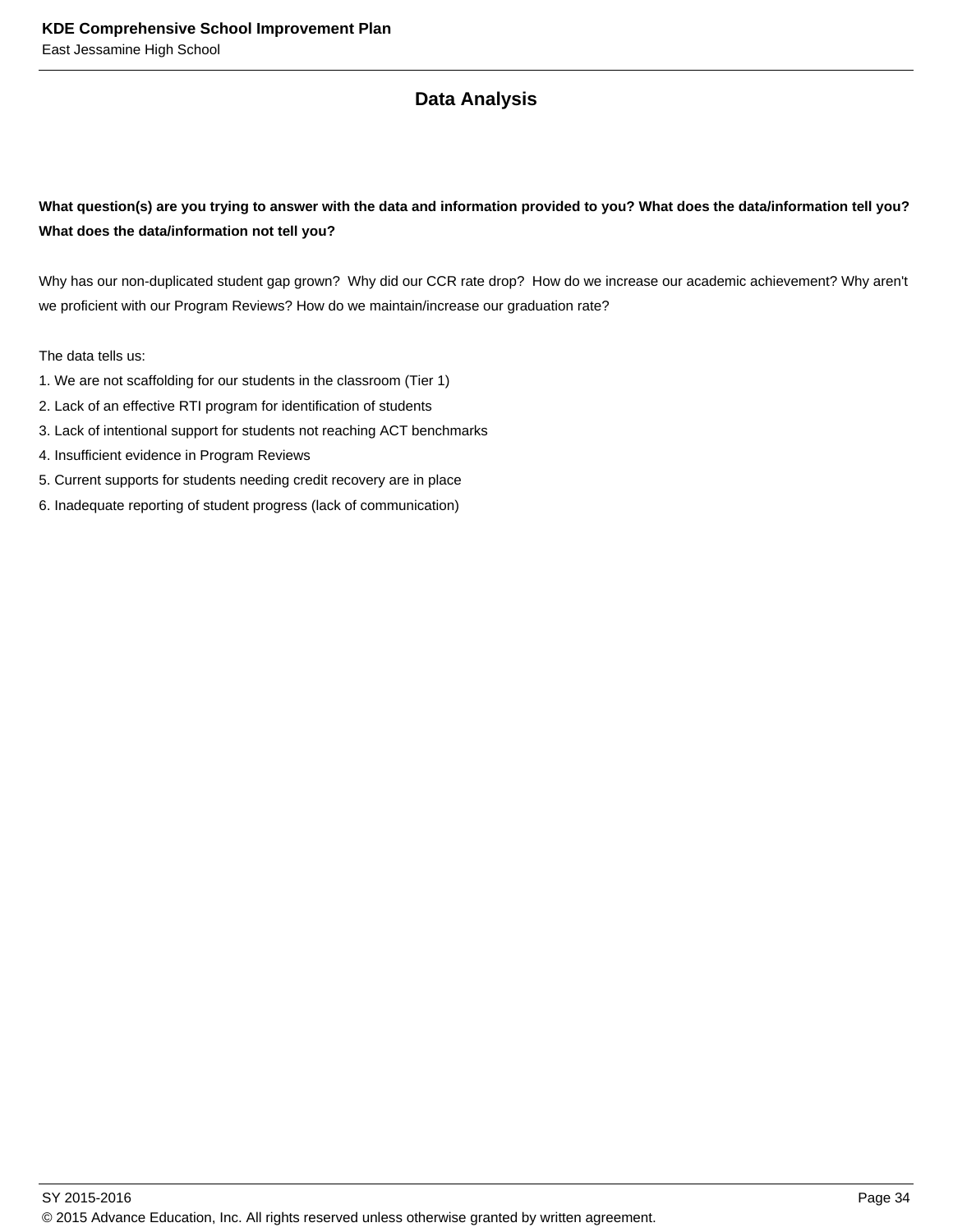## **Areas of Strengths**

## **What were the areas of strength you noted? What actions are you implementing to sustain the areas of strength? What is there cause to celebrate?**

Standards-based grading (SBG)- students are expected to show mastery and grades reflect their level of content knowledge Focus to Finish (F2F)- our credit recovery program is helping students graduate with their cohort Willing to engage students in learning, for example Project Based Learning and LDC

SBG- policies and procedures are being reviewed and revised F2F- will remain as is PBL and LDC- more staff development will be put in place to continue and enhance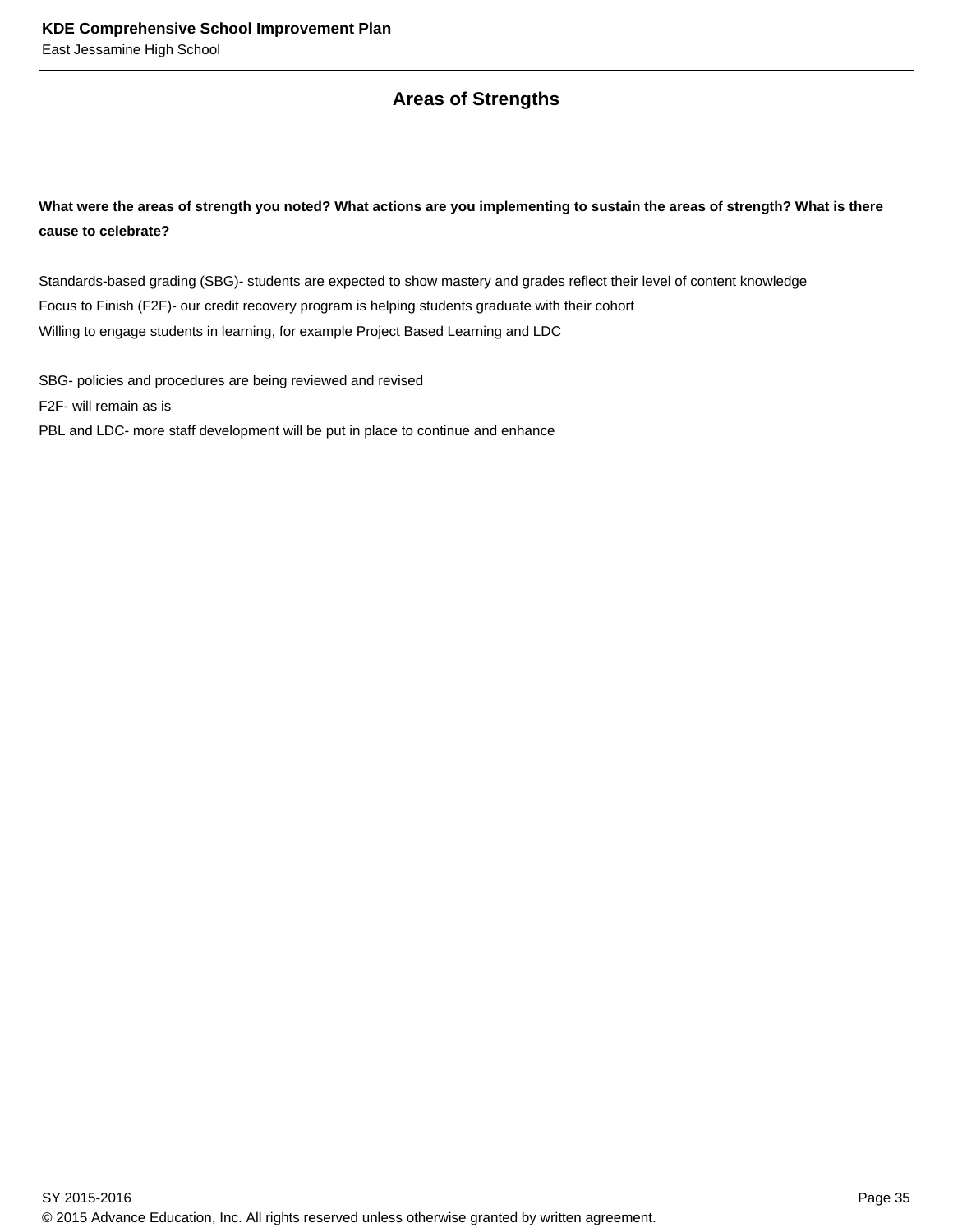# **Opportunities for Improvement**

#### **What were areas in need of improvement? What plans are you making to improve the areas of need?**

Areas of improvement:

- 1. Identifying students needing academic support and intervention
- 2. Reducing the 'gap'
- 3. Increasing staff voice and allowing input
- 4. Creating opportunities for more personalized learning
- 5. Creating a schedule that meets the needs of the students not the staff

Plans for improvement:

Creating a RTI system

Being intentional with identification of GAP students and intentional with course placement

- Designing quarterly common assessments
- Creating, implementing, and monitoring formative assessments
- Committees formed: scheduling, advisory, curriculum, CCR, attendance, and safety
- Advisory and scheduling committees are working to develop a master schedule where an advisory/personalized learning time is built in
- Staffing changes
- Revising SBG policies
- Applying to become an Invitational Alliance School
- Attendance policy and procedure changes
- Safety Audit to make additional changes to our safety plans

Making the school more 'inviting'

Increasing communication with parents (progress reports, Principal newsletters)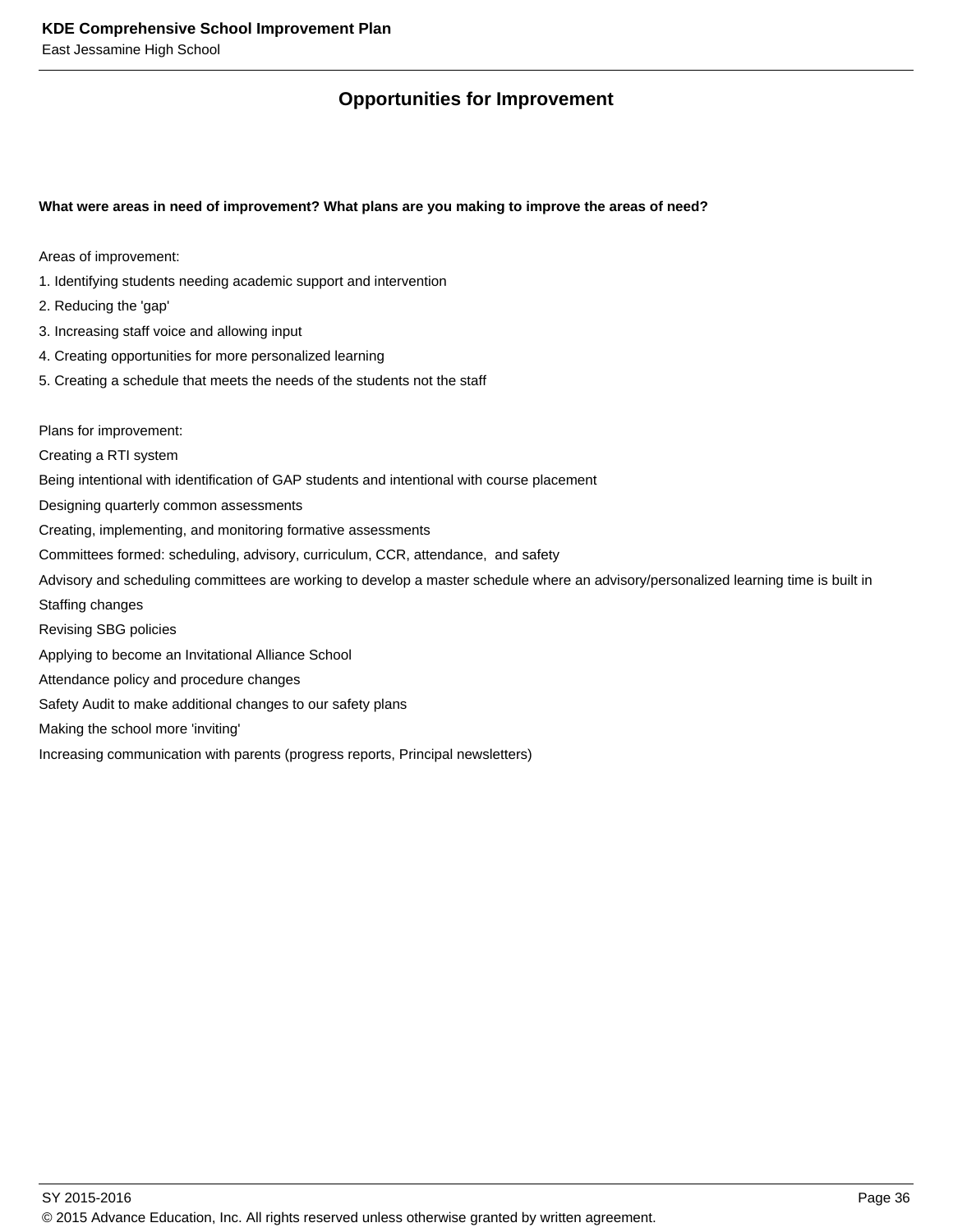# **Conclusion**

### **Reflect on your answers provided in the previous sections. What are your next steps in addressing areas of concern?**

Our next steps will be to implement the CSIP, monitor the implementation, and adjust based on the data.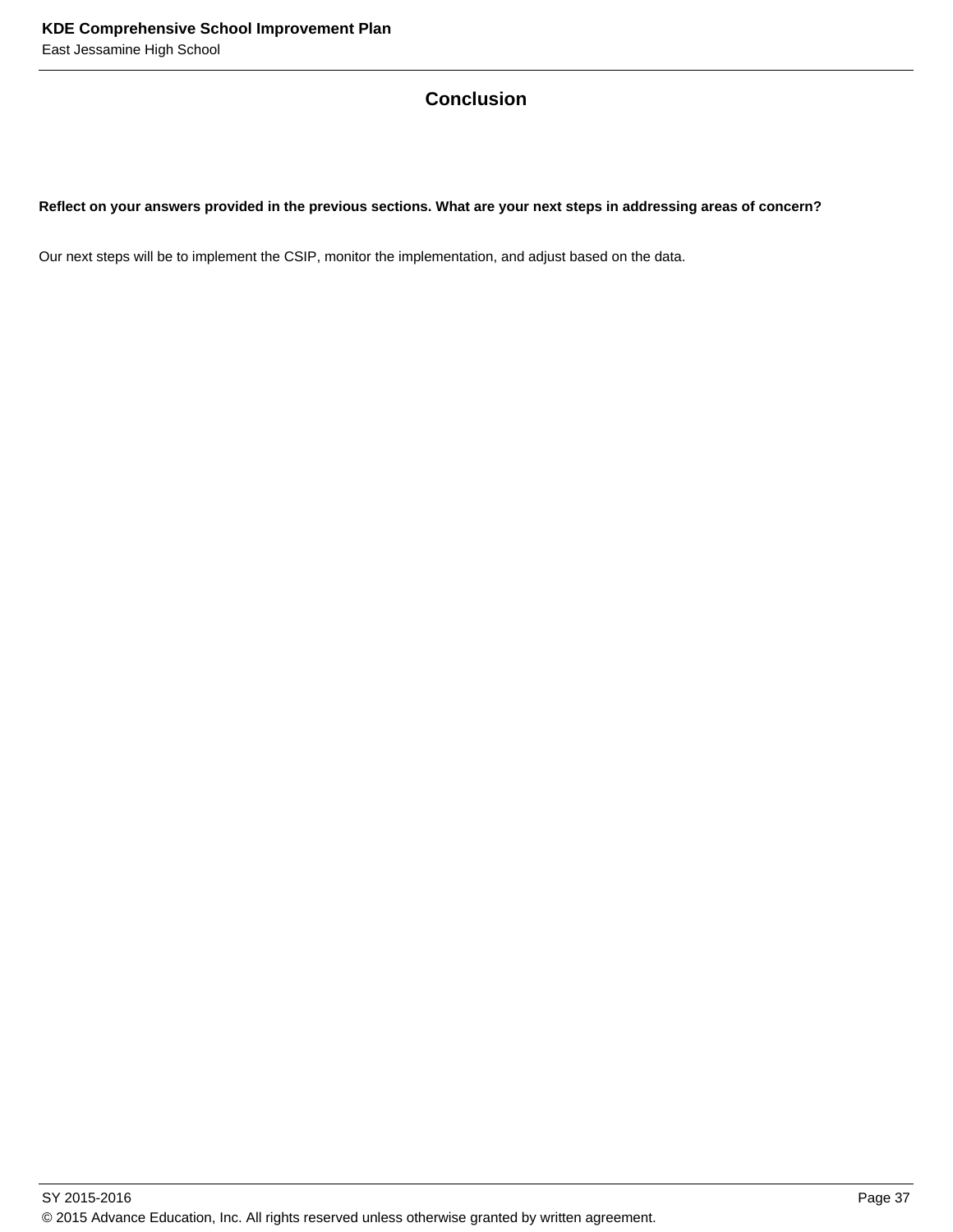# **KDE Compliance and Accountability - Schools**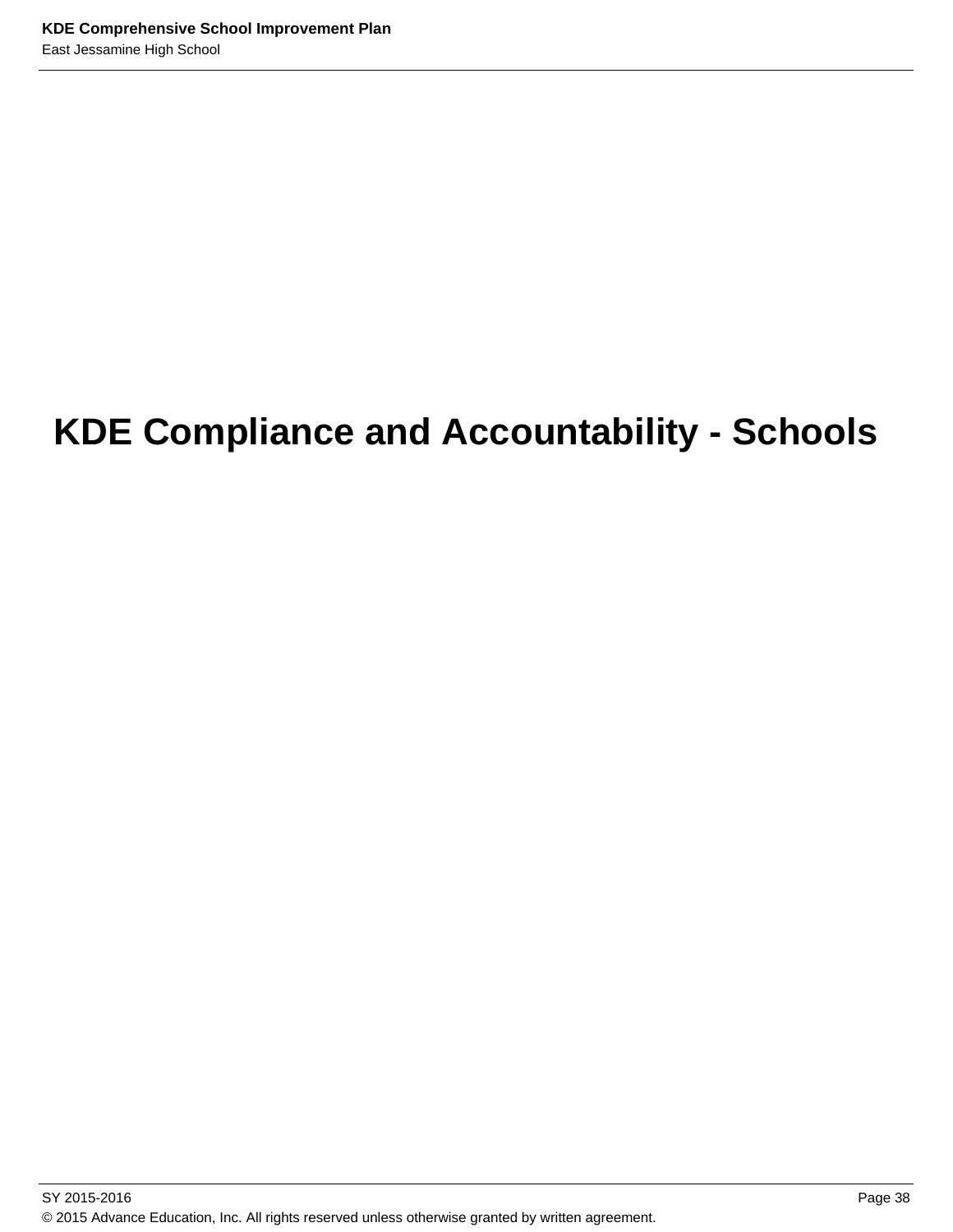## **Introduction**

The process of Improvement Planning in Kentucky is used as the means of determining how schools and districts will plan to ensure that students reach proficiency and beyond by 2015. The process focuses school and district improvement efforts on student needs by bringing together all stakeholders to plan for improvement, by focusing planning efforts on priority needs and closing achievement gaps between subgroups of students, by building upon school and district capacity for high quality planning, and by making connections between the funds that flow into the district and the priority needs in schools.

Your school's plans for improvement must be based on careful and honest analysis of data, address all content areas, and clearly address gaps in student achievement.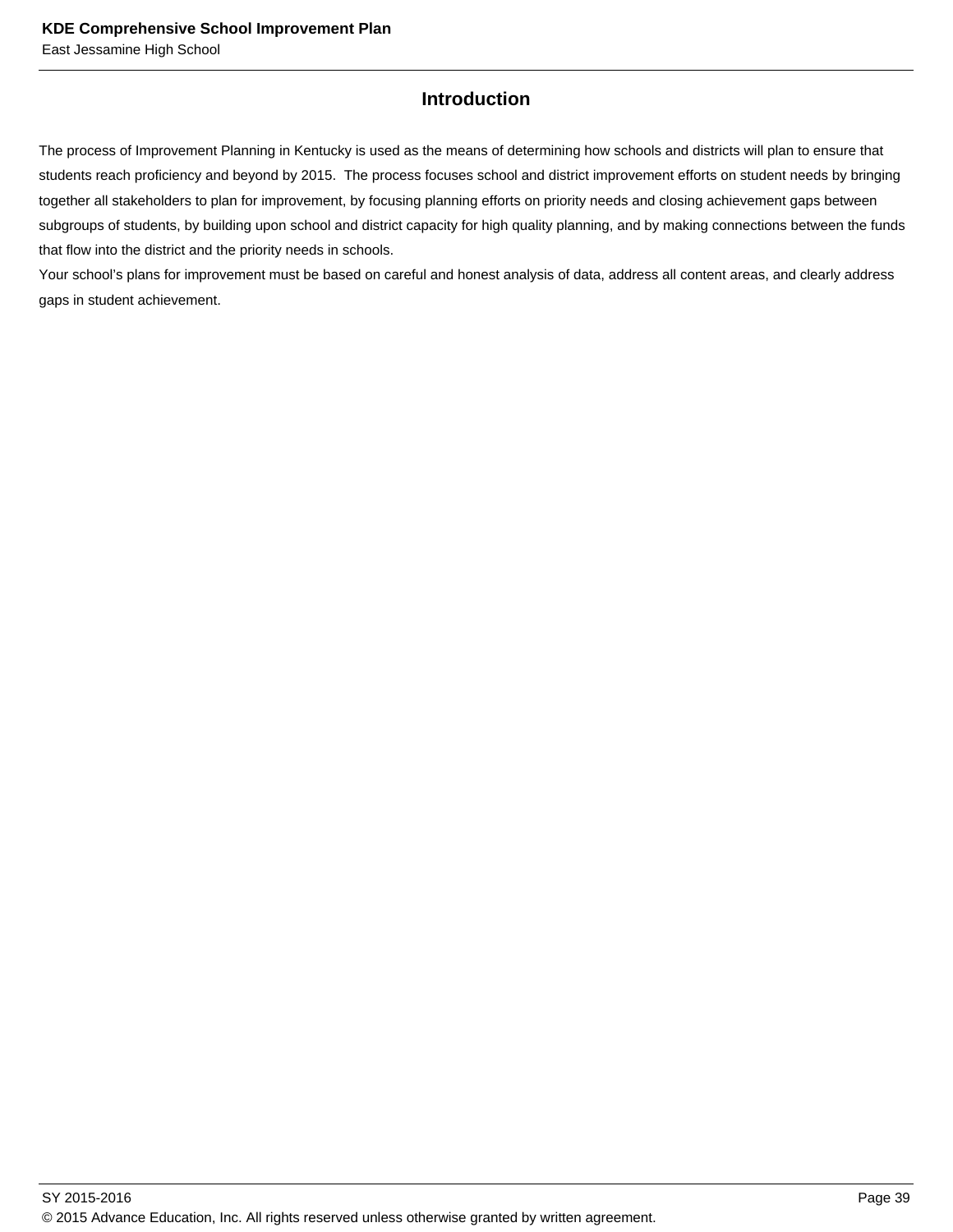## **Planning and Accountability Requirements**

#### **The school has identified specific strategies to address areas for improvement identified in the TELLKY Survey results.**

### **Goal 1:**

Increase the average combined reading and math proficiency ratings for all Kentucky students in the non-duplicated gap group from 33% in 2012 to 66.5% in 2017.

#### **Measurable Objective 1:**

increase student growth for students with disabilities' combined reading and math proficiency ratings from 9.4% to 27.5% by 09/30/2016 as measured by EOC/KPREP reading and math scores..

#### **Strategy1:**

Mainstreaming Resource Students - Educators have long known the benefits of inclusion for special education students. Besides providing special education students with a more stimulating academic and social environment, the Individuals with Disabilities Education Act states that students must be provided an education in the "least restrictive environment," often determined to be the regular classroom. IEPs must reflect the least restrictive environment for students in social studies and science classrooms. Both regular and special education teachers will collaborate and plan for the mainstreaming of resource students.

Category: Continuous Improvement

Research Cited: Lev Vygotsky's constructivist theory

| <b>Activity - PLC</b>                                                                                                                                                                                                                                                                                                                                                                                                                                                                                                                                                                    | <b>Activity</b><br>Type                       | Begin Date End Date |            | <b>Funding Amount</b><br><b>&amp; Source</b> | <b>Staff Responsible</b>                                      |
|------------------------------------------------------------------------------------------------------------------------------------------------------------------------------------------------------------------------------------------------------------------------------------------------------------------------------------------------------------------------------------------------------------------------------------------------------------------------------------------------------------------------------------------------------------------------------------------|-----------------------------------------------|---------------------|------------|----------------------------------------------|---------------------------------------------------------------|
| The first step in mainstreaming special<br>education students is for the special education<br>teacher to meet with the general education<br>teachers. After learning about the procedures<br>and expectations in the various general<br>education classrooms, special education<br>teachers can share information about the<br>student to be mainstreamed. Together, the<br>teachers can decide which classrooms are best In<br>suited to begin the mainstreaming effort.<br>Special Education teachers can then plan for<br>transitioning students to regular education<br>l classrooms | Other -<br>Planning<br>land<br>l Collaboratio | 10/01/2015          | 09/30/2016 | \$0 - No Funding<br>Required                 | Curriculum Resource<br>Administrator, Principal,<br>land TELs |

#### **Strategy2:**

RTI Intervention and Support - Interventions - A systematic process for Tier 2 and Tier 3 interventions will be developed and implemented.

Category: Continuous Improvement

Research Cited: Center for Response to Intervention and RTI Intervention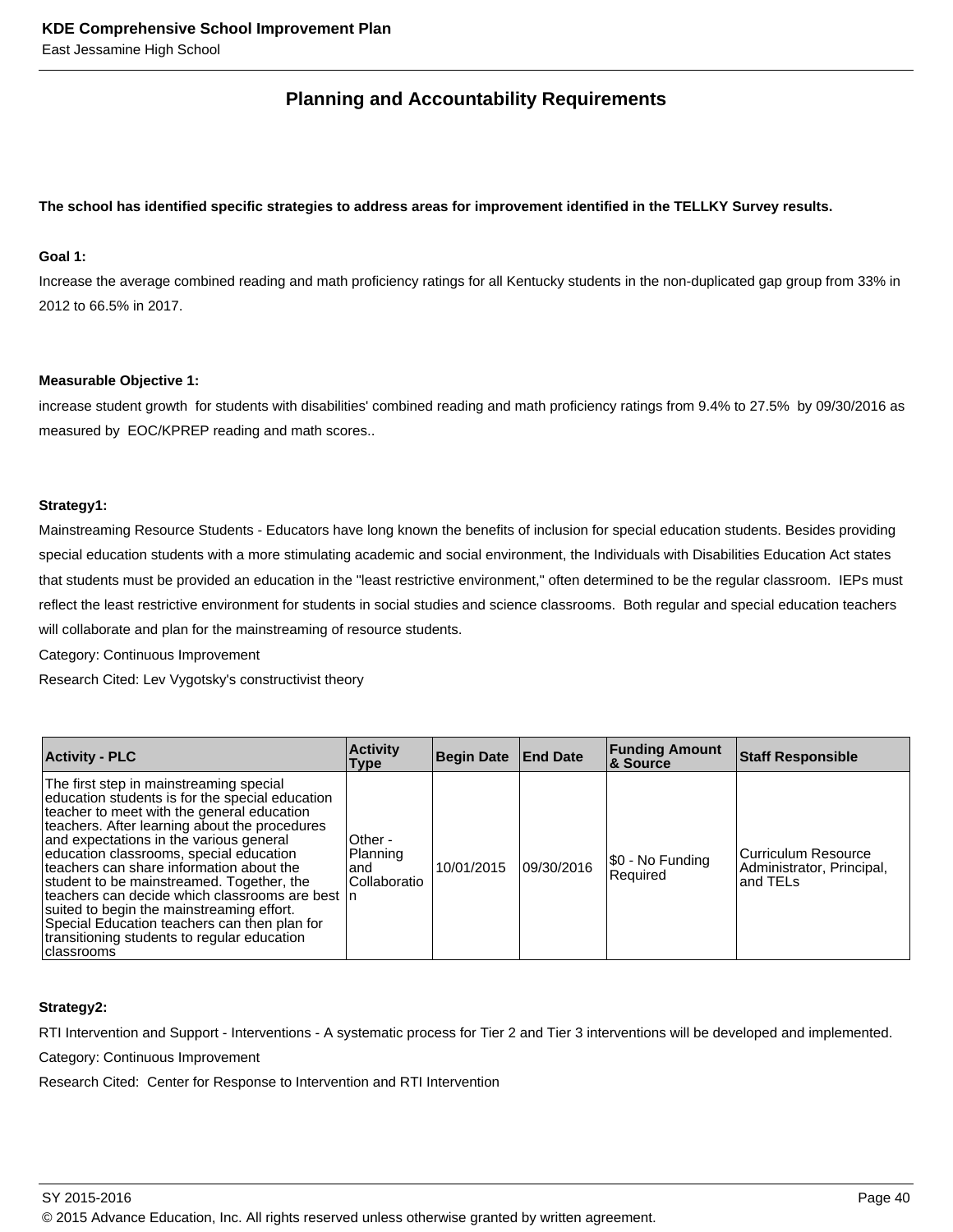East Jessamine High School

| <b>Activity - Monitoring/PLC</b>                                                                                                                                                                                                                                                                                                                                                                                                                            | <b>Activity</b><br>Type      | Begin Date End Date |            | <b>Funding Amount</b><br>& Source | <b>Staff Responsible</b>                                                                   |
|-------------------------------------------------------------------------------------------------------------------------------------------------------------------------------------------------------------------------------------------------------------------------------------------------------------------------------------------------------------------------------------------------------------------------------------------------------------|------------------------------|---------------------|------------|-----------------------------------|--------------------------------------------------------------------------------------------|
| A Systematic Problem Solving team (SPS) will<br>meet regularly (every 12 weeks) to discuss the<br>effectiveness and fidelity of interventions and<br>strategies. Members of SPS will consist of<br>intervention and support teachers, CRA, and<br>one math and ELA teacher. The CRA will<br>facilitate the SPS and lead the teachers through<br>the data analysis and policy and procedure<br>updates. Documentation from each meeting<br>will be required. | Policy and<br><b>Process</b> | 08/12/2015          | 09/30/2016 | \$2000 - General<br>l Fund        | Curriculum Resource<br>Administrator, Principal,<br>and Director of Secondary<br>Education |

#### **Goal 2:**

Increase the average combined reading and math scores for all Kentucky high school students from 46.2% to 62.3% in 2017.

#### **Measurable Objective 1:**

demonstrate a proficiency increase for all students combined reading and math scores from 40.4% to 61.6% by 05/31/2017 as measured by EOC/KPREP reading and math scores.

#### **Strategy1:**

Formative Assessments - Formative Assessments - Formative assessments that are aligned to the Algebra II and English II EOC blueprints and aligned with learning progressions will be developed and administered to students weekly. Teachers will analyze the results of formative assessments and utilize those results to provide direct feedback to students, determine immediate next steps in the instructional sequence, adapt instructional techniques and strategies, and intervene with struggling students. This strategy supports Component 1F; Designing Student assessment and 3D: Using Assessment in Instruction in the Framework for Teaching.

#### Category: Continuous Improvement

Research Cited: Inside the Black Box by (Black and William), Classroom Assessment for Student Learning (Chappuis, Chapppuis,and Arter)

| <b>Activity - PLC</b>                                                                                                                                                                                                                                                                                           | <b>Activity</b><br>Type                   | Begin Date End Date |            | <b>Funding Amount</b><br><b>8 Source</b> | <b>Staff Responsible</b>                                       |
|-----------------------------------------------------------------------------------------------------------------------------------------------------------------------------------------------------------------------------------------------------------------------------------------------------------------|-------------------------------------------|---------------------|------------|------------------------------------------|----------------------------------------------------------------|
| Department PLCs meet once per month with a<br>focus on formative assessment practices.<br>Alternating between sharing and planning<br>assessment with analysis of student work.<br>Teachers will then move forward with using the<br>analysis of student work/achievement to<br>change instruction instruction. | $ Professional$ $ 08/12/2015$<br>Learning |                     | 11/30/2015 | S0 - No Funding<br>l Reauired            | lCurriculum Resource<br>Administrator, Principal,<br>land TELs |

#### **Goal 3:**

Increase the percentage of students who are college and career ready from 67% to 85% by 2017.

#### **Measurable Objective 1:**

collaborate to increase CCR for all students 56.9% to 81.4% by 05/31/2017 as measured by CCR assessments.

## **Strategy1:**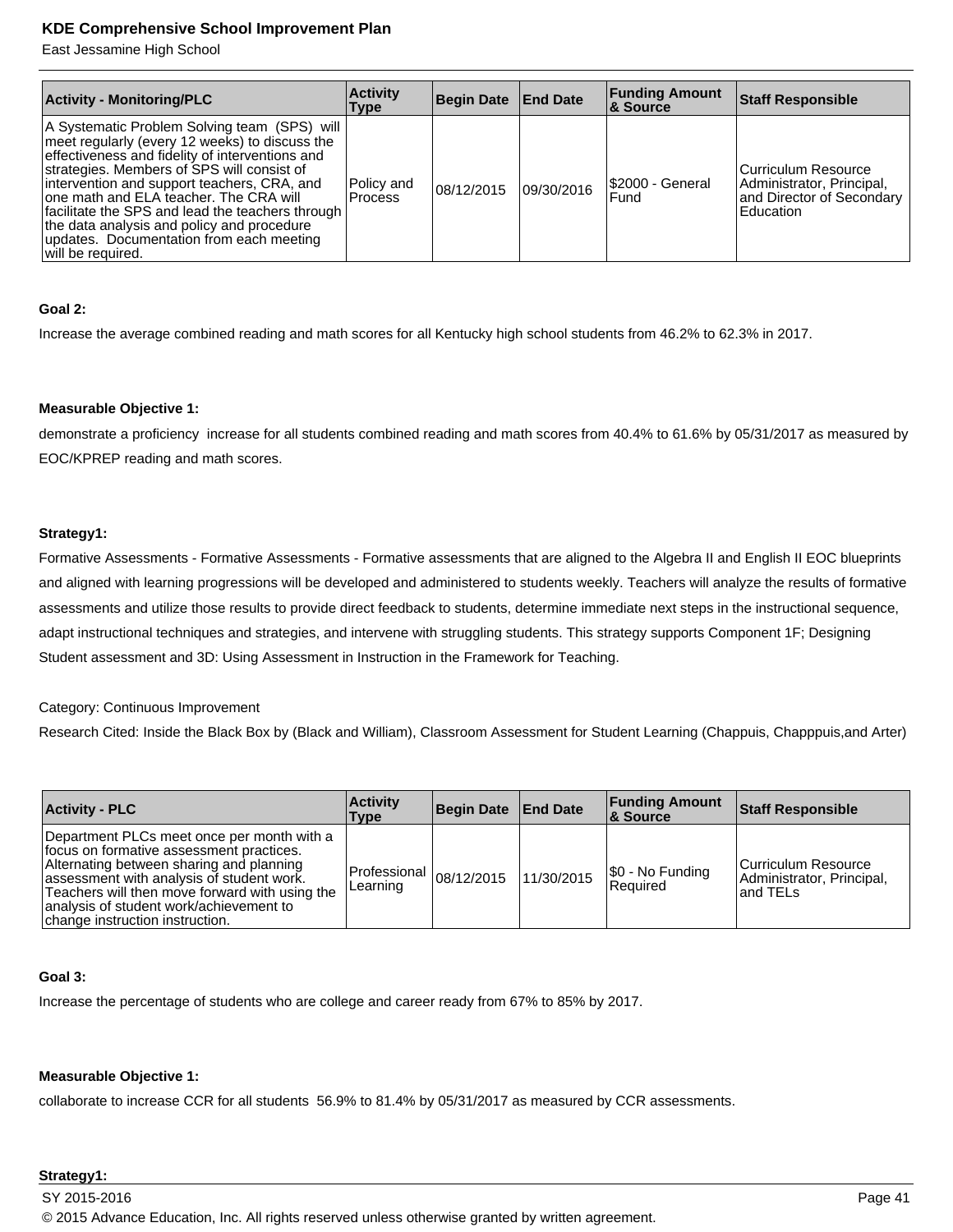East Jessamine High School

College and Career Readiness for all - CCR Enrichment and Support - A systematic process for interventions and support will be developed and implemented.

Category: Continuous Improvement

Research Cited: ACT and KDE

| <b>Activity - PLC/Monitoring</b>                                                                                                                                                                                                                                                                                                                                  | <b>Activity</b><br>Type                                       | Begin Date   End Date |            | <b>Funding Amount</b><br>∣& Source | <b>Staff Responsible</b> |
|-------------------------------------------------------------------------------------------------------------------------------------------------------------------------------------------------------------------------------------------------------------------------------------------------------------------------------------------------------------------|---------------------------------------------------------------|-----------------------|------------|------------------------------------|--------------------------|
| A CCR Team (PLC consisiting of CCR<br>Counselor, CCR teachers, English and Math<br>teachers who offer enrichment and support to<br>seniors) will meet once per month to discuss<br>the effectiveness and fidelity of interventions<br>and strategies. Data will be collected and<br>analyzed during the PLC. Documentation from<br>each meeting will be required. | Academic<br>Support<br>⊦Program<br>l Professional<br>Learning | 08/12/2015            | 05/31/2017 | <b>S5000 - General</b><br>Fund     | Principal, CCR Counselor |

## **The school identified specific strategies to increase the average combined reading and math K-Prep proficiency scores.**

N/A (this question does not apply)

## **All children-were screened for kindergarten readiness. If yes, name the assessment.**

N/A (this question does not apply)

**The school identified specific strategies to increase the percentage of students who are Kindergarten ready.**

N/A (this question does not apply)

**The school identified specific K-3 strategies to increase the average 3rd grade math and reading combined K-Prep proficiency scores.** 

N/A (this question does not apply)

**The school identified specific strategies to address subgroup achievement gaps.**

## **Goal 1:**

Increase the average combined reading and math proficiency ratings for all Kentucky students in the non-duplicated gap group from 33% in 2012 to 66.5% in 2017.

## **Measurable Objective 1:**

increase student growth for students with disabilities' combined reading and math proficiency ratings from 9.4% to 27.5% by 09/30/2016 as measured by EOC/KPREP reading and math scores..

## SY 2015-2016 Page 42

© 2015 Advance Education, Inc. All rights reserved unless otherwise granted by written agreement.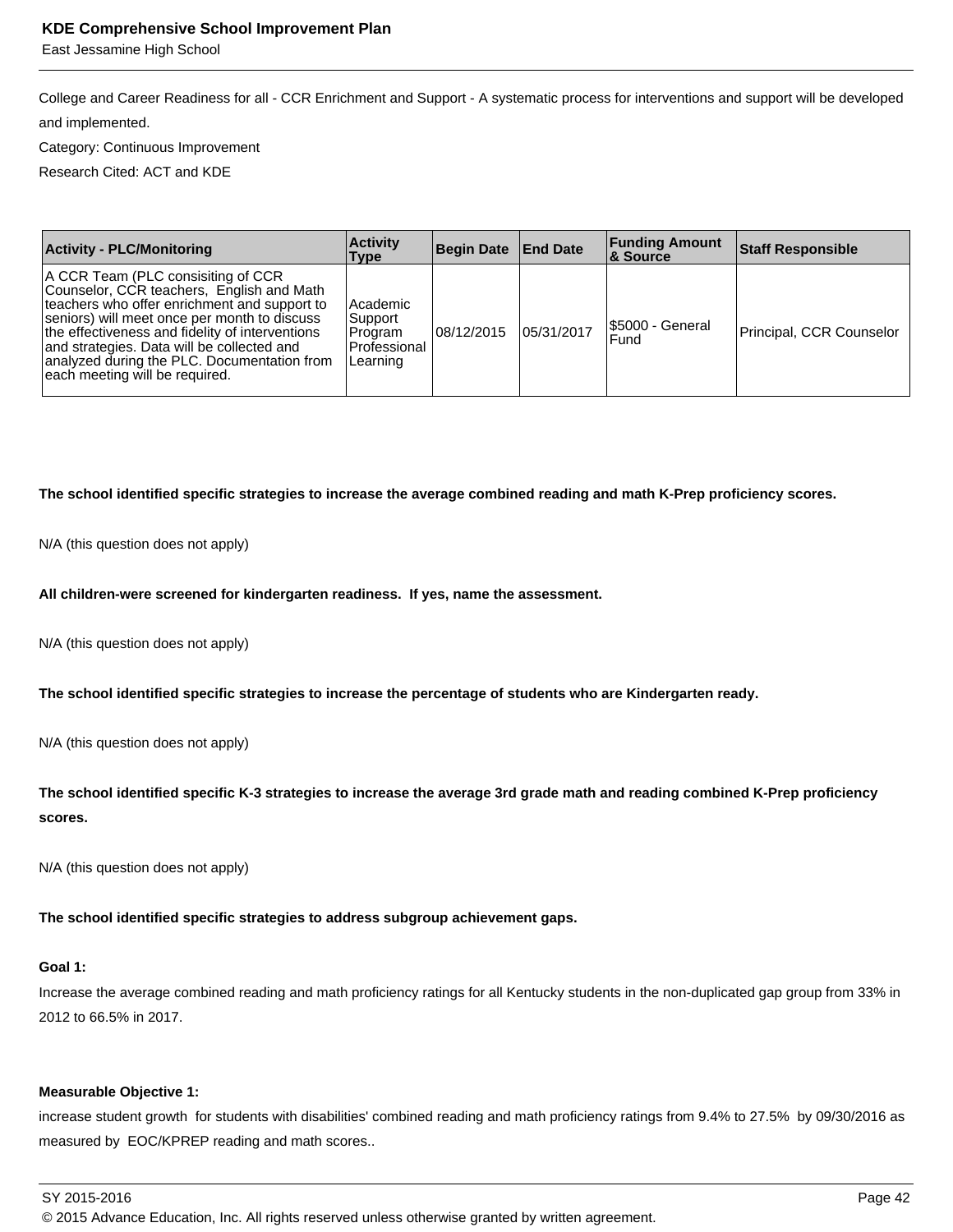East Jessamine High School

#### **Strategy1:**

Mainstreaming Resource Students - Educators have long known the benefits of inclusion for special education students. Besides providing special education students with a more stimulating academic and social environment, the Individuals with Disabilities Education Act states that students must be provided an education in the "least restrictive environment," often determined to be the regular classroom. IEPs must reflect the least restrictive environment for students in social studies and science classrooms. Both regular and special education teachers will collaborate and plan for the mainstreaming of resource students.

Category: Continuous Improvement

Research Cited: Lev Vygotsky's constructivist theory

| <b>Activity - PLC</b>                                                                                                                                                                                                                                                                                                                                                                                                                                                                                                                                                                  | <b>Activity</b><br><b>Type</b>              | Begin Date End Date |            | <b>Funding Amount</b><br><b>&amp; Source</b> | <b>Staff Responsible</b>                                     |
|----------------------------------------------------------------------------------------------------------------------------------------------------------------------------------------------------------------------------------------------------------------------------------------------------------------------------------------------------------------------------------------------------------------------------------------------------------------------------------------------------------------------------------------------------------------------------------------|---------------------------------------------|---------------------|------------|----------------------------------------------|--------------------------------------------------------------|
| The first step in mainstreaming special<br>education students is for the special education<br>teacher to meet with the general education<br>teachers. After learning about the procedures<br>and expectations in the various general<br>education classrooms, special education<br>teachers can share information about the<br>student to be mainstreamed. Together, the<br>teachers can decide which classrooms are best In<br>suited to begin the mainstreaming effort.<br>Special Education teachers can then plan for<br>transitioning students to regular education<br>classrooms | Other -<br>Planning<br>land<br>Collaboratio | 10/01/2015          | 09/30/2016 | \$0 - No Funding<br>Required                 | Curriculum Resource<br>Administrator, Principal,<br>and TELs |

| <b>Activity - Monitoring</b>                                                                                                                                                                                                                                                                                                                                                                                                             | <b>Activity</b><br><b>Type</b> | Begin Date End Date |            | <b>Funding Amount</b><br><b>8 Source</b> | <b>Staff Responsible</b>                                     |
|------------------------------------------------------------------------------------------------------------------------------------------------------------------------------------------------------------------------------------------------------------------------------------------------------------------------------------------------------------------------------------------------------------------------------------------|--------------------------------|---------------------|------------|------------------------------------------|--------------------------------------------------------------|
| The principal and CRA will conduct weekly<br>walk-throughs with a focus on engagement of<br>Special Education students in instructional<br>activities, and how teachers are making<br>instructional adjustments and providing<br>feedback to Special Education students in the<br>pilot classroom.<br>The Special Education Consultant along with<br>the Special Education TEL will monitor the<br>adjustments / changes needed in IEPs. | Policy and<br><b>Process</b>   | 10/01/2015          | 09/30/2016 | \$0 - No Funding<br>Required             | Principal, Curriculum<br>Resource Administrator,<br>and TELs |

| <b>Activity - Development and Training</b>                                                                                                                                                              | <b>Activity</b><br>Type | Begin Date   End Date |            | <b>Funding Amount</b><br>& Source | <b>Staff Responsible</b>                                                  |
|---------------------------------------------------------------------------------------------------------------------------------------------------------------------------------------------------------|-------------------------|-----------------------|------------|-----------------------------------|---------------------------------------------------------------------------|
| Special Education teachers and regular<br>education teachers who will be collaborating will Professional<br>participate in site visits, action research (pilot<br>classroom), and professional reading. | Learning                | 10/01/2015            | 09/30/2016 | <b>S2000 - General</b><br>Fund    | Director of Special<br>Education and Curriculum<br>Resource Administrator |

#### **Strategy2:**

Formative Assessments - Formative assessments that are aligned to the Algebra II and English II EOC blueprints and aligned with learning progressions will be developed and administered to students weekly. Teachers will analyze the results of formative assessments and utilize those results to provide direct feedback to students, determine immediate next steps in the instructional sequence, adapt instructional techniques and strategies, and intervene with struggling students. This strategy supports Component 1F; Designing Student assessment

© 2015 Advance Education, Inc. All rights reserved unless otherwise granted by written agreement.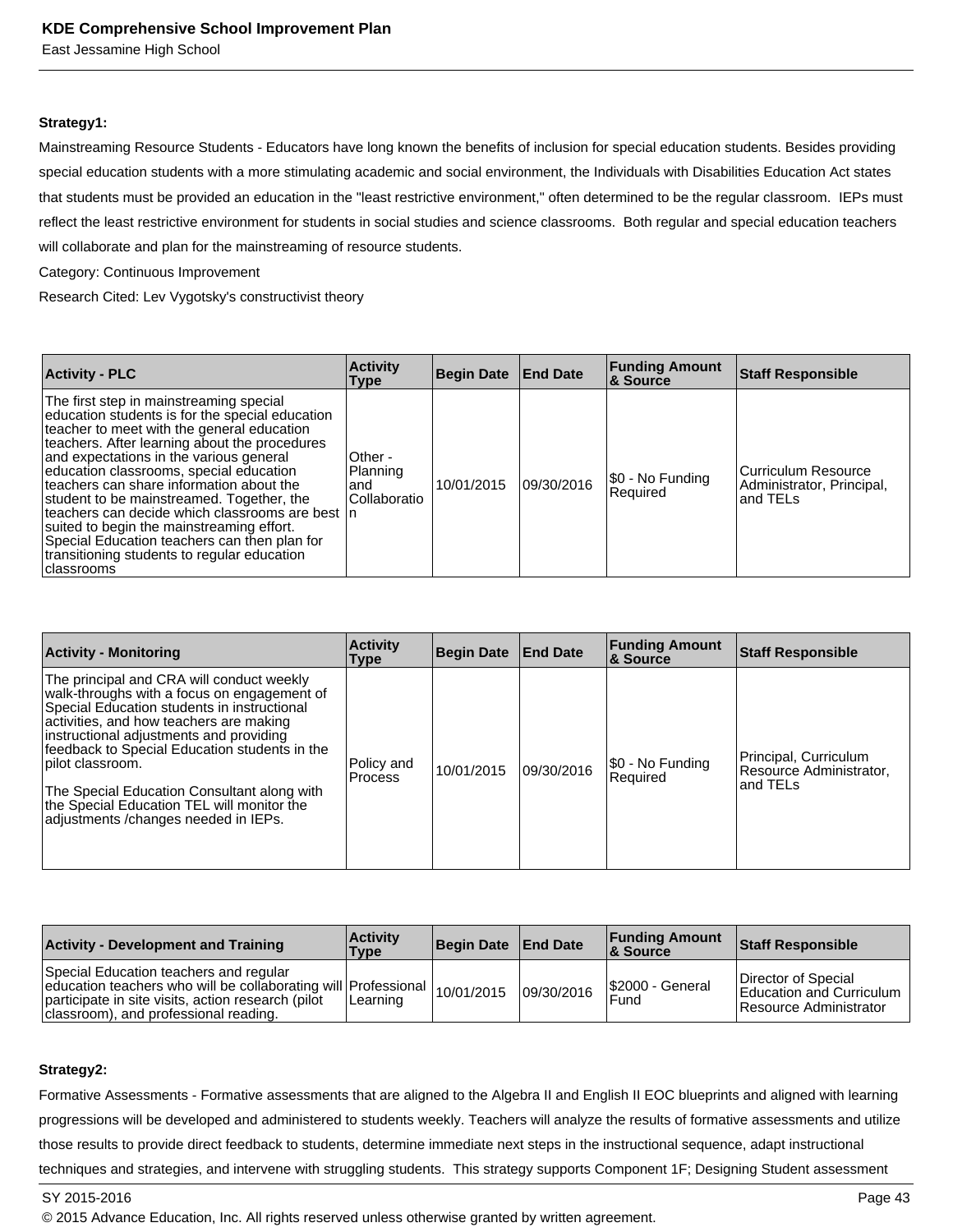East Jessamine High School

and 3D: Using Assessment in Instruction in the Framework for Teaching.

Category: Continuous Improvement

Research Cited: Inside the Black Box by (Black and William), Classroom Assessment for Student Learning (Chappuis, Chapppuis,and Arter)

| <b>Activity - PLC</b>                                                                                                                                                                                                                                                                                                                                         | <b>Activity</b><br>Type                                                    | Begin Date End Date |            | <b>Funding Amount</b><br>∣& Source | <b>Staff Responsible</b>                                      |
|---------------------------------------------------------------------------------------------------------------------------------------------------------------------------------------------------------------------------------------------------------------------------------------------------------------------------------------------------------------|----------------------------------------------------------------------------|---------------------|------------|------------------------------------|---------------------------------------------------------------|
| Department PLCs meet once per month with a<br>focus on formative assessment practices.<br>Alternating between sharing and planning<br>assessment with analysis of student work.<br>Results of student work for special education<br>students will be compared to that of the other<br>students to determine areas of strength and<br>growth to close the gap. | Other -<br>Planning<br>and<br>l Collaboratio<br>l Professional<br>Learning | 10/01/2015          | 09/30/2016 | [\$0 - No Funding<br>Required      | Curriculum Resource<br>Administrator, Principal,<br>land TELs |

| <b>Activity - Development and Training</b>                                                                                                                                                                                                                                                                                                                                                                                                                                                             | <b>Activity</b><br>Type  | <b>Begin Date</b> | <b>End Date</b> | <b>Funding Amount</b><br><b>8</b> Source | <b>Staff Responsible</b>                                     |
|--------------------------------------------------------------------------------------------------------------------------------------------------------------------------------------------------------------------------------------------------------------------------------------------------------------------------------------------------------------------------------------------------------------------------------------------------------------------------------------------------------|--------------------------|-------------------|-----------------|------------------------------------------|--------------------------------------------------------------|
| Teacher Effectiveness Leaders (TELs) and<br>CRAs will attend monthly trainings conducted<br>by the district about formative assessment<br>practices. TELs will share the training<br>components with their respective departments<br>at monthly PLC meetings. All teachers will<br>implement the formative assessment practices<br>regularly into instruction and share results,<br>including tasks, data, and student work, with<br>grade-level and department teachers at<br>scheduled PLC meetings. | Professional<br>Learning | 09/10/2015        | 09/30/2016      | \$0 - No Funding<br>Required             | <b>TELs and Curriculum</b><br><b>Resource Administrators</b> |

| <b>Activity - Monitoring</b>                                                                                                                                                                                                                                                                                                                                           | <b>Activity</b><br>Type      | <b>Begin Date</b> | <b>End Date</b> | <b>Funding Amount</b><br>& Source | <b>Staff Responsible</b>                                    |
|------------------------------------------------------------------------------------------------------------------------------------------------------------------------------------------------------------------------------------------------------------------------------------------------------------------------------------------------------------------------|------------------------------|-------------------|-----------------|-----------------------------------|-------------------------------------------------------------|
| Winter and spring reading MAP data for Special<br>Education students will be analyzed for spring-<br>to-winter and spring-to-spring growth. The<br>principal and CRA will conference with each<br>team, and with individual teachers as needed,<br>about the results and develop plans of action<br>for next steps.                                                    |                              |                   |                 |                                   |                                                             |
| CRA and TEL will monitor the quality and<br>alignment/congruency of formative<br>assessments through teacher-work analysis<br>sessions and walk-through data.                                                                                                                                                                                                          |                              |                   |                 |                                   |                                                             |
| The principal and CRA will conduct weekly<br>walk-throughs with a focus on<br>alignment/congruency of formative<br>assessments, engagement of Special<br>Education students in instructional activities,<br>and how teachers are making instructional<br>adjustments and providing feedback to Special<br>Education students based on formative<br>assessment results. | Policy and<br><b>Process</b> | 09/10/2015        | 09/30/2016      | \$0 - No Funding<br>Required      | Principal, Curriculum<br>Resource Administrator,<br>and TEL |
| The TEL will lead monthly student-work<br>analysis sessions with the department on<br>reading-based formative assessments, with a<br>focus on the performance of Special Education<br>students.                                                                                                                                                                        |                              |                   |                 |                                   |                                                             |

#### **Strategy3:**

RTI Intervention and Support - Interventions - A systematic process for Tier 2 and Tier 3 interventions will be developed and implemented.

SY 2015-2016 Page 44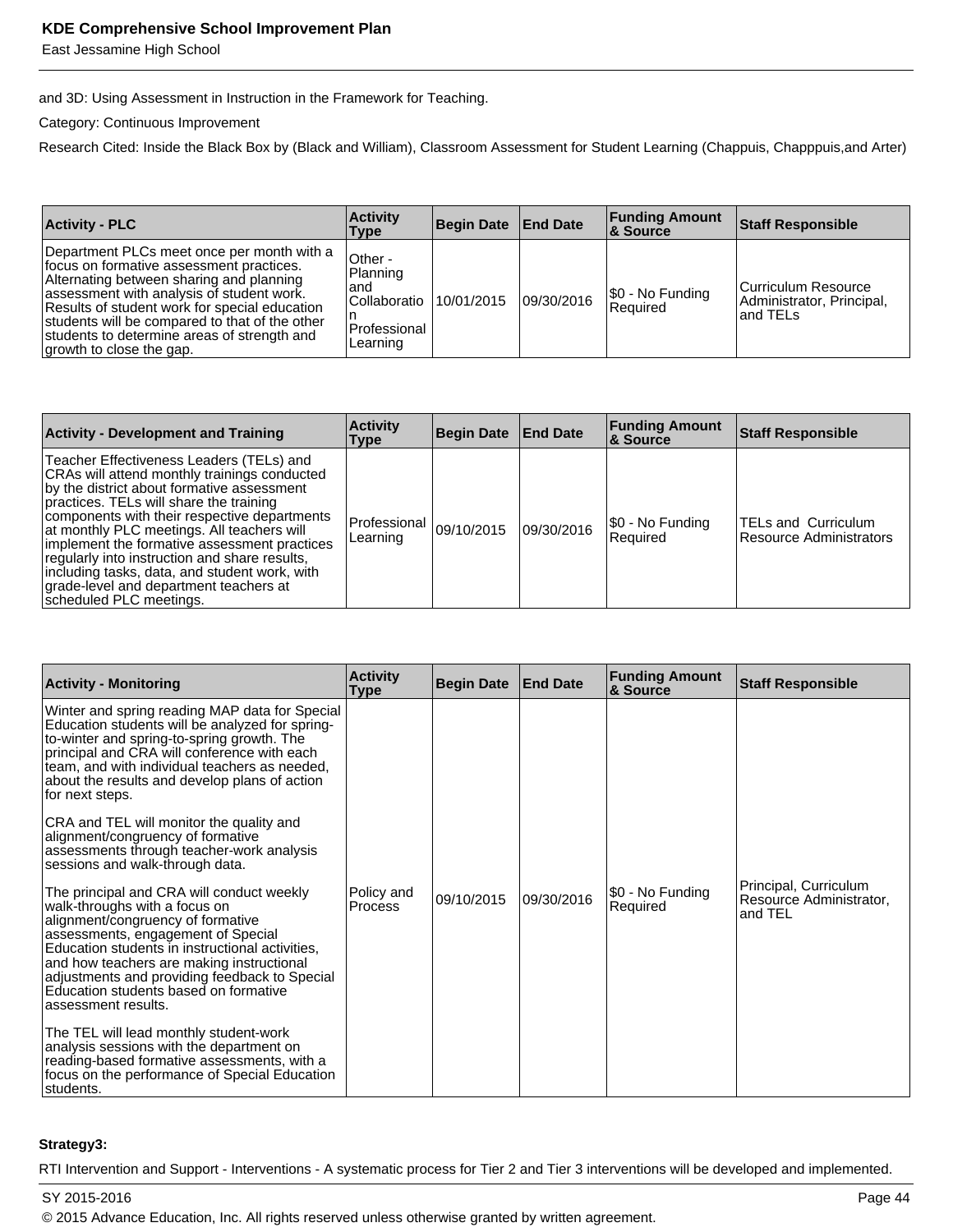East Jessamine High School

#### Category: Continuous Improvement

Research Cited: Center for Response to Intervention and RTI Intervention

| <b>Activity - Development and Training</b>                                                                                                                                                                                                                                                                                                                                                                                  | <b>Activity</b><br>Type        | <b>Begin Date</b> | <b>End Date</b> | <b>Funding Amount</b><br>8 Source | <b>Staff Responsible</b>                                                                     |
|-----------------------------------------------------------------------------------------------------------------------------------------------------------------------------------------------------------------------------------------------------------------------------------------------------------------------------------------------------------------------------------------------------------------------------|--------------------------------|-------------------|-----------------|-----------------------------------|----------------------------------------------------------------------------------------------|
| Effective intervention programs and a progress<br>monitoring system will be identified/developed<br>and implemented during intervention classes.<br>Training for interventionists will include, but not<br> be limited to the following: awareness and initial  <br>implementation, best practice for fidelity of<br>implementation, RTI and acceleration, Special<br>Education implementation, and progress<br>monitoring. | Academic<br>Support<br>Program | 08/12/2015        | 09/30/2016      | \$12000 - Other                   | Curriculum Resource<br>Administrator, Principal,<br>and Director of Secondary  <br>Education |

| <b>Activity - Monitoring/PLC</b>                                                                                                                                                                                                                                                                                                                                                                                                                            | <b>Activity</b><br>Type      | Begin Date | <b>End Date</b> | <b>Funding Amount</b><br>∣& Source | <b>Staff Responsible</b>                                                                     |
|-------------------------------------------------------------------------------------------------------------------------------------------------------------------------------------------------------------------------------------------------------------------------------------------------------------------------------------------------------------------------------------------------------------------------------------------------------------|------------------------------|------------|-----------------|------------------------------------|----------------------------------------------------------------------------------------------|
| A Systematic Problem Solving team (SPS) will<br>meet regularly (every 12 weeks) to discuss the<br>effectiveness and fidelity of interventions and<br>strategies. Members of SPS will consist of<br>intervention and support teachers, CRA, and<br>one math and ELA teacher. The CRA will<br>facilitate the SPS and lead the teachers through<br>the data analysis and policy and procedure<br>updates. Documentation from each meeting<br>will be required. | Policy and<br><b>Process</b> | 08/12/2015 | 09/30/2016      | \$2000 - General<br>Fund           | Curriculum Resource<br>Administrator, Principal,<br>and Director of Secondary<br>l Education |

#### **The school identified specific strategies to increase the average freshman graduation rate.**

#### **Goal 1:**

Increase the average freshman graduation rate from 88.7.5% to 91.3% by 2017.

#### **Measurable Objective 1:**

improve graduation rate of East Jessamine HIgh students from 89.5 to 92% by 05/31/2017 as measured by percentage of students graduating in 4 years..

#### **Strategy1:**

Increasing Graduation Rate - Persistance to Graduation - East Jessamine High will utilize data analysis and continuous improvement strategies to ensure student mastery of content and skills. Counselors and Administrators will regularly review at-risk students' academic progress - Struggling students will be monitored quarterly to ensure that they are on target to pass the classes they are currently in, thus increasing their likelihood of graduating by the end of their fourth year of high school. Targeted interventions and/or supports will be put in place to help those who are not being successful in the regular setting.

Category: Persistance to Graduation

Research Cited: National Dropout Prevention Center, ACT, KDE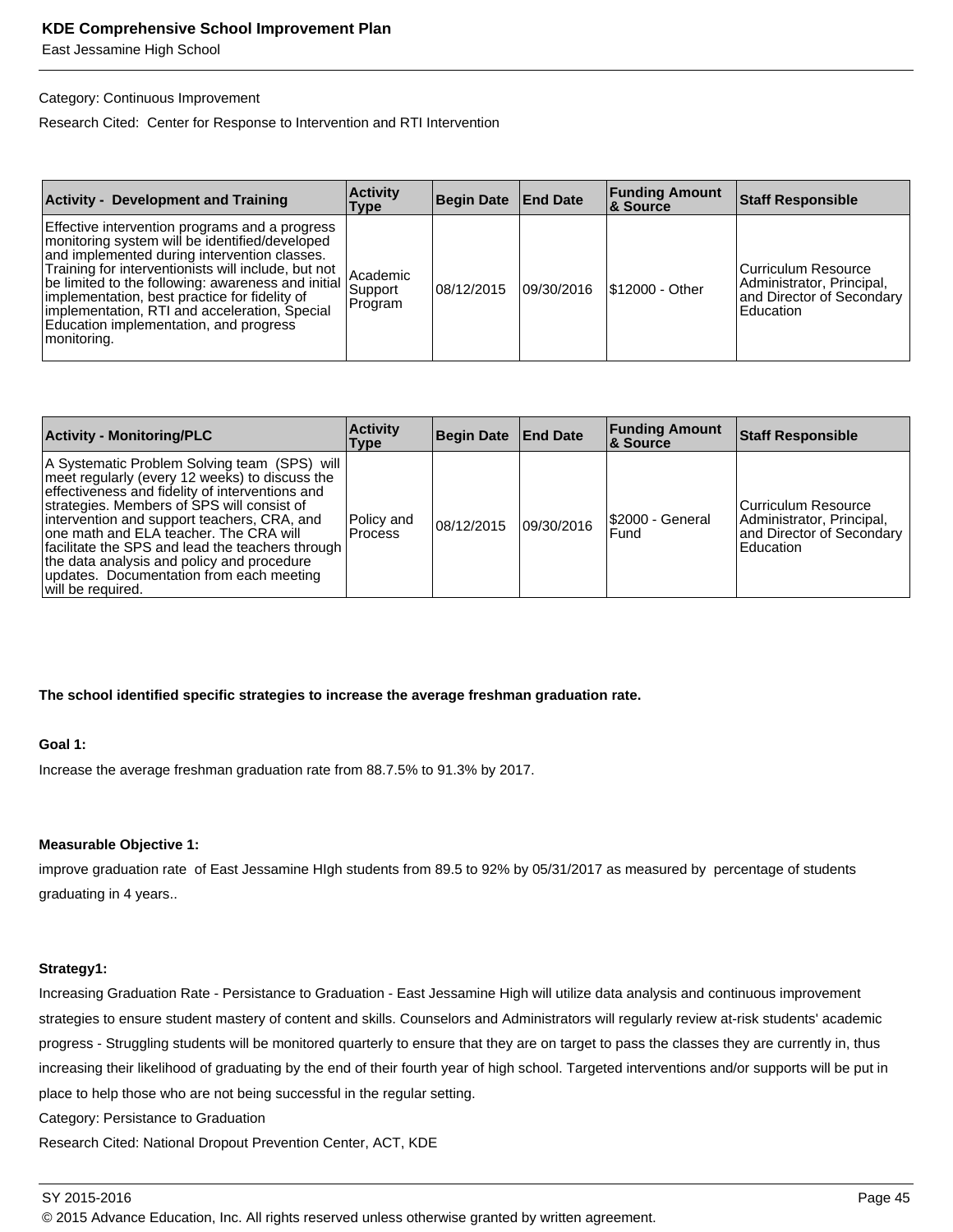East Jessamine High School

| <b>Activity - Progress Monitoring</b>                                                                                                                                                                                                                                                                                                                                                                 | <b>Activity</b><br>Type        | Begin Date   End Date |            | <b>Funding Amount</b><br><b>&amp; Source</b> | <b>Staff Responsible</b>                |
|-------------------------------------------------------------------------------------------------------------------------------------------------------------------------------------------------------------------------------------------------------------------------------------------------------------------------------------------------------------------------------------------------------|--------------------------------|-----------------------|------------|----------------------------------------------|-----------------------------------------|
| A protocol/process will be developed and<br>implemented that addresses the needs of<br>students not being successful during each<br>quarter, including options for skills mastery<br>and/or credit recovery. Individual teachers will<br>meet with administrative team to discuss<br>individual plans for students to be successful in<br>their class or to discuss placement in support<br> classes. | Academic<br>Support<br>Program | 01/01/2016            | 05/31/2017 | \$0 - No Funding<br>l Reauired               | Principal, CRA,<br>Counselors, Teachers |

| <b>Activity - Credit Recovery/Focus to Finish</b>                                                                                                                                                                                                                         | <b>Activity</b><br>Type           | Begin Date   End Date |            | <b>Funding Amount</b><br>∣& Source  | <b>Staff Responsible</b>                          |
|---------------------------------------------------------------------------------------------------------------------------------------------------------------------------------------------------------------------------------------------------------------------------|-----------------------------------|-----------------------|------------|-------------------------------------|---------------------------------------------------|
| Counselors and administrators will use the<br>lPersistance to Graduation Tool Academic to<br> identify and develop individualized plans for the  <br>most at risk students (Focus to Finish<br>placement) and will develop the students'<br>individualized learning plan. | l Academic<br>Support<br> Program | 01/01/2016            | 05/31/2017 | \$0 - No Funding<br><b>Required</b> | Principal, Counselors,<br>l Focus to Finish Staff |

**The school identified specific strategies to increase the percentage of students who are college and career ready.**

#### **Goal 1:**

Increase the percentage of students who are college and career ready from 67% to 85% by 2017.

#### **Measurable Objective 1:**

collaborate to increase CCR for all students 56.9% to 81.4% by 05/31/2017 as measured by CCR assessments.

#### **Strategy1:**

College and Career Readiness for all - CCR Enrichment and Support - A systematic process for interventions and support will be developed and implemented.

Category: Continuous Improvement

Research Cited: ACT and KDE

| <b>Activity - Development and Training</b>                                                                                                                                                                                                                                                                                                                                                                                                                                                                                                                                                   | <b>Activity</b><br><b>Type</b> | <b>Begin Date</b> | <b>End Date</b> | <b>Funding Amount</b><br>& Source | <b>Staff Responsible</b>         |
|----------------------------------------------------------------------------------------------------------------------------------------------------------------------------------------------------------------------------------------------------------------------------------------------------------------------------------------------------------------------------------------------------------------------------------------------------------------------------------------------------------------------------------------------------------------------------------------------|--------------------------------|-------------------|-----------------|-----------------------------------|----------------------------------|
| Curriculum development for English IV and<br>Math IV; Current Math IV and ENG IV are<br>courses designed to provide content instruction<br>related to CCR areas of math, reading, and<br>English. CCR and CSS are courses designed to<br>provide strategies, and remediation with<br>specific areas of growth within math, reading<br>and English areas. These courses will need to<br>'integrate' into one CCR English/Reading and<br>one CCR Math for seniors not achieving<br>benchmark. Students not reaching benchmark<br>in reading or english will also be enrolled in a<br> 4th ELA. | Professional<br>Learning       | 08/12/2015        | 05/31/2017      | \$5000 - General<br>l Fund        | Principal, CRA, CCR<br>Counselor |

SY 2015-2016 Page 46 © 2015 Advance Education, Inc. All rights reserved unless otherwise granted by written agreement.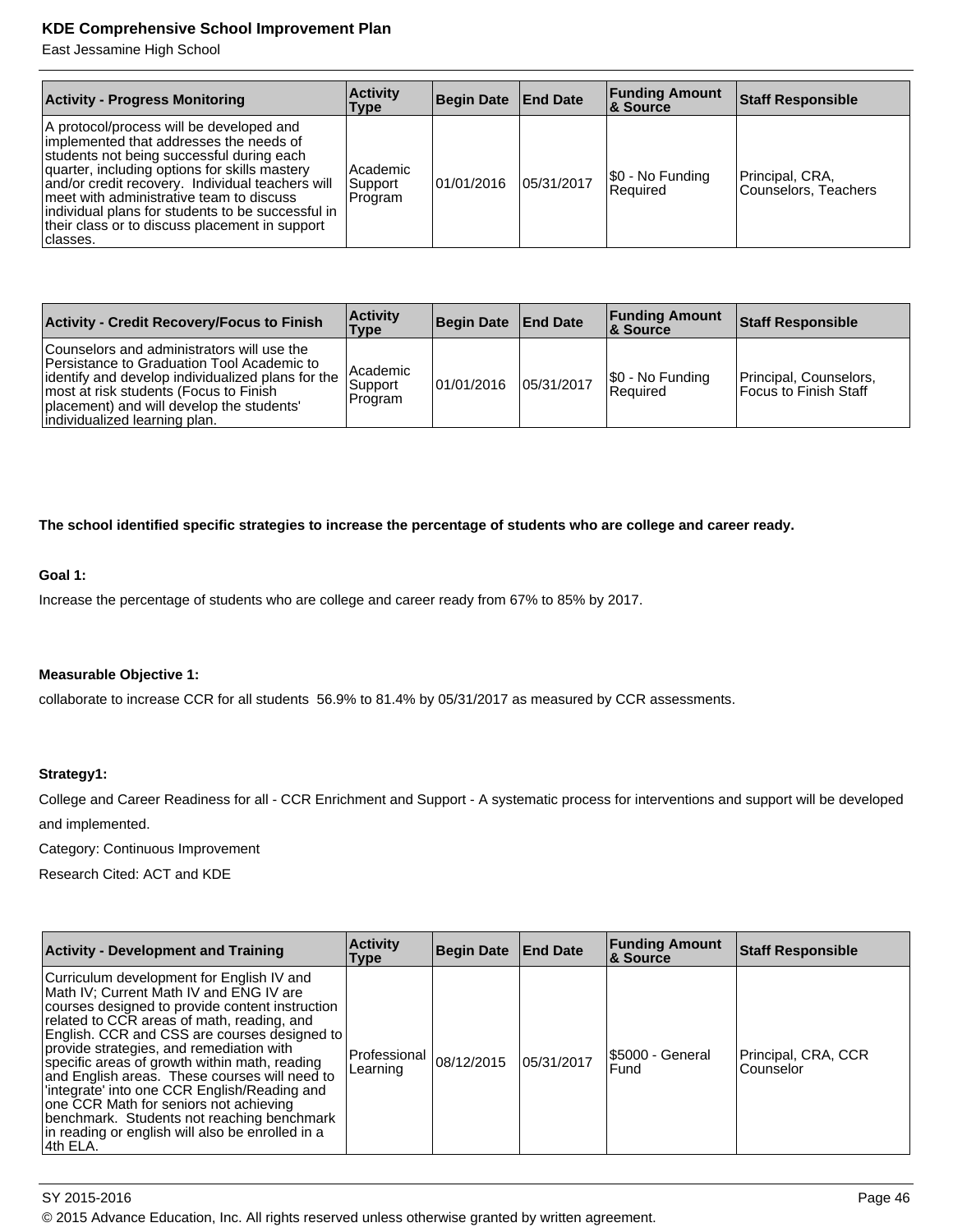East Jessamine High School

| <b>Activity - PLC/Monitoring</b>                                                                                                                                                                                                                                                                                                                                  | <b>Activity</b><br>Type                                    | Begin Date   End Date |            | <b>Funding Amount</b><br><b>8 Source</b> | <b>Staff Responsible</b> |
|-------------------------------------------------------------------------------------------------------------------------------------------------------------------------------------------------------------------------------------------------------------------------------------------------------------------------------------------------------------------|------------------------------------------------------------|-----------------------|------------|------------------------------------------|--------------------------|
| A CCR Team (PLC consisiting of CCR<br>Counselor, CCR teachers, English and Math<br>teachers who offer enrichment and support to<br>seniors) will meet once per month to discuss<br>the effectiveness and fidelity of interventions<br>and strategies. Data will be collected and<br>analyzed during the PLC. Documentation from<br>each meeting will be required. | Academic<br>Support<br>Program<br>Professional<br>Learning | 08/12/2015            | 05/31/2017 | I\$5000 - General<br>Fund                | Principal, CCR Counselor |

**The school identified specific strategies to increase the percentage of distinguished programs in the arts and humanities, PL/CS and writing.**

#### **Goal 1:**

Increase the percentage of proficient programs across Kentucky from 69.0% to 75.9% by 2017.

#### **Measurable Objective 1:**

demonstrate a proficiency in all Program Review areas by 05/31/2017 as measured by the State Program Review Rubric.

#### **Strategy1:**

Evidence Selection - Evidence is identified to support the school's analysis. Program review evidence may be specific for an area (Writing, Arts & Humanities, and Practical Living/Career Studies) or may be common across other reviews. Evidence identification

tasks will be assigned based on the respective roles and responsibilities of each stakeholder. Program Review Committees will search out

additional evidence during the process in order to make judgments or to support rationales.

Category: Other - Program Review

Research Cited: http://education.ky.gov/curriculum/pgmrev/Pages/default.aspx

| <b>Activity - Collecting Evidence</b>                                                                                                                                                                                                                                                                                                                                                                                                                                                                                                                                                                   | <b>Activity</b><br><b>Type</b> | <b>Begin Date End Date</b> |            | <b>Funding Amount</b><br>& Source | <b>Staff Responsible</b>                          |
|---------------------------------------------------------------------------------------------------------------------------------------------------------------------------------------------------------------------------------------------------------------------------------------------------------------------------------------------------------------------------------------------------------------------------------------------------------------------------------------------------------------------------------------------------------------------------------------------------------|--------------------------------|----------------------------|------------|-----------------------------------|---------------------------------------------------|
| East Jessamine High Program Review<br>Committees made the recommendation<br>(Program Review Summary 2015) that more<br>evidence be collected during the Fall Semester.<br>All teachers must submit two new pieces of<br>evidence and evidence will be collected via a<br>Program Review Pinterest Board in the Faculty<br>Workroom. A template will be attached to each<br>piece of evidence identifying the standard it is<br>addressing and a brief description. Program<br>Review Chairs will review all new submissions<br>in January and will request additional pieces of<br>levidence if needed. | Policy and<br><b>Process</b>   | 08/12/2015                 | 05/31/2017 | \$0 - No Funding<br>Required      | CRA and Program Review<br><b>Committee Chairs</b> |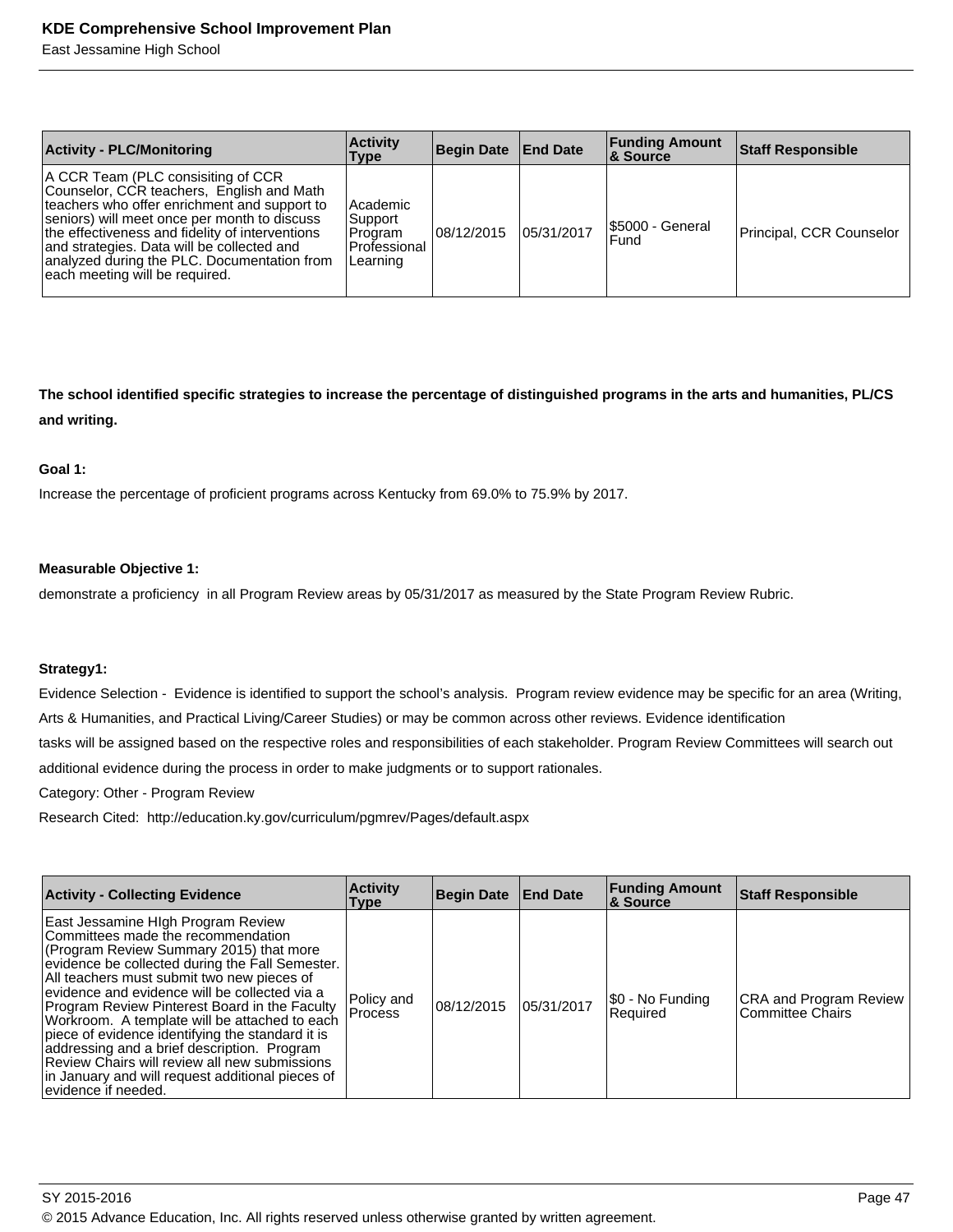# **KDE Assurances - School**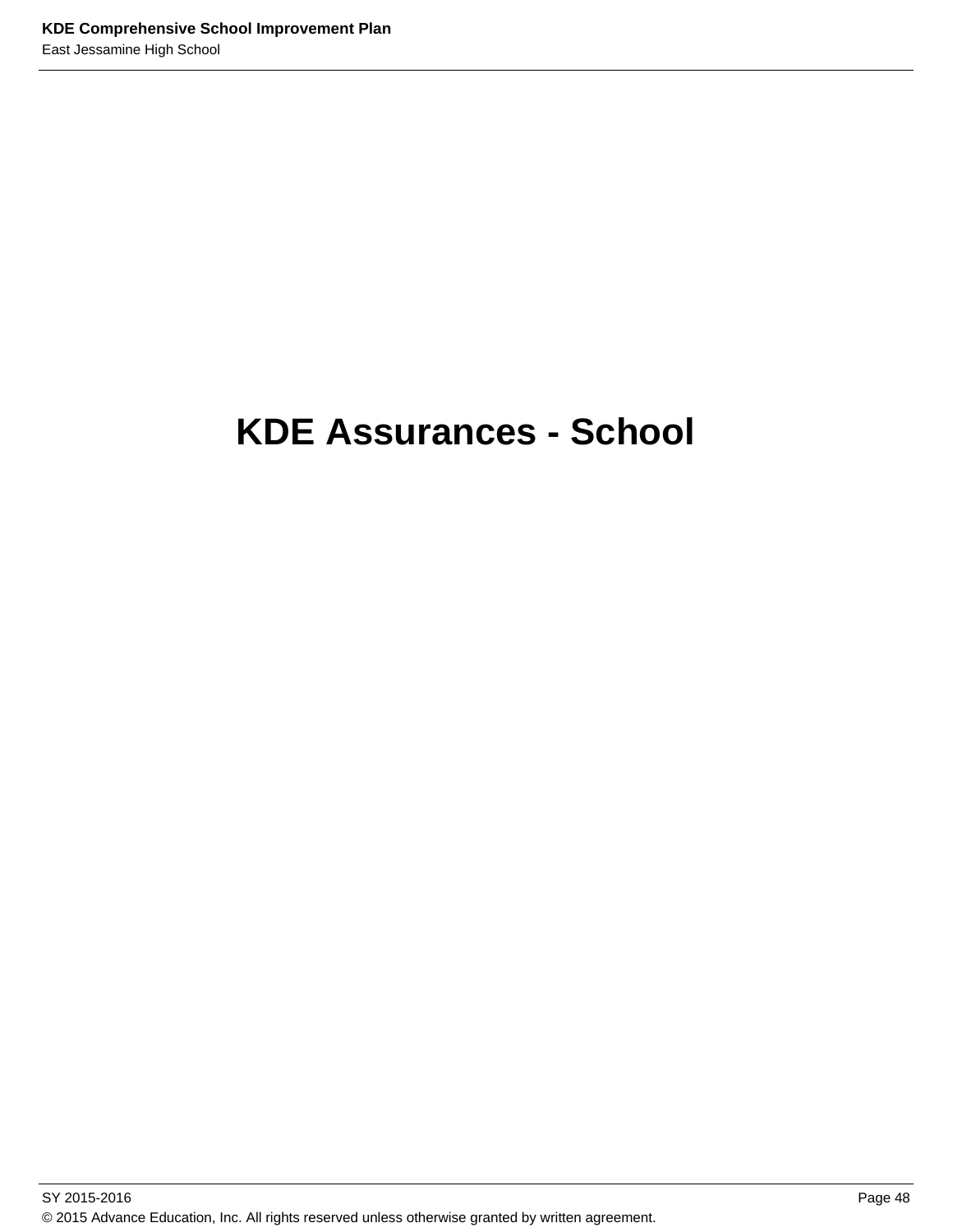# **Introduction**

KDE Assurances - School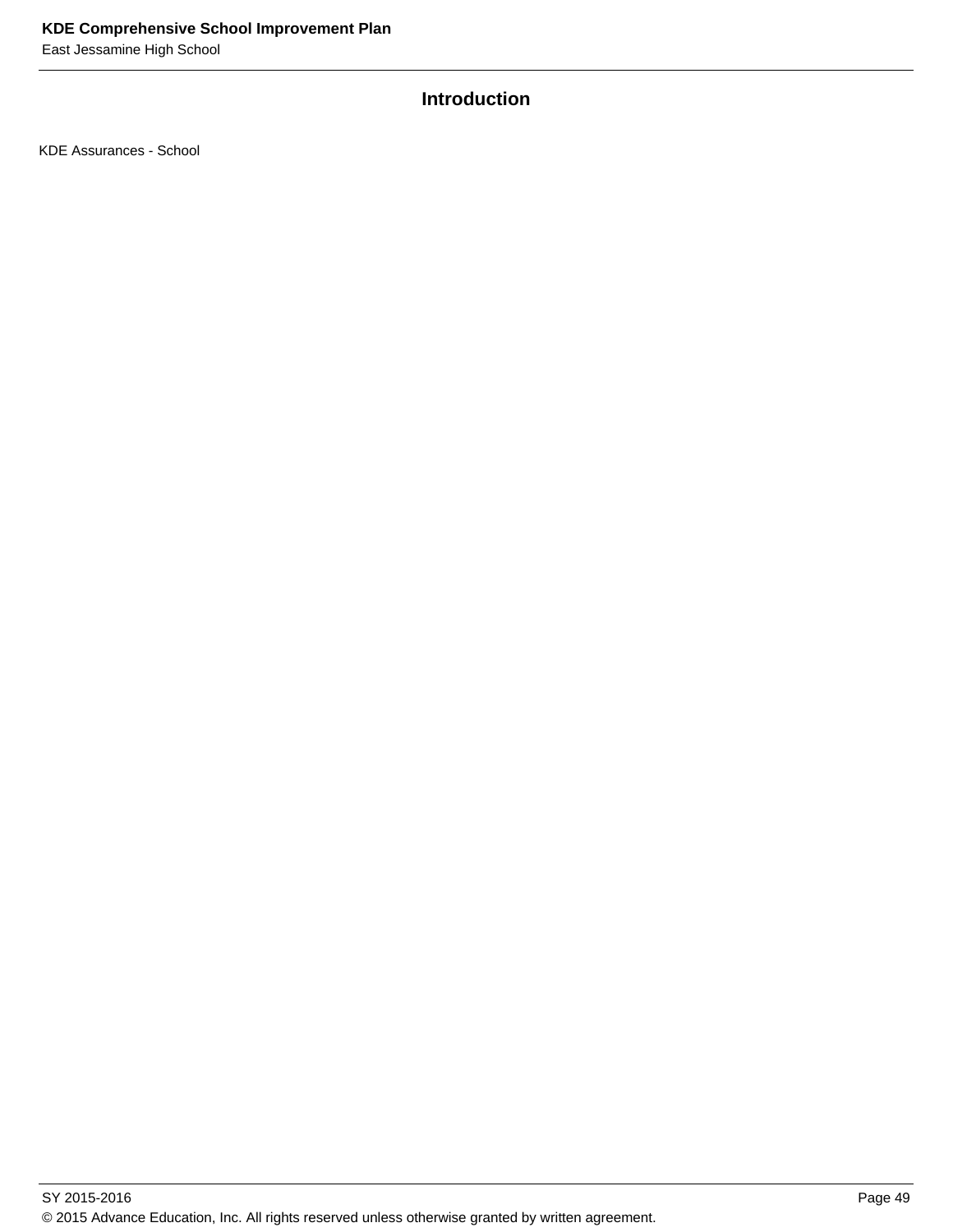## **Assurances**

| Label           | <b>Assurance</b>                                                                                                                                                                                                                                          | <b>Response</b> | <b>Comment</b>                                                                                                                                                                                                                                                                                                                                                                                       | <b>Attachment</b> |
|-----------------|-----------------------------------------------------------------------------------------------------------------------------------------------------------------------------------------------------------------------------------------------------------|-----------------|------------------------------------------------------------------------------------------------------------------------------------------------------------------------------------------------------------------------------------------------------------------------------------------------------------------------------------------------------------------------------------------------------|-------------------|
| l Comprehensive | The school conducted a comprehensive needs<br>Needs Assessment   assessment, which included a review of<br>lacademic achievement data for all students and<br>lassessed the needs of the school relative to<br>each of the schoolwide program components. | <b>IYes</b>     | Every year teachers and<br>administration meet to analyze<br>current school data (actually<br>teachers and administration meet<br>more than once a year) and make<br>school wide program and<br>academic decisions. Committees<br>are meeting regularly as well to<br>make better decisions about our<br>programs. TEL, Brightbytes, and<br>Val-Ed surveys are administered<br>and analyzed as well. |                   |

| Label                     | <b>Assurance</b>                                                                                                                                                                                                                                          | Response | ∣Comment                                                                                                                                                                                                                                                                                  | <b>Attachment</b> |
|---------------------------|-----------------------------------------------------------------------------------------------------------------------------------------------------------------------------------------------------------------------------------------------------------|----------|-------------------------------------------------------------------------------------------------------------------------------------------------------------------------------------------------------------------------------------------------------------------------------------------|-------------------|
| Core Academic<br>Programs | The school planned and developed Schoolwide   Yes<br>researchbased instructional reform strategies to<br>strengthen the core academic program.<br>increase the amount and quality of learning<br>time, and provide additional support to all<br>students. |          | Our focus has been on the<br>IGradual Release of<br>Responsibility for our instructional<br>strategy and increasing the use of<br>formative assessments for<br>lincreasing student achievement.<br>Programs making an impact on<br>Tour core academics has been<br>Reading Plus and ALEKS |                   |

| Label                    | <b>Assurance</b>                                                                       | <b>Response</b> | ∣Comment | l Attachment |
|--------------------------|----------------------------------------------------------------------------------------|-----------------|----------|--------------|
| Preschool<br>'Transition | The school planned preschool transition<br>Istrategies and the implementation process. | N/A             |          |              |

| ∣Label                       | Assurance                                                                                                                                                                                                                                                | <b>Response</b> | <b>Comment</b>                                                                                                                                                                                 | <b>Attachment</b> |
|------------------------------|----------------------------------------------------------------------------------------------------------------------------------------------------------------------------------------------------------------------------------------------------------|-----------------|------------------------------------------------------------------------------------------------------------------------------------------------------------------------------------------------|-------------------|
| Research-based<br>Strategies | The school planned and developed schoolwide<br>researchbased instructional strategies that<br>provide additional instruction for students<br>experiencing the greatest degree of difficulty<br>mastering the state's academic achievement<br>Istandards. | l Yes           | Reading Plus for our lower<br>achieving readers<br>ALEKS for our lower achieving<br>I math students<br>Reading Plus and ALEKS are<br>both required for Resource 9th<br>and 10th grade students |                   |

| Label                                | Assurance                                                                         | <b>Response</b> | ⊺Comment                                                                                                                                                       | <b>Attachment</b> |
|--------------------------------------|-----------------------------------------------------------------------------------|-----------------|----------------------------------------------------------------------------------------------------------------------------------------------------------------|-------------------|
| <b>Highly Qualified</b><br>'Teachers | The school planned strategies to recruit and<br>retain highly qualified teachers. | Yes             | The district helps support each<br>individual school in this process<br>by attending job fairs and<br>providing first year teachers<br>support through J-Team. |                   |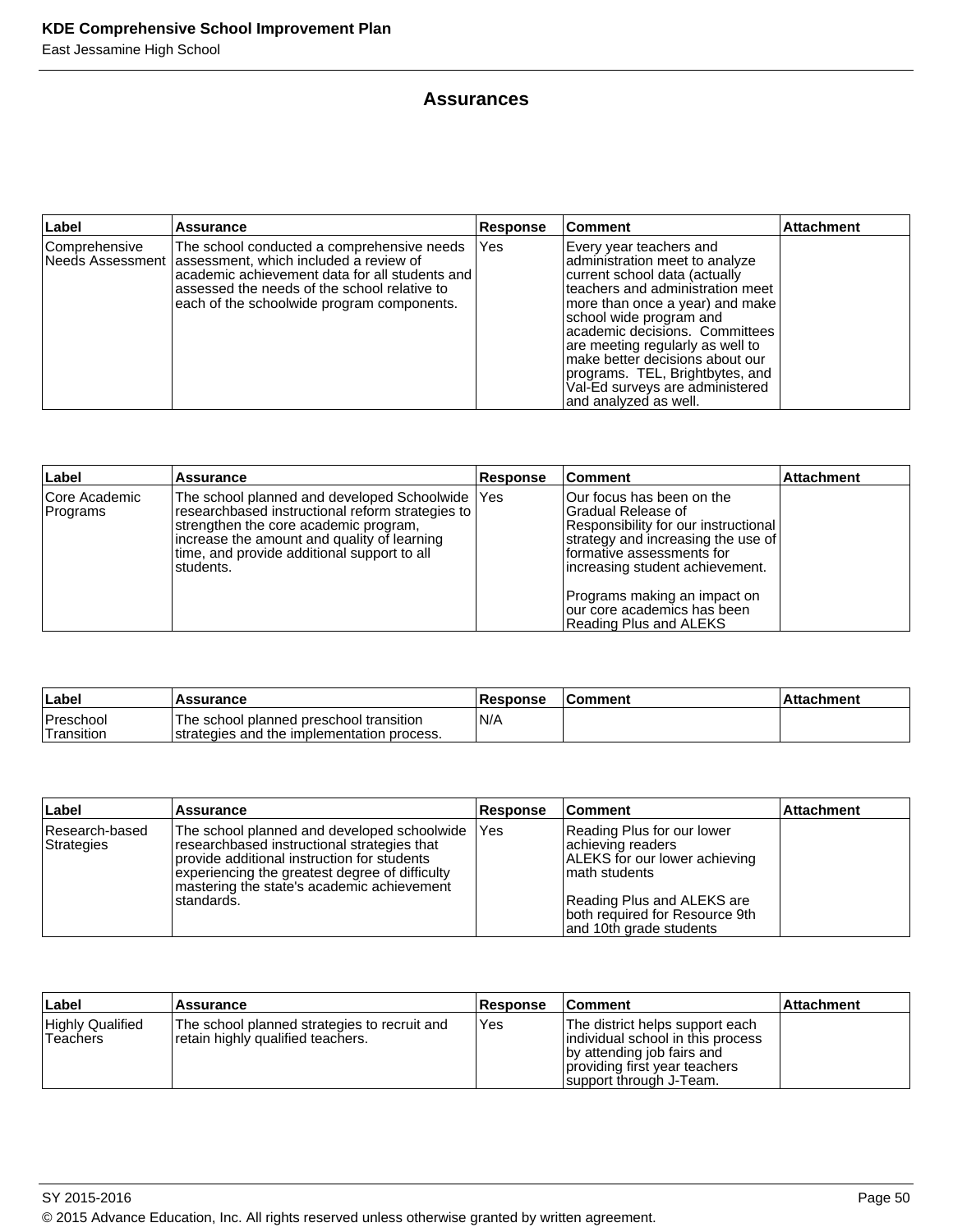| ∣Label          | Assurance                                                                                                                                                                                                                                          | <b>Response</b> | <b>Comment</b> | <b>Attachment</b> |
|-----------------|----------------------------------------------------------------------------------------------------------------------------------------------------------------------------------------------------------------------------------------------------|-----------------|----------------|-------------------|
| Title I. Part A | The school allocated and spent Title I, Part A<br>Schoolwide Funds Schoolwide funds only on allowable programs<br>and activities and maintained appropriate<br>financial records in this regard on its Title I.<br>Part A programs and activities. | IN/A            |                |                   |

| Label                   | <b>Assurance</b>                                                                                                                                                                                                                                                                                                             | <b>Response</b> | <b>Comment</b> | <b>Attachment</b> |
|-------------------------|------------------------------------------------------------------------------------------------------------------------------------------------------------------------------------------------------------------------------------------------------------------------------------------------------------------------------|-----------------|----------------|-------------------|
| Parental<br>Involvement | The school planned or developed strategies to IN/A<br>lincrease parental involvement in the design,<br>limplementation, evaluation and communication<br>of assessment results of the Schoolwide<br>activities, which included the development and<br>limplementation of a Parent Compact and a<br>Parent Involvement Policy. |                 |                |                   |

| ∣Label                 | 'Assurance                                                                                                                | <b>Response</b> | <b>Comment</b> | ∣Attachment |
|------------------------|---------------------------------------------------------------------------------------------------------------------------|-----------------|----------------|-------------|
| Schoolwide<br>Planning | The school incorporated the ten schoolwide<br>planning criteria into the existing school<br>improvement planning process. | N/A             |                |             |

| ∣Label                             | 'Assurance                                                                                                                              | <b>Response</b> | <b>Comment</b> | ⊺Attachment |
|------------------------------------|-----------------------------------------------------------------------------------------------------------------------------------------|-----------------|----------------|-------------|
| <b>Professional</b><br>Development | The school planned or provided appropriate<br>I professional development activities for staff<br>Imembers who will be serving students. | Yes             |                |             |

| ∣Label                 | Assurance                                                                                                                                                                          | <b>Response</b> | <b>Comment</b> | l Attachment |
|------------------------|------------------------------------------------------------------------------------------------------------------------------------------------------------------------------------|-----------------|----------------|--------------|
| Comprehensive<br>±Plan | The school an annual evaluation that addresses   Yes<br>the implementation of the comprehensive plan<br>and student achievement results that will inform I<br>changes when needed. |                 |                |              |

| Label           | Assurance                                                                                                                                                                                                                 | <b>Response</b> | <b>Comment</b> | <b>Attachment</b> |
|-----------------|---------------------------------------------------------------------------------------------------------------------------------------------------------------------------------------------------------------------------|-----------------|----------------|-------------------|
| l Comprehensive | The school conducted a comprehensive needs<br>Needs Assessment lassessment, which included a review of<br>academic achievement data, and established<br>objective criteria for identifying eligible Title I<br>Istudents. | IN/A            |                |                   |

| ∣Label                             | Assurance                                                                                                                  | <b>Response</b> | <b>Comment</b> | <b>Attachment</b> |
|------------------------------------|----------------------------------------------------------------------------------------------------------------------------|-----------------|----------------|-------------------|
| <b>Instructional</b><br>Strategies | The school planned and developed research<br>based instructional strategies to support and<br>lassist identified students. | Yes             |                |                   |

| ∣Label                                      | <b>Assurance</b>                                                                                                                                                    | <b>Response</b> | ∣Comment | ∣Attachment∶ |
|---------------------------------------------|---------------------------------------------------------------------------------------------------------------------------------------------------------------------|-----------------|----------|--------------|
| Targeted<br>Assistance<br><b>Activities</b> | The school planned targeted assistance<br>activities for identified students that coordinated I<br>and integrate with other federal, state, and local<br>'programs. | Yes             |          |              |

<sup>© 2015</sup> Advance Education, Inc. All rights reserved unless otherwise granted by written agreement.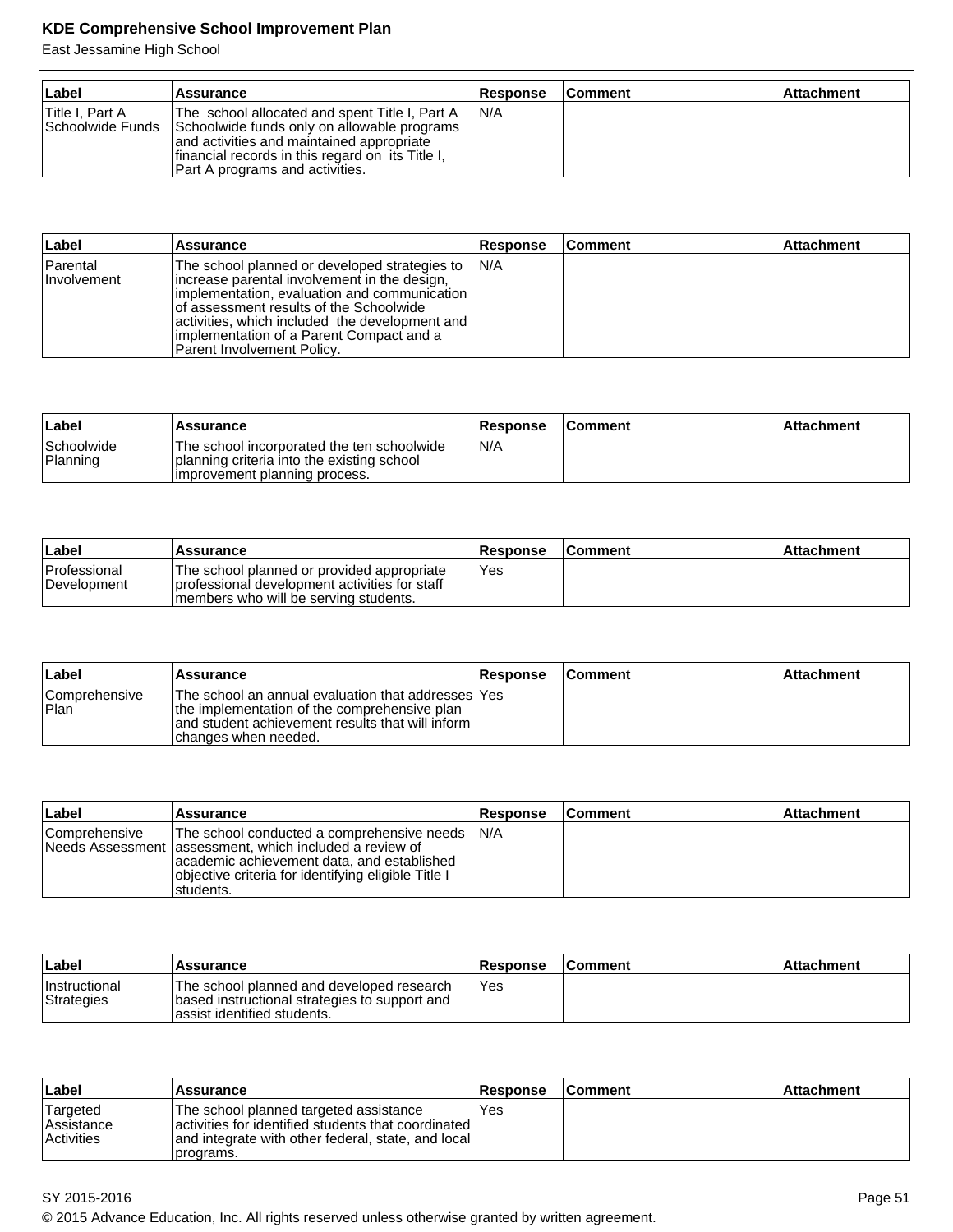| ∣Label                                             | <b>Assurance</b>                                                                                                                                                                                     | Response | <b>Comment</b> | <b>Attachment</b> |
|----------------------------------------------------|------------------------------------------------------------------------------------------------------------------------------------------------------------------------------------------------------|----------|----------------|-------------------|
| Targeted<br><b>Assistance</b><br><b>Activities</b> | The school planned targeted assistance<br>lactivities for identified students that coordinate<br>with and support the regular educational<br>program so identified students have access to<br>'both. | Yes      |                |                   |

| ∣Label                          | <b>Assurance</b>                                                                                                    | <b>Response</b> | <b>Comment</b> | ⊺Attachment |
|---------------------------------|---------------------------------------------------------------------------------------------------------------------|-----------------|----------------|-------------|
| Schoolwide<br><b>Activities</b> | The school planned activities to coordinate and IYes<br>integrate with other federal, state, and local<br>programs. |                 |                |             |

| ∣Label                                             | Assurance                                                                                                                                                                                                                                                                                         | <b>Response</b> | ∣Comment | <b>Attachment</b> |
|----------------------------------------------------|---------------------------------------------------------------------------------------------------------------------------------------------------------------------------------------------------------------------------------------------------------------------------------------------------|-----------------|----------|-------------------|
| Targeted<br><b>Assistance</b><br><b>Activities</b> | The school planned or developed strategies to<br>Imonitor and evaluate the success of targeted<br>lassistance activities with the identified students<br>and will use the results of the evaluation to<br>inform and improve instructional strategies and<br>professional development activities. | l Yes           |          |                   |

| ∣Label                  | Assurance                                                                                                                                                                 | <b>Response</b> | <b>Comment</b> | ∣Attachment |
|-------------------------|---------------------------------------------------------------------------------------------------------------------------------------------------------------------------|-----------------|----------------|-------------|
| <b>Highly Qualified</b> | The school assigned paraprofessionals who<br>I met the requirements of Highly Qualified under<br><b>ESEA to work with targeted assistance</b><br>programs and activities. | IN/A            |                |             |

| Label                    | <b>Assurance</b>                                                                                                                                                                                                                             | <b>Response</b> | <b>Comment</b> | ∣Attachment |
|--------------------------|----------------------------------------------------------------------------------------------------------------------------------------------------------------------------------------------------------------------------------------------|-----------------|----------------|-------------|
| Federal Program<br>Funds | The school allocated and spent federal program N/A<br>Ifunds only on programs and activities for<br>lidentified eligible students. The school<br>maintained appropriate financial records on its<br>Title I, Part A programs and activities. |                 |                |             |

| Label                   | <b>Assurance</b>                                                                                                                                                                                                                                                         | <b>Response</b> | <b>Comment</b> | <b>Attachment</b> |
|-------------------------|--------------------------------------------------------------------------------------------------------------------------------------------------------------------------------------------------------------------------------------------------------------------------|-----------------|----------------|-------------------|
| Parental<br>Involvement | The school planned or developed strategies to<br>increase parental involvement in the design,<br>limplementation, and evaluation of the targeted<br>assistance activities, which included the<br>limplementation of a Parent Compact and a<br>Parent Involvement Policy. | IN/A            |                |                   |

| ∣Label                                    | Assurance                                                                                                                              | <b>Response</b> | <b>Comment</b> | <b>Attachment</b> |
|-------------------------------------------|----------------------------------------------------------------------------------------------------------------------------------------|-----------------|----------------|-------------------|
| Targeted<br><b>Assistance</b><br>Planning | The school incorporated the eight Targeted<br>Assistance Planning components into the<br>existing school improvement planning process. | IN/A            |                |                   |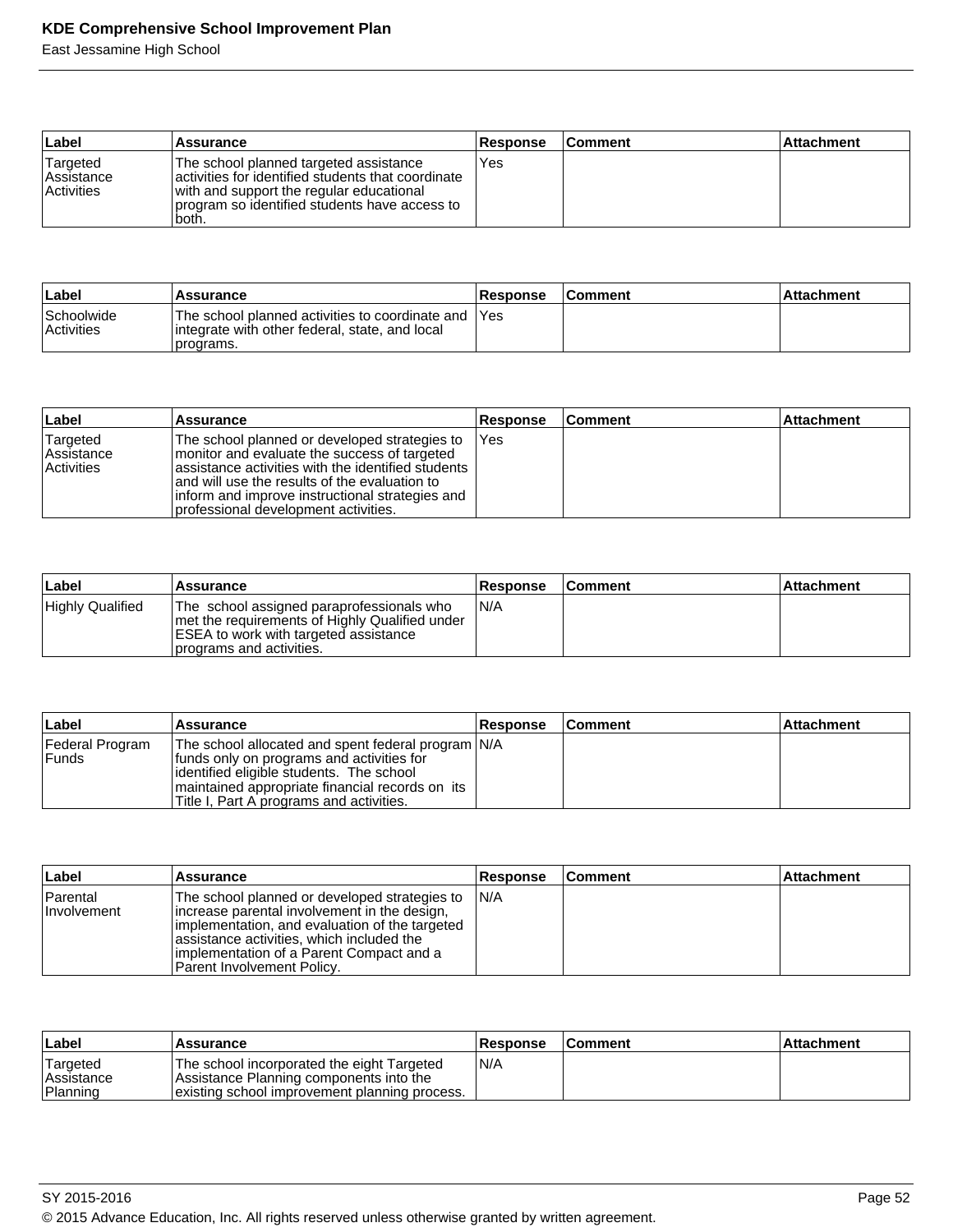| ∣Label                             | Assurance                                                                                                                                        | <b>Response</b> | <b>Comment</b> | ∣Attachment |
|------------------------------------|--------------------------------------------------------------------------------------------------------------------------------------------------|-----------------|----------------|-------------|
| <b>Professional</b><br>Development | The school planned or provided appropriate<br>I professional development activities for staff<br>Imembers who serve identified Title I students. | N/A             |                |             |

| ∣Label                             | Assurance                                                                                                                                                                       | Response | <b>Comment</b> | l Attachment |
|------------------------------------|---------------------------------------------------------------------------------------------------------------------------------------------------------------------------------|----------|----------------|--------------|
| Comprehensive<br>Ilmprovement Plan | The school planned an annual evaluation that<br>addressed the implementation of the<br>comprehensive plan and student achievement<br>results that informed changes when needed. | l Yes    |                |              |

| Label        | <b>Assurance</b>                                                                                                                                                                      | <b>Response</b> | <b>Comment</b> | l Attachment |
|--------------|---------------------------------------------------------------------------------------------------------------------------------------------------------------------------------------|-----------------|----------------|--------------|
| Transparency | The current school year Comprehensive School   Yes<br>Improvement Plan (CSIP) is available for<br>Istakeholders to examine on our school website<br>(provide the website link below). |                 |                |              |

| Label           | <b>Assurance</b>                                                                                                                                   | <b>Response</b> | ⊺Comment | Attachment |
|-----------------|----------------------------------------------------------------------------------------------------------------------------------------------------|-----------------|----------|------------|
| Teacher Quality | The school notifies parents when their<br>child(ren) are taught for four or more<br>consecutive weeks by teachers who are not<br>highly qualified. | Yes             |          |            |

| ∣Label                      | <b>Assurance</b>                                                                                                                                                                                                                                      | <b>Response</b> | <b>Comment</b> | <b>Attachment</b> |
|-----------------------------|-------------------------------------------------------------------------------------------------------------------------------------------------------------------------------------------------------------------------------------------------------|-----------------|----------------|-------------------|
| Professional<br>Development | The school provides professional development<br>for staff based on a comprehensive needs<br>assessment, which included a review of<br>lacademic achievement data and additional<br>criteria, to ensure all students are college and<br> career ready. | <b>IYes</b>     |                |                   |

| Label          | Assurance                                                                                                                                                                                                                             | <b>Response</b> | <b>Comment</b> | <b>Attachment</b> |
|----------------|---------------------------------------------------------------------------------------------------------------------------------------------------------------------------------------------------------------------------------------|-----------------|----------------|-------------------|
| Ranking Report | The school ensures that if the Title I Ranking<br>Report lists counselors, nurses, media,<br>specialists or "other" staff for the school, there<br>is documentation indicating this need in order to<br>limprove student achievement. | IN/A            |                |                   |

| ∣Label         | <b>Assurance</b>                                                                                                                                                                                                     | <b>Response</b> | ∣Comment | <b>Attachment</b> |
|----------------|----------------------------------------------------------------------------------------------------------------------------------------------------------------------------------------------------------------------|-----------------|----------|-------------------|
| Para-educators | The school ensures that all para-educators with N/A<br>linstructional duties are under the direct<br>supervision of a highly qualified classroom<br>teacher and providing instruction rather than<br>Iclerical work. |                 |          |                   |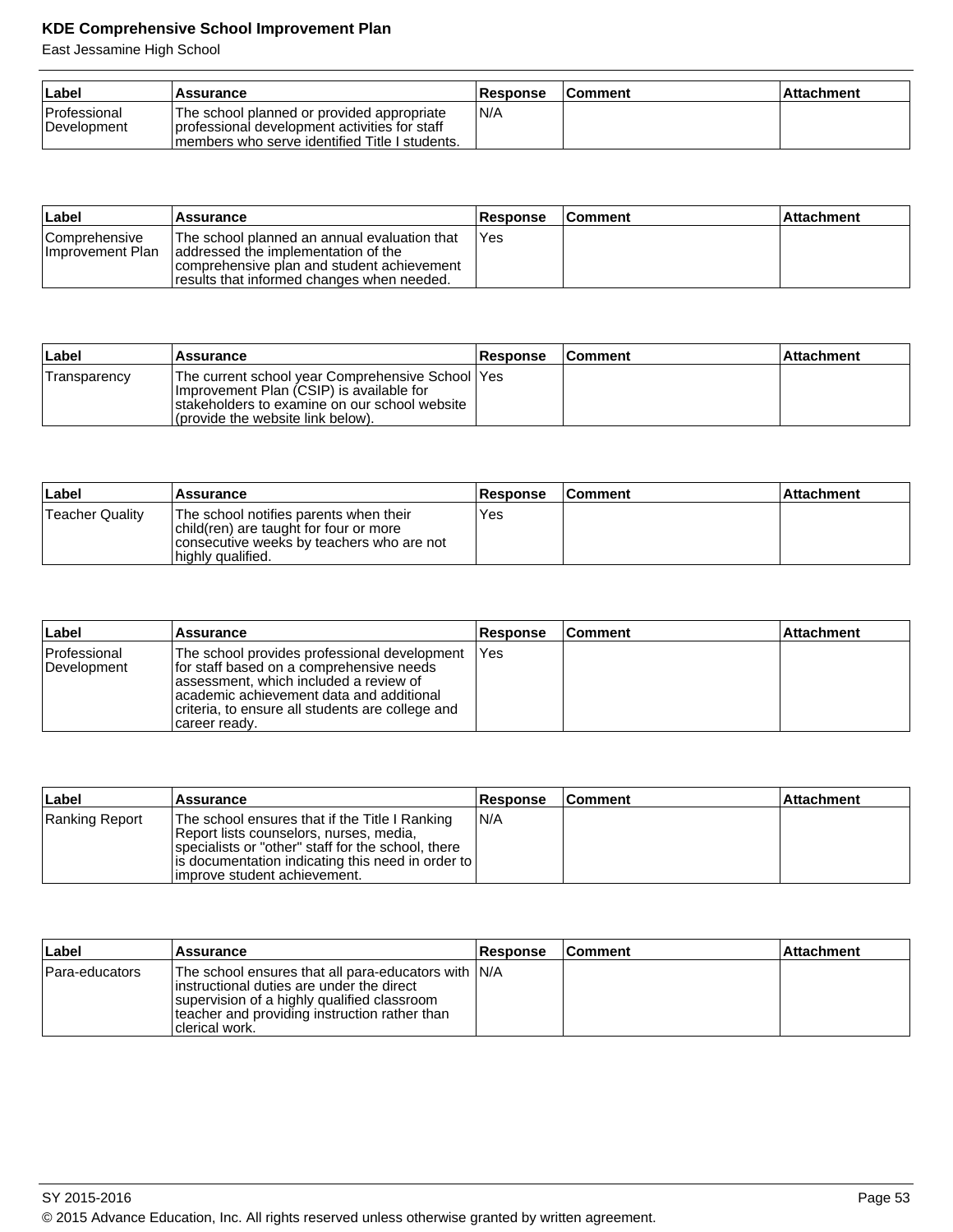| ∣Label         | Assurance                                                                                                                                                                                                                                          | <b>Response</b> | <b>Comment</b> | <b>Attachment</b> |
|----------------|----------------------------------------------------------------------------------------------------------------------------------------------------------------------------------------------------------------------------------------------------|-----------------|----------------|-------------------|
| Para-educators | The school ensures that all para-educators with IN/A<br>instructional duties that involve targeted<br>students are under the direct supervision of a<br>highly qualified classroom teacher and<br>providing instruction rather than clerical work. |                 |                |                   |

| ∣Label | <b>Assurance</b>                                                                                                                                                                                         | Response | <b>Comment</b> | ∣Attachment |
|--------|----------------------------------------------------------------------------------------------------------------------------------------------------------------------------------------------------------|----------|----------------|-------------|
|        | Para-educator Non- The school ensures that there is a schedule of<br>Instructional Duties Inon-instructional duties for para-educators<br>demonstrating that the duties are on a limited<br>Ibasis only. | IN/A     |                |             |

| Label | Assurance                                                                                                                                                                                                             | <b>Response</b> | <b>Comment</b> | <b>Attachment</b> |
|-------|-----------------------------------------------------------------------------------------------------------------------------------------------------------------------------------------------------------------------|-----------------|----------------|-------------------|
|       | <b>Para-educator Non-IThe school scheduled non-instructional duties</b><br>Instructional Duties   for para-educators working with targeted<br>students demonstrating that the duties are on a<br>llimited basis onlv. | IN/A            |                |                   |

| Label                    | <b>Assurance</b>                                                         | <b>Response</b> | <b>Comment</b> | <b>Attachment</b> |
|--------------------------|--------------------------------------------------------------------------|-----------------|----------------|-------------------|
| Cap Size<br>Requirements | The school met its cap size requirements<br>without using Title I funds. | N/A             |                |                   |

| <b>⊥Label</b>            | Assurance                                                                 | Response | <b>IComment</b> | ⊺Attachment |
|--------------------------|---------------------------------------------------------------------------|----------|-----------------|-------------|
| Cap Size<br>Requirements | The school met its cap size requirements<br>without using Title II funds. | N/A      |                 |             |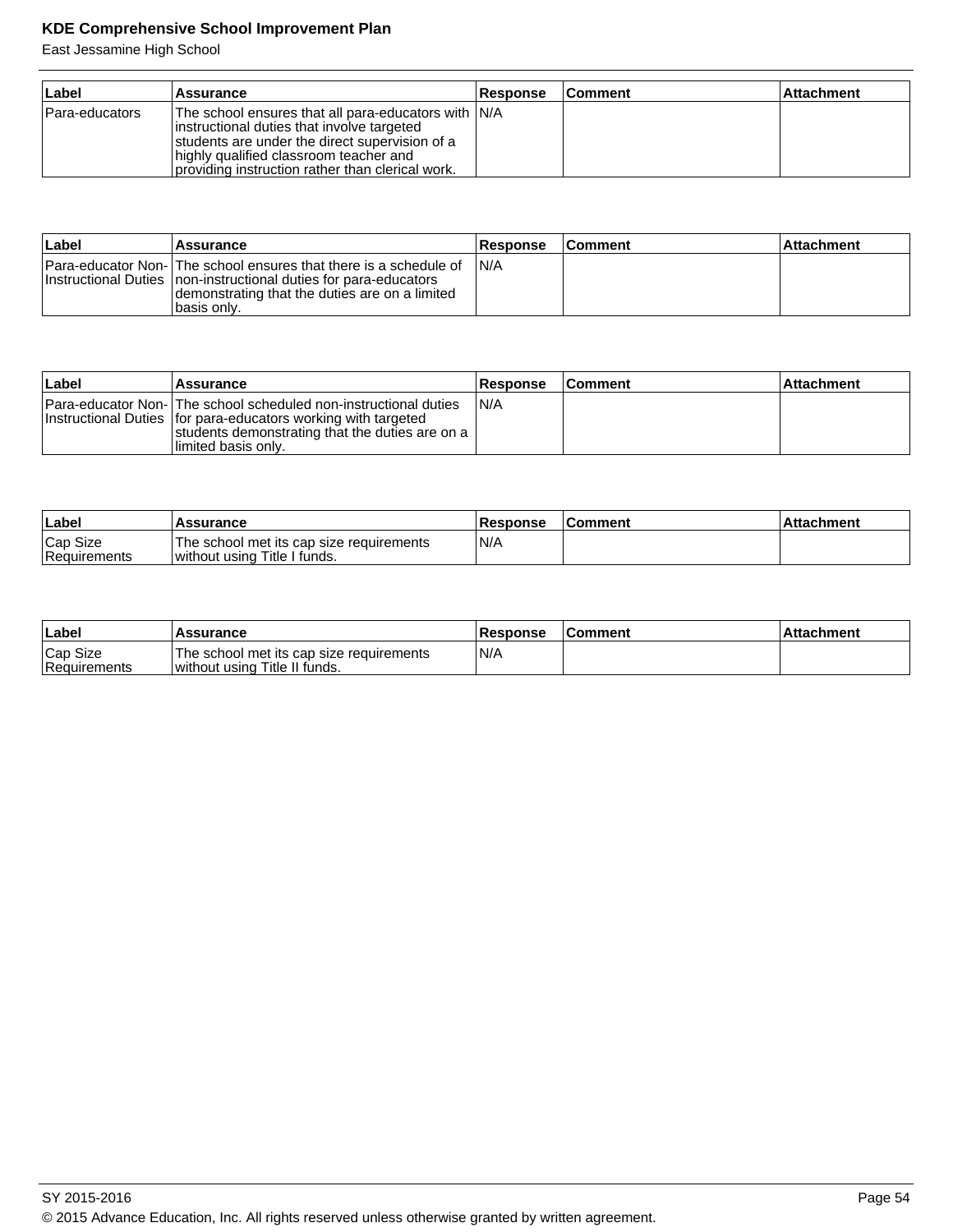# **The Missing Piece**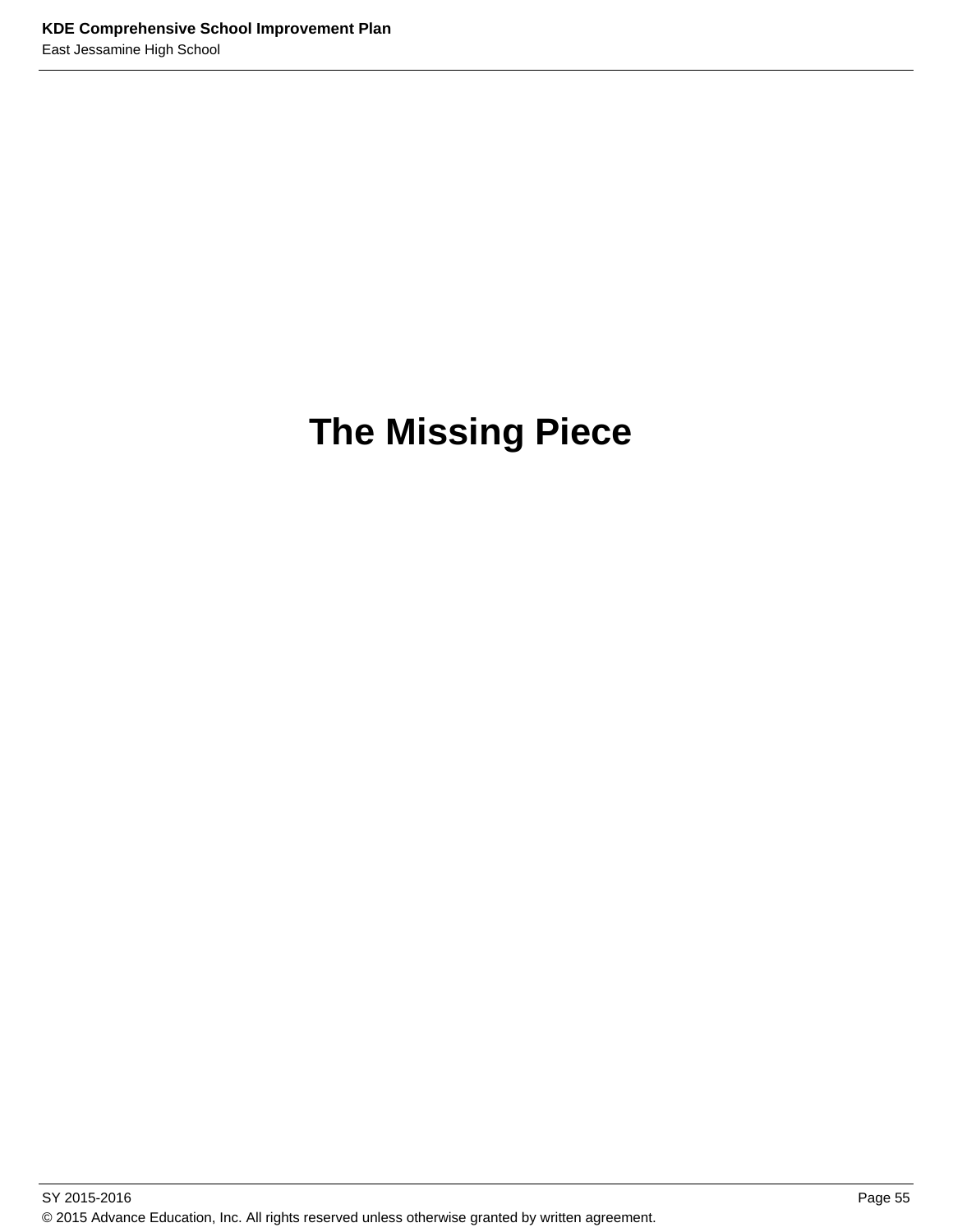## **Introduction**

This report provides a comprehensive response to the six objectives of The Missing Piece set for the by the Commissioner's Parent Advisory Council (CPAC). This diagnostic uses performance measurement and progress, as well as relationship building, resources and support to build capacity within schools and districts measure parent involvement and the desired outcome being made. Use the links below to navigate the diagnostic content and respond to the questions.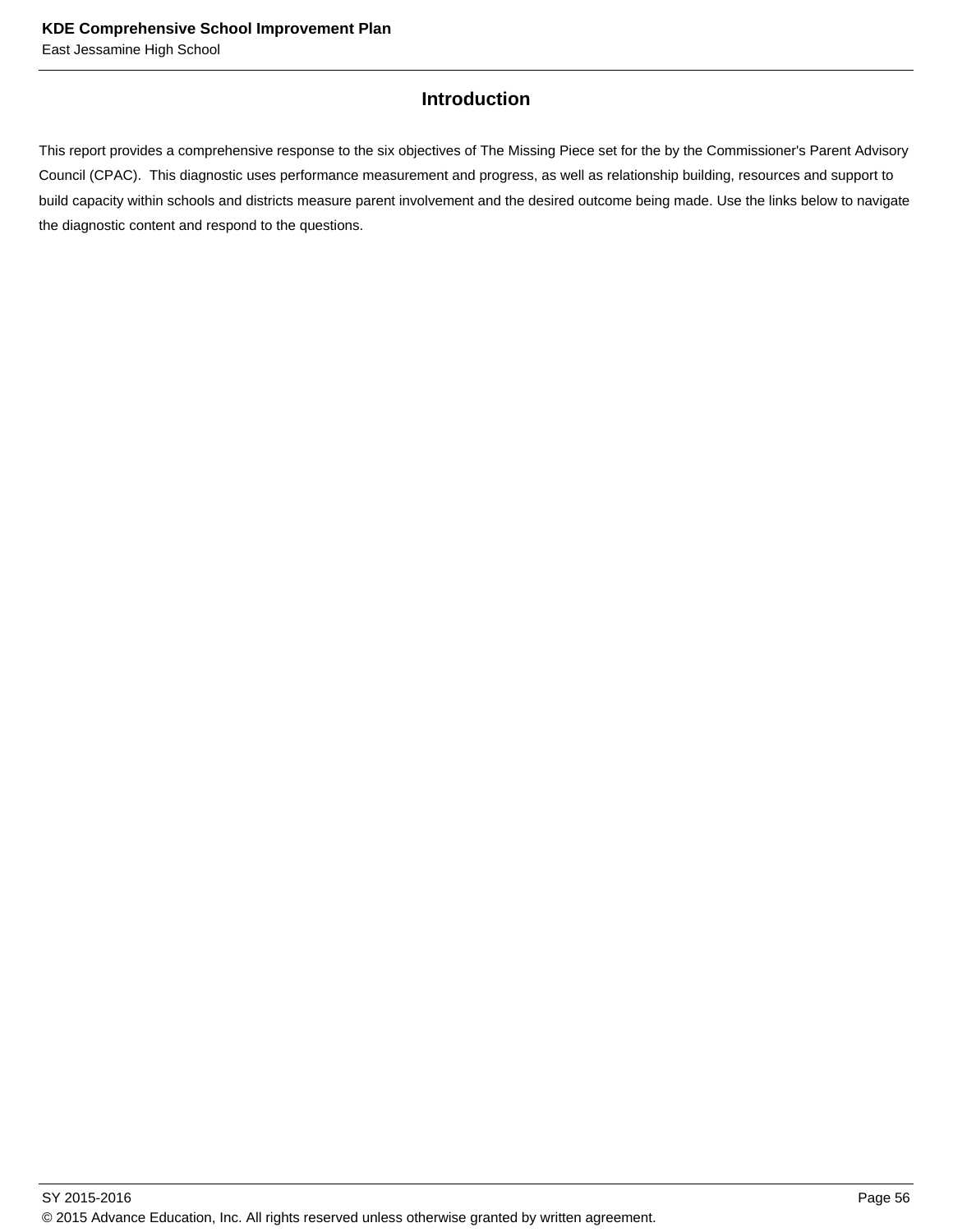## **Stakeholders**

**What stakeholders (name and title) did you engage for the purpose of completing the Missing Piece diagnostic?** 

Students, teachers, administrators, district representatives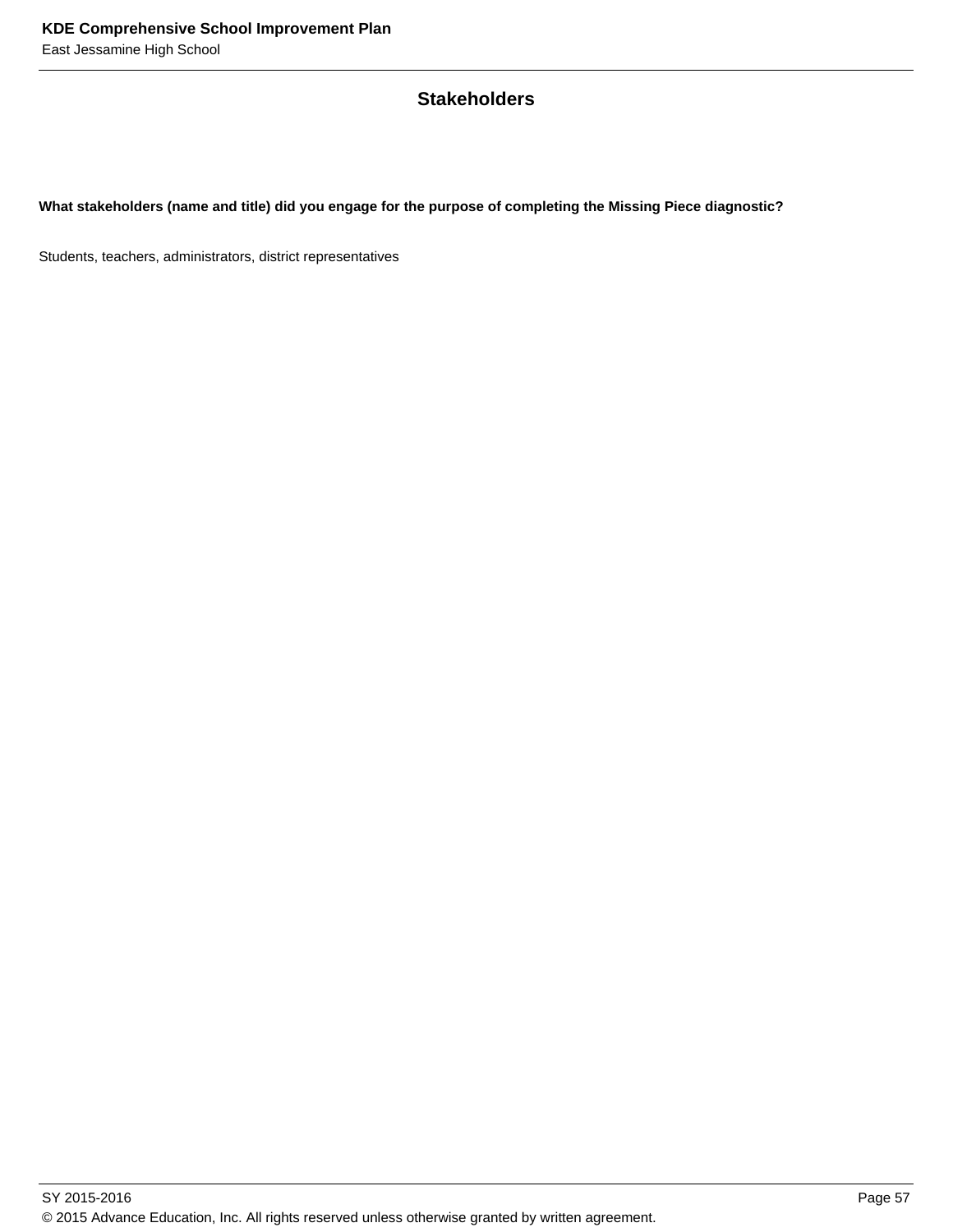# **Relationship Building**

Overall Rating: 1.29

|     | <b>Statement or Question</b>                                                                                                                                                                                    | <b>Response</b>                                                                       | Rating |
|-----|-----------------------------------------------------------------------------------------------------------------------------------------------------------------------------------------------------------------|---------------------------------------------------------------------------------------|--------|
| 2.1 | Parents report that school staff understands<br>and demonstrates how strong relationships with are limited to discipline issues and/or reports of<br>parents contribute to effective teaching and<br>Ilearning. | Parents report that teacher/parent relationships Novice<br>poor academic performance. |        |

|     | <b>Statement or Question</b>                                                                                                                                                                                                         | <b>Response</b>                                                               | Rating |
|-----|--------------------------------------------------------------------------------------------------------------------------------------------------------------------------------------------------------------------------------------|-------------------------------------------------------------------------------|--------|
| 2.2 | School staff implements systematic steps to<br>welcome the parents of new and English as-a-<br>Second-Language (ESL) students (for example,<br>using home visits, personal calls or letters,<br>(lopen houses and/or other methods). | School staff has limited involvement with<br>parents of new and ESL students. | Novice |

|     | <b>Statement or Question</b>                                                                                                                           | <b>Response</b>                                                                 | <b>Rating</b>        |
|-----|--------------------------------------------------------------------------------------------------------------------------------------------------------|---------------------------------------------------------------------------------|----------------------|
| 2.3 | Parents and other stakeholders report that they Parents report that school staff makes little<br>are actively welcomed when they visit the<br>'school. | effort to welcome parents or community<br>I members when they visit the school. | <i><b>Novice</b></i> |

|     | <b>Statement or Question</b>                                                                                                                                     | Response                                                                                                                         | Rating |
|-----|------------------------------------------------------------------------------------------------------------------------------------------------------------------|----------------------------------------------------------------------------------------------------------------------------------|--------|
| 2.4 | School staff implements systematic steps to<br>encourage parents to attend school activities<br>and participate in decisions about their<br>children's learning. | <b>IParents receive information on school activities INovice</b><br>and are invited to conference if child is not<br>doing well. |        |

|      | <b>Statement or Question</b>                                                                                         | <b>Response</b>                                                                       | ∣Ratinq       |
|------|----------------------------------------------------------------------------------------------------------------------|---------------------------------------------------------------------------------------|---------------|
| 12.5 | School staff involves parents in personal<br>communication about their students' progress<br>lat least once a month. | IMost communication from administrators is<br>regarding safety and discipline issues. | <i>Novice</i> |

|     | <b>Statement or Question</b>                                                          | <b>Response</b>                                                                                                                                                             | ∣Ratinɑ |
|-----|---------------------------------------------------------------------------------------|-----------------------------------------------------------------------------------------------------------------------------------------------------------------------------|---------|
| 2.6 | all parents to determine resources necessary<br>If or their child's academic success. | School staff completes needs assessment with Teachers informally collect some student needs Apprentice<br>I data and some parents are contacted to<br>Idiscuss those needs. |         |

|     | <b>Statement or Question</b>                                                                                                                                                                              | <b>Response</b>                                                                                                            | Rating |
|-----|-----------------------------------------------------------------------------------------------------------------------------------------------------------------------------------------------------------|----------------------------------------------------------------------------------------------------------------------------|--------|
| 2.7 | All parents are asked for feedback on the<br>school's efforts to welcome and engage parents efforts to welcome and engage parents, in an<br>and the feedback is used to improve the<br>Ischool's efforts. | Staff occasionally asks for feedback on school's Apprentice<br>linformal or casual way with no regular data<br>collection. |        |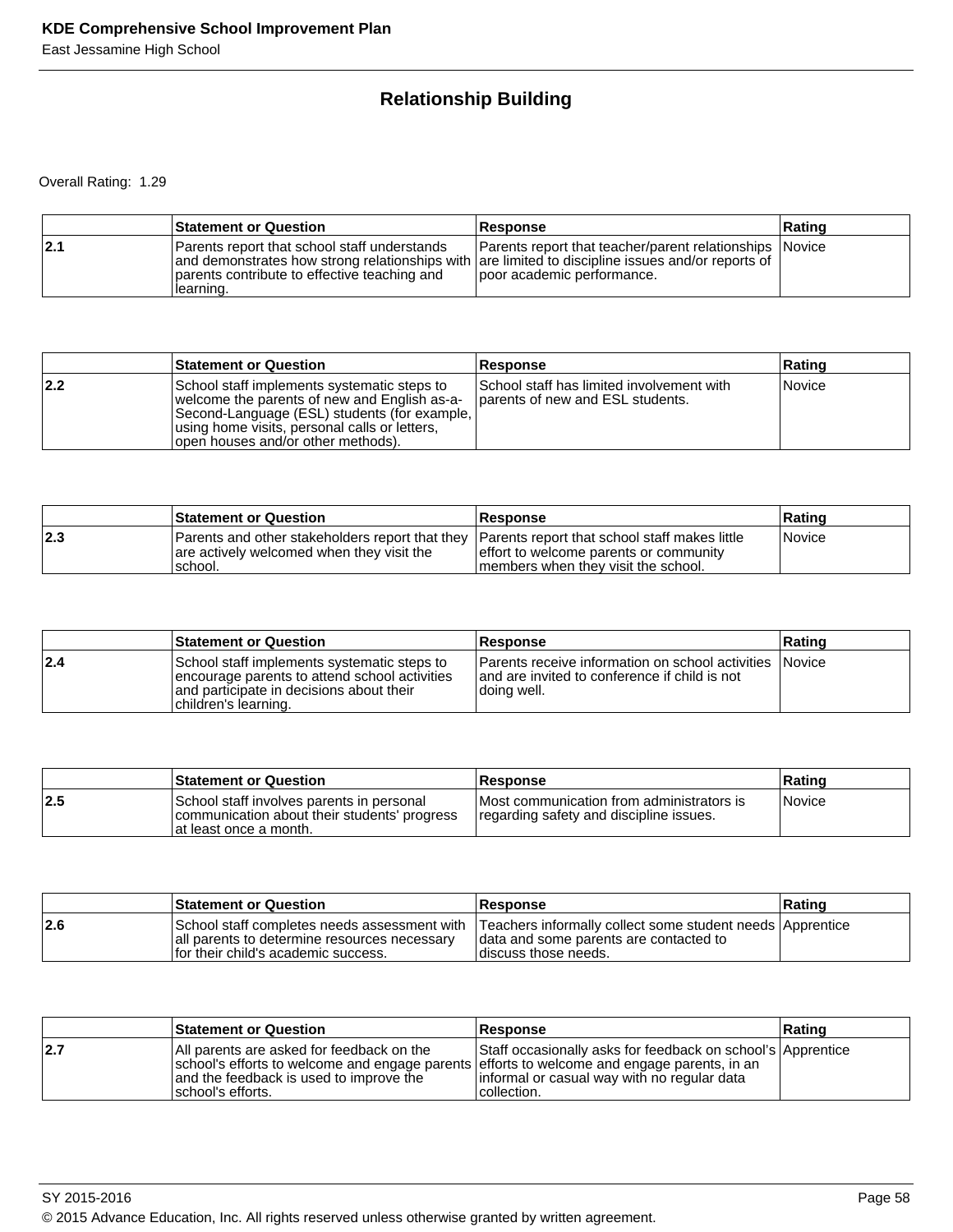# **Communications**

Overall Rating: 1.71

|     | <b>Statement or Question</b>                                                                                                                                                                                                                                                                                                                      | <b>Response</b>                                                                                        | ∣Ratinq |
|-----|---------------------------------------------------------------------------------------------------------------------------------------------------------------------------------------------------------------------------------------------------------------------------------------------------------------------------------------------------|--------------------------------------------------------------------------------------------------------|---------|
| 3.1 | School staff implements systematic efforts to<br>Inform parents about academic goals, class<br>work, grades and homework for their children in (For example, student report cards and<br>their home language. (For example, classroom   behavior reports.)<br>contracts, student assignment books,<br>homework websites, and online grade books). | School staff uses only one-way communication Novice<br>with parents to inform them about student work. |         |

|     | <b>Statement or Question</b>                                                                                                                                                                                                                                                                         | Response                                                                                                                                                                             | Rating            |
|-----|------------------------------------------------------------------------------------------------------------------------------------------------------------------------------------------------------------------------------------------------------------------------------------------------------|--------------------------------------------------------------------------------------------------------------------------------------------------------------------------------------|-------------------|
| 3.2 | School staff offers varied ways that parents can School staff offers varied ways to that parent<br>Ishare information with teachers about their<br>children's learning needs. (For example, phone<br>and e-mail contacts, offering parent<br>conferences, making home visits, or other<br> methods). | can see share information with teachers about<br>their children's learning needs. (For example,<br>phone and email contact, offering parent<br>conferences, and making home visits). | <b>Proficient</b> |

|     | <b>Statement or Question</b>                                                                                                                                                                                                      | <b>Response</b>                                                          | Rating |
|-----|-----------------------------------------------------------------------------------------------------------------------------------------------------------------------------------------------------------------------------------|--------------------------------------------------------------------------|--------|
| 3.3 | School staff partners with community leaders<br>and organizations to build parent understanding to the community about academic expectations<br>of academic expectations, school strategies,<br>land student achievement results. | School staff rarely provides general information Novice<br>Tof students. |        |

|     | <b>Statement or Question</b>                                                                                                                        | Response                                                                                                      | Rating     |
|-----|-----------------------------------------------------------------------------------------------------------------------------------------------------|---------------------------------------------------------------------------------------------------------------|------------|
| 3.4 | School staff offers parents opportunities to<br>discuss school-wide achievement issues.<br>lincluding assessment data, at least once a<br>semester. | Student achievement data or achievement<br>results are communicated informally to parents<br>by school staff. | Apprentice |

|     | <b>Statement or Question</b>                                                                                                                                                                                                                                                           | Response                                                                                                                    | Rating |
|-----|----------------------------------------------------------------------------------------------------------------------------------------------------------------------------------------------------------------------------------------------------------------------------------------|-----------------------------------------------------------------------------------------------------------------------------|--------|
| 3.5 | School staff implements systematic efforts to<br>Imaximize parent-teacher conference<br>participation. (For example, offering multiple<br>locations, convenient times, follow-up with<br>parents who do not reply to first notices, and<br>opportunities for student-led conferences). | Optional parent-teacher conferences are<br>offered at school and parents are notified if a<br>Iteacher wants to conference. | Novice |

|     | <b>Statement or Question</b>                                                                        | <b>Response</b>                                                                                         | ∣Ratinɑ           |
|-----|-----------------------------------------------------------------------------------------------------|---------------------------------------------------------------------------------------------------------|-------------------|
| 3.6 | At least 50 percent of parents respond to<br>annual school and/or district stakeholder<br>Isurvevs. | District-wide stakeholder surveys are given to<br>parents and teachers encourage parents to<br>respond. | <i>Apprentice</i> |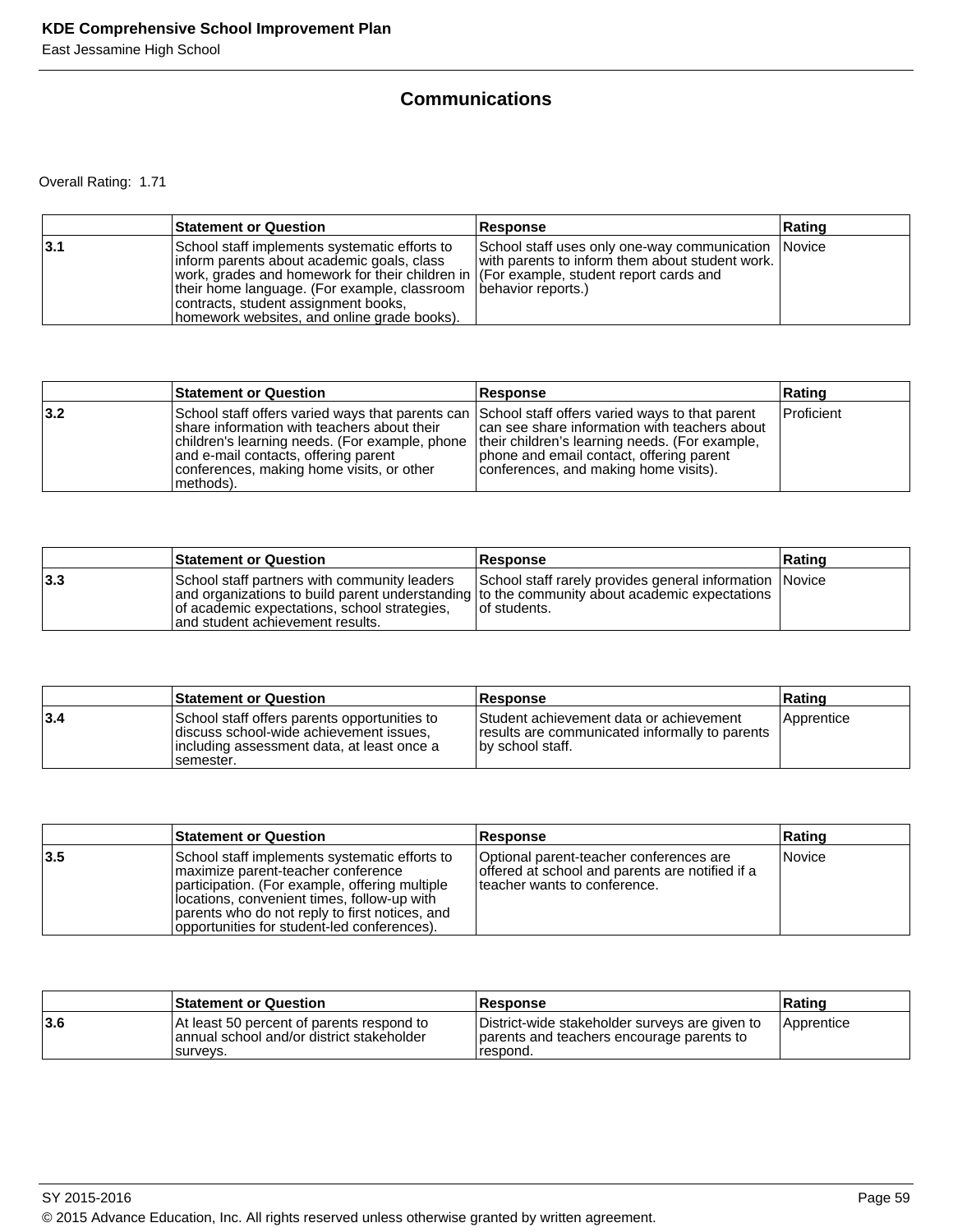|            | <b>Statement or Question</b>                                                                                                                                                 | <b>Response</b>                                                                         | ∣Ratinɑ    |
|------------|------------------------------------------------------------------------------------------------------------------------------------------------------------------------------|-----------------------------------------------------------------------------------------|------------|
| <b>3.7</b> | Stakeholder survey data is consistently used to School staff develops a survey that is sent to<br>I plan school improvement efforts and to<br>levaluate their effectiveness. | parents, with low response rate and results are<br>reported in school improvement plan. | Apprentice |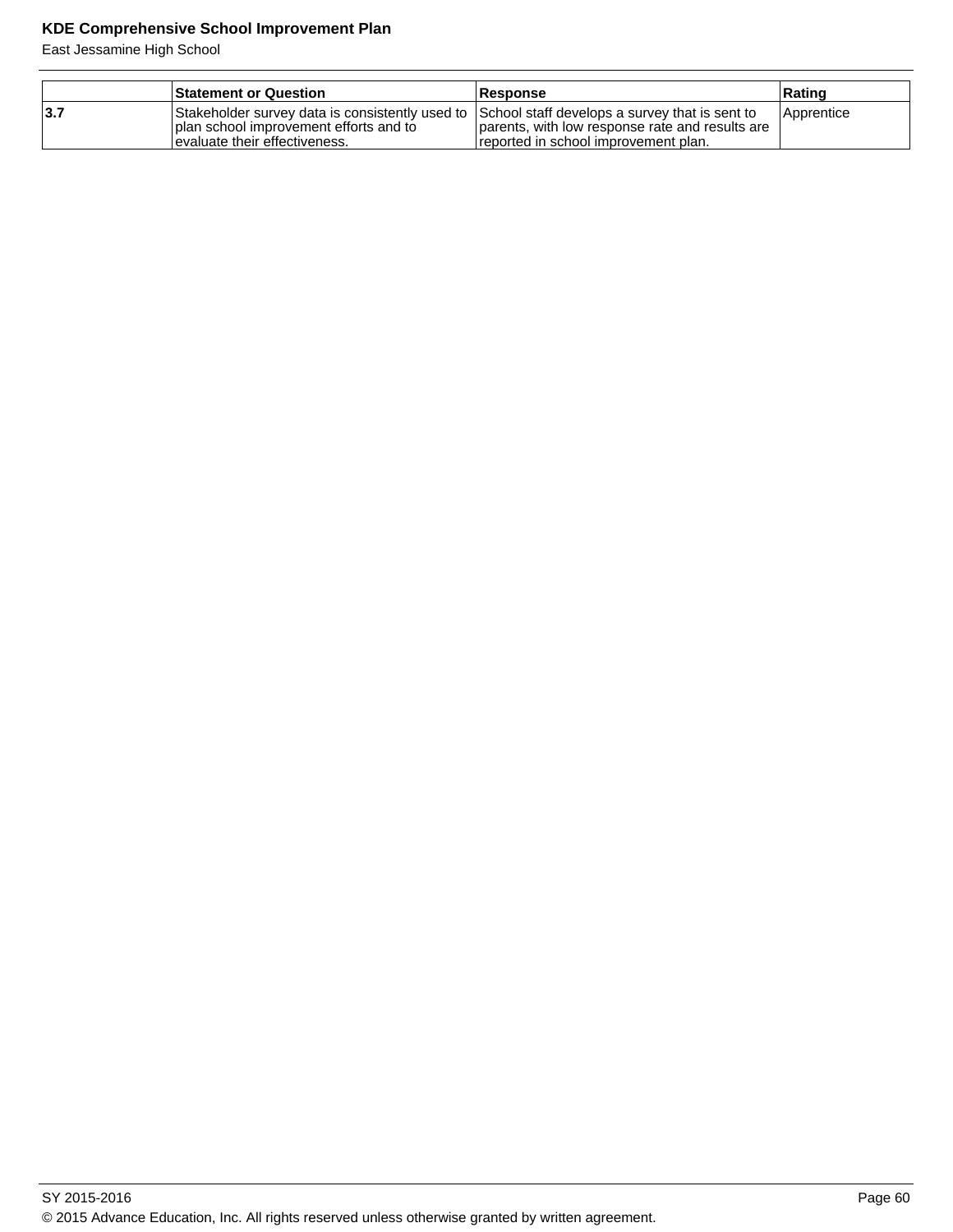# **Decision Making**

Overall Rating: 1.14

|      | Statement or Question                                                                                                                                                                                                                                                                              | Response                                                                                   | Rating |
|------|----------------------------------------------------------------------------------------------------------------------------------------------------------------------------------------------------------------------------------------------------------------------------------------------------|--------------------------------------------------------------------------------------------|--------|
| 14.1 | The school staff offers professional learning<br>community opportunities, workshops, and easily some other parents who serve on SBDM<br>accessible written information to equip parents   committees are invited to attend training offered<br>for service on the SBDM council and<br>Icommittees. | <b>Parents elected to serve on school council and Apprentice</b><br>by school or district. |        |

|      | <b>Statement or Question</b>                                                                                                                                                                                                                                                                                                                                           | Response                                                                                                                                                                            | ∣Ratinq |
|------|------------------------------------------------------------------------------------------------------------------------------------------------------------------------------------------------------------------------------------------------------------------------------------------------------------------------------------------------------------------------|-------------------------------------------------------------------------------------------------------------------------------------------------------------------------------------|---------|
| 14.2 | School council and committees facilitate broad<br>parent participation by actively recruiting<br>diverse membership, providing interpreters and  committees, meeting time and place is<br>translated materials when needed, setting<br>convenient meeting times, and seeking wide<br>  parent input. At least 40 percent of parents vote  <br>In SBDM parent election. | School council has parent members as required Novice<br>by law, parents are not asked to serve on<br>determined by principal. Low voter turnout for<br><b>SBDM</b> parent election. |         |

|      | <b>Statement or Question</b>                                                                                                                                                                          | <b>Response</b>                                                                                  | Rating        |
|------|-------------------------------------------------------------------------------------------------------------------------------------------------------------------------------------------------------|--------------------------------------------------------------------------------------------------|---------------|
| 14.3 | IParents on the SBDM council and committees<br>engage and mentor many other parents by<br>reporting to multiple groups and seeking input<br>Ithrough surveys, meetings, and varied other<br>Imethods. | School council chair sends council minutes to<br>llargest parent organization with no follow-up. | <i>Novice</i> |

|     | <b>Statement or Question</b>                                                                                                                                                                                                                                    | <b>Response</b>                                                                                                                                                              | ∣Ratinq |
|-----|-----------------------------------------------------------------------------------------------------------------------------------------------------------------------------------------------------------------------------------------------------------------|------------------------------------------------------------------------------------------------------------------------------------------------------------------------------|---------|
| 4.4 | The school council adopts measurable<br>objectives and plans coherent strategies to<br>build authentic parent participation, and the<br>school council monitors the implementation and   no funding, and consistent implementation and<br>limpact of that work. | School council has some parent involvement<br>action items imbedded in a few components.<br>They are usually not measurable, have little to<br>limpact checking is not done. | Novice  |

|     | <b>Statement or Question</b>                                                                                                                                                                              | <b>Response</b>                                       | Rating |
|-----|-----------------------------------------------------------------------------------------------------------------------------------------------------------------------------------------------------------|-------------------------------------------------------|--------|
| 4.5 | School council policies ensure active roles for<br>parents on SBDM council and committees, and participation on SBDM committees or school<br>lother groups making decisions about school<br>limprovement. | School council does not encourage parent<br>planning. | Novice |

|      | <b>Statement or Question</b>                                                                                                                                                                                  | <b>Response</b>                                                    | Rating        |
|------|---------------------------------------------------------------------------------------------------------------------------------------------------------------------------------------------------------------|--------------------------------------------------------------------|---------------|
| 14.6 | Parents report that they are treated as valued<br>partners on school leadership teams, SBDM<br>council and committees, the school council, and<br>other groups making decisions about school<br>limprovement. | Staff and parents have no knowledge of<br>authentic participation. | <i>Novice</i> |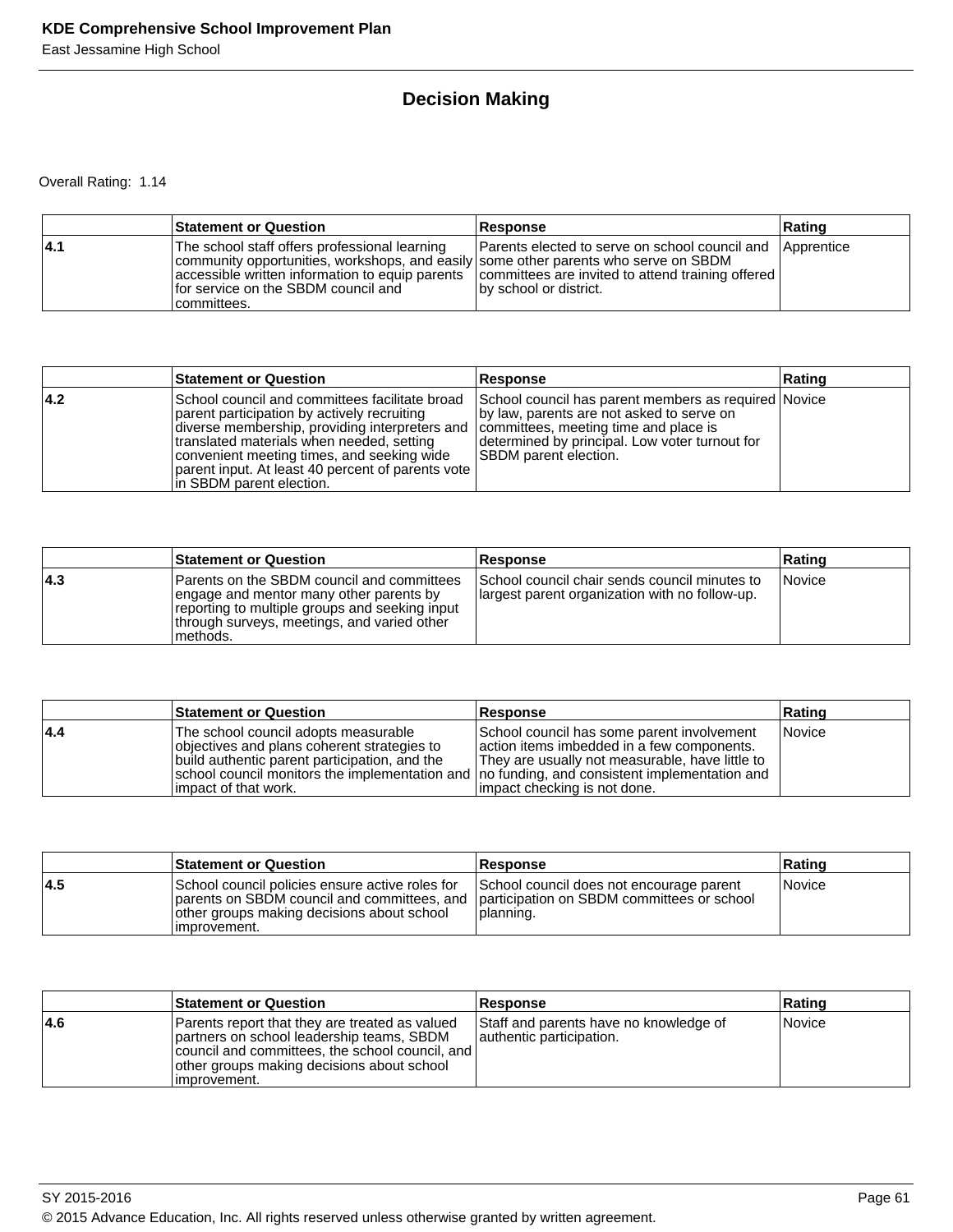|      | <b>Statement or Question</b>                                                                                                                                                                                                         | <b>Response</b>                                                                              | Rating        |
|------|--------------------------------------------------------------------------------------------------------------------------------------------------------------------------------------------------------------------------------------|----------------------------------------------------------------------------------------------|---------------|
| 14.7 | School staff has a plan to identify new and<br>experienced parent leaders who support and<br>build capacity for parents to serve effectively on  and/or overlaps council terms of parents.<br>the school council and committee work. | Teachers share information from year to year<br>with parents who serve on the school council | <b>Novice</b> |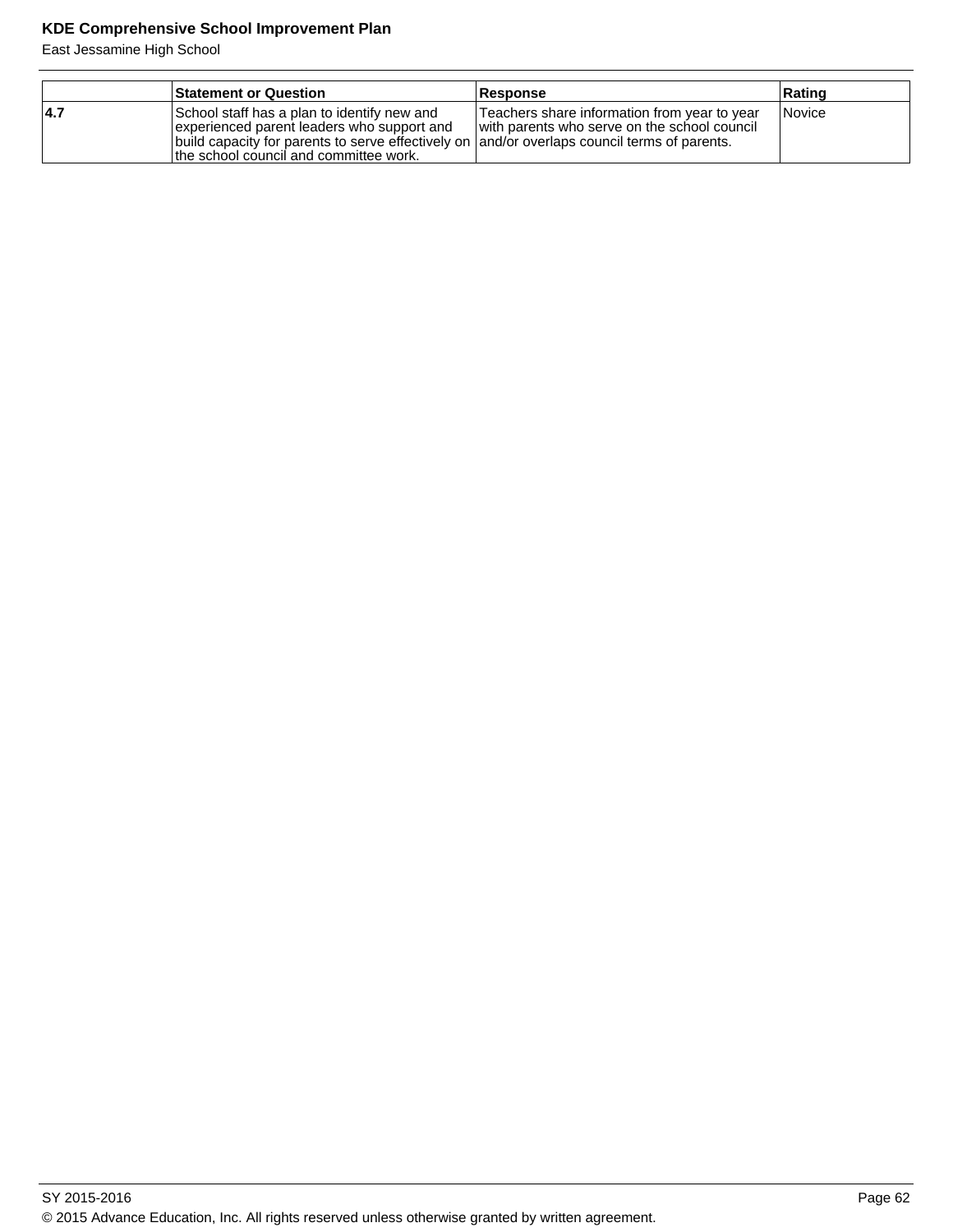# **Advocacy**

Overall Rating: 2.5

|     | <b>Statement or Question</b>                                                                                                                                         | <b>Response</b>                                                                                                                                                                                 | Rating     |
|-----|----------------------------------------------------------------------------------------------------------------------------------------------------------------------|-------------------------------------------------------------------------------------------------------------------------------------------------------------------------------------------------|------------|
| 5.1 | and/or another adult who knows how to<br>advocate, or speak up for them, regarding the<br>student's academic goals and individual needs. (goals and learning needs.) | School staff ensures every student has a parent There is evidence that school staff know which<br>students have a parent or another adult who<br>can speak up for them regarding their academic | Apprentice |

|     | <b>Statement or Question</b>                                                                                                                                 | <b>Response</b>                                                                                                                | Rating     |
|-----|--------------------------------------------------------------------------------------------------------------------------------------------------------------|--------------------------------------------------------------------------------------------------------------------------------|------------|
| 5.2 | Most parents participate actively in student led<br>conferences or other two-way communication<br>about meeting their child's individual learning<br>'needs. | Some parents are involved in informal<br>conversation with school staff to address their<br>child's individual learning needs. | Apprentice |

|     | <b>Statement or Question</b>                                                                        | <b>Response</b>                                 | Rating     |
|-----|-----------------------------------------------------------------------------------------------------|-------------------------------------------------|------------|
| 5.3 | Parents report participating actively and                                                           | Parents report participating actively and       | Proficient |
|     | effectively in required planning for individual                                                     | effectively in required planning for individual |            |
|     | Iearning, for example, Individual Education                                                         | Ilearning, for example, Individual Education    |            |
|     | Plans, Individual Learning Plans, Gifted Student   Plans, Individual Learning Plans, Gifted Student |                                                 |            |
|     | Plans, 504 Plans, and intervention strategies to  Plans, 504 Plans, and intervention strategies to  |                                                 |            |
|     | ensure college readiness (Senate Bill 130).                                                         | ensure college readiness (Senate Bill 130).     |            |

|     | <b>Statement or Question</b>                                                                                                                                                                                                   | <b>Response</b>                                                                                                                                 | Rating     |
|-----|--------------------------------------------------------------------------------------------------------------------------------------------------------------------------------------------------------------------------------|-------------------------------------------------------------------------------------------------------------------------------------------------|------------|
| 5.4 | School staff gives parents clear, complete<br>linformation on the procedures for resolving<br>concerns and filing complaints, and the council<br>reviews summary data on those complaints to<br>lidentifv needed improvements. | School council has a policy and a process to<br>resolve issues or complaints and outcomes are<br>sometimes tracked and reported to the council. | Apprentice |

|     | <b>Statement or Question</b>                                                                                                                                                                   | <b>Response</b>                                                                                                          | Rating |
|-----|------------------------------------------------------------------------------------------------------------------------------------------------------------------------------------------------|--------------------------------------------------------------------------------------------------------------------------|--------|
| 5.5 | School staff ensures that parents and<br>community members are well informed about<br>how to become educational advocates, or how<br>Ito access a trained educational advocate when<br>needed. | School staff makes minimal effort to encourage Apprentice<br>parents to advocate for their child's academic<br>Isuccess. |        |

|     | <b>Statement or Question</b>                                                                                                                                                                                                                                                     | <b>Response</b>                                                                                                                                                                                | Rating |
|-----|----------------------------------------------------------------------------------------------------------------------------------------------------------------------------------------------------------------------------------------------------------------------------------|------------------------------------------------------------------------------------------------------------------------------------------------------------------------------------------------|--------|
| 5.6 | As students are identified by school staff as<br>having disabilities or performing at the novice<br>level, additional intentional steps are taken to<br>ensure that parents have the option to use a<br>trained advocate to assist them in speaking for<br>Itheir child's needs. | District and school staff partners with advocates Distinguished<br>of students with disabilities and/or novice level<br>performance to improve the way school meets<br>student learning needs. |        |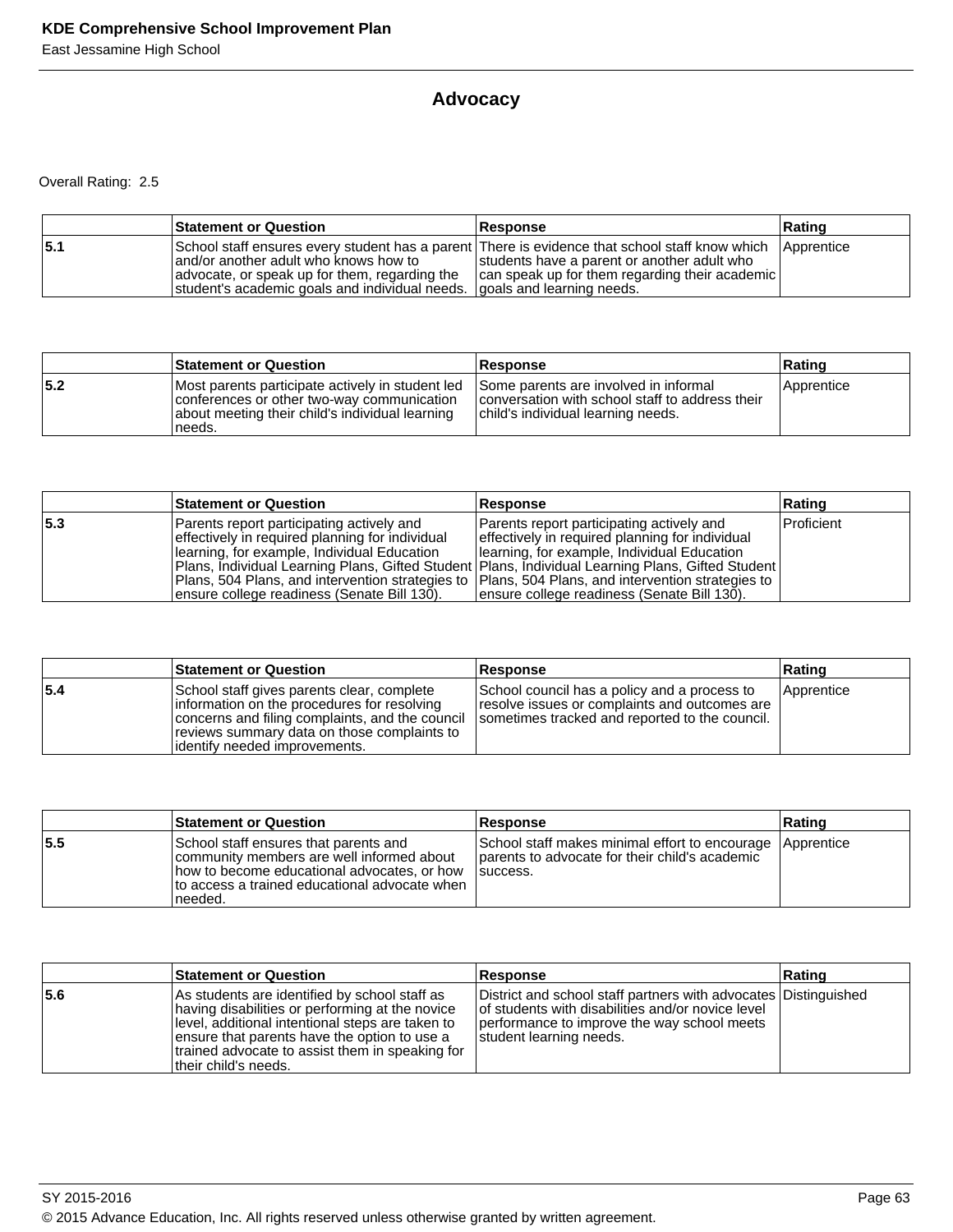# **Learning Opportunities**

Overall Rating: 1.67

|     | <b>Statement or Question</b>                                                                                                                                                                                                                                                                                                                                                                                                                                                                                                                                                                                                                                                                                   | <b>Response</b>                                                                                                                                                                                                                                                                                                                                                                                                                                                                                                                                                                       | Rating     |
|-----|----------------------------------------------------------------------------------------------------------------------------------------------------------------------------------------------------------------------------------------------------------------------------------------------------------------------------------------------------------------------------------------------------------------------------------------------------------------------------------------------------------------------------------------------------------------------------------------------------------------------------------------------------------------------------------------------------------------|---------------------------------------------------------------------------------------------------------------------------------------------------------------------------------------------------------------------------------------------------------------------------------------------------------------------------------------------------------------------------------------------------------------------------------------------------------------------------------------------------------------------------------------------------------------------------------------|------------|
| 6.1 | Parents have multiple opportunities to learn<br>about and discuss the following: - Kentucky<br>standards and expectations for all students -<br>The school's curriculum, instructional methods,<br>land student services - The school's decision-<br>making process, including opportunities for<br>parents to participate on SBDM councils and<br>committees - Their children's learning and<br>development, along with legal and practical<br>options for helping their children succeed, such<br>the IEP and/or ILP process - Community<br>resources to support learning - Opportunities to<br>participate in state and district school<br>improvement efforts, such as forums,<br>committees, and surveys. | School provides open house and family nights<br>for some parents to learn about: • Kentucky<br>standards and expectations for all students. •<br>School's curriculum, instructional methods, and<br>student services. • School's decision-making<br>process, including opportunities for parents to<br>participate on councils and SBDM committees.<br>• Their children's learning and development,<br>along with legal and practical options for<br>helping their children succeed such as<br>participation in IEP and/or ILP process. •<br>Community resources to support learning. | Apprentice |

|     | <b>Statement or Question</b>                                                                                                                                                                                               | <b>Response</b>                                                                                                            | Rating     |
|-----|----------------------------------------------------------------------------------------------------------------------------------------------------------------------------------------------------------------------------|----------------------------------------------------------------------------------------------------------------------------|------------|
| 6.2 | School staff makes systematic use of written<br>communications (for example, newsletters,<br>websites, and bulletin boards) to help parents<br>understand their own children's progress and<br>the progress of the school. | School staff provides parents with information<br>about their child's academic progress and the<br>progress of the school. | Apprentice |

|     | <b>Statement or Question</b>                                                                                                                                                 | <b>Response</b>                                                                          | Rating     |
|-----|------------------------------------------------------------------------------------------------------------------------------------------------------------------------------|------------------------------------------------------------------------------------------|------------|
| 6.3 | School staff displays proficient student work<br>with scoring guides to demonstrate academic<br>expectations to parents and students, and<br>updates the displays regularly. | School staff exhibits some student work with<br>scoring guide and proficient level work. | Apprentice |

|     | <b>Statement or Question</b>                                                                                                                                                                         | Response                                                                                                  | Ratinɑ |
|-----|------------------------------------------------------------------------------------------------------------------------------------------------------------------------------------------------------|-----------------------------------------------------------------------------------------------------------|--------|
| 6.4 | School staff offers parent workshops and<br>Imeetings in convenient locations to help<br>parents develop skills in supporting their<br>children's learning and the school's<br>limprovement efforts. | School staff offers some information to parents Novice<br>to learn how to support their child's learning. |        |

|     | <b>Statement or Question</b>                                                                             | Response                                                                                                                     | Rating            |
|-----|----------------------------------------------------------------------------------------------------------|------------------------------------------------------------------------------------------------------------------------------|-------------------|
| 6.5 | ISchool council has a classroom observation<br>policy that welcomes families to visit all<br>classrooms. | I School council has a classroom observation<br>policy that allows parents access to most<br>classrooms by appointment only. | <b>Apprentice</b> |

|     | <b>Statement or Question</b>                                                                                                                           | <b>Response</b>                                         | ∣Ratinɑ |
|-----|--------------------------------------------------------------------------------------------------------------------------------------------------------|---------------------------------------------------------|---------|
| 6.6 | School staff develops parent leaders who<br>contribute regularly to other parents'<br>understanding and who help meet other parent<br>Ilearning needs. | There is little or no development of parent<br>Headers. | Novice  |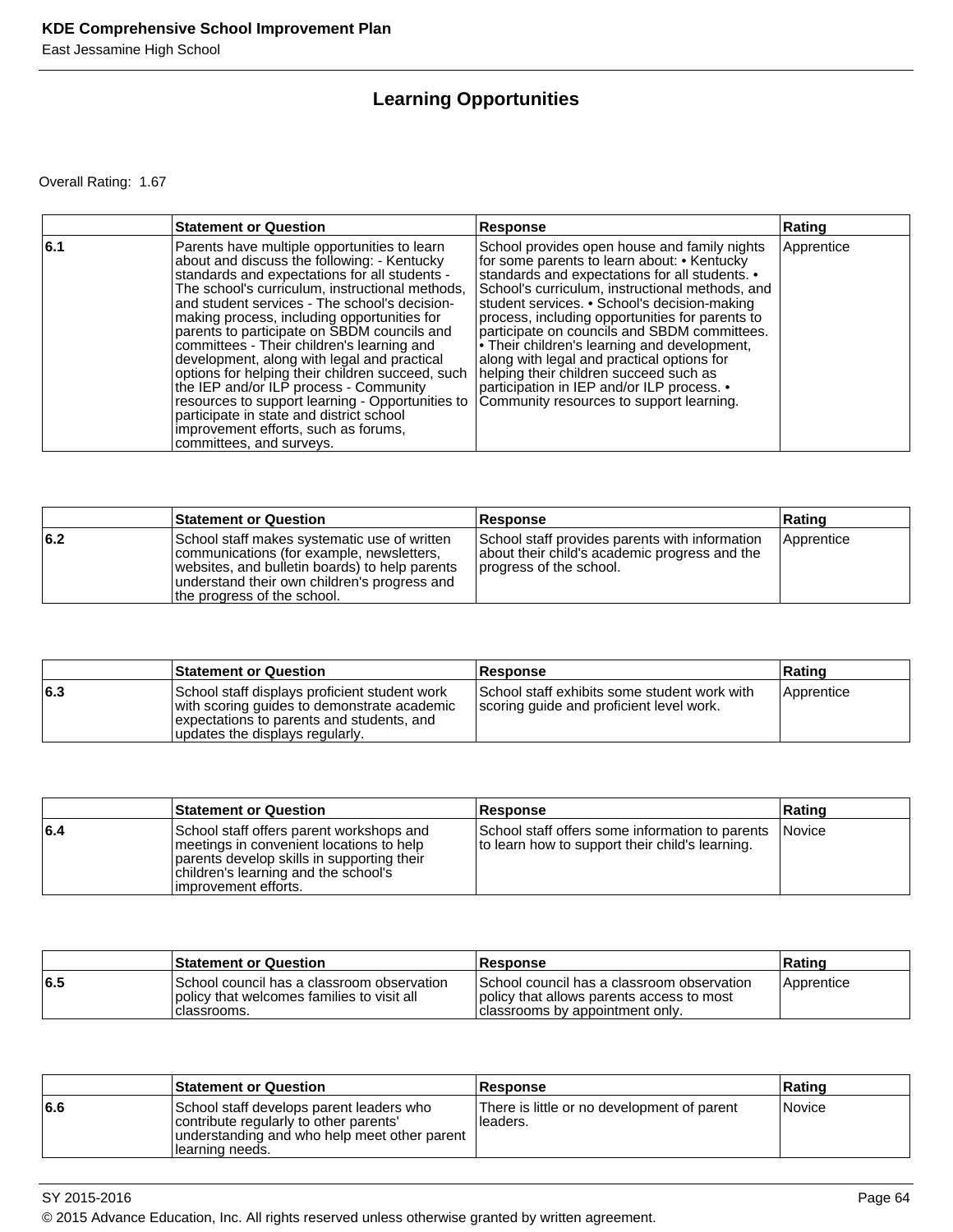# **Community Partnerships**

Overall Rating: 1.33

|     | <b>Statement or Question</b>                                                                                                                                                                       | Response                                                                                           | Rating |
|-----|----------------------------------------------------------------------------------------------------------------------------------------------------------------------------------------------------|----------------------------------------------------------------------------------------------------|--------|
| 7.1 | on student achievement and involves business a year about student achievement. (For<br>and community leaders in school improvement   example, letters to editor or newspaper article).<br>efforts. | School leadership regularly shares information School leadership informs the community once Novice |        |

|      | <b>Statement or Question</b>                                                                                                                                                    | <b>Response</b>                                        | Ratinɑ        |
|------|---------------------------------------------------------------------------------------------------------------------------------------------------------------------------------|--------------------------------------------------------|---------------|
| 17.2 | School leadership develops partnerships with<br>several businesses, organizations, and<br>agencies to support student learning and create<br>Imentors for students and parents. | After school programs are offered to some<br>students. | <i>Novice</i> |

|     | <b>Statement or Question</b>                                                                                               | <b>Response</b>                                                                                                            | Rating            |
|-----|----------------------------------------------------------------------------------------------------------------------------|----------------------------------------------------------------------------------------------------------------------------|-------------------|
| 7.3 | School leadership collaborates with employers<br>to support parent and volunteer participation in<br>Istudents' education. | Employer-partners adopt practices to promote<br>and support parent and volunteer participation<br>lin students' education. | <b>Apprentice</b> |

|     | <b>Statement or Question</b>                                                                                                                                   | Response                                                                                              | Ratinɑ        |
|-----|----------------------------------------------------------------------------------------------------------------------------------------------------------------|-------------------------------------------------------------------------------------------------------|---------------|
| 7.4 | School staff collaborates with businesses,<br>organizations, and agencies to address<br>individual student needs and shares that<br>linformation with parents. | Staff sometimes collaborates with community<br>agencies to address general student academic<br>needs. | <i>Novice</i> |

|     | <b>Statement or Question</b>                                                                                                                                                                                                                                                                                                                                          | Response                                                               | Rating |
|-----|-----------------------------------------------------------------------------------------------------------------------------------------------------------------------------------------------------------------------------------------------------------------------------------------------------------------------------------------------------------------------|------------------------------------------------------------------------|--------|
| 7.5 | Parents make active use of the school's<br>resources and community resources and report   resources from school program coordinators or<br>that they provide meaningful help to resolve<br>family challenges that could interfere with<br>student learning. (For example, FRYSC or Title<br>I coordinators connect family with community<br>resources and follow up). | Parents are given information about community Novice<br>Ischool staff. |        |

|      | <b>Statement or Question</b>                                                                                                                                                                              | <b>Response</b>                                                                                                                       | Rating       |
|------|-----------------------------------------------------------------------------------------------------------------------------------------------------------------------------------------------------------|---------------------------------------------------------------------------------------------------------------------------------------|--------------|
| 17.6 | School staff offers and publicizes community-<br>based learning activities aligned with the<br>curriculum, such as tutoring linked to the<br>curriculum and internships, for all students and<br>parents. | School staff maintains a resource directory on<br>  some agencies, programs and services that will<br>Iprovide services for students. | l Apprentice |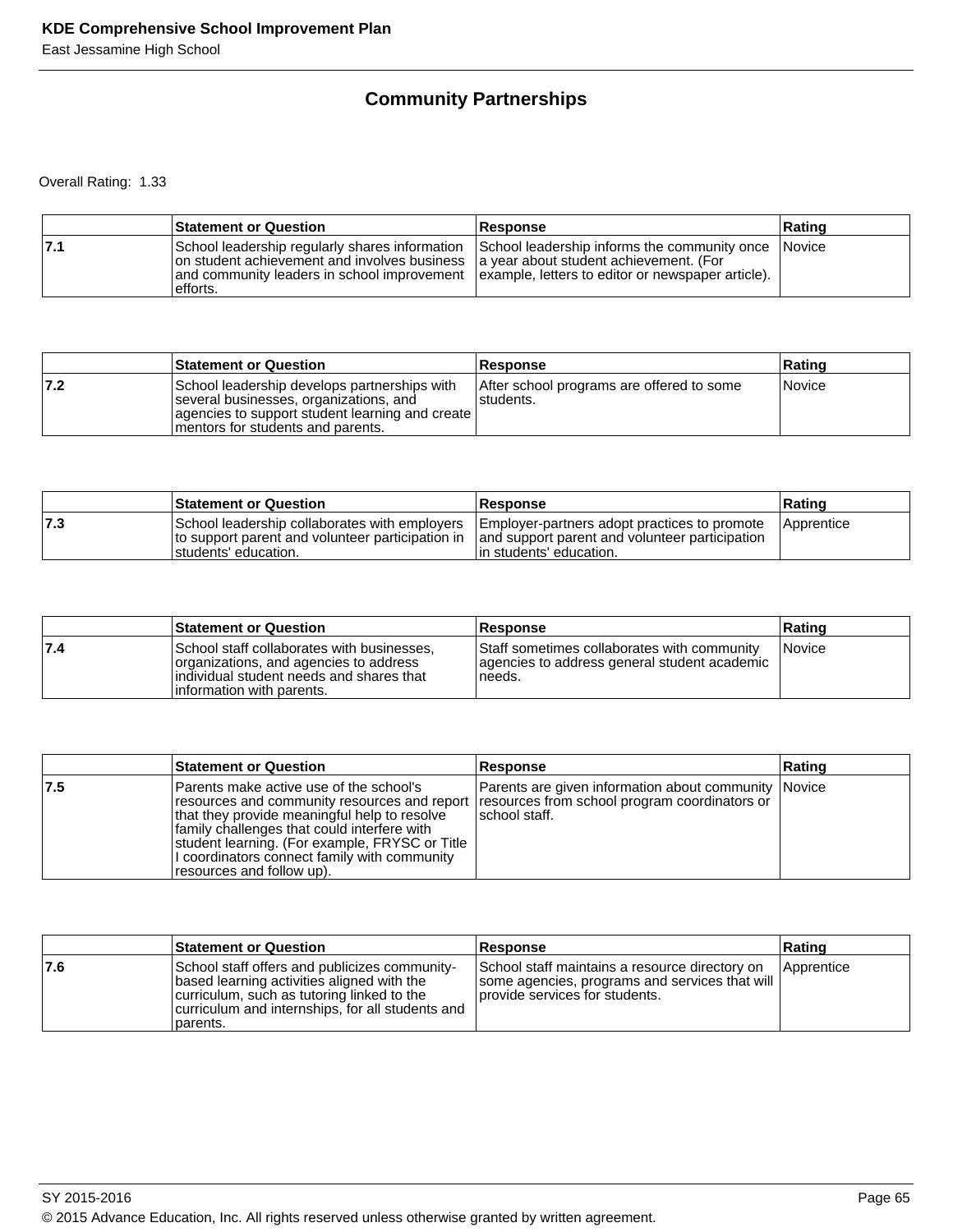## **Reflection**

#### **Reflect upon your responses to each of the Missing Piece objectives.**

East Jessamine High has not done enough 'out-reach' and could easily complete a few small activities that would open the doors to parents and community members. Creating opportunities during Open House for parents to learn more about our programs, to offer college and career night, or even Freshman Parent Orientation. All could be available for community members as well.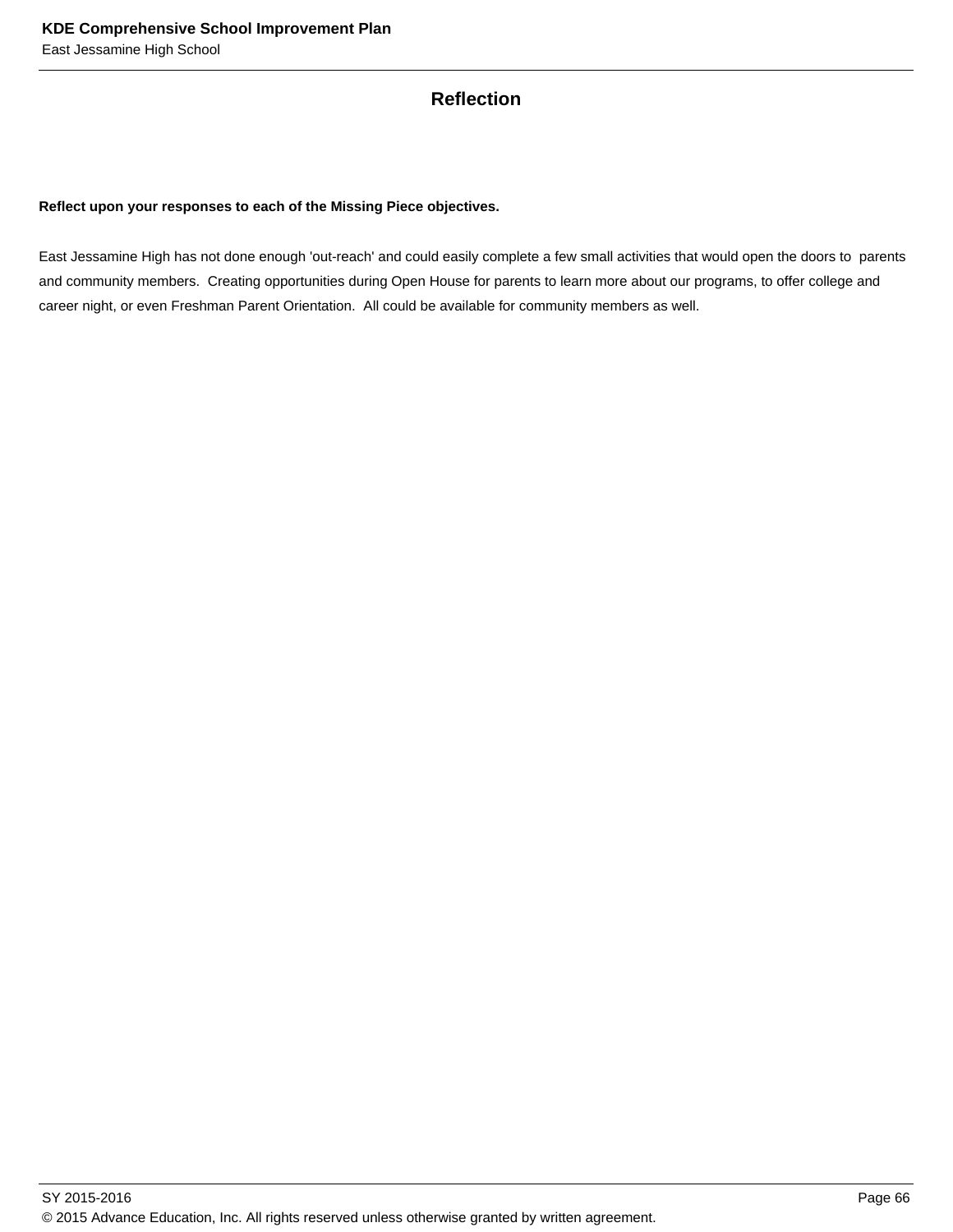# **Report Summary**



## **Scores By Section**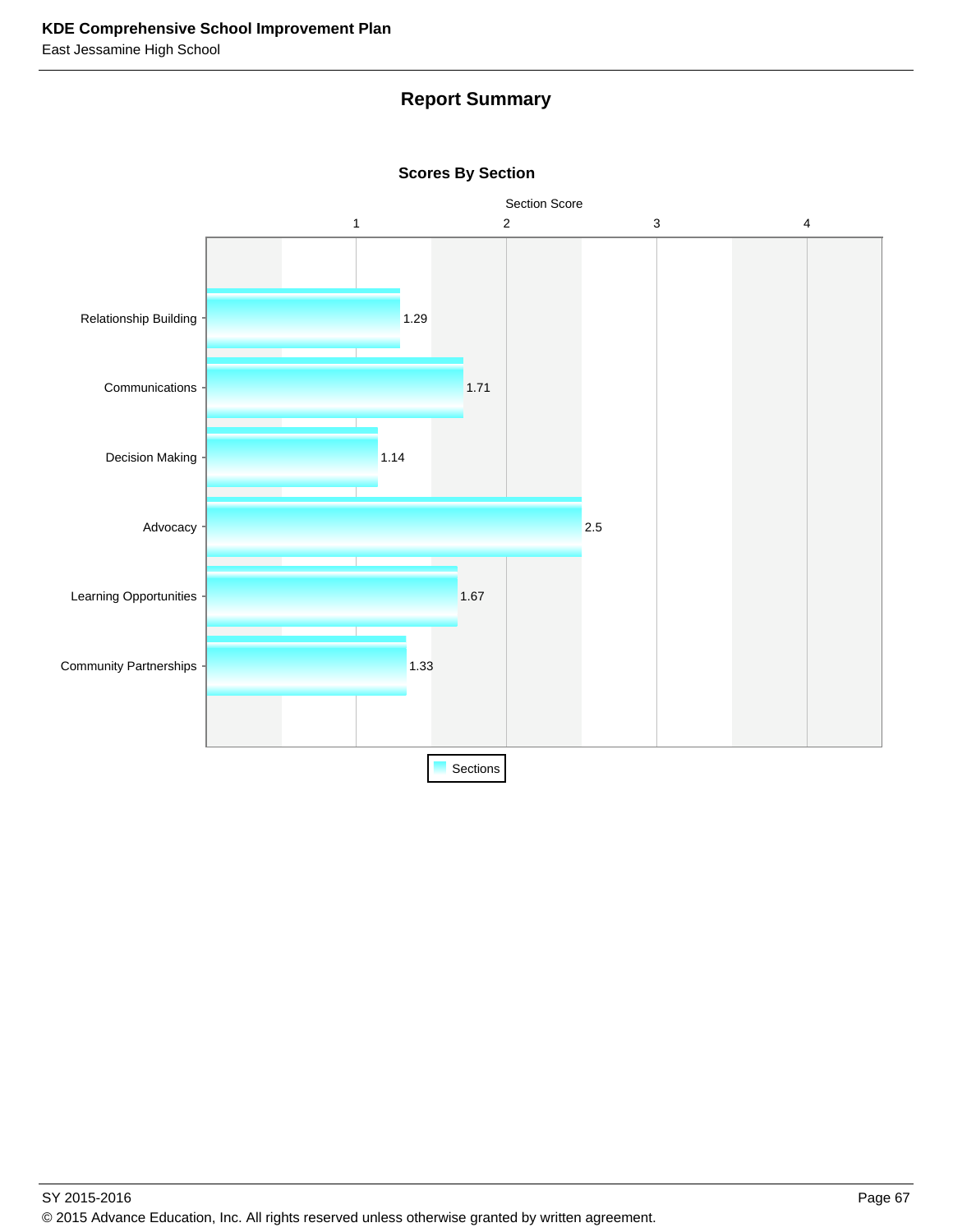# **Improvement Plan Stakeholder Involvement**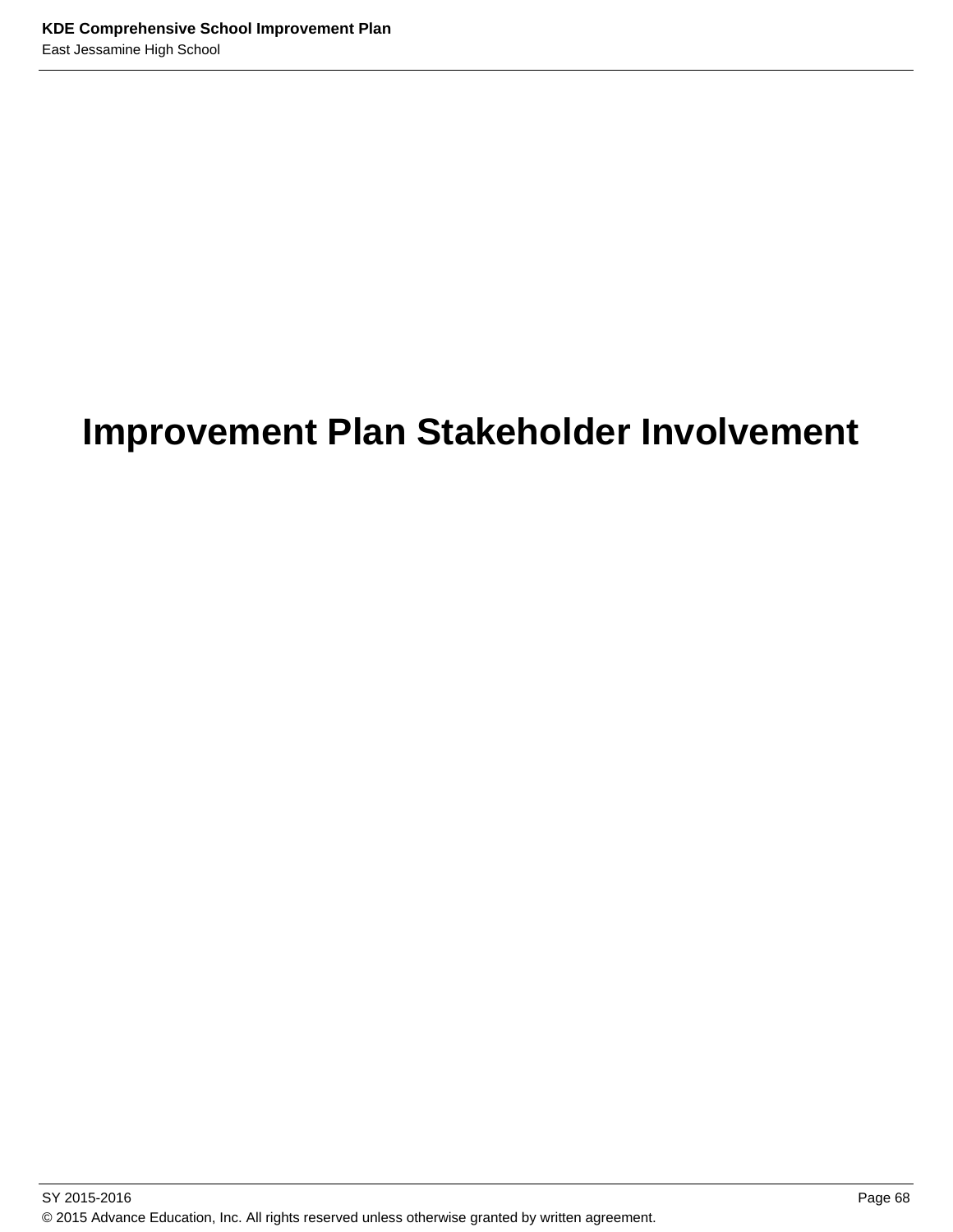## **Introduction**

The responses should be brief, descriptive, and appropriate for the specific section. It is recommended that the responses are written offline and then transferred into the sections below.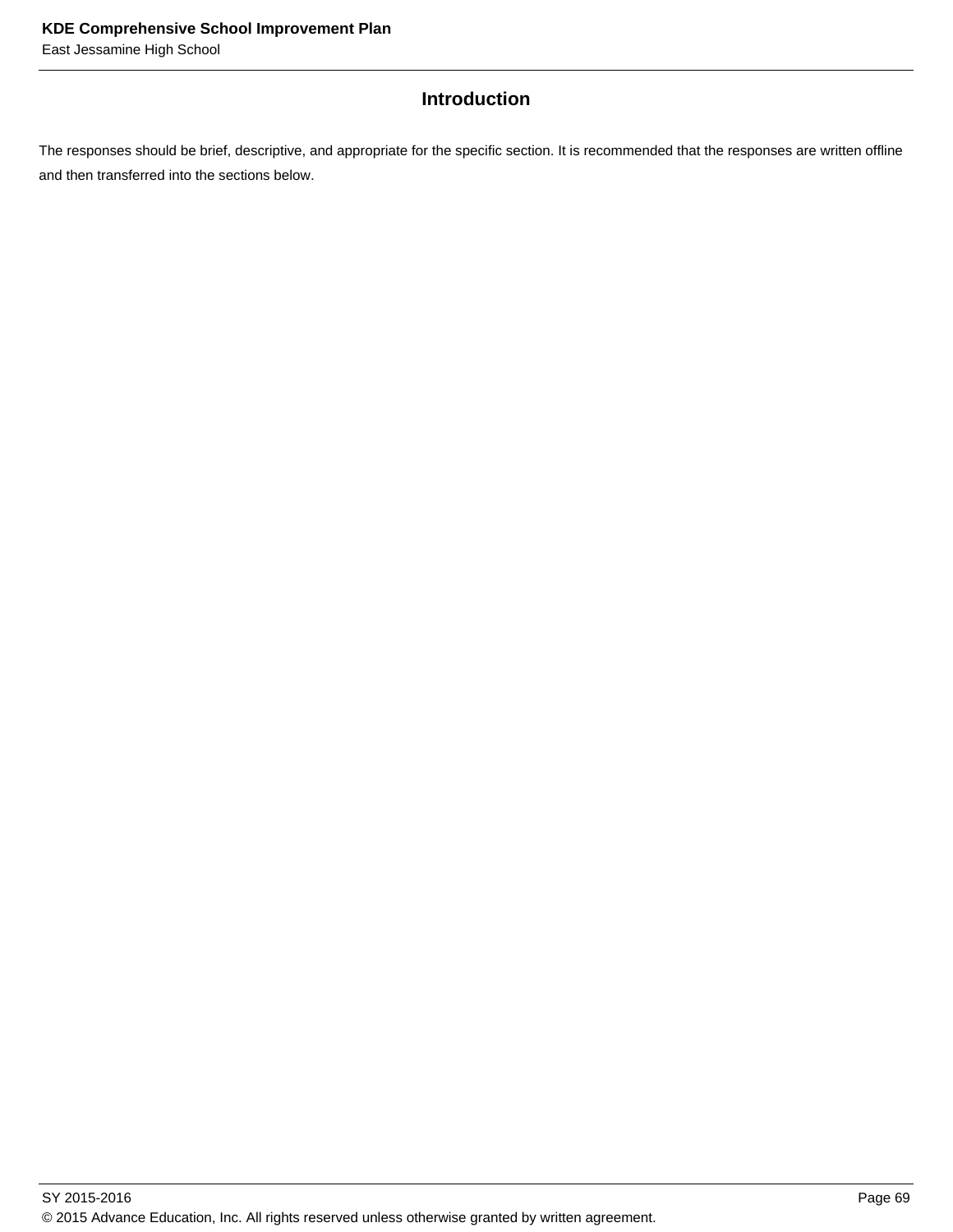## **Improvement Planning Process**

Improvement Planning Process

**Describe the process used to engage a variety of stakeholders in the development of the institution's improvement plan. Include information on how stakeholders were selected and informed of their roles, and how meetings were scheduled to accommodate them.** 

Aaron Etherington, new Principal, started a monthly meeting at lunch time with students to ask what they thought was working at East High and what improvements were needed. Students were randomly selected and offer a good representation of students enrolled.

Teacher Effectiveness Leaders were asked to establish department goals and action plans. Those were embedded into the actual CSIP. This work was completed in their monthly PLCs and meetings with Administrators.

**Describe the representations from stakeholder groups that participated in the development of the improvement plan and their responsibilities in this process.**

Students- GAP group representation and accelerated students- giving feedback

Teachers- teacher leaders from each department including Special Education and CCR- developing departmental goals and action plans

## **Explain how the final improvement plan was communicated to all stakeholders, and the method and frequency in which stakeholders receive information on its progress.**

Once the CSIP feedback has been given by district level reps then SBDM will be given the final copy for their approval. Once SBDM has approved then copies will be provided to TELs to disseminate to rest of the staff.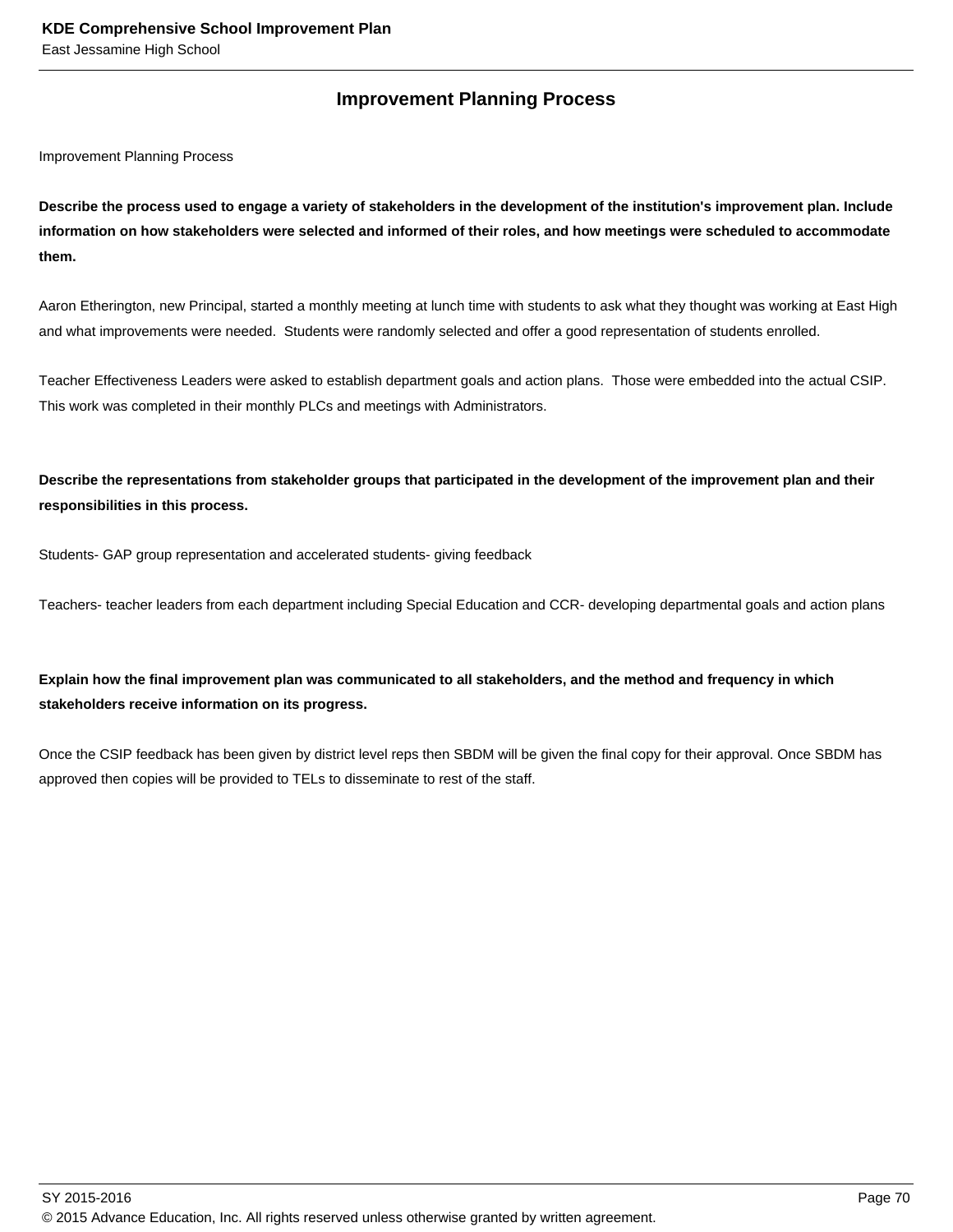# **School Safety Report**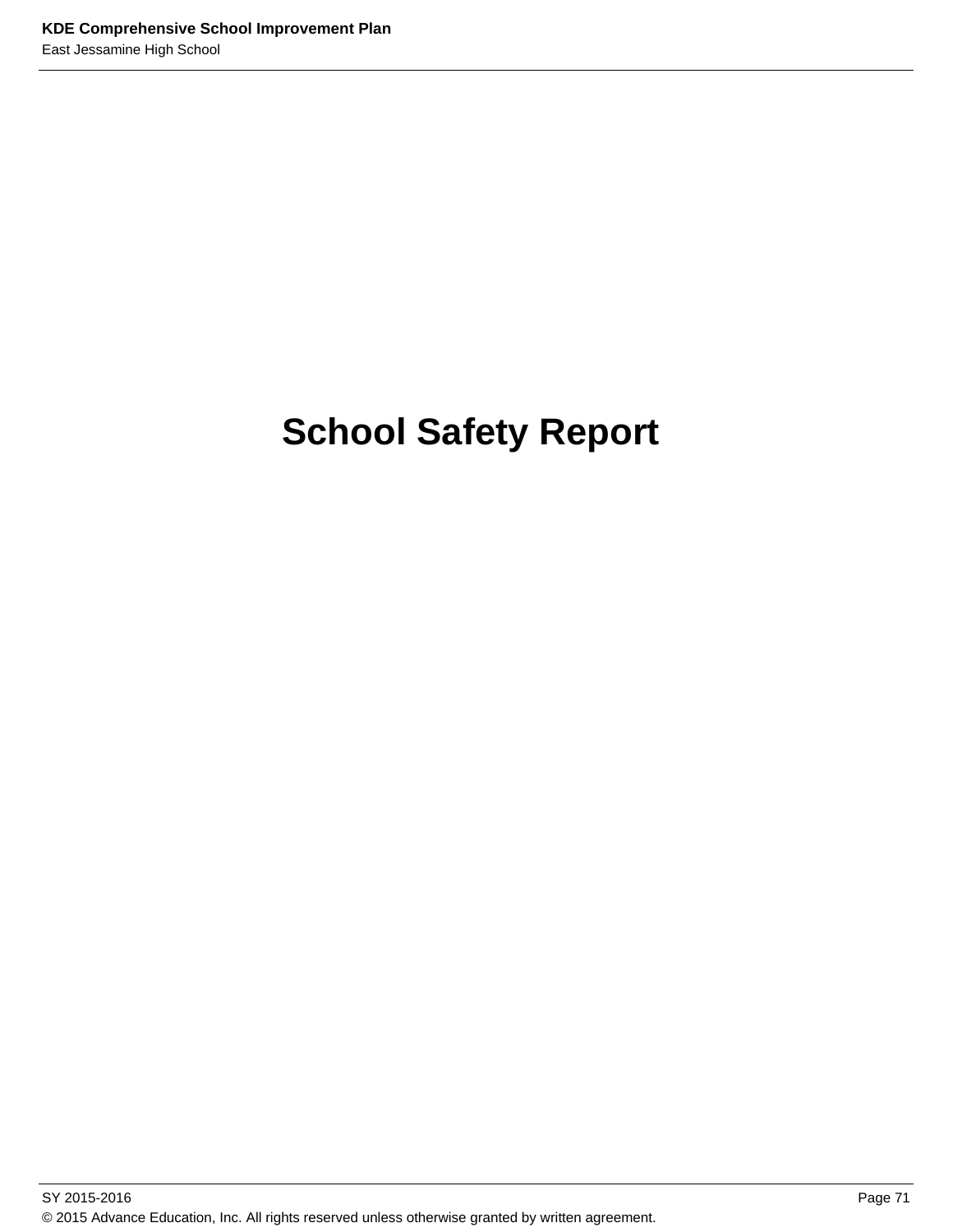## **Introduction**

In response to recent tragic events in our nation's schools, during the 2013 legislative session the Kentucky General Assembly took action, through the passage of Senate Bill 8/House Bill 354, to assure that our schools are safer places for students and staff to work and learn. Among other things, SB8/HB354 required changes to emergency plan requirements, the development of school safety practices, and additional severe weather, lockdown and earthquake drills. The bill also required local school district superintendents to verify to the Kentucky Department of Education that all schools in the district are in compliance with these requirements. This diagnostic is the means by which this reporting is accomplished.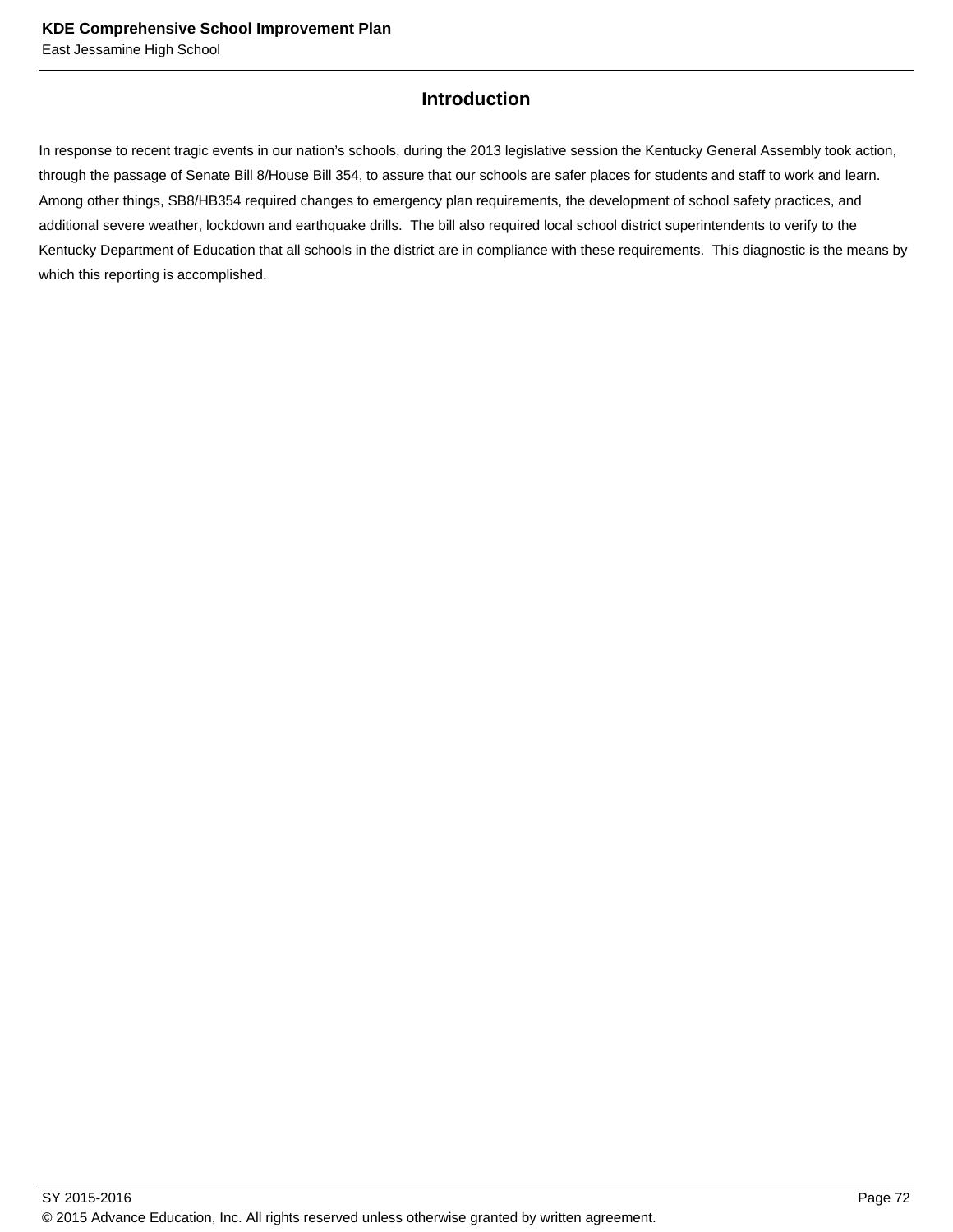# **School Safety Requirements**

| ∣Label | Assurance                                                           | <b>Response</b>  | <b>Comment</b> | Attachment |
|--------|---------------------------------------------------------------------|------------------|----------------|------------|
|        | Does each school have a written Emergency<br>Management Plan (EMP)? | Yes <sup>-</sup> |                |            |

| <b>Label</b> | <b>Assurance</b>                                                                         | <b>Response</b> | <b>Comment</b>                                               | <b>∣Attachment</b> |
|--------------|------------------------------------------------------------------------------------------|-----------------|--------------------------------------------------------------|--------------------|
| ۱Z.          | Did the SBDM Council adopt a policy requiring<br>the development and adoption of an EMP? | - INo           | Will be presented at the next<br>SBDM meeting, November 19th |                    |

| ∣Labe | <b>Assurance</b>                    | <b>IResponse</b> | ∣Comment                                               | l Attachment |
|-------|-------------------------------------|------------------|--------------------------------------------------------|--------------|
| د ا   | Did the SBDM Council adopt the EMP? | l Nc             | Will be presented for approval on<br>November 19, 2015 |              |

| ∣Label | Assurance                                                                                                                        | Response | <b>Comment</b>                                               | <b>Attachment</b> |
|--------|----------------------------------------------------------------------------------------------------------------------------------|----------|--------------------------------------------------------------|-------------------|
|        | Has each school provided the local first<br>responders with a copy of the school's EMP<br>and a copy of the school's floor plan? | Yes      | Updated EMP will be given to first<br>responders in December |                   |

| ∣Label | Assurance                                                                                                               | <b>Response</b> | <b>Comment</b>           | ∣Attachment |
|--------|-------------------------------------------------------------------------------------------------------------------------|-----------------|--------------------------|-------------|
| 15.    | IHas the EMP been reviewed and revised as<br>needed by the SBDM council, principal, and<br>first responders (annually)? | Yes             | Update November 19, 2015 |             |

| ∣Label | Assurance                                                                                                        | <b>Response</b> | <b>Comment</b>                                               | ∣Attachment |
|--------|------------------------------------------------------------------------------------------------------------------|-----------------|--------------------------------------------------------------|-------------|
| 16.    | Was the EMP reviewed with the faculty and<br>Istaff prior to the first instructional day of the<br>Ischool vear? | Yes             | New EMP will be presented at the<br>December Faculty Meeting |             |

| ∣Label | <b>Assurance</b>                                                                | <b>Response</b> | ∣Comment | Attachment |
|--------|---------------------------------------------------------------------------------|-----------------|----------|------------|
| . .    | Were local law enforcement and/or fire officials<br>linvited to review the EMP? | 'Yes            |          |            |

| ∣Label | Assurance                                                                                                                        | <b>Response</b> | <b>Comment</b> | ∣Attachment |
|--------|----------------------------------------------------------------------------------------------------------------------------------|-----------------|----------------|-------------|
| ۱8.    | Are evacuation routes posted in each room at<br>any doorway used for evacuation, with primary<br>and secondary routes indicated? | 'Yes            |                |             |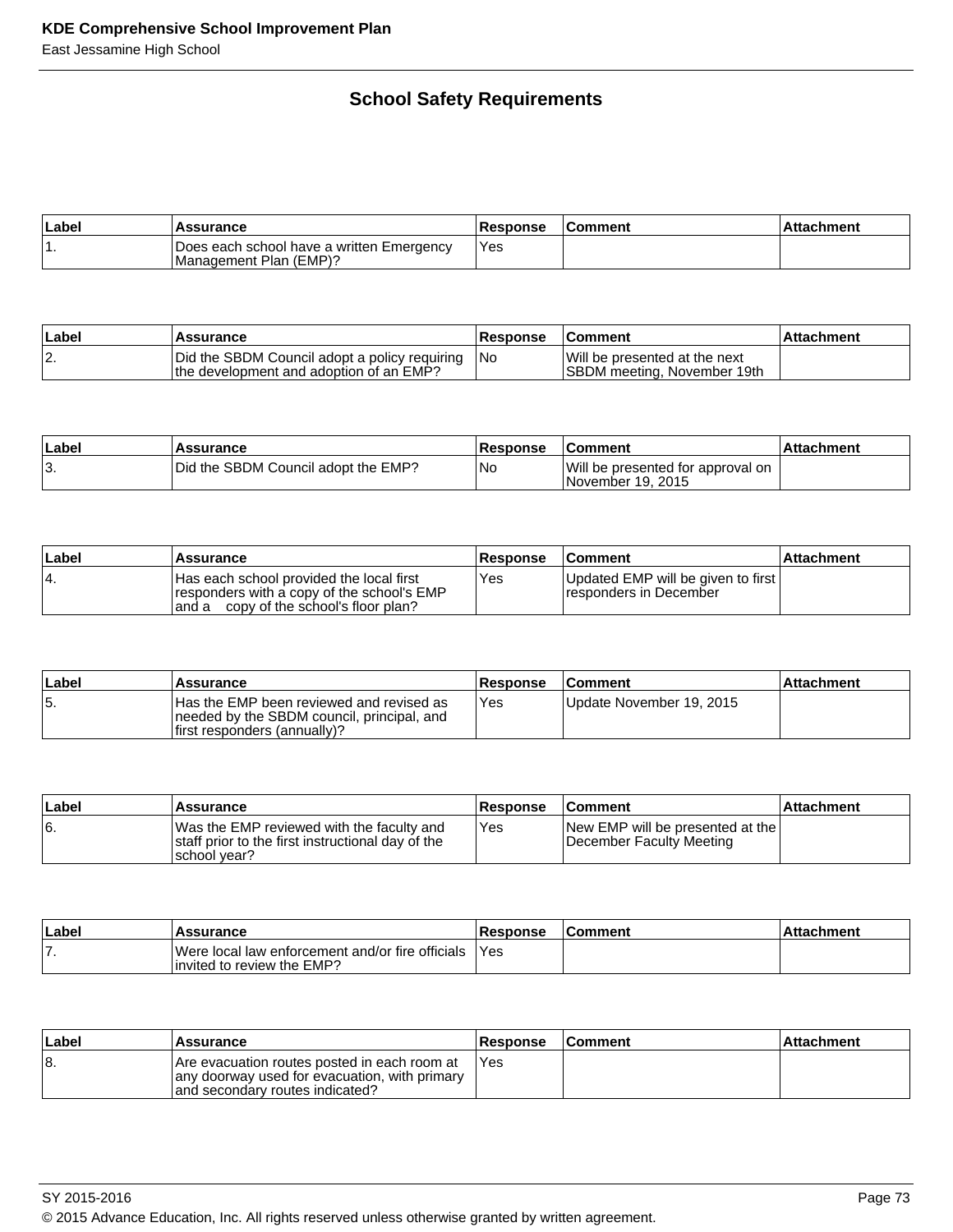## **KDE Comprehensive School Improvement Plan**

East Jessamine High School

| ⊺Label | Assurance                                                                                                                | <b>Response</b> | <b>Comment</b>                                              | ⊺Attachment |
|--------|--------------------------------------------------------------------------------------------------------------------------|-----------------|-------------------------------------------------------------|-------------|
|        | Has the local Fire Marshal reviewed the<br>designated safe zones for severe weather and<br>are they posted in each room? | <b>Yes</b>      | IFire Marshal conducted walk-<br>through September 30, 2015 |             |

| ∣Label | <b>Assurance</b>                                                               | <b>Response</b> | ∣Comment | <b>Attachment</b> |
|--------|--------------------------------------------------------------------------------|-----------------|----------|-------------------|
| ۱10.   | Have practices been developed for students to<br>lfollow during an earthquake? | <b>Yes</b>      |          |                   |

| Label | Assurance                                                                                                                                                                                                                                                        | <b>Response</b> | ∣Comment | <b>Attachment</b> |
|-------|------------------------------------------------------------------------------------------------------------------------------------------------------------------------------------------------------------------------------------------------------------------|-----------------|----------|-------------------|
|       | Has each school developed and adhered to<br>practices designed to ensure control of access<br>to each school (i.e., controlling access to<br>exterior doors, front entrance, classrooms,<br>requiring visitor sign-in and display of<br>lidentification badges)? | lYes            |          |                   |

| Label | <b>Assurance</b>                                                                                                                                                                                                                                                                                             | <b>Response</b> | <b>Comment</b>                                                                                                 | <b>Attachment</b> |
|-------|--------------------------------------------------------------------------------------------------------------------------------------------------------------------------------------------------------------------------------------------------------------------------------------------------------------|-----------------|----------------------------------------------------------------------------------------------------------------|-------------------|
| ່ 12. | Has each school completed all four emergency<br>response drills during the first 30 days of the<br>school year? (Fire in compliance with <a<br>href="http://www.lrc.ky.gov/kar/815/010/060.ht <br/>m" TARGET=" blank"&gt; Fire Safety<br/>regulations), Lockdown, Severe Weather and<br/>IEarthquake)</a<br> | IYes            | All emergency response drills<br>were completed by September<br>11, 2015 and reviewed on<br>September 14, 2015 |                   |

| Label | <b>Assurance</b>                                                                                                                                                                                                                                                                                                                                       | <b>Response</b> | ∣Comment | <b>Attachment</b> |
|-------|--------------------------------------------------------------------------------------------------------------------------------------------------------------------------------------------------------------------------------------------------------------------------------------------------------------------------------------------------------|-----------------|----------|-------------------|
| 13.   | Are processes in place to ensure all four<br>emergency response drills (Fire in compliance<br>l with <a<br>href="http://www.lrc.ky.gov/kar/815/010/060.ht<br/>m" TARGET=" blank"&gt; Fire Safety<br/>regulations), Lockdown, Severe Weather and<br/>Earthquake) will occur within the first thirty<br/>linstructional days beginning January 1?</a<br> | Yes             |          |                   |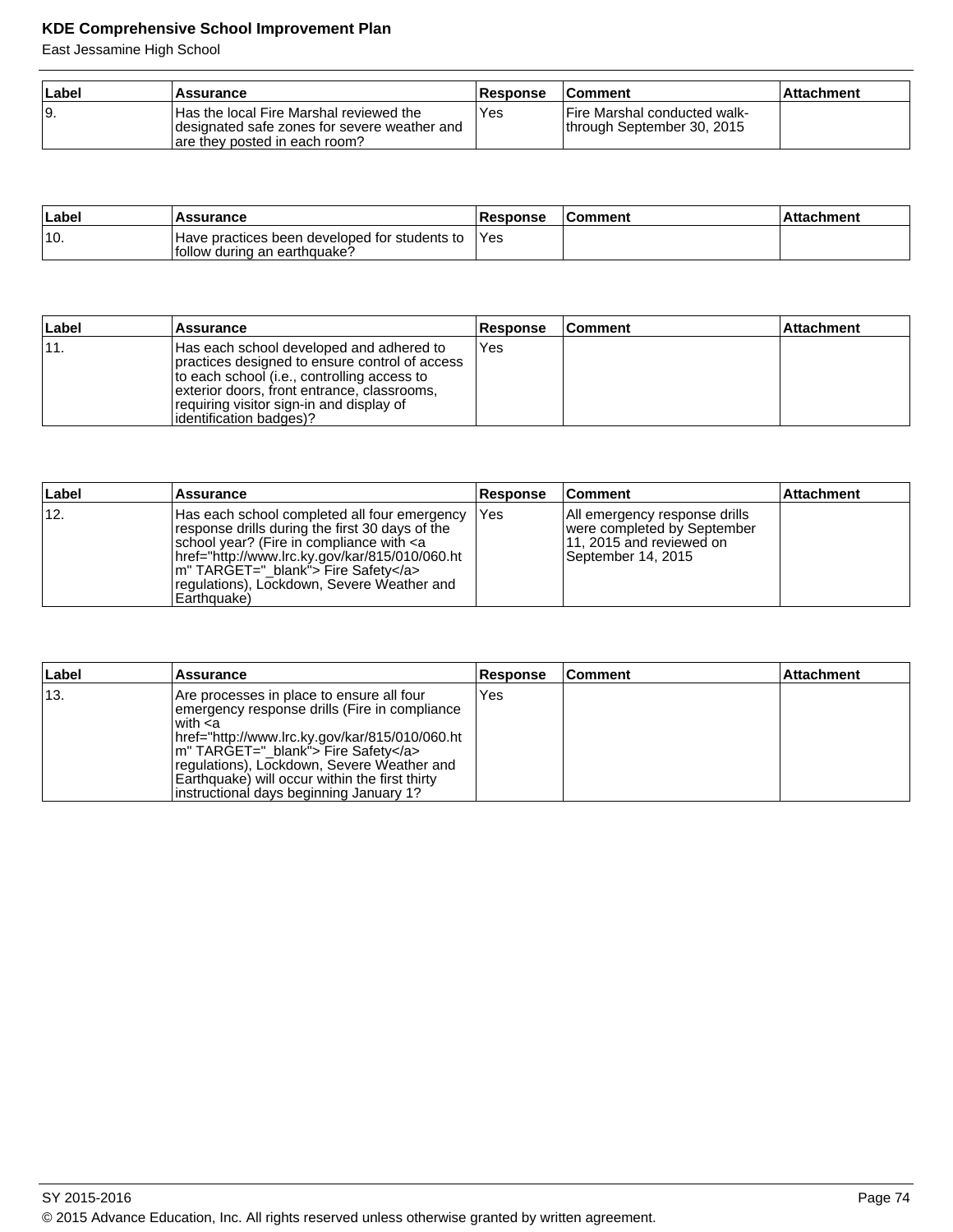# **Equitable Access Diagnostic**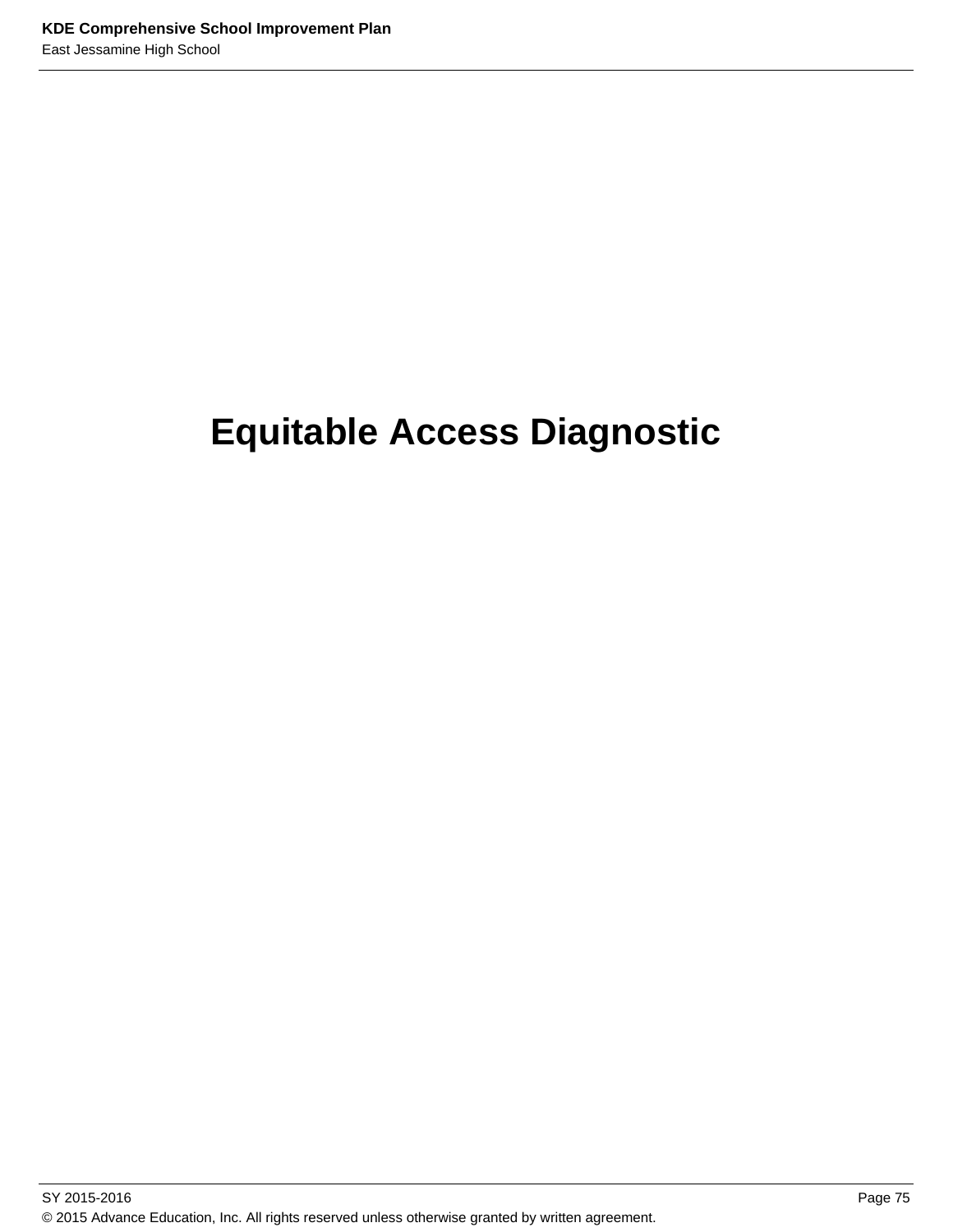## **Introduction**

As part of No Child Left Behind (NCLB) each state is required to develop strategies to ensure that poor and minority children are not taught at higher rates than other children by inexperienced, unqualified, or out-of-field teachers. The results of this effort became a national push to ensure all teachers were highly qualified (HQT); meaning each teacher holds the appropriate certification for the content and/or grade level for which they are assigned. National data show that poor and minority continue to be taught by inexperienced, unqualified, or out-of-field teachers. As a result, in 2014, the United States Department of Education (USDOE) required states to develop equity plans and use evidence based strategies to address this issue. The focus of the plan is to move away from the concept of "highly qualified" to "high effective".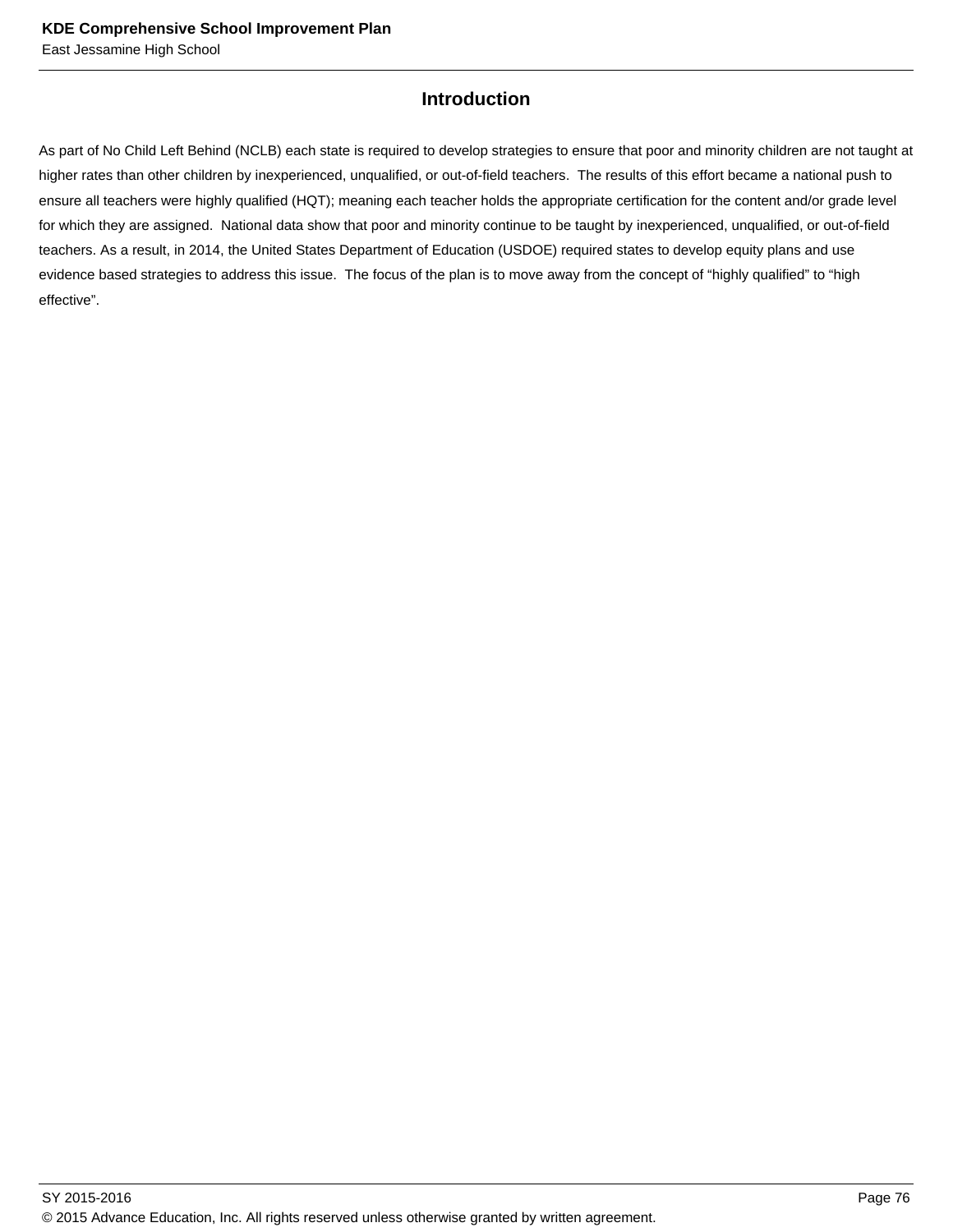## **Needs Assessment**

| Label | Assurance                                                                                                                                             | Response | <b>Comment</b>                                                                                                            | ⊺Attachment |
|-------|-------------------------------------------------------------------------------------------------------------------------------------------------------|----------|---------------------------------------------------------------------------------------------------------------------------|-------------|
| : 1 ا | IHas a review of the data has been conducted to IYes<br>Idetermine barriers to achieve equitable access<br>Ito effective educators within the school? |          | IAdmin team conducted an<br>analysis of the Equity tab during<br>IDistrict Administrative Retreat on<br>November 3, 2015. |             |

#### **What are the barriers identified?**

Community perception of East High- some of the reasons are: 'not my school, I graduated from Jessamine High so that is West', 'East is not focused on academics, West has more College going students while East has more Career', 'East High kids are trouble.' These are all comments teachers, staff, and students have heard over the years.

Teacher communication with parents- lack of ownership, not taking responsibility of making contact with parents

#### **What sources of data were used to determine the barriers?**

TEL survey Conferences with teachers School Report Card

#### **What are the root causes of those identified barriers?**

Teacher/Parent Communication- Lack of communication plan and not having an expectation for parent contact.

Community perception- Historically the perception of East has been lower than of our counterpart at West.

#### **What does the Professional Growth and Effectiveness System data say about the effectiveness of teachers in the school?**

Vast majority of teachers are accomplished or exemplary.

Evaluators need to calibrate to determine if performance ratings are an actual reflection of classroom instruction/practice.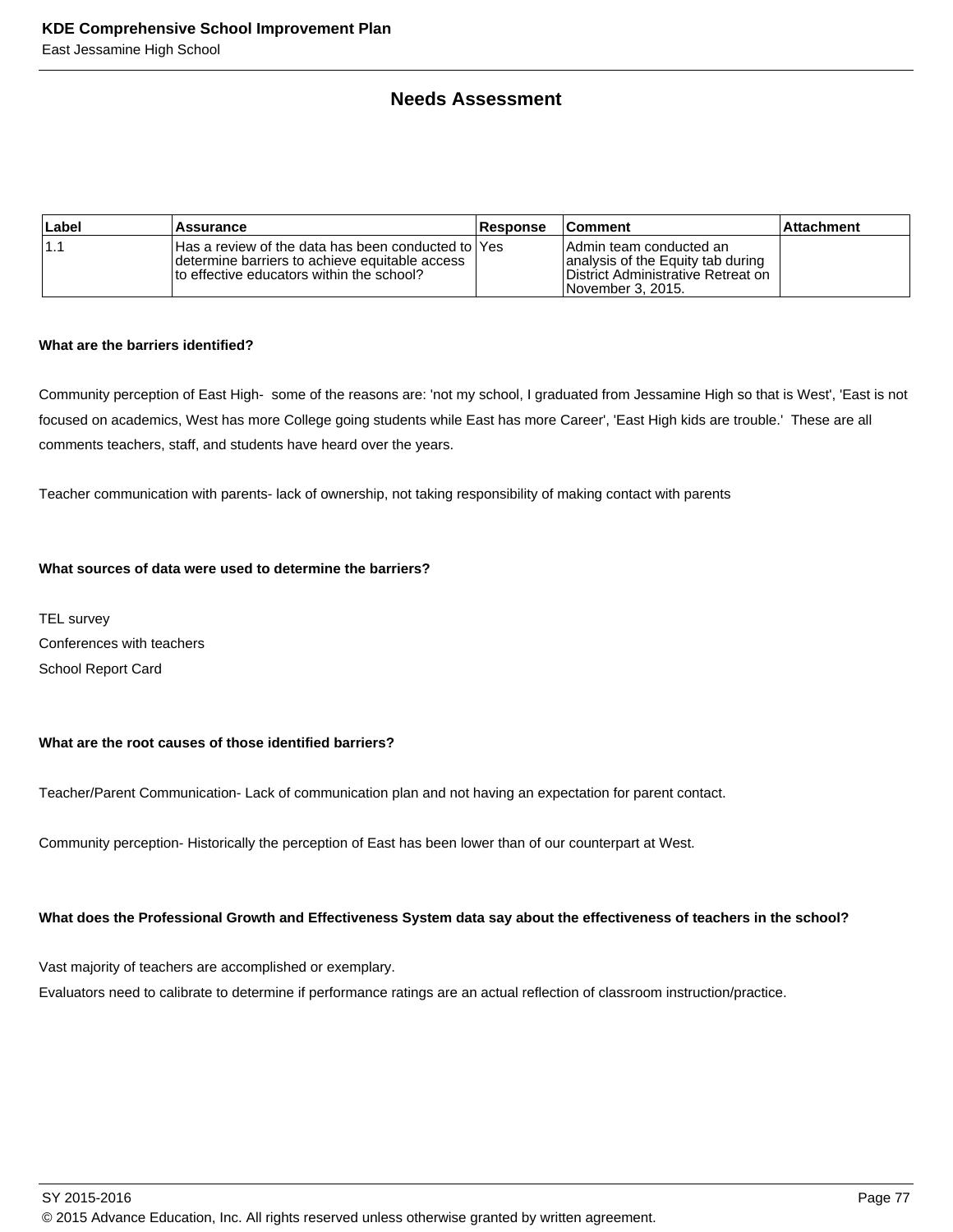## **Equitable Access Strategies**

**Placement: Describe school policies or procedures that address the assignment of students to ensure low income and minority students are not assigned to inexperienced, ineffective or out-of-field teachers more often than their peers who are not identified as low income or minority students.** 

This year East Jessamine fully implemented Response to Intervention (RTI). Students who were performing lower than their peers in reading and math were assigned to either an intervention or support class. Enrichment was also provided for students not reaching benchmark for CCR. English IV Math IV, and CCR classes were created to support the students. Non-duplicated gap students are monitored and in all of the classes listed and in EOC courses. All teachers are highly qualified in these areas as well.

**Placement: How is data used to make student assignment decisions to ensure low income, minority, Limited English Proficient and Exceptional Children and Youth are not assigned to inexperienced, ineffective or out-of-field teachers more often than their peers?**

All teachers are highly qualified at East Jessamine High.

Student achievement data is collected and tracked. Data collected: EXPLORE, KPrep, PLAN, ACT, MAP, EOC, summative assessments, attendance, and behavior. Data is then used for placement in intervention, support, and enrichment courses. Non-duplicated GAP students are identified and monitored in all classes.

## **Recruitment and Retention: How does the school analyze student level data to design targeted recruitment of effective and diverse teachers?**

The analysis of student data drives the master schedule. Intervention, support, enrichment, and advance placement numbers are taken into consideration when developing our master schedule and hiring of staff to fill those spots.

**Recruitment and Retention: How does the school recruit teachers who are effective in implementing practices that are targeted to support the diverse learning needs of minority students, low income students, Limited English Proficient and Exceptional Children and Youth?**

All teachers of Exceptional Children and Youth are hired with certification in that area or are enrolled in a program to receive certification.

#### **Recruitment and Retention: How does the school retain effective teachers? Identify any incentives.**

First year teachers are provided district level support and mentors. Seasoned teachers are allowed the opportunity for leadership and further professional development to increase their capacity.

SY 2015-2016 Page 78

© 2015 Advance Education, Inc. All rights reserved unless otherwise granted by written agreement.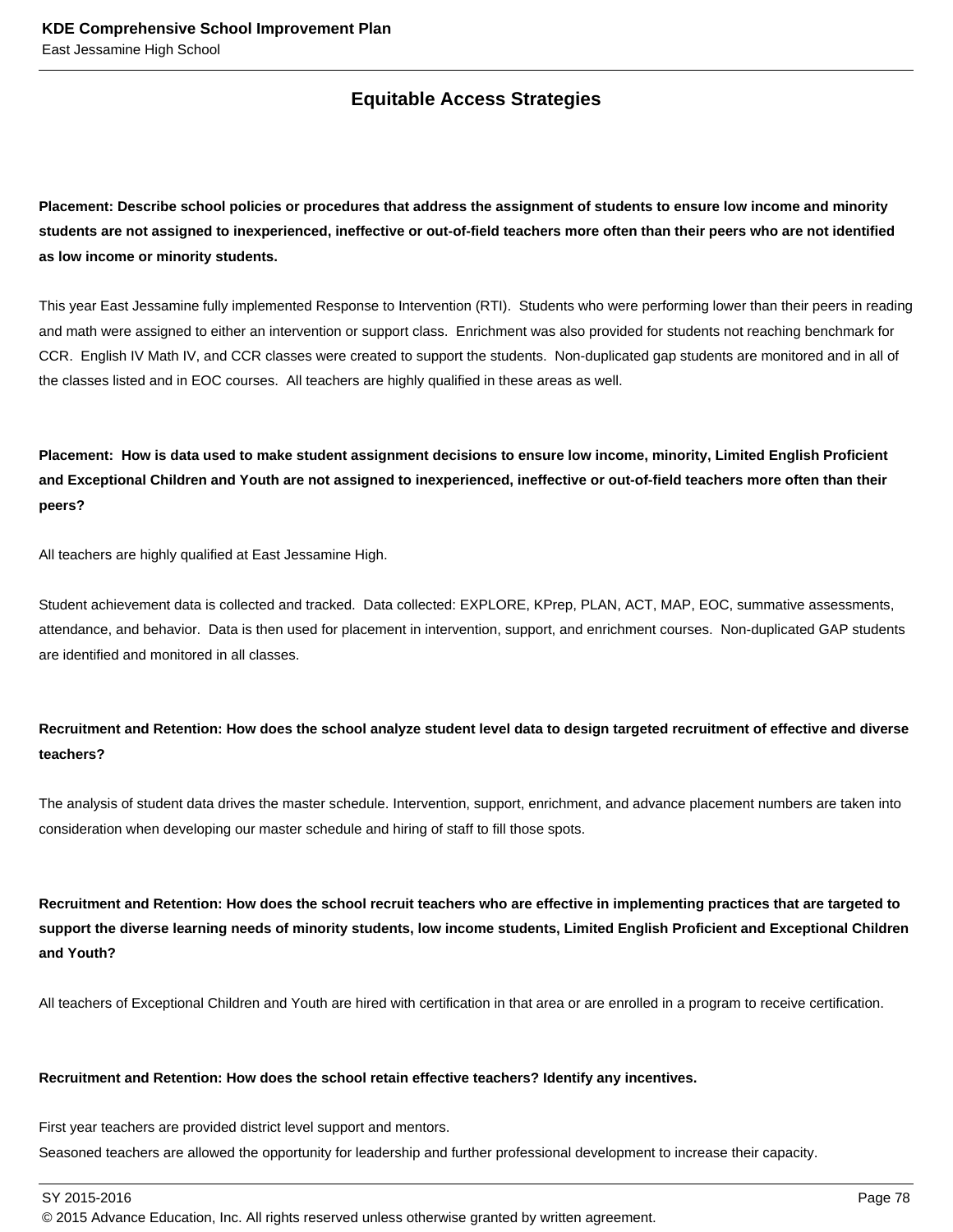## **Professional Learning: Identify supports, including mentoring and/or induction, provided to meet the needs of first year, inexperienced and out-of-field teachers.**

First year teachers are assigned a team (KY Teacher Internship Program) that consists of an administrator, a master teacher, and a university rep who will meet 4 times with the intern during the course of one school year to provided feedback from observations.

New to district and first year teachers are also provided mentors from the district.

## **Professional Learning: Utilizing PGES data, how are the professional learning needs of teachers with an effectiveness rating below accomplished addressed?**

Teachers who score an effectiveness rating below accomplished are put on professional support plan. The support plan will then provide resources to be successful.

## **Working Conditions: How are TELL Kentucky results being addressed to increase recruitment, retention and professional learning needs of staff?**

TELL survey results are being analyzed and used to support teachers in their work environment. For example, teachers expressed concern over lack of voice in the decision making process so this year committees have been formed to address attendance, safety, scheduling, curriculum, CCR, Program Review, and advisory.